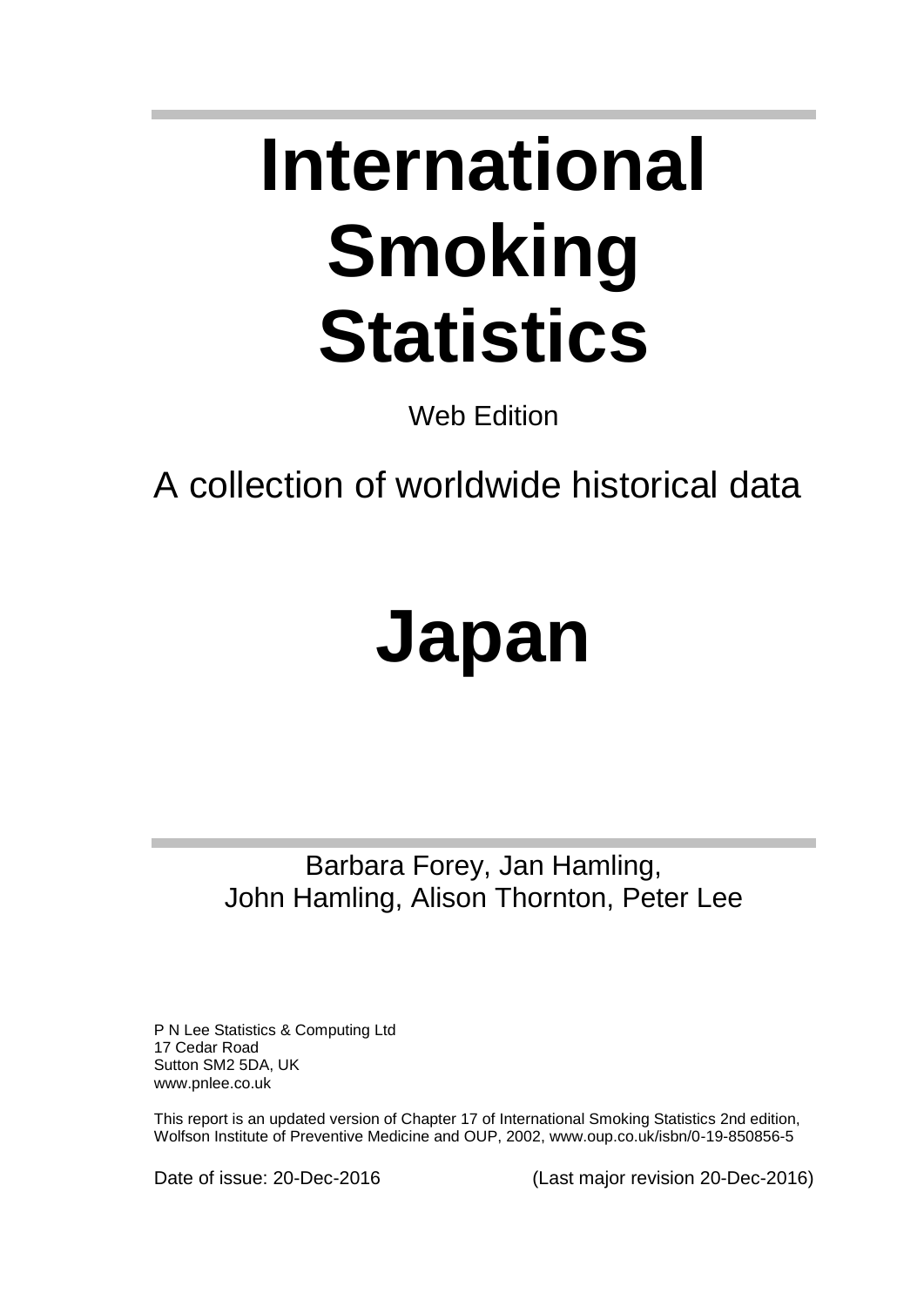© Barbara Forey, Jan Hamling, John Hamling, Alison Thornton, Peter Lee, 2007-2016

This work is copyright. It may be reproduced or quoted in whole or in part for study or research purposes, subject to inclusion of an acknowledgement of the source. It may not be reproduced for purposes other than those above or sold without written permission from the authors.

Issue History:

First issued 18-Jul-2007.

Revised 24-Oct-2011 – Sales and population data updated (Tables 1-2, Figure 2). Source of Menthol data added. Minor text changes. Tables 4Ext and 6Ext and Figure 3Ext added to Excel workbook. (Note that calculations of 'adult (15+) estimates' (Tables 4Ext, 6Ext and 8, Figures 3-4) have not been updated with the revised sales and population data; there may be discrepancies for 2005 and 2006, but these will be very minor.).

Revised 19-Dec-2016 – All data updated. Minor changes to preface text.

Revised 20-Dec-2016 – Figure 4 corrected.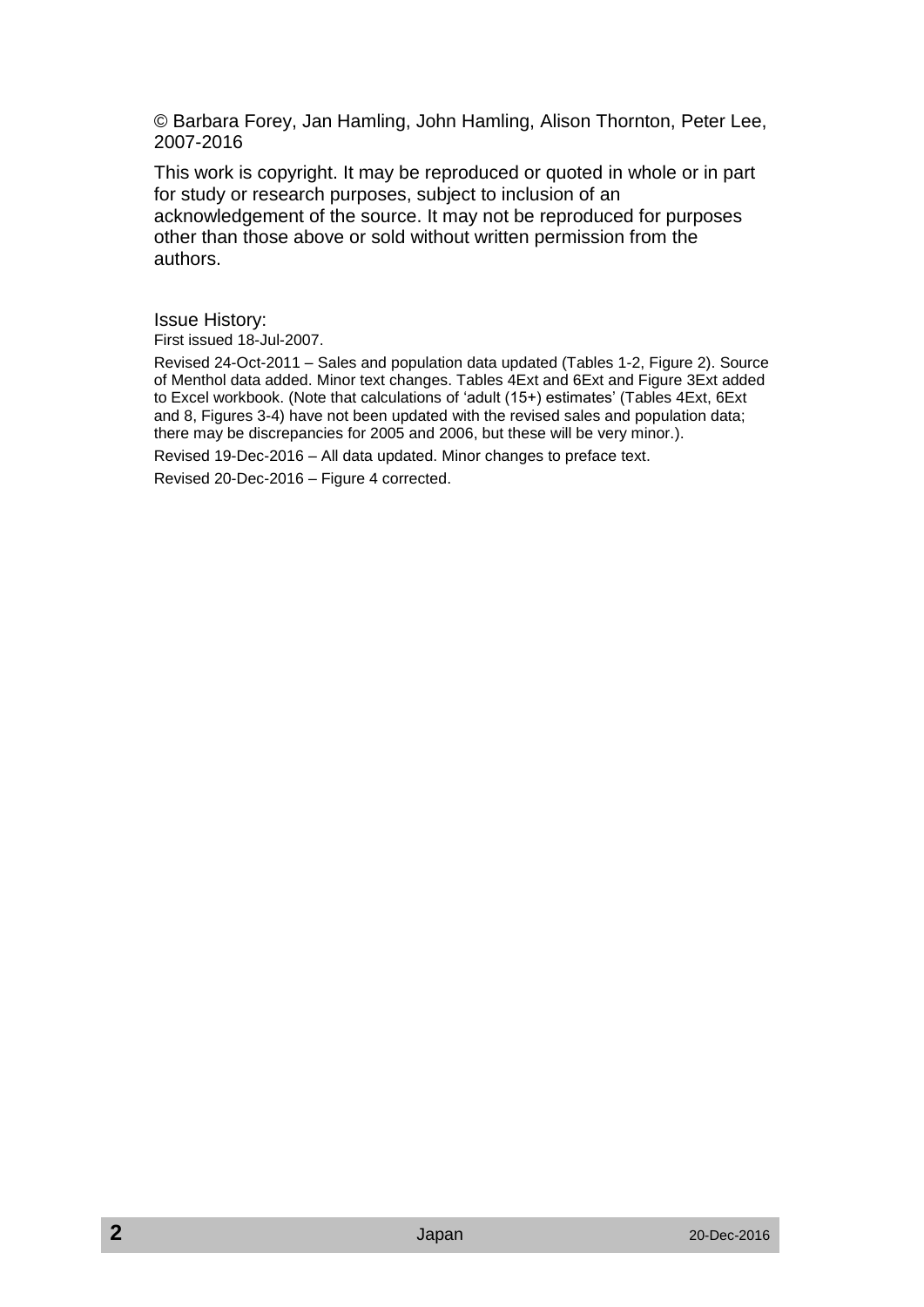# <span id="page-2-0"></span>**Contents**

| Table 1.1       |                                                                                                                                                                                |  |
|-----------------|--------------------------------------------------------------------------------------------------------------------------------------------------------------------------------|--|
| Table 1.2       |                                                                                                                                                                                |  |
| Table 1.3       | Total annual sales of various types of cigarettes, 1970-1988 11                                                                                                                |  |
| Table 1.4       | Percentage of sales of tobacco in different forms (by weight), selected years 12                                                                                               |  |
| Table 2         | Sales of cigarettes and of all tobacco products. Annual total and average per                                                                                                  |  |
| Table 3         | Manufactured cigarettes: percentage of total sales as filter cigarettes, and as<br>menthol cigarettes; sales-weighted average machine yield per cigarette of tar               |  |
| Table 4M        |                                                                                                                                                                                |  |
| Table 4F        |                                                                                                                                                                                |  |
| <b>Table 5M</b> | Number of cigarettes smoked per smoker per day, males: selected surveys by                                                                                                     |  |
| Table 5F        | Number of cigarettes smoked per smoker per day, females: selected surveys                                                                                                      |  |
| Table 6M        | Number of cigarettes smoked per person per day, males: selected surveys by                                                                                                     |  |
| Table 6F        | Number of cigarettes smoked per person per day, females: selected surveys                                                                                                      |  |
| <b>Table 7M</b> | Number of cigarettes smoked per person per day, sales-adjusted, males:                                                                                                         |  |
| <b>Table 7F</b> | Number of cigarettes smoked per person per day, sales-adjusted, females:                                                                                                       |  |
| Table 8         | Estimated <sup>1</sup> prevalence of smoking and estimated <sup>1</sup> number of cigarettes per<br>person per day (unadjusted and sales-adjusted): summary of Tables 4, 6 and |  |
|                 |                                                                                                                                                                                |  |
|                 |                                                                                                                                                                                |  |
|                 |                                                                                                                                                                                |  |
|                 |                                                                                                                                                                                |  |
|                 |                                                                                                                                                                                |  |
|                 |                                                                                                                                                                                |  |
|                 |                                                                                                                                                                                |  |
|                 |                                                                                                                                                                                |  |
|                 |                                                                                                                                                                                |  |
|                 |                                                                                                                                                                                |  |
|                 |                                                                                                                                                                                |  |
|                 |                                                                                                                                                                                |  |
|                 |                                                                                                                                                                                |  |

<sup>1</sup> See footnotes to Tables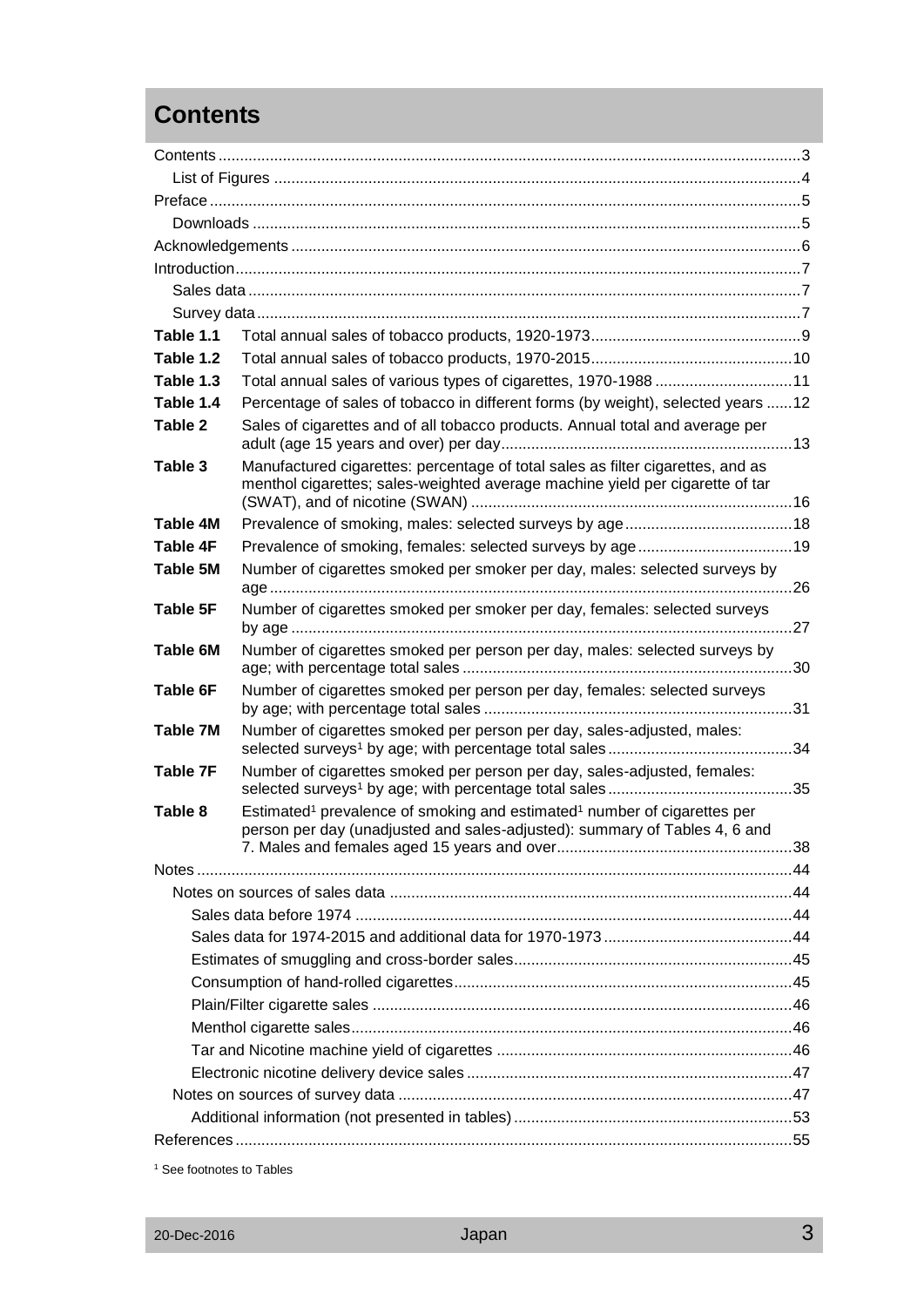# <span id="page-3-0"></span>**List of Figures**

| Figure 1        | Percentage of sales of tobacco in different forms (by weight), selected years  12                                                                        |  |
|-----------------|----------------------------------------------------------------------------------------------------------------------------------------------------------|--|
| <b>Figure 2</b> | Sales of (i) manufactured cigarettes and (ii) all tobacco products. Average per                                                                          |  |
| Figure 3        | Estimated prevalence of smoking of manufactured cigarettes; by year of                                                                                   |  |
| Figure 4        | Estimated number of manufactured cigarettes smoked per person per day,<br>sales-adjusted; by year of survey. Males and females aged 15 years and over 43 |  |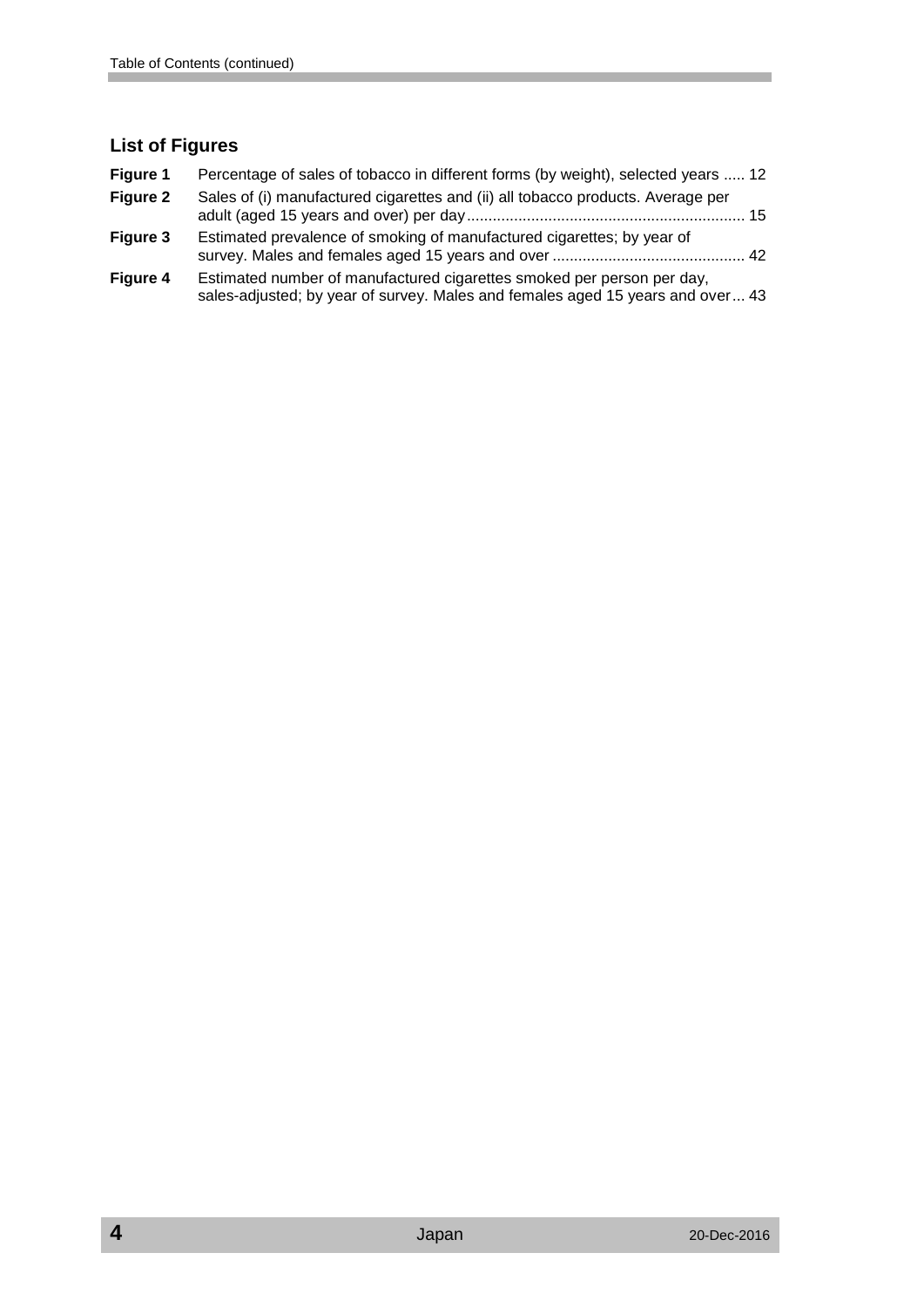# <span id="page-4-0"></span>**Preface**

International Smoking Statistics is a collection of smoking data covering most of Europe and various other economically developed countries. The second edition (published by Wolfson Institute of Preventive Medicine and OUP, 2002, [www.oup.co.uk/isbn/0-19-850856-5\)](http://www.oup.co.uk/isbn/0-19-850856-5) included data for 30 countries up to 1995. Since 2006, work has been ongoing to make individual country updates available online. Please register at [www.pnlee.co.uk](http://www.pnlee.co.uk/) if you wish to be informed when updates are posted.

The methods used in the web edition are essentially unchanged from those of the second edition, although some minor changes are included in the online Methods chapter. Readers are strongly recommended to consult the Methods chapter.

The two main types of data presented are sales data and survey data. We give the results of the original authors as closely as possible, whilst presenting them in a uniform format.

Sales data give the total national consumption of tobacco. Data on sales of cigarettes and of all tobacco products are presented, usually from about 1920. Estimates of the consumption of hand-rolled cigarettes are included where possible, as are data on the types of manufactured cigarettes sold. The Tobacco Research Council provided most of the sales data until 1973, while later sales data were obtained from government and industry sources.

Survey data provide information on the prevalence and amount of smoking according to age and sex. These were obtained from a wide variety of surveys. Some survey data are available for the early part of the  $20<sup>th</sup>$ century, but for most countries they are available only from the 1950s or 1960s onwards.

In additional tables we calculate further statistics by combining sales and survey data using certain standardized assumptions. The figures are intended to provide an easily interpretable summary of the data presented in the tables, and the commentary has deliberately been kept to a minimum.

# <span id="page-4-1"></span>**Downloads**

Updates currently available to download from [www.pnlee.co.uk](http://www.pnlee.co.uk/) include:

Methods, including

Appendix I: *Estimated size of adult population;* Appendix II: *Comparisons of manufactured and hand-rolled cigarettes and differences in the way they are smoked;* Appendix III: *Consumption category estimation*;

Comparisons between countries;

Updated country chapters (see *Methods* for current list);

Tables from each updated chapter, in Excel format, including extended versions of Tables 4 and 6 and a customisable version of Figure 3;

Supplement 1: *Estimation of sex-specific smoking statistics by standardized age groups and time periods*. [The web edition comprises a brief Update Note, together with tables (in Excel format only) for all the included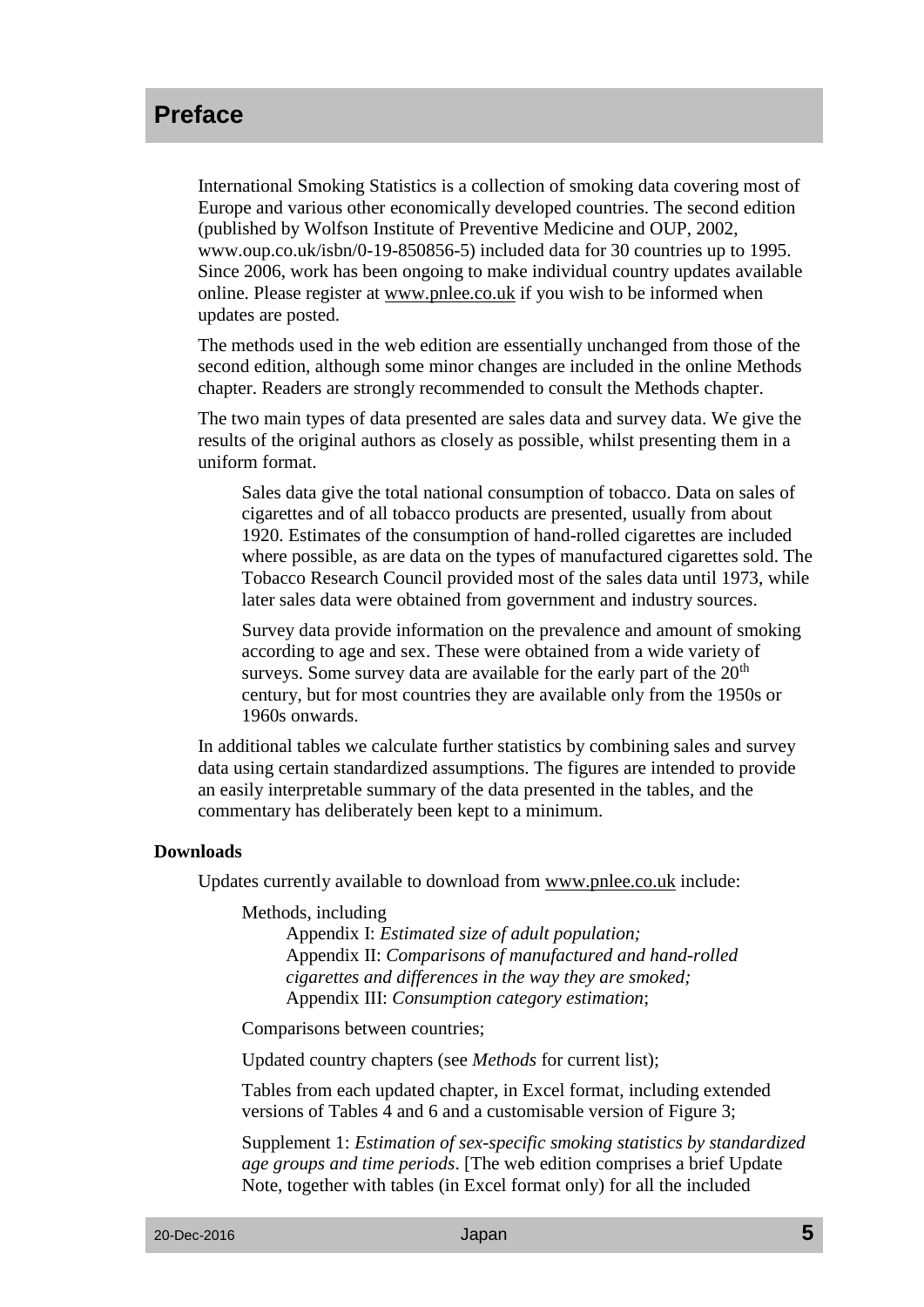countries (although for countries with chapters only partially updated in the web edition, the original Supplement tables have been reproduced without being updated). The original Supplement 1 to the second edition (an extended version of Appendix IV to the second edition) is also available and gives a full description].

Also available from the same source are:

Supplement 2 to the second edition: *Estimating past smoking habits by an indirect method. An investigation into a method based on recall, with application to Great Britain.* [This supplement is an extended version of Appendix V to the second edition];

An updated version of Appendix V Bibliography. [This bibliography lists published papers that use an indirect method for estimating past smoking habits based on recall];

IMASS, a comprehensive Excel database system, based on WHO mortality data and smoking statistics from Supplement 1. The IMASS system includes powerful routines for creating graphs and tables.

# <span id="page-5-0"></span>**Acknowledgements**

We would like to acknowledge the tobacco industry for their financial support and for providing some of the sales data in International Smoking Statistics.

We would also like to thank the many government and research organizations and individuals who supplied much of the information included.

We thank Yvonne Cooper, Pauline Wassell and Diana Morris for maintenance of our references database.

We are indebted to G. F. Todd, past director of the Tobacco Research Council, who, shortly before he died in 1988, had prepared a draft report from which the first edition of International Smoking Statistics developed.

Professor Nicholas Wald was an editor of earlier editions, and we thank him for his support and encouragement.

We alone bear the responsibility for the analysis and interpretation of the data presented.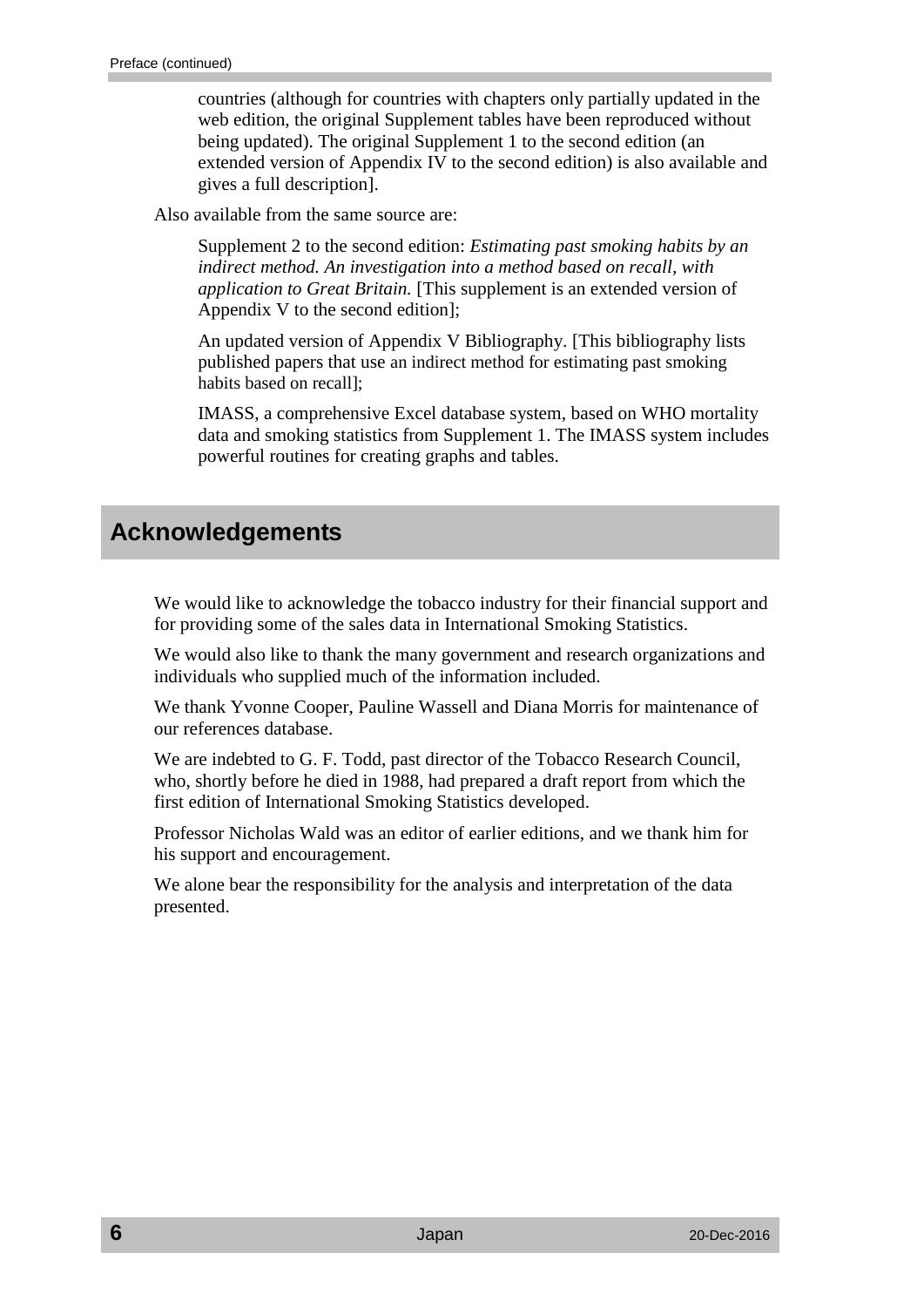# <span id="page-6-0"></span>**Introduction**

# <span id="page-6-1"></span>**Sales data**

See Tables 1-3, Figures 1 and 2 and *[Notes on sources of sales data](#page-43-1)*.

In the  $19<sup>th</sup>$  century, kizami (very finely-cut tobacco) smoked in kiseru (a longstemmed pipe) was the predominant form of smoking. Consumption of manufactured cigarettes rose in the early years of the  $20<sup>th</sup>$  century. From 1920 until about 1943 the consumption of manufactured cigarettes per adult increased slowly from 2 to 3 cigarettes per day. Towards the end of the Second World War there was a sharp drop in consumption, but thereafter consumption continued to increase until the late 1970s when it reached a peak of nearly 10 manufactured cigarettes per adult per day. It decreased gradually to 8 cigarettes by the early 2000s then dropped quite rapidly to around 4.5 cigarettes by 2015. Consumption of hand-rolled cigarettes is believed to have been rare apart from during the immediate post-war period. *[See note, p. [8\]](#page-7-0)*

The consumption of all tobacco products per adult was about 4 g per day from 1920 to 1944; it dropped to 2 g per day in 1945. After the war it increased to nearly 10 g per day by the late 1970s. It decreased to 9 g per adult per day in the 1980s, after which estimates cannot be made because the data available concern cigarettes only.

Apart from the immediate post-war period, the proportion of tobacco consumed in manufactured cigarettes increased, from 45% around 1920 to 90% about 1950 and to almost 100% about 1970, while kizami correspondingly decreased; consumption of other products was negligible.

Early cigarettes had paper mouthpieces. These were gradually replaced by western-style plain cigarettes. Filter cigarettes became popular during the 1960s, and virtually all tobacco was consumed as filtered manufactured cigarettes after the 1970s.

# <span id="page-6-2"></span>**Survey data**

See Tables 4-8, Figures 1 and 2 and *[Notes on sources of survey](#page-46-1) data*.

Information on smoking for those aged 20 years and over has been available annually since 1949 from industry sources (source 1), and since 1986 from a government sponsored health and nutrition survey (source 22). No data were available on smoking among teenagers until 1979, smoking by minors having been illegal since 1900 (see *Additional information*, p. [52\)](#page-51-0). It has therefore been particularly difficult to estimate the overall adult (aged 15 years and over) prevalence of smoking in Japan as shown in Table 8. The assumed extensions to the age distribution for ages 15-19 are of a more speculative nature than in other countries. However, we hope that any error is relatively unimportant as the assumed extensions apply only to a small proportion of the adult population and are consistent over the years. *[See note, p. [8\]](#page-7-0)*

From 1949 until the mid-1970s, the estimated prevalence of cigarette smoking among those aged 15 years and over was about 70-75% in men. It then declined steadily to around 30% by 2016. Among women it remained at about 10-15% throughout that period. Estimates from source 22 are generally lower than those from source 1. From 1968 to 1975, when separate data on occasional smoking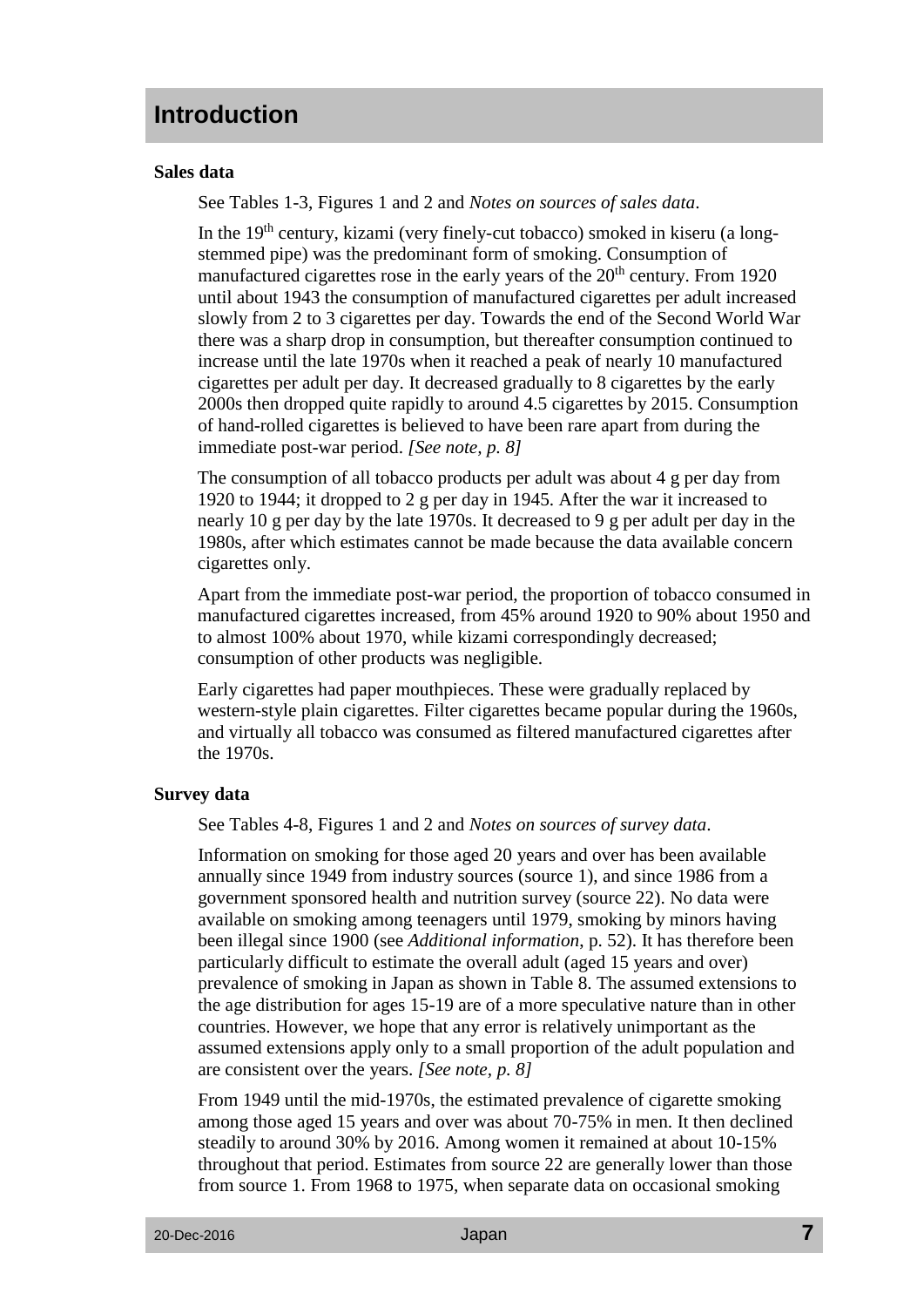were available, the prevalence of regular smoking was 2-4 percentage points lower than of all smoking (regular and occasional) for both men and women. Similar data are available for 2003 onwards: in these later years, the differences in prevalence of regular compared with all smoking was 2-3 percentage points lower in men and 1-2 percentage points in women.

Data on adult smoking by age have been available since 1965. The prevalence of smoking decreased somewhat among men at all ages. Prevalence among the youngest age group (20-29) was greater than that in the oldest age group  $(60+)$ throughout, but this difference varied over time: initially prevalence reduced with age (from around 80% in the youngest to around 70% in the oldest during 1965- 1979) but gradually the highest prevalence moved into the middle years with prevalence in 2015-2016 being below 30% in the lowest and highest ages and in the high 30%s in the middle years. For women, in the earliest surveys the prevalence increased with age. For young women the prevalence of smoking increased then decreased (peaking at above 20% in 2000-2005 for ages 20-29) but for older women (aged 60+) prevalence decreased rapidly, from around 20% in 1965-1975 to below 10% by 1995, and stayed below 10% thereafter. By the mid-2010s, prevalence was, as for men, highest in the middle years.

Surveys on teenage smoking, locally based in the 1980s and nationally based from 1989, show the prevalence of smoking to be much lower among girls than among boys. Although smoking below age 20 is illegal in Japan, some quite high levels of smoking were reported among older teenagers between 1980 and 2000: among 17-18 year olds, as high as 51% of boys and 25% of girls reported current smoking. In later years this fell to single figures in both sexes.

Comparison of survey and sales data suggests that there has been a gradual shift from overstatement by about 10% in the 1960s to understatement by 20-30% since 2000. Between 1949 and the mid-1970s, the estimated number of cigarettes smoked per person per day (sales-adjusted) increased for men from about 5 to 17.5, and then declined to 7.5 around 2015. For women it increased from 1 to 3 (in 2002) then fell to around 2 by 2010.

<span id="page-7-0"></span>Note: *We have withdrawn estimates, included in previous editions of this book, which were based on the assumption that all fine-cut tobacco was used in handrolled cigarettes. We have also revised downwards our assumed extensions to the age distribution for ages 15-19 from 1985, resulting in lower estimates in Table 8 than in earlier editions.*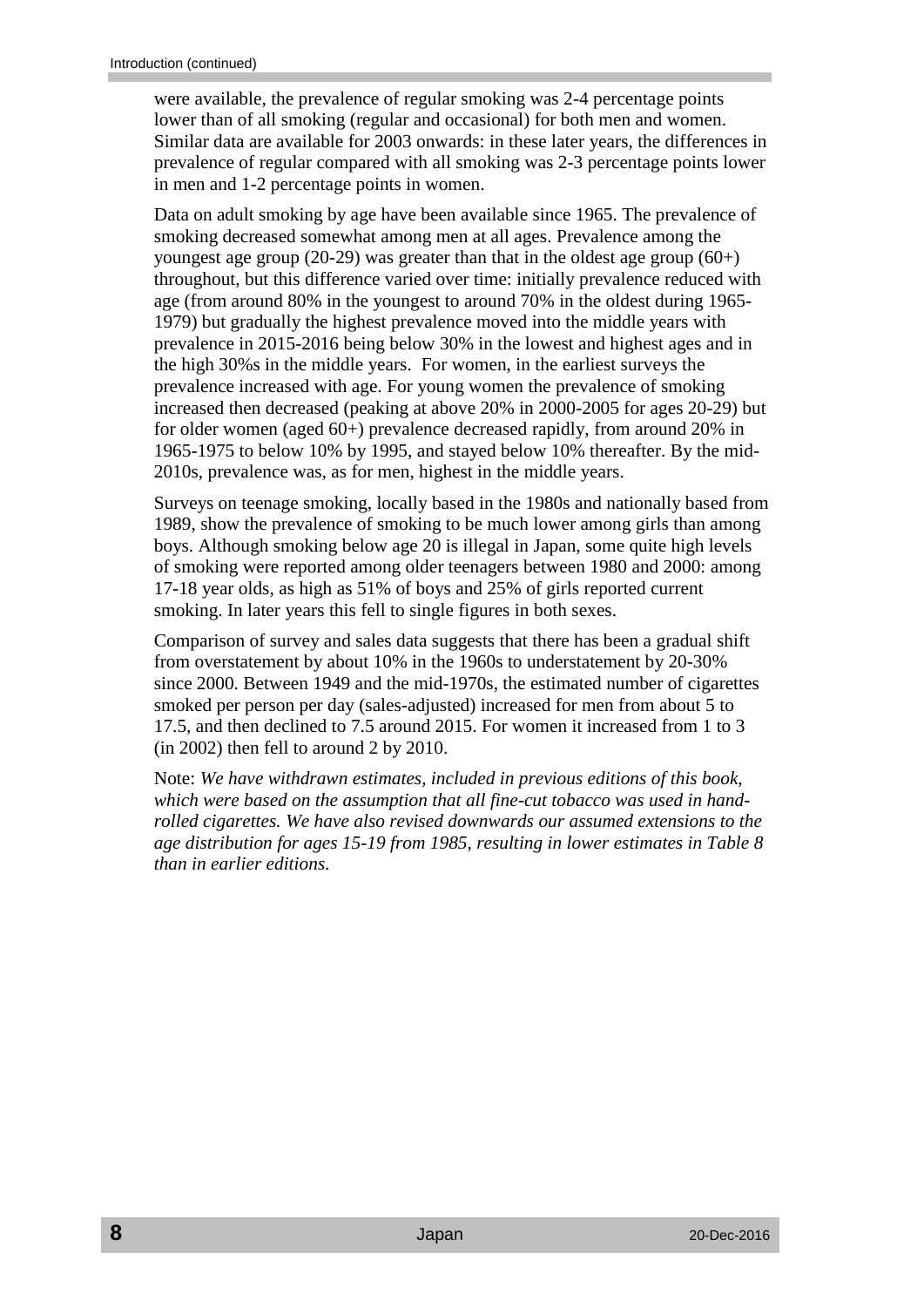# <span id="page-8-0"></span>**Table 1.1** Total annual sales of tobacco products, 1920-1973

| Year         | Manufactured<br>cigarettes |                  | <b>Cigars</b> |                         | Fine-cut<br>tobacco | <b>Pipe</b><br>tobacco     | All tobacco<br>products |
|--------------|----------------------------|------------------|---------------|-------------------------|---------------------|----------------------------|-------------------------|
|              | tonnes                     | millions         | tonnes        | millions                | tonnes              | tonnes                     | tonnes                  |
| 1920         | 20 960                     | 20 954           | 20            | 3                       | 26 220              | 0                          | 47 200                  |
| 1921         | 22740                      | 22732            | 20            | 3                       | 26 130              | $\mathbf 0$                | 48 890                  |
| 1922         | 24 030                     | 24 031           | 20            | 3                       | 25 170              | $\mathbf 0$                | 49 220                  |
| 1923         | 27 220                     | 27 220           | 30            | 5                       | 24 630              | $\mathbf 0$                | 51 880                  |
| 1924         | 28 950                     | 28 943           | 20            | 3                       | 23770               | 0                          | 52740                   |
| 1925         | 27 280                     | 27 273           | 30            | 4                       | 23 630              | 0                          | 50 940                  |
| 1926         | 27 210                     | 27 205           | 20            | 3                       | 23810               | $\mathbf 0$                | 51 040                  |
| 1927         | 29 180                     | 29 178           | 20            | 3                       | 23 900              | $\mathbf 0$                | 53 100                  |
| 1928         | 30 960                     | 30 954           | 20            | 3                       | 22 950              | 0                          | 53 930                  |
| 1929         | 31 670                     | 31 664           | 20            | 3                       | 23 590              | 0                          | 55 280                  |
| 1930         | 30 210                     | 30 201           | 10            | 1                       | 23 540              | $\pmb{0}$                  | 53760                   |
| 1931         | 29 370                     | 29 3 68          | 10            | 1                       | 22 860              | 0                          | 52 240                  |
| 1932         | 31 840                     | 31 831           | 10            | 1                       | 23 180              | $\mathbf 0$                | 55 030                  |
| 1933         | 33 540                     | 33 536           | 20            | 3                       | 22720               | $\mathbf 0$                | 56 280                  |
| 1934         | 36 630                     | 36 625           | 20            | 3                       | 22 230              | 50                         | 58 930                  |
| 1935<br>1936 | 37910                      | 37 907           | 20            | 3                       | 21 590              | $\pmb{0}$                  | 59 520                  |
|              | 38 480<br>40 650           | 38 477           | 10            | $\overline{c}$<br>1     | 20 910              | $\mathbf 0$<br>$\mathbf 0$ | 59 400                  |
| 1937<br>1938 | 40 980                     | 40 641<br>40 974 | 10<br>10      | 1                       | 21 590<br>20 180    | $\mathbf 0$                | 62 250<br>61 170        |
| 1939         | 48 130                     | 48 125           | 10            | 1                       | 18 600              | 0                          | 66740                   |
| 1940         | 51 390                     | 51 381           | 10            | $\overline{c}$          | 19 600              | $\mathbf 0$                | 71 000                  |
| 1941         | 52 440                     | 52 428           | 10            | 1                       | 18730               | $\mathbf 0$                | 71 180                  |
| 1942         | 53 840                     | 53 830           | 10            | 1                       | 19 280              | 0                          | 73 130                  |
| 1943         | 54 270                     | 54 258           | 0             | 0                       | 18910               | $\mathbf 0$                | 73 180                  |
| 1944         | 45 780                     | 45 770           | 10            | 1                       | 18510               | $\mathbf 0$                | 64 300                  |
| 1945         | 14 690                     | 14 691           | 0             | 0                       | 16 330              | $\mathbf 0$                | 31 0 20                 |
| 1946         | 15720                      | 15715            | 0             | 0                       | 31 660              | 0                          | 47 380                  |
| 1947         | 17850                      | 17843            | 0             | 0                       | 29 350              | $\mathbf 0$                | 47 200                  |
| 1948         | 34 270                     | 34 263           | 20            | 3                       | 22 630              | 230                        | 57 150                  |
| 1949         | 52 750                     | 52744            | 30            | 5                       | 13 110              | 50                         | 65 940                  |
| 1950         | 65 310                     | 65 298           | 10            | $\boldsymbol{2}$        | 9840                | 50                         | 75 210                  |
| 1951         | 74 010                     | 73 995           | 10            | 1                       | 8980                | 50                         | 83 050                  |
| 1952         | 80 190                     | 80 177           | 0             | 0                       | 8 0 3 0             | 50                         | 88 270                  |
| 1953         | 89 530                     | 89 516           | 0             | 0                       | 7 300               | 50                         | 96 880                  |
| 1954         | 95 630                     | 95 614           | 0             | 0                       | 7 2 1 0             | 50                         | 102 890                 |
| 1955         | 97 660                     | 97 646           | 0             | 0                       | 6490                | 50                         | 104 200                 |
| 1956         | 97 250                     | 97 212           | 10            | 1                       | 5810                | 50                         | 103 120                 |
| 1957         | 101 420                    | 101 403          | 10            | 1                       | 5 2 2 0             | 50                         | 106 700                 |
| 1958         | 107 410                    | 107 415          | 10            | 1                       | 4850                | 50                         | 112 320                 |
| 1959         | 113 170                    | 113 196          | 10            | 1                       | 4 2 6 0             | 50                         | 117 490                 |
| 1960         | 122 740                    | 122 760          | 10            | 1                       | 3720                | 50                         | 126 520                 |
| 1961         | 134 400                    | 134 431          | 10            | 1                       | 3 0 4 0             | 50                         | 137 500                 |
| 1962         | 142 020                    | 142 013          | 10            | 2                       | 2 4 9 0             | 50                         | 144 570                 |
| 1963         | 150 950                    | 151 111          | 10            | 1                       | 2 0 4 0             | 50                         | 153 050                 |
| 1964         | 160 660                    | 160 807          | 10            | 1                       | 1770                | 50                         | 162 490                 |
| 1965         | 171 280                    | 171 449          | 10            | 1                       | 1500                | 50                         | 172 840                 |
| 1966         | 181 300                    | 181 488          | 10            | $\overline{\mathbf{c}}$ | 1410                | 50                         | 182770                  |
| 1967         | 193 910                    | 193 932          | 20            | 3                       | 1 0 4 0             | 90                         | 195 060                 |
| 1968         | 196 720                    | 196 709          | 10            | $\boldsymbol{2}$        | 950                 | 90                         | 197 770                 |
| 1969         | 211 330                    | 211 316          | 10            | 2                       | 860                 | 50                         | 212 250                 |
| 1970         | 222 120                    | 222 132          | 10            | $\overline{\mathbf{c}}$ | 640                 | 50                         | 222 820                 |
| 1971         | 235 500                    | 235 449          | 10            | $\boldsymbol{2}$        | 410                 | 50                         | 235 970                 |
| 1972         | 252 690                    | 252 665          | 10            | 2                       | 410                 | 90                         | 253 200                 |
| 1973         | 266 760                    | 266 692          | 10            | 2                       | 410                 | 90                         | 267 270                 |

Source: see *[Notes on sources of sales data:](#page-43-1) [Sales data before 1974,](#page-43-2)* p[. 44](#page-43-2)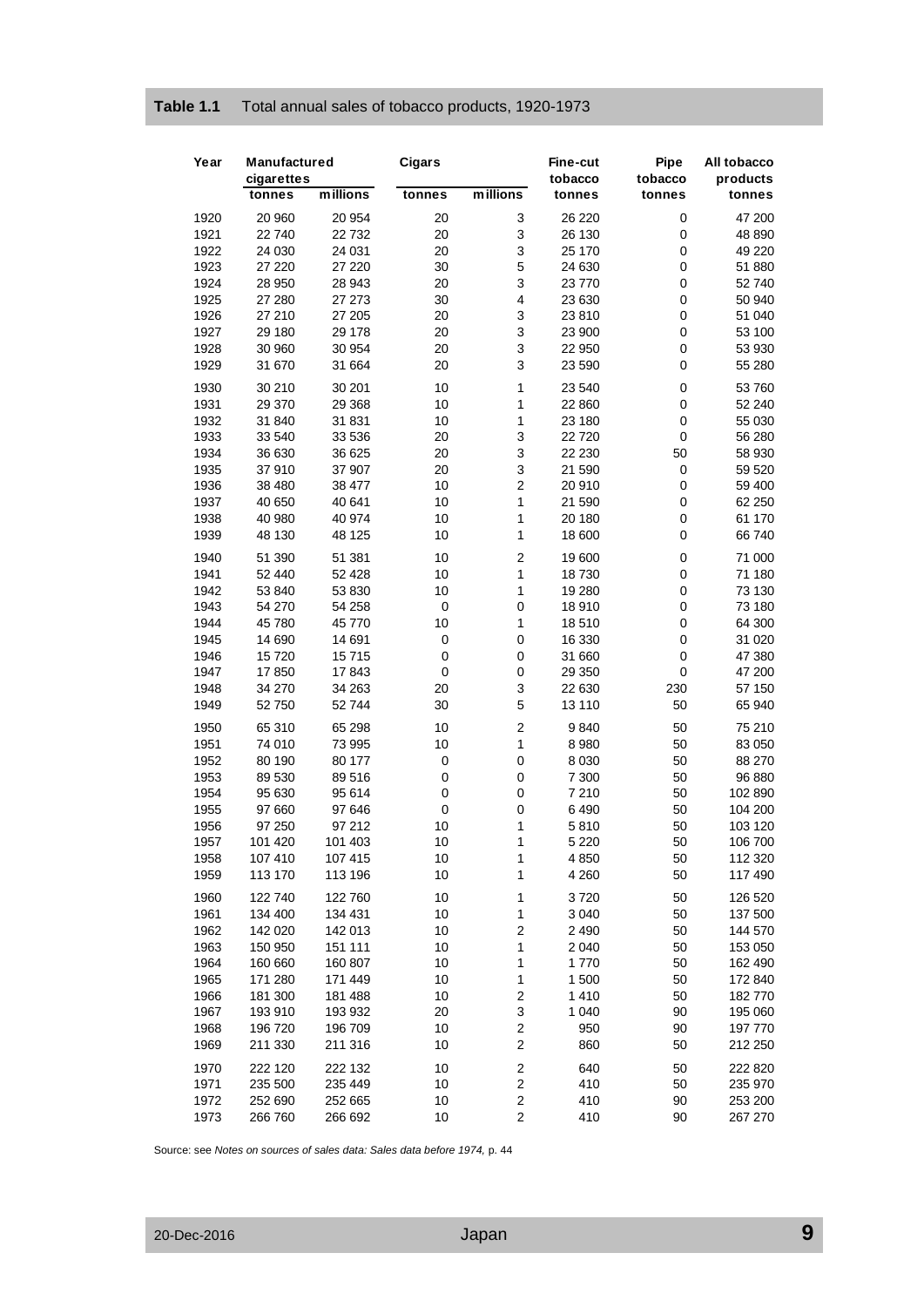# <span id="page-9-0"></span>**Table 1.2** Total annual sales of tobacco products, 1970-2015

| Year           | Manufactured<br>cigarettes<br>tonnes | millions           | <b>Cigars</b><br>tonnes | millions | Fine-cut<br>tobacco<br>tonnes | <b>Pipe</b><br>tobacco<br>tonnes | All tobacco<br>products<br>tonnes |
|----------------|--------------------------------------|--------------------|-------------------------|----------|-------------------------------|----------------------------------|-----------------------------------|
|                |                                      |                    |                         |          |                               |                                  |                                   |
| 1970           | 222 880                              | 222 880            | 128                     | 19       | 614                           | 113                              | 223 735                           |
| 1971           | 236 324                              | 236 324            | 130                     | 19       | 405                           | 131                              | 236 990                           |
| 1972           | 253 984                              | 253 984            | 199                     | 29       | 408                           | 184                              | 254 775                           |
| 1973<br>1974   | 268 727<br>287 118                   | 268727<br>287 118  | 269<br>283              | 40<br>42 | 376<br>359                    | 244<br>286                       | 269 616<br>288 046                |
| 1975           | 293 112                              | 293 112            | 193                     | 28       | 360                           | 338                              | 294 003                           |
| 1976           | 291 448                              | 291 448            | 242                     | 36       | 327                           | 286                              | 292 303                           |
| 1977           | 303 845                              | 303 845            | 963                     | 142      | 294                           | 223                              | 305 325                           |
| 1978           | 304 719                              | 304 719            | 928                     | 136      | 292                           | 183                              | 306 122                           |
| 1979           | 310774                               | 310774             | 481                     | 71       | 94                            | 163                              | 311 512                           |
| 1980           | 307 665                              | 307 665            | 249                     | 37       | 13                            | 153                              | 308 080                           |
| 1981           | 312 054                              | 312 054            | 201                     | 30       | 18                            | 152                              | 312 425                           |
| 1982           | 315 073                              | 315 073            | 172                     | 25       | 10                            | 144                              | 315 399                           |
| 1983           | 311 731                              | 311 731            | 169                     | 25       | 9                             | 136                              | 312 045                           |
| 1984           | 312 597                              | 312 597            | 161                     | 24       | 8                             | 119                              | 312 885                           |
| 1985/1         | 310726                               | 310726             | 67                      | 10       |                               |                                  | 310 793                           |
| 1986/1         | 308 438                              | 308 438            | 56                      | 8        |                               |                                  | 308 494                           |
| 1987/1         | 308 286                              | 308 286            | 54                      | 8        |                               |                                  | 308 340                           |
| 1988/1<br>1989 | 306 415                              | 306 415<br>313 800 | 52                      | 8        |                               |                                  | 306 467                           |
| 1990           |                                      | 322 000            |                         |          |                               |                                  |                                   |
| 1991           |                                      | 328 300            |                         |          |                               |                                  |                                   |
| 1992           |                                      | 328 900            |                         |          |                               |                                  |                                   |
| 1993           |                                      | 332 600            |                         |          |                               |                                  |                                   |
| 1994           |                                      | 334 400            |                         |          |                               |                                  |                                   |
| 1995           |                                      | 334 700            |                         |          |                               |                                  |                                   |
| 1996           |                                      | 348 300            |                         |          |                               |                                  |                                   |
| 1997           |                                      | 328 000            |                         |          |                               |                                  |                                   |
| 1998           |                                      | 336 600            |                         |          |                               |                                  |                                   |
| 1999           |                                      | 332 200            |                         |          |                               |                                  |                                   |
| 2000           |                                      | 324 500            |                         |          |                               |                                  |                                   |
| 2001           |                                      | 319 300            |                         |          |                               |                                  |                                   |
| 2002<br>2003   |                                      | 312 600<br>299 400 |                         |          |                               |                                  |                                   |
| 2004           |                                      | 292 600            |                         |          |                               |                                  |                                   |
| 2005           |                                      | 285 200            |                         |          |                               |                                  |                                   |
| 2006           |                                      | 270 000            |                         |          |                               |                                  |                                   |
| 2007           |                                      | 258 500            |                         |          |                               |                                  |                                   |
| 2008           |                                      | 245 800            |                         |          |                               |                                  |                                   |
| 2009           |                                      | 233 900            |                         |          |                               |                                  |                                   |
| 2010           |                                      | 210 200            |                         |          |                               |                                  |                                   |
| 2011           |                                      | 197 500            |                         |          |                               |                                  |                                   |
| 2012           |                                      | 195 100            |                         |          |                               |                                  |                                   |
| 2013           |                                      | 196 900            |                         |          |                               |                                  |                                   |
| 2014           |                                      | 179 300<br>183 300 |                         |          |                               |                                  |                                   |
| 2015           |                                      |                    |                         |          |                               |                                  |                                   |

1 All tobacco products based on cigarettes and cigars only

Source: see *[Notes on sources of sales data:](#page-43-1) Sales data for 1974-2015 [and additional data for 1970-1973](#page-43-3)*, p[. 44](#page-43-4)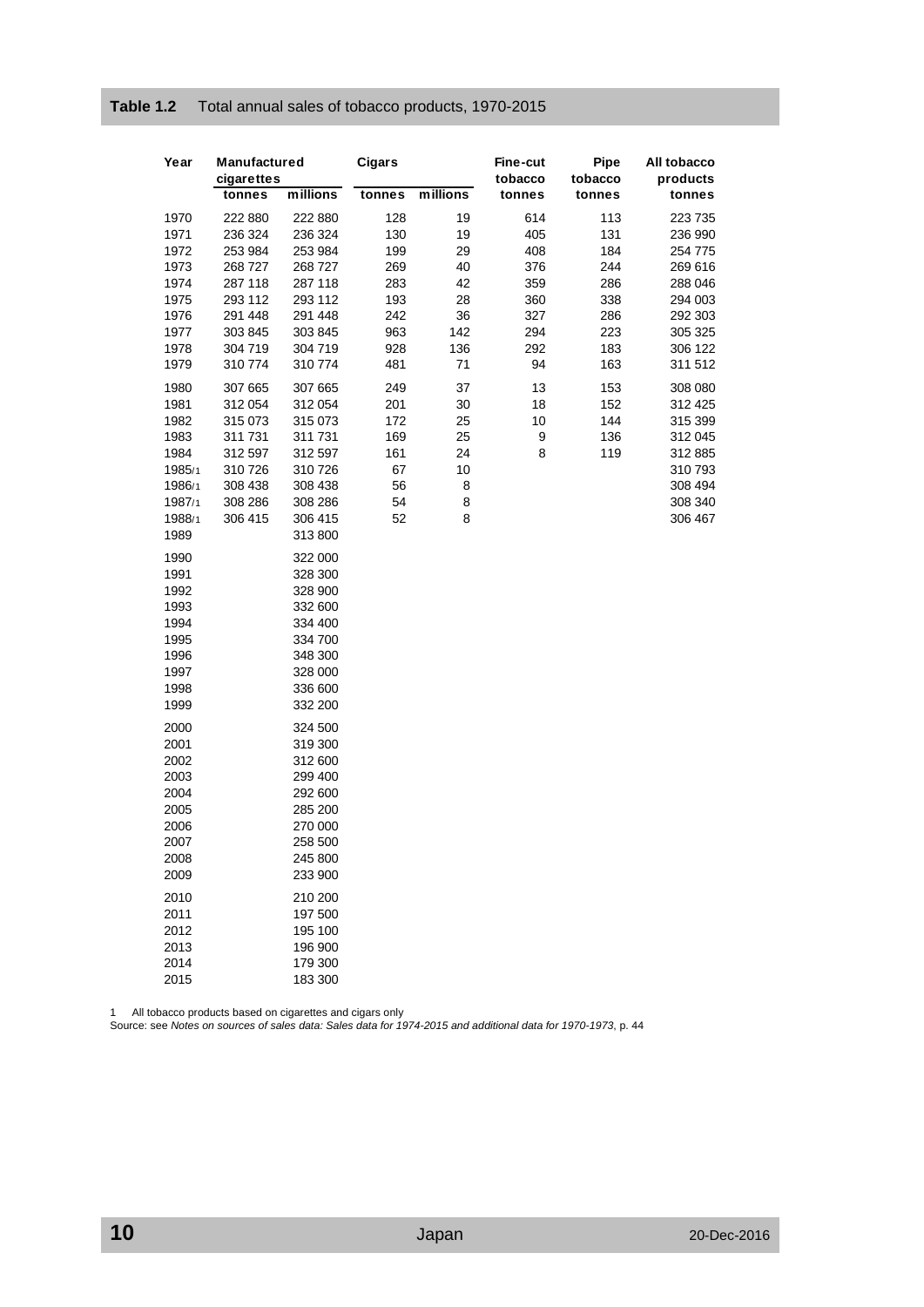# <span id="page-10-0"></span>**Table 1.3** Total annual sales of various types of cigarettes, 1970-1988

| Year | Filter<br>cigarettes<br>millions | Non-filter<br>cigarettes<br>millions | <b>Cigarettes</b><br>with mouthpiece<br>millions | <b>Imperial Household</b><br>(cigarettes)<br>millions | Imported<br>cigarettes<br>millions |
|------|----------------------------------|--------------------------------------|--------------------------------------------------|-------------------------------------------------------|------------------------------------|
| 1970 | 200 588                          | 21 062                               | 482                                              | 3                                                     | 745                                |
| 1971 | 218 404                          | 16 652                               | 393                                              | 3                                                     | 872                                |
| 1972 | 238 335                          | 14 005                               | 326                                              | 3                                                     | 1 3 1 5                            |
| 1973 | 254 488                          | 11 952                               | 252                                              | $\ensuremath{\mathsf{3}}$                             | 2 0 3 2                            |
| 1974 | 273 438                          | 10 507                               | 210                                              | $\ensuremath{\mathsf{3}}$                             | 2 9 6 0                            |
| 1975 | 280 124                          | 9551                                 | 167                                              | $\ensuremath{\mathsf{3}}$                             | 3 2 6 7                            |
| 1976 | 280 127                          | 8458                                 | 145                                              | 3                                                     | 2715                               |
| 1977 | 292 916                          | 7901                                 |                                                  | 3                                                     | 3 0 2 5                            |
| 1978 | 293 860                          | 7 2 6 4                              |                                                  | 3                                                     | 3592                               |
| 1979 | 300 185                          | 6599                                 |                                                  |                                                       | 3 9 9 0                            |
| 1980 | 298 109                          | 5852                                 |                                                  |                                                       | 3704                               |
| 1981 | 302 192                          | 5 3 5 4                              |                                                  |                                                       | 4508                               |
| 1982 | 305 406                          | 4850                                 |                                                  |                                                       | 4817                               |
| 1983 | 301 657                          | 4 3 8 7                              |                                                  |                                                       | 5 6 8 7                            |
| 1984 | 302 046                          | 4 0 0 4                              |                                                  |                                                       | 6547                               |
| 1985 | 299 517                          | 3709                                 |                                                  |                                                       | 7 500                              |
| 1986 | 293 288                          | 3 2 5 0                              |                                                  |                                                       | 11 900                             |
| 1987 | 275 054                          | 2932                                 |                                                  |                                                       | 30 300                             |
| 1988 | 266 593                          | 2622                                 |                                                  |                                                       | 37 200                             |

Source: see *[Notes on sources of sales data:](#page-43-1) Sales data for 1974-2015 [and additional data for 1970-1973](#page-43-3)*, p[. 44](#page-43-4)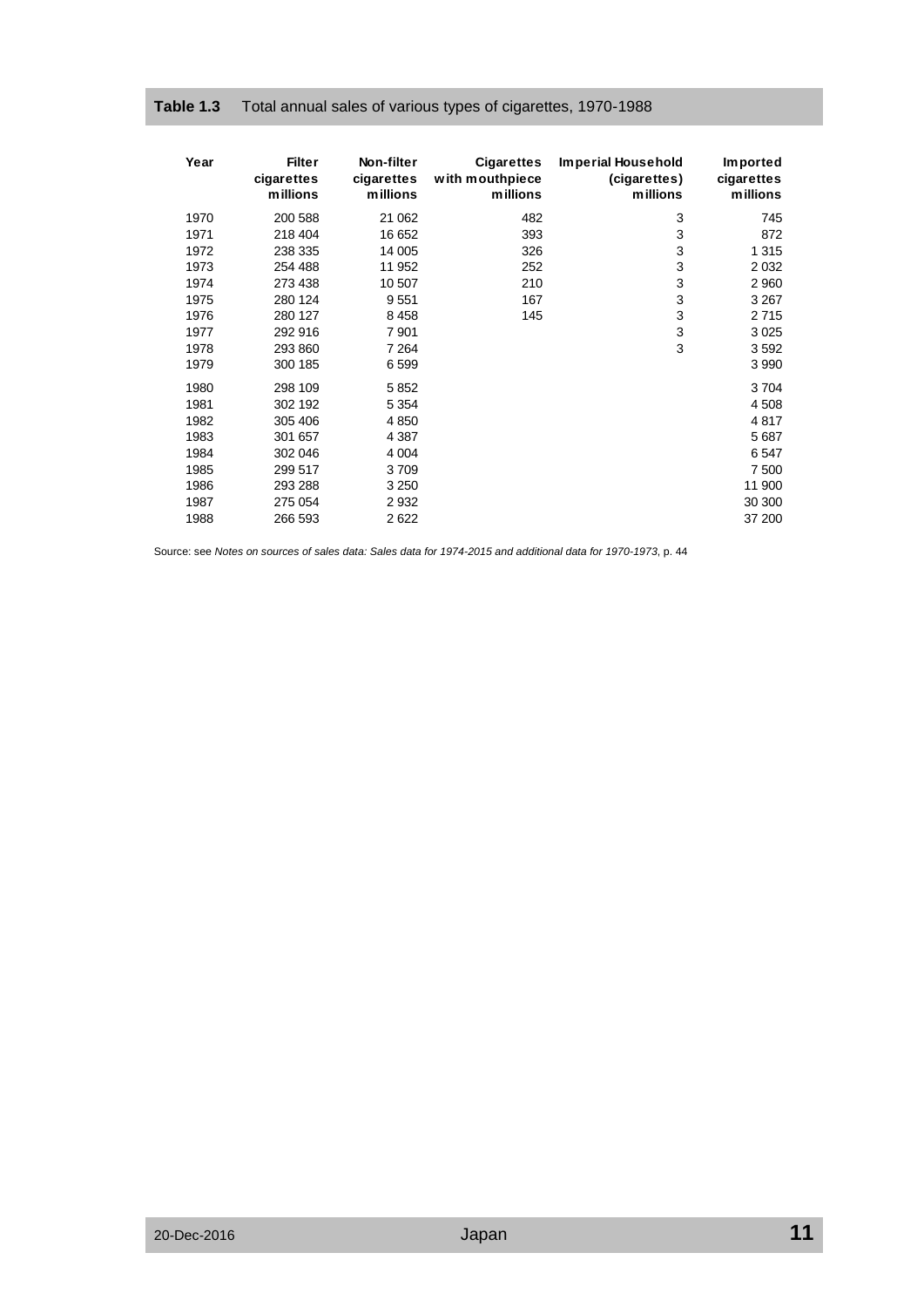<span id="page-11-0"></span>**Table 1.4** Percentage of sales of tobacco in different forms (by weight), selected years

| Year | Manufactured<br>cigarettes<br>% | Cigars<br>% | <b>Fine-cut</b><br>tobacco<br>% | <b>Pipe</b><br>tobacco |
|------|---------------------------------|-------------|---------------------------------|------------------------|
| 1925 | 53.6                            | 0.1         | 46.4                            | 0.0                    |
| 1935 | 63.7                            | 0.0         | 36.3                            | 0.0                    |
| 1945 | 47.4                            | 0.0         | 52.6                            | 0.0                    |
| 1955 | 93.7                            | 0.0         | 6.2                             | 0.0                    |
| 1965 | 99.1                            | 0.0         | 0.9                             | 0.0                    |
| 1975 | 99.7                            | 0.1         | 0.1                             | 0.1                    |
| 1984 | 99.9                            | 0.1         | 0.0                             | 0.0                    |

Source: calculated from Tables 1.1 & 1.2

<span id="page-11-1"></span>**Figure 1** Percentage of sales of tobacco in different forms (by weight), selected years



Source: Table 1.4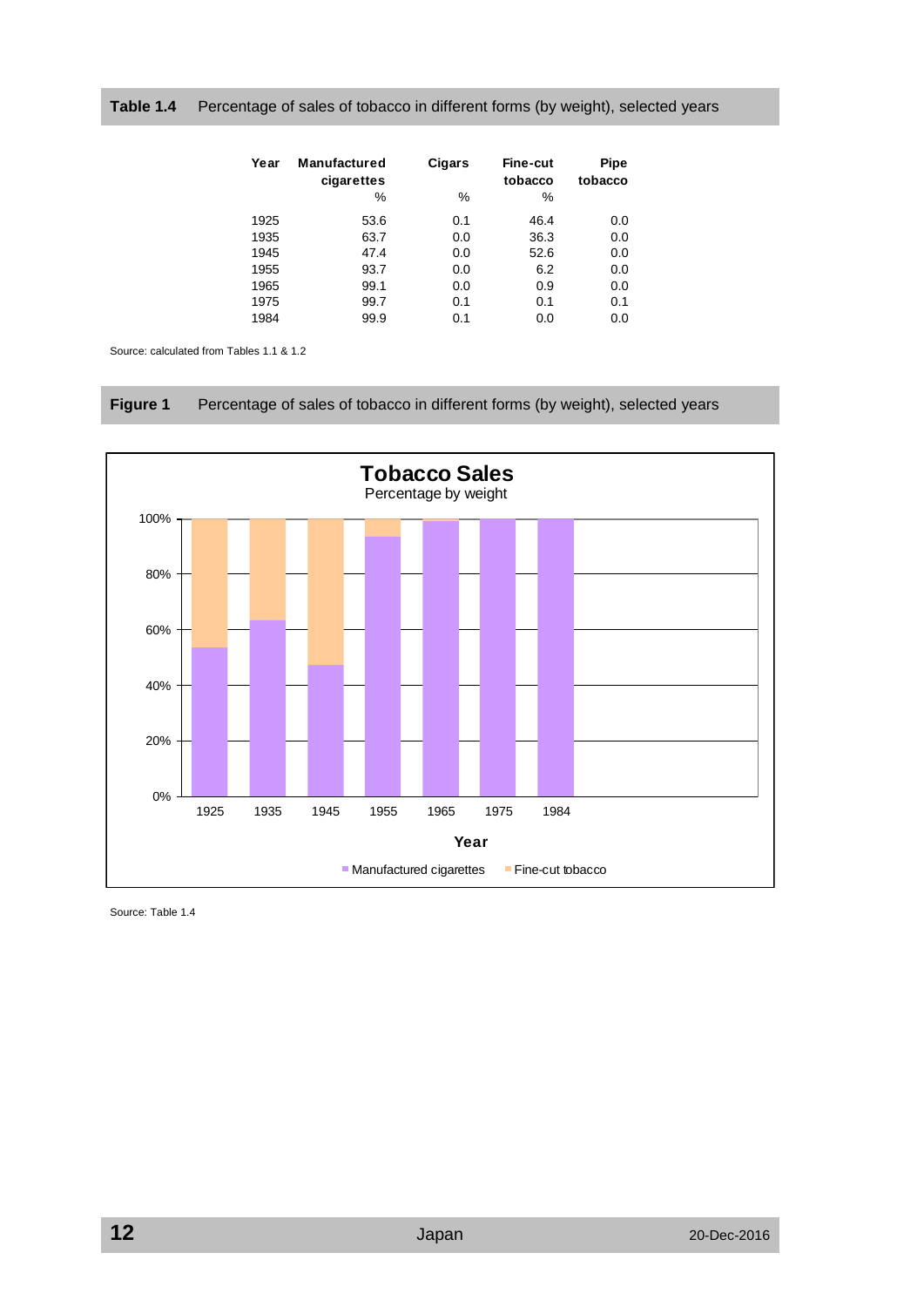# <span id="page-12-0"></span>**Table 2** Sales of cigarettes and of all tobacco products. Annual total and average per adult (age 15 years and over) per day

| Year         | <b>Manufactured cigarettes</b><br><b>Total annual</b> | Number/    | Hand-rolled cigarettes<br>Total annual Number/ | <b>Total cigarettes</b><br>Total annual Number/ | All tobacco products<br><b>Total annual</b> | Grams/           |  |  |
|--------------|-------------------------------------------------------|------------|------------------------------------------------|-------------------------------------------------|---------------------------------------------|------------------|--|--|
|              | millions                                              | adult/day  | millions adult/day                             | millions adult/day                              |                                             | tonnes adult/day |  |  |
| 1920         | 20 954                                                | 1.6        |                                                |                                                 | 47 200                                      | 3.6              |  |  |
| 1921         | 22732                                                 | 1.7        |                                                |                                                 | 48 890                                      | 3.8              |  |  |
| 1922         | 24 031                                                | 1.8        |                                                |                                                 | 49 220                                      | 3.7              |  |  |
| 1923         | 27 220                                                | 2.0        |                                                |                                                 | 51 880                                      | 3.9              |  |  |
| 1924         | 28 943                                                | 2.1        |                                                |                                                 | 52740                                       | 3.9              |  |  |
| 1925         | 27 273                                                | 2.0        |                                                |                                                 | 50 940                                      | 3.7              |  |  |
| 1926         | 27 205                                                | 2.0        |                                                |                                                 | 51 040                                      | 3.7              |  |  |
| 1927         | 29 178                                                | 2.1        |                                                |                                                 | 53 100                                      | 3.8              |  |  |
| 1928         | 30 954                                                | 2.2        |                                                |                                                 | 53 930                                      | 3.8              |  |  |
| 1929         | 31 664                                                | 2.2        |                                                |                                                 | 55 280                                      | 3.8              |  |  |
| 1930         | 30 201                                                | 2.0        |                                                |                                                 | 53760                                       | 3.6              |  |  |
| 1931         | 29 3 68                                               | 2.0        |                                                |                                                 | 52 240                                      | 3.5              |  |  |
| 1932         | 31 831                                                | 2.1        |                                                |                                                 | 55 030                                      | 3.6              |  |  |
| 1933         | 33 536                                                | 2.2        |                                                |                                                 | 56 280                                      | 3.6              |  |  |
| 1934         | 36 625                                                | 2.3        |                                                |                                                 | 58 930                                      | 3.7              |  |  |
| 1935         | 37 907                                                | 2.4        |                                                |                                                 | 59 520                                      | 3.7              |  |  |
| 1936         | 38 477                                                | 2.4        |                                                |                                                 | 59 400                                      | 3.7              |  |  |
| 1937         | 40 641                                                | 2.5        |                                                |                                                 | 62 250                                      | 3.8              |  |  |
| 1938<br>1939 | 40 974<br>48 125                                      | 2.5<br>2.9 |                                                |                                                 | 61 170<br>66740                             | 3.7<br>4.0       |  |  |
|              |                                                       |            |                                                |                                                 |                                             |                  |  |  |
| 1940         | 51 381                                                | 3.1        |                                                |                                                 | 71 000                                      | 4.3              |  |  |
| 1941         | 52 428                                                | 3.1        |                                                |                                                 | 71 180                                      | 4.3              |  |  |
| 1942         | 53 830                                                | 3.2        |                                                |                                                 | 73 130                                      | 4.3              |  |  |
| 1943         | 54 258                                                | 3.2        |                                                |                                                 | 73 180                                      | 4.3              |  |  |
| 1944         | 45 770                                                | 2.7        |                                                |                                                 | 64 300                                      | 3.7              |  |  |
| 1945<br>1946 | 14 691<br>15715                                       | 0.9<br>0.9 |                                                |                                                 | 31 0 20<br>47 380                           | 1.8<br>2.7       |  |  |
| 1947         | 17843                                                 | 1.0        |                                                |                                                 | 47 200                                      | 2.6              |  |  |
| 1948         | 34 263                                                | 1.9        |                                                |                                                 | 57 150                                      | 3.1              |  |  |
| 1949         | 52744                                                 | 2.8        |                                                |                                                 | 65 940                                      | 3.5              |  |  |
| 1950         | 65 298                                                | 3.3        |                                                |                                                 | 75 210                                      | 3.8              |  |  |
| 1951         | 73 995                                                | 3.7        |                                                |                                                 | 83 050                                      | 4.1              |  |  |
| 1952         | 80 177                                                | 3.9        |                                                |                                                 | 88 270                                      | 4.3              |  |  |
| 1953         | 89516                                                 | 4.3        |                                                |                                                 | 96 880                                      | 4.6              |  |  |
| 1954         | 95 614                                                | 4.5        |                                                |                                                 | 102 890                                     | 4.8              |  |  |
| 1955         | 97 646                                                | 4.5        |                                                |                                                 | 104 200                                     | 4.8              |  |  |
| 1956         | 97 212                                                | 4.4        |                                                |                                                 | 103 120                                     | 4.6              |  |  |
| 1957         | 101 403                                               | 4.5        |                                                |                                                 | 106 700                                     | 4.7              |  |  |
| 1958         | 107 415                                               | 4.6        |                                                |                                                 | 112 320                                     | 4.8              |  |  |
| 1959         | 113 196                                               | 4.8        |                                                |                                                 | 117 490                                     | 5.0              |  |  |
| 1960         | 122 760                                               | 5.1        |                                                |                                                 | 126 520                                     | 5.3              |  |  |
| 1961         | 134 431                                               | 5.6        |                                                |                                                 | 137 500                                     | 5.7              |  |  |
| 1962         | 142 013                                               | 5.7        |                                                |                                                 | 144 570                                     | 5.8              |  |  |
| 1963         | 151 111                                               | 5.9        |                                                |                                                 | 153 050                                     | 6.0              |  |  |
| 1964         | 160 807                                               | 6.2        |                                                |                                                 | 162 490                                     | 6.2              |  |  |
| 1965         | 171 449                                               | 6.4        |                                                |                                                 | 172 840                                     | 6.5              |  |  |
| 1966         | 181 488                                               | 6.7        |                                                |                                                 | 182770                                      | 6.7              |  |  |
| 1967         | 193 932                                               | 7.0        |                                                |                                                 | 195 060                                     | 7.1              |  |  |
| 1968         | 196 709                                               | 7.0        |                                                |                                                 | 197 770                                     | 7.1              |  |  |
| 1969         | 211 316                                               | 7.5        |                                                |                                                 | 212 250                                     | 7.5              |  |  |
| 1970         | 222 880                                               | 7.8        |                                                |                                                 | 223 735                                     | 7.8              |  |  |
| 1971         | 236 324                                               | 8.2        |                                                |                                                 | 236 990                                     | 8.2              |  |  |
| 1972         | 253 984                                               | 8.6        |                                                |                                                 | 254 775                                     | 8.6              |  |  |
| 1973         | 268727                                                | 8.9        |                                                |                                                 | 269 616                                     | 9.0              |  |  |
| 1974         | 287 118                                               | 9.5        |                                                |                                                 | 288 046                                     | 9.5              |  |  |
| 1975         | 293 112                                               | 9.5        |                                                |                                                 | 294 003                                     | 9.6              |  |  |
| 1976<br>1977 | 291 448<br>303 845                                    | 9.4<br>9.7 |                                                |                                                 | 292 303<br>305 325                          | 9.4<br>9.7       |  |  |
| 1978         | 304 719                                               | 9.6        |                                                |                                                 | 306 122                                     | 9.6              |  |  |
| 1979         | 310774                                                | 9.6        |                                                |                                                 | 311 512                                     | 9.6              |  |  |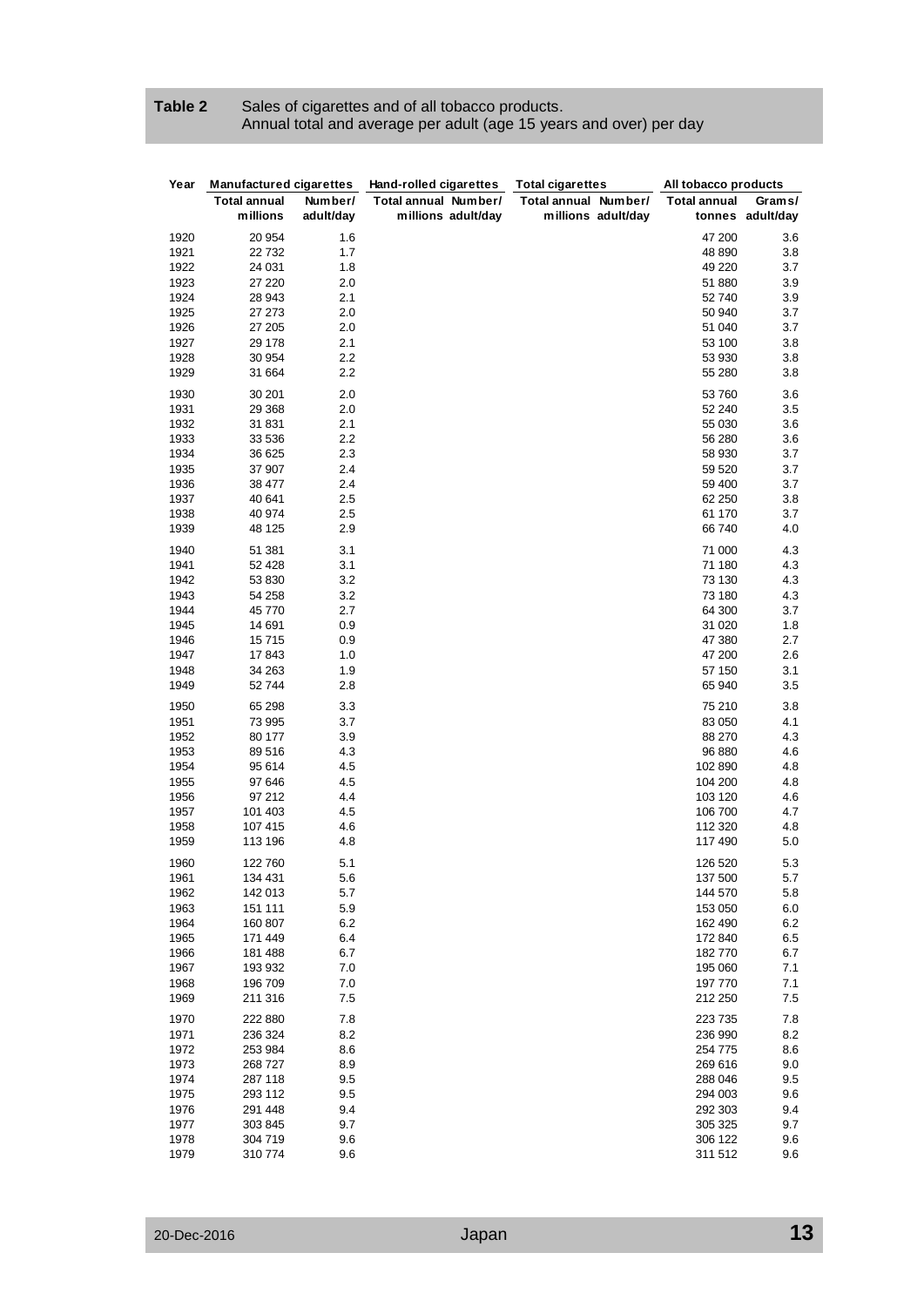| Year   | <b>Manufactured Cigarettes</b> |           | <b>Hand-rolled cigarettes</b> | <b>Total cigarettes</b> | All tobacco products |                  |  |  |  |
|--------|--------------------------------|-----------|-------------------------------|-------------------------|----------------------|------------------|--|--|--|
|        | <b>Total annual</b>            | Number/   | Total annual Number/          | Total annual Number/    | Total annual         | Grams/           |  |  |  |
|        | millions                       | adult/day | millions adult/day            | millions adult/day      |                      | tonnes adult/day |  |  |  |
| 1980   | 307 665                        | 9.4       |                               |                         | 308 080              | 9.4              |  |  |  |
| 1981   | 312 054                        | 9.5       |                               |                         | 312 425              | 9.5              |  |  |  |
| 1982   | 315 073                        | 9.4       |                               |                         | 315 399              | 9.5              |  |  |  |
| 1983   | 311 731                        | 9.3       |                               |                         | 312 045              | 9.3              |  |  |  |
| 1984   | 312 597                        | 9.2       |                               |                         | 312 885              | 9.2              |  |  |  |
| 1985   | 310 726                        | 9.0       |                               |                         | 310 793              | 9.0              |  |  |  |
| 1986   | 308 438                        | 8.8       |                               |                         | 308 494              | 8.8              |  |  |  |
| 1987   | 308 286                        | 8.7       |                               |                         | 308 340              | 8.7              |  |  |  |
| 1988   | 306 415                        | 8.6       |                               |                         | 306 467              | 8.6              |  |  |  |
| 1989   | 313 800                        | 8.6       |                               |                         |                      |                  |  |  |  |
| 1990   | 322 000                        | 8.8       |                               |                         |                      |                  |  |  |  |
| 1991   | 328 300                        | 8.9       |                               |                         |                      |                  |  |  |  |
| 1992   | 328 900                        | 8.8       |                               |                         |                      |                  |  |  |  |
| 1993   | 332 600                        | 8.8       |                               |                         |                      |                  |  |  |  |
| 1994   | 334 400                        | 8.8       |                               |                         |                      |                  |  |  |  |
| 1995   | 334 700                        | 8.8       |                               |                         |                      |                  |  |  |  |
| 1996   | 348 300                        | 9.1       |                               |                         |                      |                  |  |  |  |
| 1997   | 328 000                        | 8.5       |                               |                         |                      |                  |  |  |  |
| 1998   | 336 600                        | 8.7       |                               |                         |                      |                  |  |  |  |
| 1999   | 332 200                        | 8.5       |                               |                         |                      |                  |  |  |  |
| 2000   | 324 500                        | 8.3       |                               |                         |                      |                  |  |  |  |
| 2001   | 319 300                        | 8.1       |                               |                         |                      |                  |  |  |  |
| 2002   | 312 600                        | 7.9       |                               |                         |                      |                  |  |  |  |
| 2003   | 299 400                        | 7.6       |                               |                         |                      |                  |  |  |  |
| 2004   | 292 600                        | 7.4       |                               |                         |                      |                  |  |  |  |
| 2005   | 285 200                        | 7.2       |                               |                         |                      |                  |  |  |  |
| 2006   | 270 000                        | 6.8       |                               |                         |                      |                  |  |  |  |
| 2007   | 258 500                        | 6.5       |                               |                         |                      |                  |  |  |  |
| 2008   | 245 800                        | 6.2       |                               |                         |                      |                  |  |  |  |
| 2009   | 233 900                        | 5.9       |                               |                         |                      |                  |  |  |  |
| 2010   | 210 200                        | 5.3       |                               |                         |                      |                  |  |  |  |
| 2011   | 197 500                        | 4.9       |                               |                         |                      |                  |  |  |  |
| 2012   | 195 100                        | 4.9       |                               |                         |                      |                  |  |  |  |
| 2013   | 196 900                        | 4.9       |                               |                         |                      |                  |  |  |  |
| 2014/1 | 179 300                        | 4.5       |                               |                         |                      |                  |  |  |  |
| 2015/1 | 183 300                        | 4.6       |                               |                         |                      |                  |  |  |  |
|        |                                |           |                               |                         |                      |                  |  |  |  |

1 Per adult data based on 2013 population.

Source: Manufactured cigarettes and all tobacco products, Tables 1.1 (to 1969) and 1.2 (1970 onwards).

Columns for hand-rolled cigarettes and for total cigarettes including hand-rolled are shown as standard for all chapters, although for Japan no estimates are available. See also *[Consumption of hand-rolled cigarettes](#page-44-1)*, [p.45.](#page-44-1) Population, see *Population*, Methods p. 14.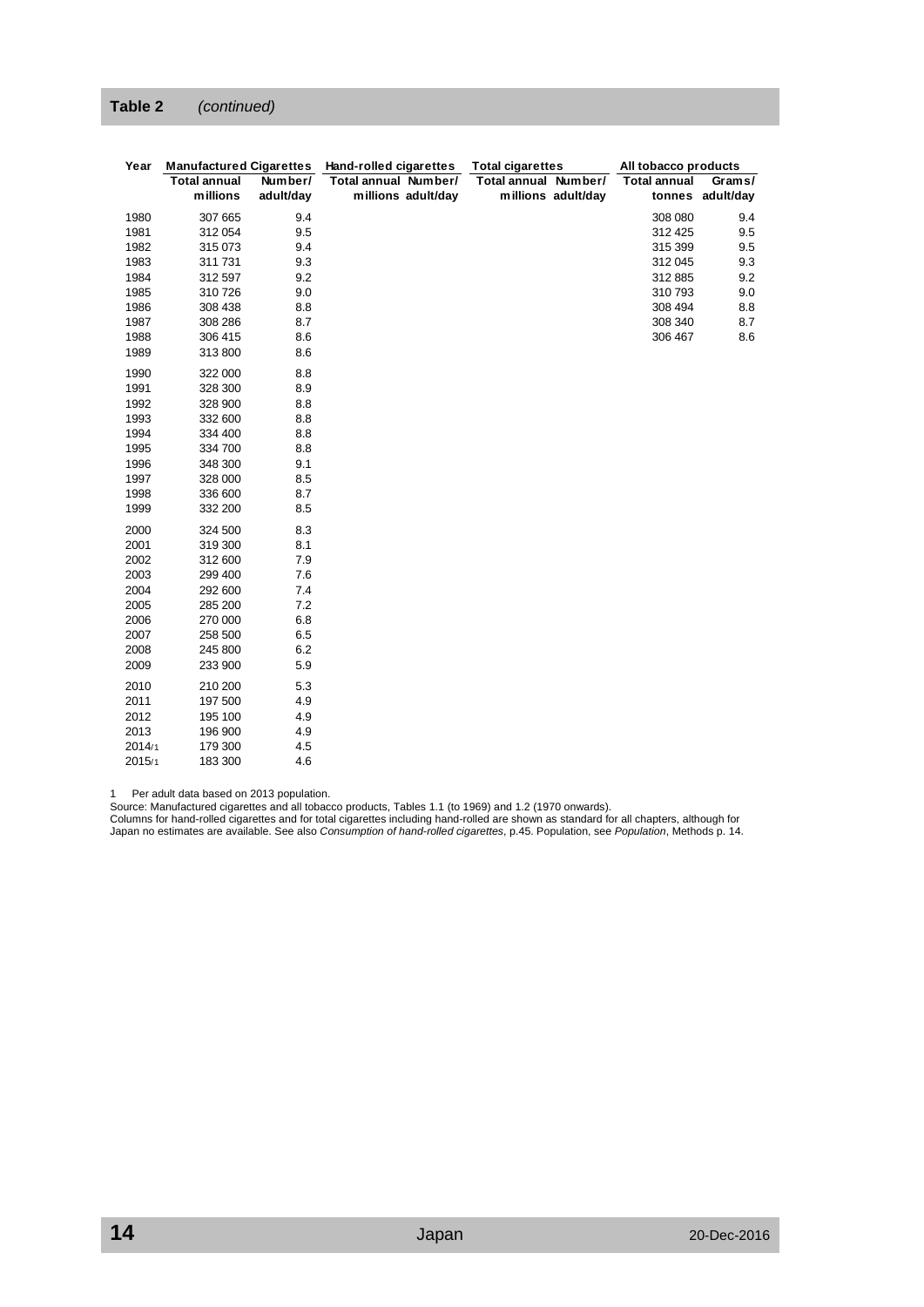<span id="page-14-0"></span>





Source: Table 2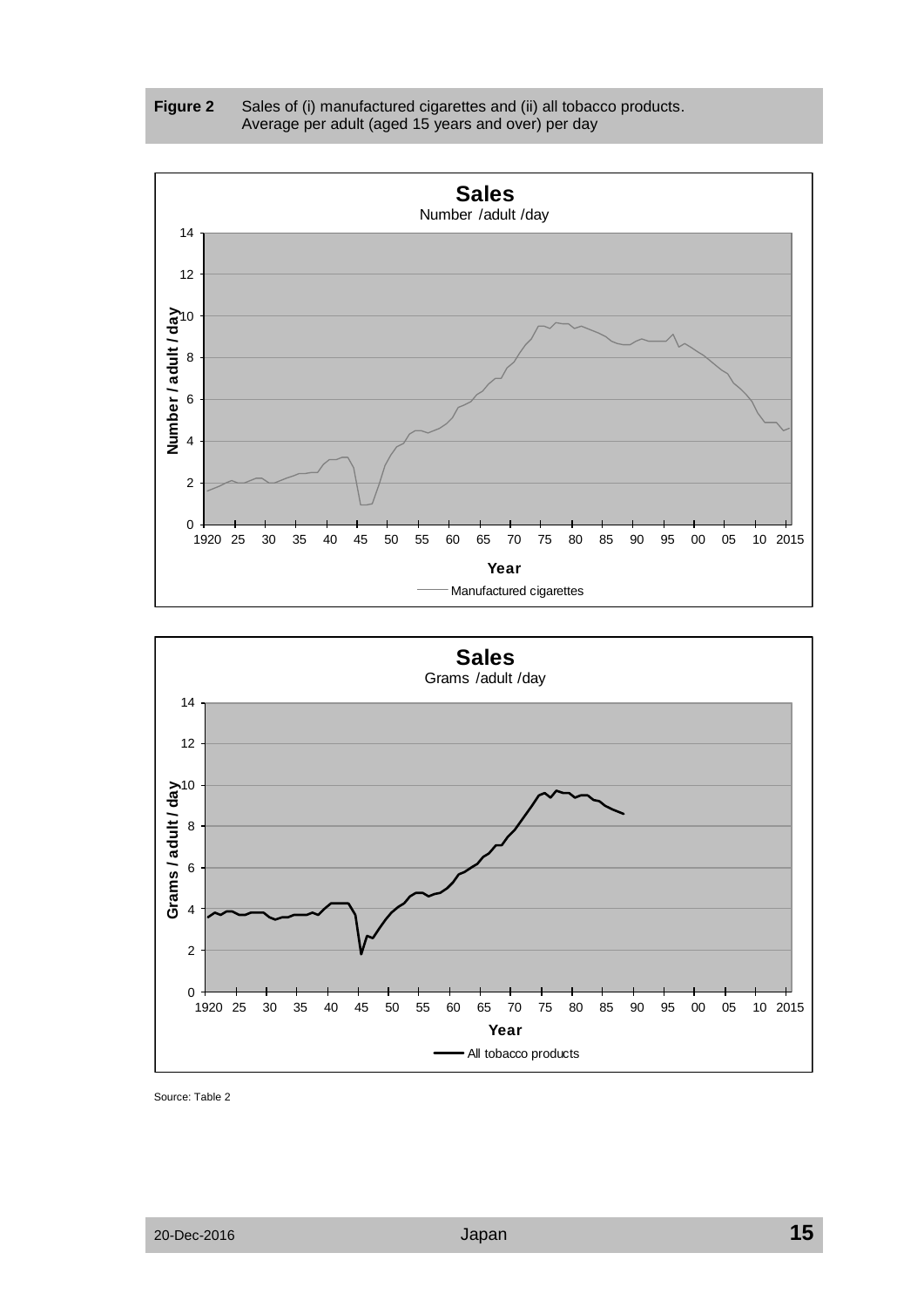<span id="page-15-0"></span>**Table 3** Manufactured cigarettes: percentage of total sales as filter cigarettes, and as menthol cigarettes; sales-weighted average machine yield per cigarette of tar (SWAT), and of nicotine (SWAN)

| Year         | <b>Filter</b><br>% | Menthol<br>% | SWAT<br>m g/cig | <b>SWAN</b><br>mg/cig |
|--------------|--------------------|--------------|-----------------|-----------------------|
| 1960         | 7.9                |              |                 |                       |
| 1961         | 12.0               |              |                 |                       |
| 1962         | 11.2               |              |                 |                       |
| 1963         | 17.4               |              |                 |                       |
| 1964         | 24.8               |              |                 |                       |
| 1965         | 42.5               |              |                 |                       |
| 1966         | 58.0               |              |                 |                       |
| 1967         | 76.0               |              | 23.7            |                       |
| 1968         | 82.0               |              |                 |                       |
| 1969         | 87.0               |              | 20.7            | 1.64                  |
| 1970         | 89.7               |              | 20.3            | 1.62                  |
| 1971         | 92.5               |              | 19.9            | 1.57                  |
| 1972         | 94.2               |              | 19.3            | 1.50                  |
| 1973         | 95.1               |              | 18.7            | 1.43                  |
| 1974         | 96.1               |              | 18.0            | 1.31                  |
| 1975         | 96.5               |              | 17.6            | 1.28                  |
| 1976         | 97.1               |              | 17.4            | 1.22                  |
| 1977         | 97.0               |              | 17.2<br>16.5    | 1.20                  |
| 1978<br>1979 | 97.6<br>98.0       |              | 16.1            | 1.10<br>1.06          |
|              |                    |              |                 |                       |
| 1980<br>1981 | 97.8<br>98.1       |              | 15.9<br>15.5    | 1.04<br>1.02          |
| 1982         | 98.4               |              | 15.5            | 1.01                  |
| 1983         | 98.6               |              | 15.1            | 1.00                  |
| 1984         | 98.7               |              | 14.6            | 0.98                  |
| 1985         | 98.8               |              | 14.2            | 0.97                  |
| 1986         | 98.9               |              | 13.8            | 0.96                  |
| 1987         | 98.9               |              | 13.7            | 1.00                  |
| 1988         | 99.0               |              | 13.3            | 1.00                  |
| 1989         | 99.1               |              | 12.7            | 1.06                  |
| 1990         | 99.1               |              | 12.3            | 1.04                  |
| 1991         | 99.2               |              | 11.7            | 1.00                  |
| 1992         | 99.3               |              | 11.0            | 0.94                  |
| 1993         | 99.5               | 4.2          | 10.0            | 0.83                  |
| 1994         | 99.4               | 4.8          | 9.5             | 0.78                  |
| 1995         | 99.4               | 5.5          | 9.0             | 0.75                  |
| 1996         | 99.5               | 6.3          | 8.7             | 0.72                  |
| 1997         | 99.5               | 7.4          | 8.4             | 0.71                  |
| 1998<br>1999 | 99.6<br>99.6       | 8.5<br>8.6   | 8.0<br>7.9      | 0.68<br>0.67          |
|              |                    |              |                 |                       |
| 2000         | 99.5               | 10.0         | 7.7             | 0.65                  |
| 2001<br>2002 | 99.5               | 11.3<br>12.7 | 7.5<br>7.4      | 0.63                  |
| 2003         | 99.5<br>99.6       | 14.0         | 7.4             | 0.62<br>0.62          |
| 2004         | 99.6               | 16.4         | 7.2             | 0.60                  |
| 2005         |                    | 17.2         | 7.0             | 0.60                  |
| 2006         |                    | 17.4         | 7.0             | 0.60                  |
| 2007         |                    | 19.3         | 6.8             | 0.56                  |
| 2008         |                    | 19.8         | 6.6             | 0.55                  |
| 2009         |                    | 19.8         | 6.6             | 0.55                  |
| 2010         |                    | 21.0         | 6.7             | 0.56                  |
| 2011         |                    | 22.0         | 6.8             | 0.56                  |
| 2012         |                    | 25.8         | 6.9             | 0.57                  |
| 2013         |                    | 26.3         | 6.9             | 0.57                  |
| 2014         |                    | 26.8         | 6.9             | 0.57                  |
| 2015         |                    | 28.0         |                 |                       |

Source: see *[Notes on sources of sales data:](#page-43-1) [Plain/Filter cigarette](#page-45-0) sales,* p[. 46,](#page-45-0) *[Menthol cigarette sales](#page-45-1)*, p[. 46](#page-45-1) and *[Tar and Nicotine](#page-45-2)  [machine yield of](#page-45-2)* cigarettes, p. [46](#page-45-2)

There is also limited information in the Notes on *[Electronic nicotine delivery device sales,](#page-46-0) p[. 47](#page-46-0)*,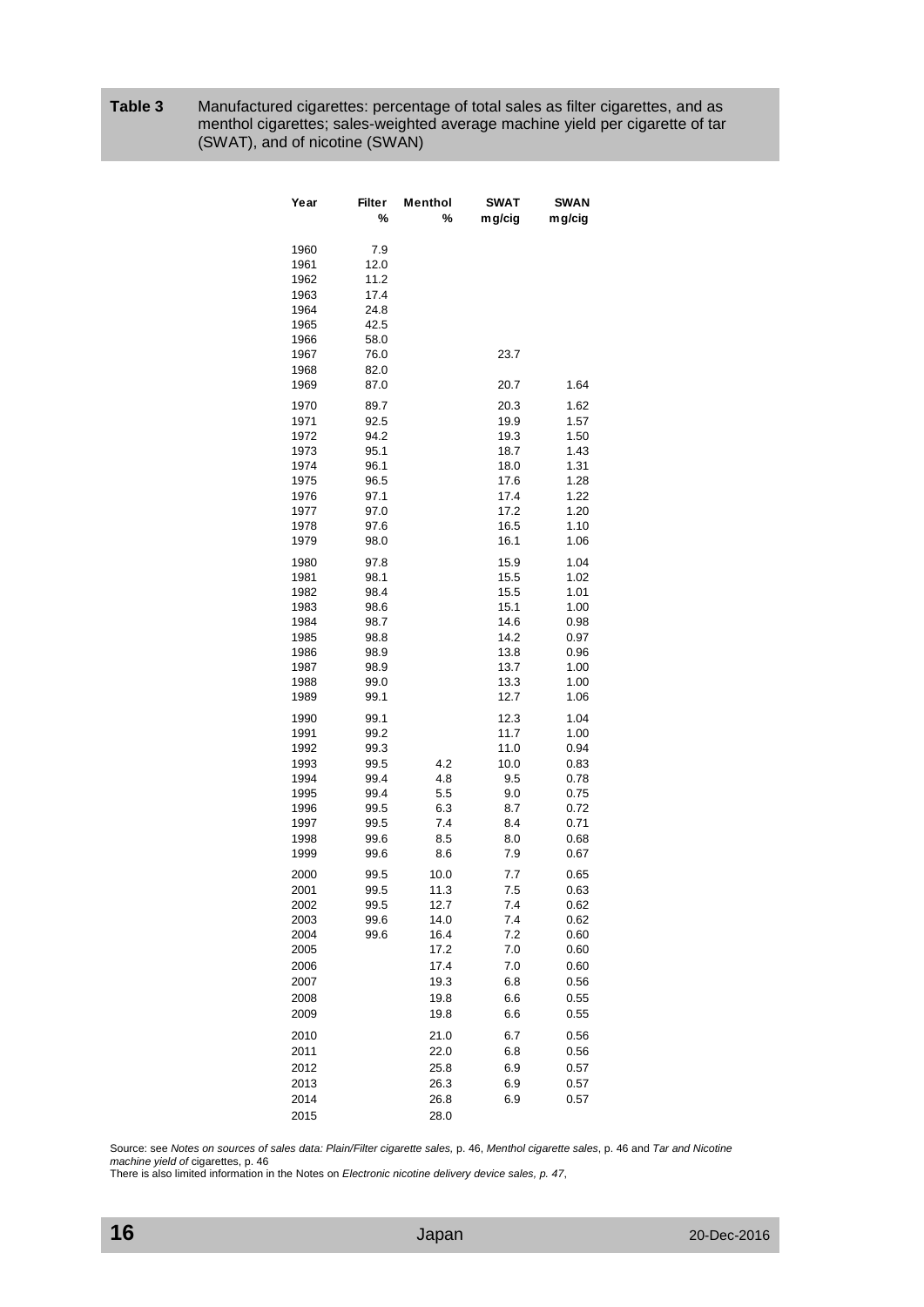(blank page)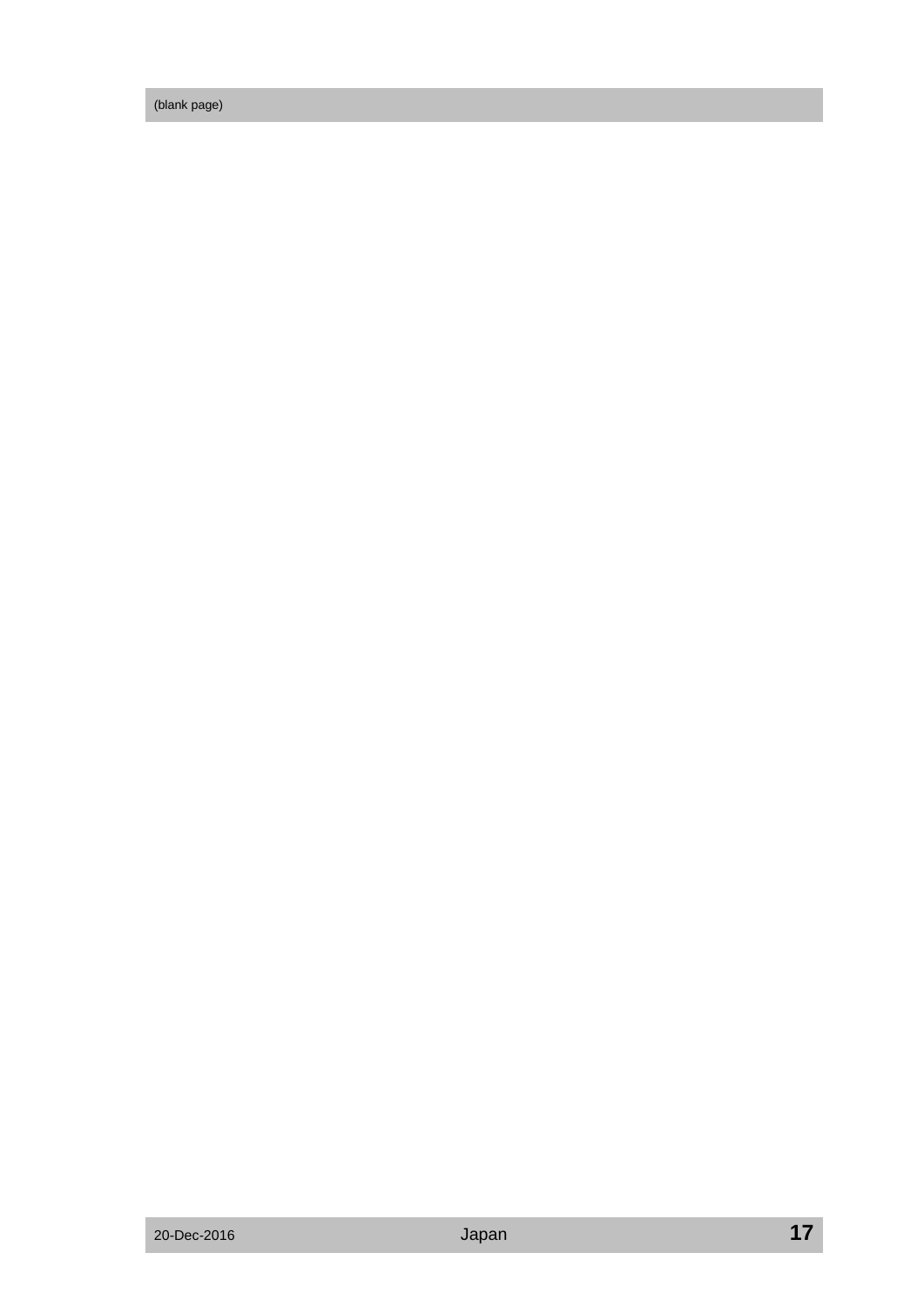|      |        |                  |           |              |              |                 |                |  |                |                          |                | Age Groups     |                          |                |                |                |                |                |                      |                |       |                |
|------|--------|------------------|-----------|--------------|--------------|-----------------|----------------|--|----------------|--------------------------|----------------|----------------|--------------------------|----------------|----------------|----------------|----------------|----------------|----------------------|----------------|-------|----------------|
|      |        |                  | Frequency |              |              |                 |                |  | 20             | 25                       | 30             | 35             | 40                       | 45             | 50             | 55             | 60             | 65             | 70                   | 75             |       |                |
|      |        |                  |           | 12 13 14     |              |                 | 15 16 17 18 19 |  | $\blacksquare$ | $\overline{\phantom{a}}$ | $\blacksquare$ | $\blacksquare$ | $\overline{\phantom{a}}$ | $\blacksquare$ | $\blacksquare$ | $\blacksquare$ | $\blacksquare$ | $\blacksquare$ | $\ddot{\phantom{a}}$ | $\blacksquare$ | $80+$ | Αll            |
| Year | Source | Product          |           |              |              |                 |                |  | 24             | 29                       | 34             | 39             | 44                       | 49             | 54             | 59             | 64             | 69             | 74                   | 79             |       | ages           |
| 49   |        | 1 UC A           |           |              |              |                 |                |  |                |                          |                |                |                          |                | 84             |                |                |                |                      |                |       |                |
| 50   |        | 1 UC A           |           |              |              |                 |                |  |                |                          |                |                |                          |                | 81             |                |                |                |                      |                |       |                |
| 51   |        | 1 UC A           |           |              |              |                 |                |  |                |                          |                |                |                          |                | 80             |                |                |                |                      |                |       |                |
| 52   |        | 1 UC A           |           |              |              |                 |                |  |                |                          |                |                |                          |                | 80             |                |                |                |                      |                |       |                |
| 53   |        | 1 UC A           |           |              |              |                 |                |  |                |                          |                |                |                          |                | 81             |                |                |                |                      |                |       |                |
|      |        | 1 UC A           |           |              |              |                 |                |  |                |                          |                |                |                          |                | 82             |                |                |                |                      |                |       |                |
| 54   |        |                  |           |              |              |                 |                |  |                |                          |                |                |                          |                |                |                |                |                |                      |                |       |                |
| 55   |        | 1 UC A           |           |              |              |                 |                |  |                |                          |                |                |                          |                | 82             |                |                |                |                      |                |       |                |
| 56   |        | 1 UC A           |           |              |              |                 |                |  |                |                          |                |                |                          |                | 82             |                |                |                |                      |                |       |                |
| 57   |        | 1 UC A           |           |              |              |                 |                |  |                |                          |                |                |                          |                | 81             |                |                |                |                      |                |       |                |
| 58   |        | 1 UC A           |           |              |              |                 |                |  |                |                          |                |                |                          |                | 76             |                |                |                |                      |                |       |                |
| 58   |        | 3 UCR            |           |              |              |                 |                |  |                |                          |                |                | 72                       | 73             | 72             | 66             |                |                |                      |                |       | 71             |
| 59   |        | 1 UC A           |           |              |              |                 |                |  |                |                          |                |                |                          |                | 83             |                |                |                |                      |                |       |                |
| 60   |        | 1 UC A           |           |              |              |                 |                |  |                |                          |                |                |                          |                | 81             |                |                |                |                      |                |       |                |
| 60   |        | 4 UC R           |           |              |              |                 |                |  |                |                          |                |                | 75                       | 84             | 78             | 73             |                |                |                      |                |       | 78             |
| 61   |        | 1 UC A           |           |              |              |                 |                |  |                |                          |                |                |                          |                | 82             |                |                |                |                      |                |       |                |
| 61   |        | 5 UC U           |           |              |              |                 |                |  |                |                          |                |                |                          |                |                |                | 76             |                |                      |                |       |                |
| 62   |        | 1 UC A           |           |              |              |                 |                |  |                |                          |                |                |                          |                | 79             |                |                |                |                      |                |       |                |
| 63   |        | 1 UC A           |           |              |              |                 |                |  |                |                          |                |                |                          |                | $77$           |                |                |                |                      |                |       |                |
| 64   |        | 1 UC A           |           |              |              |                 |                |  |                |                          |                |                |                          |                | 76             |                |                |                |                      |                |       |                |
| 65   |        | 1 UC A           |           |              |              |                 |                |  |                | 81                       |                | 85             | 87                       |                |                | 81             |                |                | 75                   |                |       | 82             |
| 65   |        | 6 U R            |           |              |              |                 |                |  |                |                          |                |                | 80                       |                |                | 76             |                | 70             |                      | 63             |       | 76             |
| 65   |        | 6 U A            |           |              |              |                 |                |  |                |                          |                |                | 82                       |                |                | 78             | 71             |                |                      | 65             |       | $77 \,$        |
| 66   |        | 1 UC A           |           |              |              |                 |                |  |                | 84                       |                | 85             |                          |                |                | 83             |                |                | 78                   |                |       | 84             |
| 67   |        | 1 UC A           |           |              |              |                 |                |  |                | 83                       |                | 84             | 87<br>86                 |                |                | 82             |                | 73             |                      |                |       |                |
| 68   |        | $1$ UC R         |           |              |              |                 |                |  |                |                          |                |                |                          |                | 75             |                |                |                |                      |                |       | 82             |
|      |        |                  |           |              |              |                 |                |  |                |                          |                |                |                          |                |                |                |                |                |                      |                |       |                |
| 68   |        | 1 UC A           |           |              |              |                 |                |  |                | 78                       |                | 79             | 83                       |                | 75             | 81             |                |                | 71                   |                |       | 79             |
| 69   |        | 1 UC R           |           |              |              |                 |                |  |                |                          |                |                |                          |                |                |                |                |                |                      |                |       |                |
| 69   |        | 1 UC A           |           |              |              |                 |                |  |                | 79                       |                | 81             | 84                       |                |                | 80             |                |                | 71                   |                |       | 79             |
| 70   |        | 1 UC R           |           |              |              |                 |                |  |                |                          |                |                |                          |                | 73             |                |                |                |                      |                |       |                |
| 70   |        | 1 UC A           |           |              |              |                 |                |  |                | 80                       |                | 78             | 81                       |                |                | 78             |                |                | 68                   |                |       | 78             |
| 71   |        | $1$ UC R         |           |              |              |                 |                |  |                |                          |                |                |                          |                | 73             |                |                |                |                      |                |       |                |
| 71   |        | 1 UC A           |           |              |              |                 |                |  |                | 79                       |                | 77             | 80                       |                |                | 79             |                |                | 70                   |                |       | 77             |
| 72   |        | $1$ UC R         |           |              |              |                 |                |  |                |                          |                |                |                          |                | ${\bf 74}$     |                |                |                |                      |                |       |                |
| 72   |        | 1 UC A           |           |              |              |                 |                |  |                | 80                       |                | 77             | 81                       |                |                | 80             |                |                | 69                   |                |       | 78             |
| 73   |        | 1 UC R           |           |              |              |                 |                |  |                |                          |                |                |                          |                | 75             |                |                |                |                      |                |       |                |
| 73   |        | 1 UC A           |           |              |              |                 |                |  |                | 80                       |                | 79             | 82                       |                |                | 78             |                |                | 70                   |                |       | 78             |
| 74   |        | $1 \text{ UC} R$ |           |              |              |                 |                |  |                | 79                       |                | 76             | 78                       |                |                | 77             |                |                | 68                   |                |       | 76             |
| 74   |        | 1 UC A           |           |              |              |                 |                |  |                | 83                       |                | 80             | 81                       |                |                | 78             |                |                | 70                   |                |       | 79             |
| 75   |        | 1 UC R           |           |              |              |                 |                |  |                |                          |                |                |                          |                | 73             |                |                |                |                      |                |       |                |
| 75   |        | 1 UC A           |           |              |              |                 |                |  |                | 82                       |                | 77             | 76                       |                |                | 79             |                |                | 66                   |                |       | 76             |
| 76   |        | 1 UC A           |           |              |              |                 |                |  |                | 81                       |                | 75             | 75                       |                |                | 78             |                |                | 64                   |                |       | 75             |
| 77   |        | 1 UC A           |           |              |              |                 |                |  |                | 80                       |                | 76             | 75                       |                |                | 76             |                |                | 67                   |                |       | 75             |
| 78   |        | 1 UC A           |           |              |              |                 |                |  |                | 78                       |                | 76             | 75                       |                |                | 76             |                |                | 66                   |                |       | 75             |
| 79   |        | 1 UC A           |           |              |              |                 |                |  |                | 80                       |                | 76             | 71                       |                |                | 75             |                |                | 62                   |                |       | 73             |
| 79   |        | 7 U *            |           | $\mathbf 0$  | $\mathbf{1}$ | $5\phantom{.0}$ |                |  |                |                          |                |                |                          |                |                |                |                |                |                      |                |       | $\overline{2}$ |
| 79   |        | 7 U R            |           | $\mathbf{0}$ | 2            | 6               |                |  |                |                          |                |                |                          |                |                |                |                |                |                      |                |       | 3              |
|      |        | 1 UC A           |           |              |              |                 |                |  |                | 77                       |                |                | 69                       |                |                | 70             |                |                |                      |                |       | 70             |
| 80   |        |                  |           |              |              |                 |                |  |                |                          |                | 73             |                          |                |                |                |                |                | 60                   |                |       |                |
|      |        | 80 26 U U        |           |              |              |                 |                |  |                |                          |                |                |                          |                |                | 63             |                |                |                      |                |       |                |
|      |        | 81 1 UC A        |           |              |              |                 |                |  |                | 76                       |                | 76             |                          | 69             |                | 70             |                |                | 61                   |                |       | 71             |

# <span id="page-17-0"></span>**Table 4M** Prevalence of smoking, males: selected surveys by age *(continues on p. [20\)](#page-19-0)*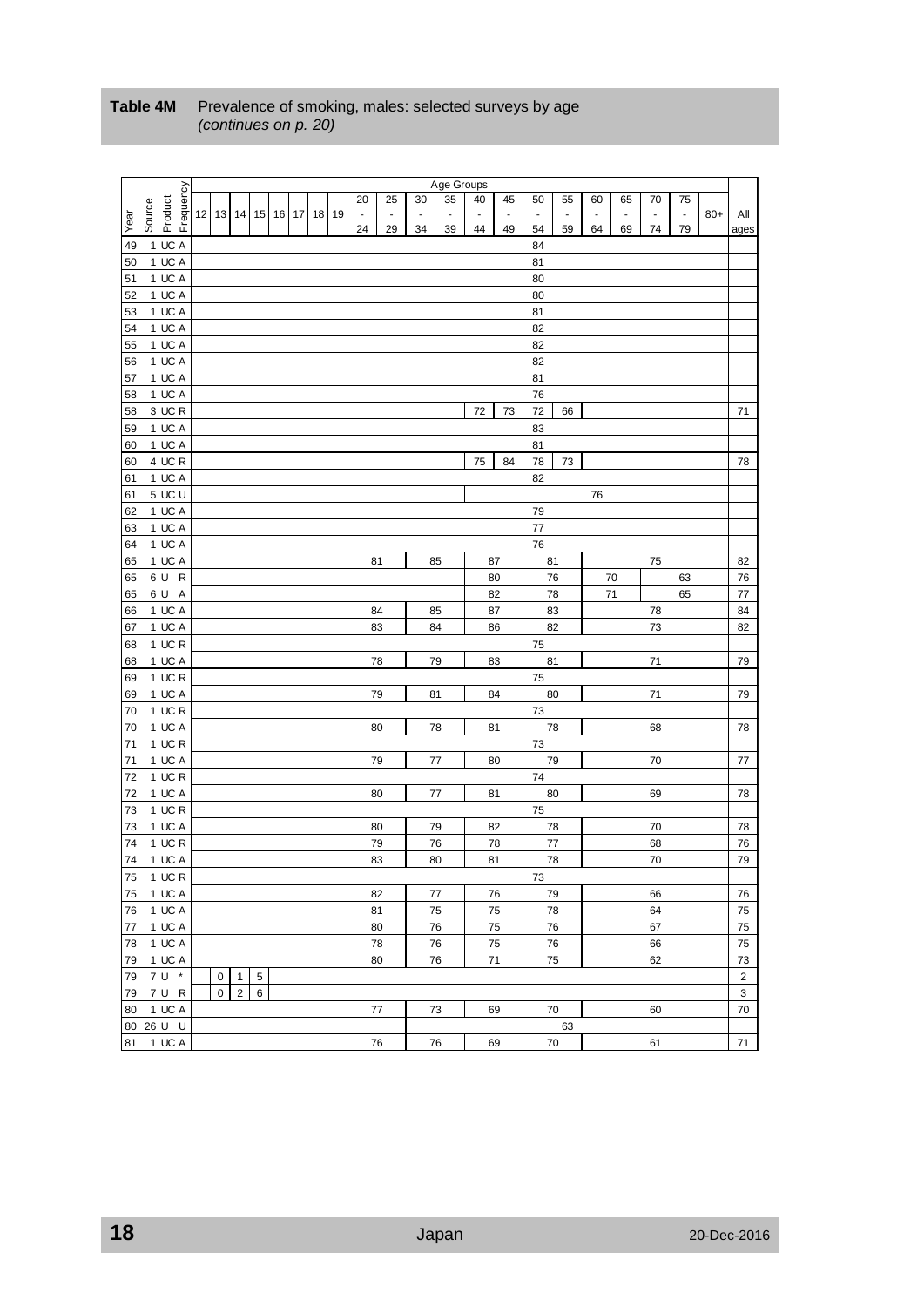|                                |   |                               |              |  |                          |                          |                          | Age Groups               |                |                          |                |                |    |                          |                |                |       |      |
|--------------------------------|---|-------------------------------|--------------|--|--------------------------|--------------------------|--------------------------|--------------------------|----------------|--------------------------|----------------|----------------|----|--------------------------|----------------|----------------|-------|------|
|                                |   |                               |              |  | 20                       | 25                       | 30                       | 35                       | 40             | 45                       | 50             | 55             | 60 | 65                       | 70             | 75             |       |      |
| Product<br>Frequency<br>Source |   | 12 13 14 15 16 17 18 19       |              |  | $\overline{\phantom{a}}$ | $\overline{\phantom{a}}$ | $\overline{\phantom{a}}$ | $\overline{\phantom{a}}$ | $\blacksquare$ | $\overline{\phantom{a}}$ | $\blacksquare$ | $\blacksquare$ |    | $\overline{\phantom{a}}$ | $\blacksquare$ | $\blacksquare$ | $80+$ | All  |
| Year                           |   |                               |              |  | 24                       | 29                       | 34                       | 39                       | 44             | 49                       | 54             | 59             | 64 | 69                       | 74             | 79             |       | ages |
| 1 UC A<br>49                   |   |                               |              |  |                          |                          |                          |                          |                |                          | 20             |                |    |                          |                |                |       |      |
| 1 UC A<br>50                   |   |                               |              |  |                          |                          |                          |                          |                |                          | 14             |                |    |                          |                |                |       |      |
| 51<br>1 UC A                   |   |                               |              |  |                          |                          |                          |                          |                |                          | 15             |                |    |                          |                |                |       |      |
| 1 UC A<br>52                   |   |                               |              |  |                          |                          |                          |                          |                |                          | 14             |                |    |                          |                |                |       |      |
| 1 UC A<br>53                   |   |                               |              |  |                          |                          |                          |                          |                |                          | 12             |                |    |                          |                |                |       |      |
| 1 UC A<br>54                   |   |                               |              |  |                          |                          |                          |                          |                |                          | 14             |                |    |                          |                |                |       |      |
| 1 UC A<br>55                   |   |                               |              |  |                          |                          |                          |                          |                |                          | 13             |                |    |                          |                |                |       |      |
| 1 UC A<br>56                   |   |                               |              |  |                          |                          |                          |                          |                |                          | 12             |                |    |                          |                |                |       |      |
| 1 UC A<br>57                   |   |                               |              |  |                          |                          |                          |                          |                |                          | 14             |                |    |                          |                |                |       |      |
| 1 UC A<br>58                   |   |                               |              |  |                          |                          |                          |                          |                |                          | 12             |                |    |                          |                |                |       |      |
| 3 UCR<br>58                    |   |                               |              |  |                          |                          |                          |                          |                |                          |                |                |    |                          |                |                |       |      |
| 1 UC A<br>59                   |   |                               |              |  |                          |                          |                          |                          |                |                          | 15             |                |    |                          |                |                |       |      |
| 1 UC A<br>60                   |   |                               |              |  |                          |                          |                          |                          |                |                          | 13             |                |    |                          |                |                |       |      |
| 4 UC R<br>60                   |   |                               |              |  |                          |                          |                          |                          |                |                          |                |                |    |                          |                |                |       |      |
| 1 UC A<br>61                   |   |                               |              |  |                          |                          |                          |                          |                |                          | 14             |                |    |                          |                |                |       |      |
| 5 UC U<br>61                   |   |                               |              |  |                          |                          |                          |                          |                |                          |                |                |    |                          |                |                |       |      |
|                                |   |                               |              |  |                          |                          |                          |                          |                |                          |                |                | 17 |                          |                |                |       |      |
| 1 UC A<br>62                   |   |                               |              |  |                          |                          |                          |                          |                |                          | 13             |                |    |                          |                |                |       |      |
| 1 UC A<br>63                   |   |                               |              |  |                          |                          |                          |                          |                |                          | 12             |                |    |                          |                |                |       |      |
| 1 UC A<br>64                   |   |                               |              |  |                          |                          |                          |                          |                |                          | 11             |                |    |                          |                |                |       |      |
| 1 UC A<br>65                   |   |                               |              |  |                          | $\overline{\mathbf{7}}$  | 14                       |                          |                | 19                       |                | 23             |    |                          | 23             |                |       | 16   |
| 6 U R<br>65                    |   |                               |              |  |                          |                          |                          |                          |                | 9<br>9                   |                | 12             |    | 14                       |                | 16             |       | 11   |
| 6 U A<br>65<br>1 UC A          |   |                               |              |  |                          |                          |                          |                          |                | 22                       |                | 13             |    | 15                       |                | 17             |       | 12   |
| 66                             |   |                               |              |  |                          | 11                       | 14                       |                          |                | 21                       |                | 24<br>23       |    |                          | 24<br>20       |                |       | 18   |
| 1 UC A<br>67<br>1 UC R<br>68   |   |                               |              |  |                          | 11                       | 16                       |                          |                |                          | 12             |                |    |                          |                |                |       | 18   |
|                                |   |                               |              |  |                          | 8                        | 14                       |                          |                | 18                       |                | 21             |    |                          | 20             |                |       |      |
| 68<br>$1$ UC A<br>1 UC R<br>69 |   |                               |              |  |                          |                          |                          |                          |                |                          | 12             |                |    |                          |                |                |       | 15   |
|                                |   |                               |              |  |                          | 10                       | 13                       |                          |                |                          |                | 21             |    |                          | 20             |                |       | 15   |
| 1 UC A<br>69<br>$1$ UC R<br>70 |   |                               |              |  |                          |                          |                          |                          |                | 17                       | 12             |                |    |                          |                |                |       |      |
| 1 UC A                         |   |                               |              |  |                          | 10                       |                          |                          |                |                          |                | 23             |    |                          | 20             |                |       |      |
| 70<br>1 UC R<br>71             |   |                               |              |  |                          |                          | 13                       |                          |                | 16                       | 11             |                |    |                          |                |                |       | 16   |
| 1 UC A                         |   |                               |              |  |                          | 10                       | 14                       |                          |                | 16                       |                | 18             |    |                          | 19             |                |       | 15   |
| 71<br>1 UC R<br>72             |   |                               |              |  |                          |                          |                          |                          |                |                          | 11             |                |    |                          |                |                |       |      |
| 1 UC A<br>72                   |   |                               |              |  |                          | 13                       | 13                       |                          |                | 15                       |                | 21             |    |                          | 19             |                |       | 16   |
| 1 UC R<br>73                   |   |                               |              |  |                          |                          |                          |                          |                |                          | 12             |                |    |                          |                |                |       |      |
| 1 UC A<br>73                   |   |                               |              |  |                          | 11                       | 12                       |                          |                | 16                       |                | 18             |    |                          | 21             |                |       | 15   |
| $1 \text{ UC} R$<br>74         |   |                               |              |  |                          | 9                        | 10                       |                          |                | 14                       |                | 17             |    |                          | 18             |                |       | 13   |
| 74 1 UC A                      |   |                               |              |  |                          | 13                       | 14                       |                          |                | 18                       |                | 21             |    |                          | 21             |                |       | 17   |
| 1 UC R<br>75                   |   |                               |              |  |                          |                          |                          |                          |                |                          | 12             |                |    |                          |                |                |       |      |
| 75 1 UC A                      |   |                               |              |  |                          | 13                       | 14                       |                          |                | 16                       |                | 18             |    |                          | 17             |                |       | 15   |
| 76 1 UC A                      |   |                               |              |  |                          | 14                       | 14                       |                          |                | 15                       |                | 17             |    |                          | 18             |                |       | 15   |
| 77 1 UC A                      |   |                               |              |  |                          | 16                       | 13                       |                          |                | 15                       |                | 16             |    |                          | 17             |                |       | 15   |
| 78 1 UC A                      |   |                               |              |  |                          | 15                       | 16                       |                          |                | 17                       |                | 17             |    |                          | 17             |                |       | 16   |
| 79 1 UC A                      |   |                               |              |  |                          | 16                       | 14                       |                          |                | 16                       |                | 16             |    |                          | 15             |                |       | 15   |
| 7 U *<br>79                    | 0 | $\overline{1}$<br>$\mathbf 0$ |              |  |                          |                          |                          |                          |                |                          |                |                |    |                          |                |                |       | 0    |
| 79 7 U R                       | 0 | 0                             | $\mathbf{1}$ |  |                          |                          |                          |                          |                |                          |                |                |    |                          |                |                |       | 0    |
| 80 1 UC A                      |   |                               |              |  |                          | 16                       | 14                       |                          |                | 14                       |                | 13             |    |                          | 15             |                |       | 14   |
| 80 26 U U                      |   |                               |              |  |                          |                          |                          |                          |                |                          |                | 10             |    |                          |                |                |       |      |
| 81 1 UC A                      |   |                               |              |  |                          | 17                       | 15                       |                          |                | 17                       |                | 14             |    |                          | 14             |                |       | 15   |

# <span id="page-18-0"></span>**Table 4F** Prevalence of smoking, females: selected surveys by age *(continues on p. [21\)](#page-20-0)*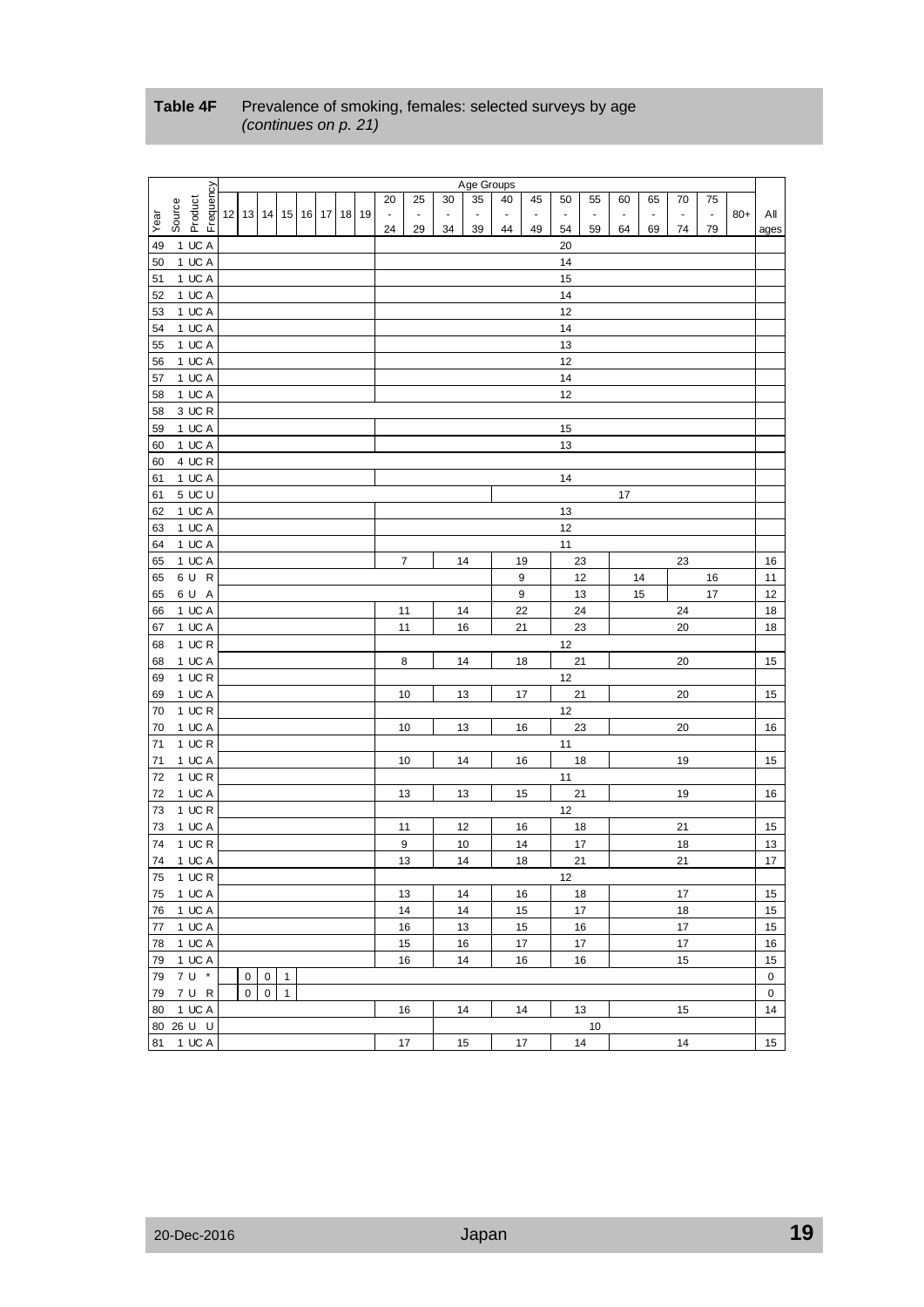|      |            |         |              |                         |                 |                |                |                |             |                 |    |                |                            |                | Age Groups |    |    |               |                |                      |                          |                |                |       |                         |
|------|------------|---------|--------------|-------------------------|-----------------|----------------|----------------|----------------|-------------|-----------------|----|----------------|----------------------------|----------------|------------|----|----|---------------|----------------|----------------------|--------------------------|----------------|----------------|-------|-------------------------|
|      |            |         |              |                         |                 |                |                |                |             |                 |    | 20             | 25                         | 30             | 35         | 40 | 45 | 50            | 55             | 60                   | 65                       | 70             | 75             |       |                         |
|      | Source     | Product | Frequency    | 12 <sub>1</sub>         | 13 <sup>1</sup> | 14             | 15             | 16             | 17          | 18 <sup>1</sup> | 19 | $\blacksquare$ | $\overline{\phantom{a}}$   | $\blacksquare$ |            |    | ä, | $\frac{1}{2}$ | $\blacksquare$ | $\ddot{\phantom{0}}$ | $\overline{\phantom{a}}$ | $\blacksquare$ | $\blacksquare$ | $80+$ | All                     |
| Year |            |         |              |                         |                 |                |                |                |             |                 |    | 24             | 29                         | 34             | 39         | 44 | 49 | 54            | 59             | 64                   | 69                       | 74             | 79             |       | ages                    |
| 82   |            | 1 UC A  |              |                         |                 |                |                |                |             |                 |    |                | 76                         |                | 75         | 68 |    |               | 72             |                      |                          | 59             |                |       | 70                      |
| 82   |            | 2 UC *  |              |                         |                 |                |                |                | 5           |                 |    |                |                            |                |            |    |    |               |                |                      |                          |                |                |       |                         |
| 82   |            | 2 UC A  |              |                         |                 |                |                |                | 17          |                 |    |                |                            |                |            |    |    |               |                |                      |                          |                |                |       |                         |
| 82   |            | 7 U     | $\mathsf{R}$ |                         | 1               | 3              | 7              |                |             |                 |    |                |                            |                |            |    |    |               |                |                      |                          |                |                |       |                         |
| 82   | 7 U        |         | Α            |                         | 3               | $\overline{4}$ | 11             |                |             |                 |    |                |                            |                |            |    |    |               |                |                      |                          |                |                |       |                         |
| 82   | 8 U        |         | R            |                         |                 |                |                | 6              | 13          | 17              |    |                |                            |                |            |    |    |               |                |                      |                          |                |                |       | 12                      |
|      |            |         |              |                         |                 |                |                |                |             |                 |    |                |                            |                |            |    |    |               |                |                      |                          |                |                |       |                         |
| 82   | 9 U        |         | R            |                         |                 |                |                | 35             | 46          | 48              |    |                |                            |                |            |    |    |               |                |                      |                          |                |                |       | 43                      |
| 82   | 10 U       |         | Α            |                         |                 |                |                | 26             | 42          | 51              |    |                |                            |                |            |    |    |               |                |                      |                          |                |                |       |                         |
| 83   |            | 1 UC A  |              |                         |                 |                |                |                |             |                 |    |                | 71                         |                | 71         | 65 |    |               | 66             |                      |                          | 57             |                |       | 66                      |
| 83   | 11 U       |         | U            |                         | 3               | 6              | 12             |                |             |                 |    |                |                            |                |            |    |    |               |                |                      |                          |                |                |       | $\overline{7}$          |
| 83   | 12 U       |         | U            |                         | $\overline{7}$  | $\overline{4}$ | 20             | $\overline{7}$ | 18          |                 |    |                |                            |                |            |    |    |               |                |                      |                          |                |                |       |                         |
| 84   |            | 1 UC A  |              |                         |                 |                |                |                |             |                 |    |                | 71                         |                | 71         |    | 64 |               | 67             |                      |                          | 53             |                |       | 66                      |
| 85   |            | 1 UC A  |              |                         |                 |                |                |                |             |                 |    |                | 72                         |                | 70         | 63 |    |               | 63             |                      |                          | 55             |                |       | 65                      |
| 85   | 13 U       |         | U            | 50                      |                 |                |                |                |             |                 |    |                |                            |                |            |    |    |               |                |                      |                          |                |                |       |                         |
| 86   |            | 1 UC A  |              |                         |                 |                |                |                |             |                 |    |                | 71                         |                | 70         | 61 |    |               | 60             |                      |                          | 52             |                |       | 63                      |
| 86   | 22 U       |         | U            |                         |                 |                |                |                |             |                 |    |                | 67                         |                | 68         | 59 |    |               | 57             |                      | 55                       |                | 42             |       | 60                      |
| 87   |            | 1 UC A  |              |                         |                 |                |                |                |             |                 |    |                | 71                         |                | 69         | 61 |    |               | 59             |                      |                          | 50             |                |       | 62                      |
| 87   | 14 U       |         | U            |                         |                 |                |                |                |             | 41              |    |                |                            |                |            |    |    |               |                |                      |                          |                |                |       |                         |
| 87   | 22 U       |         | U            |                         |                 |                |                |                |             |                 |    |                | 60                         |                | 65         |    | 54 |               | 57             |                      | 50                       |                | 40             |       | 55                      |
| 88   |            | 1 UC A  |              |                         |                 |                |                |                |             |                 |    |                | 63<br>66<br>67<br>60<br>50 |                |            |    |    |               |                |                      | 61                       |                |                |       |                         |
| 88   | 15 U       |         | U            |                         | 1               | 2              | 3              | 20             | 38          | 50              |    |                |                            |                |            |    |    |               |                |                      |                          |                |                |       |                         |
| 88   | 22 U       |         | Α            |                         |                 |                |                |                |             |                 |    |                | 63                         |                | 64         | 58 |    |               | 55             |                      | 53                       |                | 34             |       | 56                      |
| 89   |            | 1 UC A  |              |                         |                 |                |                |                |             |                 |    |                | 68                         |                | 69         |    | 65 |               | 57             |                      |                          | 50             |                |       | 61                      |
|      |            | 16 UC A |              | 1                       | 3               | 9              | 8              | 19             | 31          | 37              |    |                |                            |                |            |    |    |               |                |                      |                          |                |                |       |                         |
| 89   |            | 17 UC A |              | $\overline{2}$          | 3               | 8              |                | 21             |             | 40              |    |                |                            |                |            |    |    |               |                |                      |                          |                |                |       |                         |
| 89   |            |         |              |                         |                 |                | 10             |                | 26          |                 |    |                |                            |                |            |    |    |               |                |                      |                          |                |                |       |                         |
| 89   | 22 U       |         | Α            |                         |                 |                |                |                |             |                 |    |                | 62                         |                | 65         | 60 |    |               | 53             |                      | 50                       |                | 35             |       | 55                      |
| 90   |            | 1 UC A  |              |                         |                 |                |                |                |             |                 |    |                | 66                         |                | 69         | 63 |    |               | 57             |                      |                          | 49             |                |       | 61                      |
| 90   | 18 U       |         | R            |                         | 1               | 2              | 5              | 8              |             | 15 20           |    |                |                            |                |            |    |    |               |                |                      |                          |                |                |       | 8                       |
| 90   | 18 U       |         | Α            |                         | 4               | 6              | 10             | 14             | 20          | 26              |    |                |                            |                |            |    |    |               |                |                      |                          |                |                |       | 13                      |
| 90   | 19 U       |         | R            |                         | 1               | 4              | 6              |                |             |                 |    |                |                            |                |            |    |    |               |                |                      |                          |                |                |       | $\overline{\mathbf{4}}$ |
| 90   | 19 U       |         | Α            |                         | $\overline{2}$  | 7              | 10             |                |             |                 |    |                |                            |                |            |    |    |               |                |                      |                          |                |                |       | $\overline{7}$          |
| 90   | 22 U       |         | Α            |                         |                 |                |                |                |             |                 |    |                | 53                         |                | 63         | 57 |    |               | 50             |                      | 52                       |                | 39             |       | 53                      |
| 90   | 26 U       |         | U            |                         |                 |                |                |                |             |                 |    |                |                            |                | 64         | 57 |    |               | 50             |                      | 52                       |                | 39             |       | 54                      |
| 90   |            | 27 UC U |              |                         |                 |                |                |                |             |                 |    |                |                            |                |            | 57 |    |               | 50             |                      |                          |                |                |       | 54                      |
| 91   |            | 1 UC A  |              |                         |                 |                |                |                |             |                 |    |                | 69                         |                | 68         |    | 64 |               | 57             |                      |                          | 51             |                |       | 61                      |
| 91   | 22 U       |         | Α            |                         |                 |                |                |                |             |                 |    |                | 48                         |                | 57         | 56 |    |               | 47             |                      | 52                       |                | 37             |       | 51                      |
| 92   |            | 1 UC A  |              |                         |                 |                |                |                |             |                 |    |                | 66                         |                | 67         | 65 |    |               | 53             |                      |                          | 49             |                |       | 60                      |
|      | 92 20 UC R |         |              | $\overline{\mathbf{c}}$ | 4               | $\sqrt{2}$     |                |                | 16 38 44 38 |                 |    |                |                            |                |            |    |    |               |                |                      |                          |                |                |       |                         |
|      | 92 22 U A  |         |              |                         |                 |                |                |                |             |                 |    |                | 48                         |                | 57         |    | 56 |               | 47             |                      | 48                       |                | 38             |       | 50                      |
|      | 93 1 UC A  |         |              |                         |                 |                |                |                |             |                 |    |                | 65                         |                | 66         |    | 66 |               | 54             |                      |                          | 47             |                |       | 60                      |
|      | 93 22 U A  |         |              |                         |                 |                |                |                |             |                 |    |                | 44                         |                | 49         |    | 47 |               | 47             |                      | 42                       |                | 34             |       | 45                      |
|      | 93 28 UC U |         |              |                         |                 |                |                |                |             |                 |    |                |                            |                |            |    | 59 |               | 51             |                      | 44                       |                |                |       | 56                      |
|      | 93 30 U *  |         |              |                         |                 | $0 \mid 2$     | $\overline{4}$ |                |             |                 |    |                |                            |                |            |    |    |               |                |                      |                          |                |                |       | $\overline{c}$          |
|      | 93 30 U A  |         |              |                         | $\overline{2}$  | $\overline{4}$ | 8              |                |             |                 |    |                |                            |                |            |    |    |               |                |                      |                          |                |                |       | 5                       |
|      | 94 1 UC A  |         |              |                         |                 |                |                |                |             |                 |    |                | 63                         |                | 69         |    |    |               | 56             |                      |                          | 46             |                |       | 59                      |
|      |            |         |              |                         |                 |                |                |                |             |                 |    |                |                            |                |            |    | 62 |               |                |                      |                          |                |                |       |                         |
|      | 94 22 U A  |         |              |                         |                 |                |                |                |             |                 |    |                | 45                         |                | 51         |    | 46 |               | 42             |                      | 41                       |                | 34             |       | 44                      |
|      | 95 1 UC A  |         |              |                         |                 |                |                |                |             |                 |    |                | 65                         |                | 66         |    | 62 |               | 58             |                      |                          | 45             |                |       | 59                      |
|      | 95 22 U A  |         |              |                         |                 |                |                |                |             |                 |    |                | 61                         |                | 61         |    | 58 |               | 54             |                      | 47                       |                | 31             |       | 53                      |

# <span id="page-19-0"></span>**Table 4M** *(continued from p. [18,](#page-17-0) continues on p. [22\)](#page-21-0)* Prevalence of smoking, males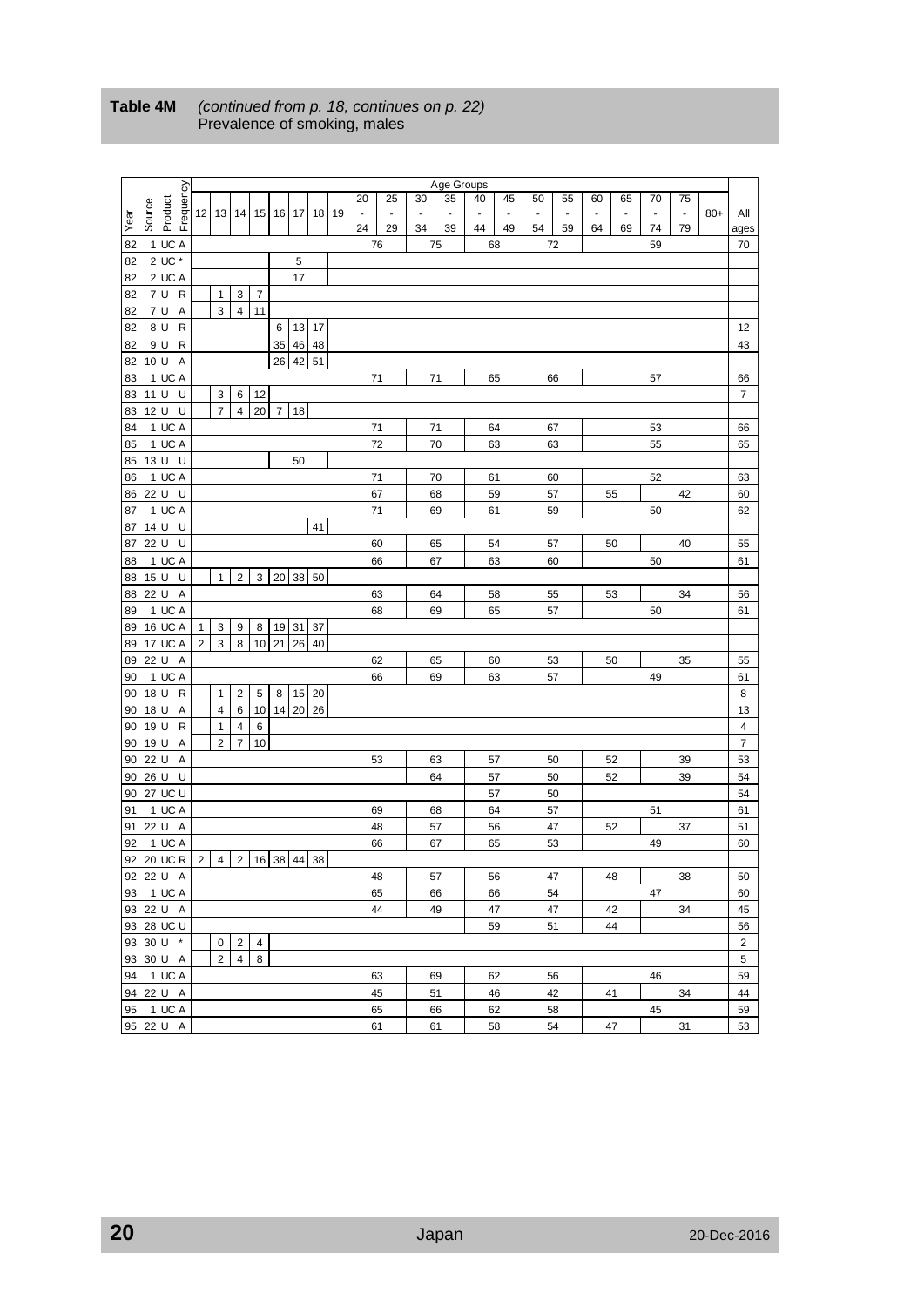<span id="page-20-0"></span>

|                                |             |                |                |                |                |              |                         |    |    |    | Age Groups |    |    |    |                |    |    |                |                          |       |                         |
|--------------------------------|-------------|----------------|----------------|----------------|----------------|--------------|-------------------------|----|----|----|------------|----|----|----|----------------|----|----|----------------|--------------------------|-------|-------------------------|
| Source<br>Product<br>Frequency |             |                |                |                |                |              |                         | 20 | 25 | 30 | 35         | 40 | 45 | 50 | 55             | 60 | 65 | 70             | 75                       |       |                         |
| Year                           |             |                |                |                |                |              | 12 13 14 15 16 17 18 19 |    |    |    |            |    |    |    |                |    |    | $\blacksquare$ | $\overline{\phantom{a}}$ | $80+$ | All                     |
|                                |             |                |                |                |                |              |                         | 24 | 29 | 34 | 39         | 44 | 49 | 54 | 59             | 64 | 69 | 74             | 79                       |       | ages                    |
| 1 UC A<br>82                   |             |                |                |                |                |              |                         |    | 17 | 16 |            |    | 16 |    | 14             |    |    | 13             |                          |       | 15                      |
| 2 UC *<br>82                   |             |                |                |                |                | 1            |                         |    |    |    |            |    |    |    |                |    |    |                |                          |       |                         |
| 2 UC A<br>82                   |             |                |                |                |                | $\mathbf{1}$ |                         |    |    |    |            |    |    |    |                |    |    |                |                          |       |                         |
| 7 U<br>$\mathsf{R}$<br>82      |             | 0              | 0              | 1              |                |              |                         |    |    |    |            |    |    |    |                |    |    |                |                          |       |                         |
| 7 U<br>82<br>A                 |             | $\mathbf{1}$   | $\overline{2}$ | $\mathbf{3}$   |                |              |                         |    |    |    |            |    |    |    |                |    |    |                |                          |       |                         |
| 8 U<br>R<br>82                 |             |                |                |                | 3              | 4            | 4                       |    |    |    |            |    |    |    |                |    |    |                |                          |       | 3                       |
| $\mathsf{R}$<br>9 U<br>82      |             |                |                |                |                |              |                         |    |    |    |            |    |    |    |                |    |    |                |                          |       |                         |
| 82 10 U A                      |             |                |                |                | $\mathbf{3}$   |              | $4 \mid 14$             |    |    |    |            |    |    |    |                |    |    |                |                          |       |                         |
| 1 UC A<br>83                   |             |                |                |                |                |              |                         |    | 15 | 15 |            |    | 13 |    | 12             |    |    | 12             |                          |       | 14                      |
| 11 U U<br>83                   |             | $\overline{2}$ | 3              | $\overline{2}$ |                |              |                         |    |    |    |            |    |    |    |                |    |    |                |                          |       | $\overline{c}$          |
| U<br>12 U<br>83                |             | $\mathbf 0$    | $\sqrt{5}$     | 10             | $\overline{2}$ | 6            |                         |    |    |    |            |    |    |    |                |    |    |                |                          |       |                         |
| 1 UC A<br>84                   |             |                |                |                |                |              |                         |    | 17 | 15 |            |    | 13 | 11 |                |    |    | 13             |                          |       | 14                      |
| 1 UC A<br>85                   |             |                |                |                |                |              |                         |    | 17 | 14 |            |    | 13 |    | 13             |    |    | 12             |                          |       | 14                      |
| 85 13 U U                      |             |                |                |                |                | 10           |                         |    |    |    |            |    |    |    |                |    |    |                |                          |       |                         |
| 1 UC A<br>86                   |             |                |                |                |                |              |                         |    | 16 | 13 |            |    | 12 | 11 |                |    |    | 11             |                          |       | 13                      |
| 86 22 U U                      |             |                |                |                |                |              |                         |    | 11 | 10 |            |    | 8  |    | 8              |    | 8  |                | 7                        |       | 9                       |
| 1 UC A<br>87                   |             |                |                |                |                |              |                         |    | 16 | 15 |            |    | 13 |    | 12             |    |    | 11             |                          |       | 13                      |
| 14 U<br>U<br>87                |             |                |                |                |                |              | $\overline{7}$          |    |    |    |            |    |    |    |                |    |    |                |                          |       |                         |
| 22 U U<br>87                   |             |                |                |                |                |              |                         |    | 12 | 12 |            |    | 9  | 9  |                |    | 8  |                | 8                        |       | 10                      |
| 1 UC A<br>88                   |             |                |                |                |                |              |                         |    | 15 | 15 |            |    | 13 |    | 12             |    |    | 11             |                          |       | 13                      |
| 88 15 U U                      |             | 0              | 0              | 0              | $\overline{4}$ | 22 25        |                         |    |    |    |            |    |    |    |                |    |    |                |                          |       |                         |
| 22 U A<br>88                   |             |                |                |                |                |              |                         |    | 11 | 12 |            |    | 9  |    | $\overline{7}$ |    | 9  |                | 8                        |       | 9                       |
| 1 UC A<br>89                   |             |                |                |                |                |              |                         |    | 16 | 15 |            |    | 14 |    | 10             |    |    | 9              |                          |       | 13                      |
| 89 16 UC A                     | 1           | $\mathbf{1}$   | $\overline{2}$ | $\mathbf{3}$   | 8              | $14$ 15      |                         |    |    |    |            |    |    |    |                |    |    |                |                          |       |                         |
| 17 UC A<br>89                  | 0           | $\mathbf{1}$   | 3              | $\overline{4}$ | 6              | 13           | 15                      |    |    |    |            |    |    |    |                |    |    |                |                          |       |                         |
| 89 22 U<br>$\overline{A}$      |             |                |                |                |                |              |                         |    | 9  | 12 |            | 11 |    |    | 9              |    | 7  |                | 8                        |       | 9                       |
| 1 UC A<br>90                   |             |                |                |                |                |              |                         |    | 20 | 17 |            |    | 14 |    | 12             |    |    | 9              |                          |       | 14                      |
| 18 U R<br>90                   |             | 1              | 1              | $\overline{2}$ | 1              | 3            | 3                       |    |    |    |            |    |    |    |                |    |    |                |                          |       | $\overline{\mathbf{c}}$ |
| 18 U<br>90<br>A                |             | $\sqrt{2}$     | $\overline{c}$ | 4              | $\mathsf 3$    | $\,$ 5 $\,$  | 5                       |    |    |    |            |    |    |    |                |    |    |                |                          |       | 3                       |
| $\mathsf{R}$<br>19 U<br>90     |             | 1              | 1              | 1              |                |              |                         |    |    |    |            |    |    |    |                |    |    |                |                          |       | $\mathbf{1}$            |
| 90 19 U A                      |             | $\overline{2}$ | 3              | 4              |                |              |                         |    |    |    |            |    |    |    |                |    |    |                |                          |       | $\overline{4}$          |
| 90 22 U A                      |             |                |                |                |                |              |                         |    | 12 | 11 |            | 11 |    |    | 8              |    | 9  |                | $\overline{7}$           |       | 10                      |
| 90 26 U U                      |             |                |                |                |                |              |                         |    |    |    |            |    |    |    | 9              |    |    |                |                          |       |                         |
| 27 UC U<br>90                  |             |                |                |                |                |              |                         |    |    |    |            |    | 9  | 7  |                |    |    |                |                          |       | 8                       |
| 1 UC A<br>91                   |             |                |                |                |                |              |                         |    | 18 | 18 |            |    | 14 |    | 12             |    |    | 10             |                          |       | 14                      |
| 91 22 U A                      |             |                |                |                |                |              |                         |    | 11 | 14 |            |    | 12 | 8  |                |    | 7  |                | 5                        |       | 10                      |
| 1 UC A<br>92                   |             |                |                |                |                |              |                         |    | 17 | 18 |            |    | 13 |    | 12             |    |    | 8              |                          |       | 13                      |
| 92 20 UC R                     | $\mathbf 0$ | $\overline{2}$ | $\overline{2}$ | 5              | 17 29 23       |              |                         |    |    |    |            |    |    |    |                |    |    |                |                          |       |                         |
| 92 22 U A                      |             |                |                |                |                |              |                         |    | 10 | 12 |            |    | 11 |    | 7              |    | 7  |                | 7                        |       | 9                       |
| 93 1 UC A                      |             |                |                |                |                |              |                         |    | 21 | 18 |            |    | 13 |    | 11             |    |    | 8              |                          |       | 13                      |
| 93 22 U A                      |             |                |                |                |                |              |                         |    | 11 | 10 |            |    | 12 |    | 8              |    | 6  |                | 6                        |       | 9                       |
| 93 28 UC U                     |             |                |                |                |                |              |                         |    |    |    |            |    | 10 |    | $\overline{7}$ |    | 5  |                |                          |       | 9                       |
| 93 30 U *                      |             | $\mathbf 0$    | $0 \quad 0$    |                |                |              |                         |    |    |    |            |    |    |    |                |    |    |                |                          |       | 0                       |
| 93 30 U A                      |             | $\mathbf{1}$   | $\mathbf{1}$   | $\overline{1}$ |                |              |                         |    |    |    |            |    |    |    |                |    |    |                |                          |       | $\mathbf{1}$            |
| 94 1 UC A                      |             |                |                |                |                |              |                         |    | 20 | 19 |            |    | 15 |    | 12             |    |    | 8              |                          |       | 15                      |
| 94 22 U A                      |             |                |                |                |                |              |                         |    | 13 | 11 |            |    | 10 |    | 9              |    | 6  |                | 6                        |       | 9                       |
| 95 1 UC A                      |             |                |                |                |                |              |                         |    | 23 | 19 |            |    | 14 |    | 13             |    |    | 8              |                          |       | 15                      |
| 95 22 U A                      |             |                |                |                |                |              |                         |    | 17 | 13 |            |    | 11 |    | 9              |    | 8  |                | 6                        |       | 11                      |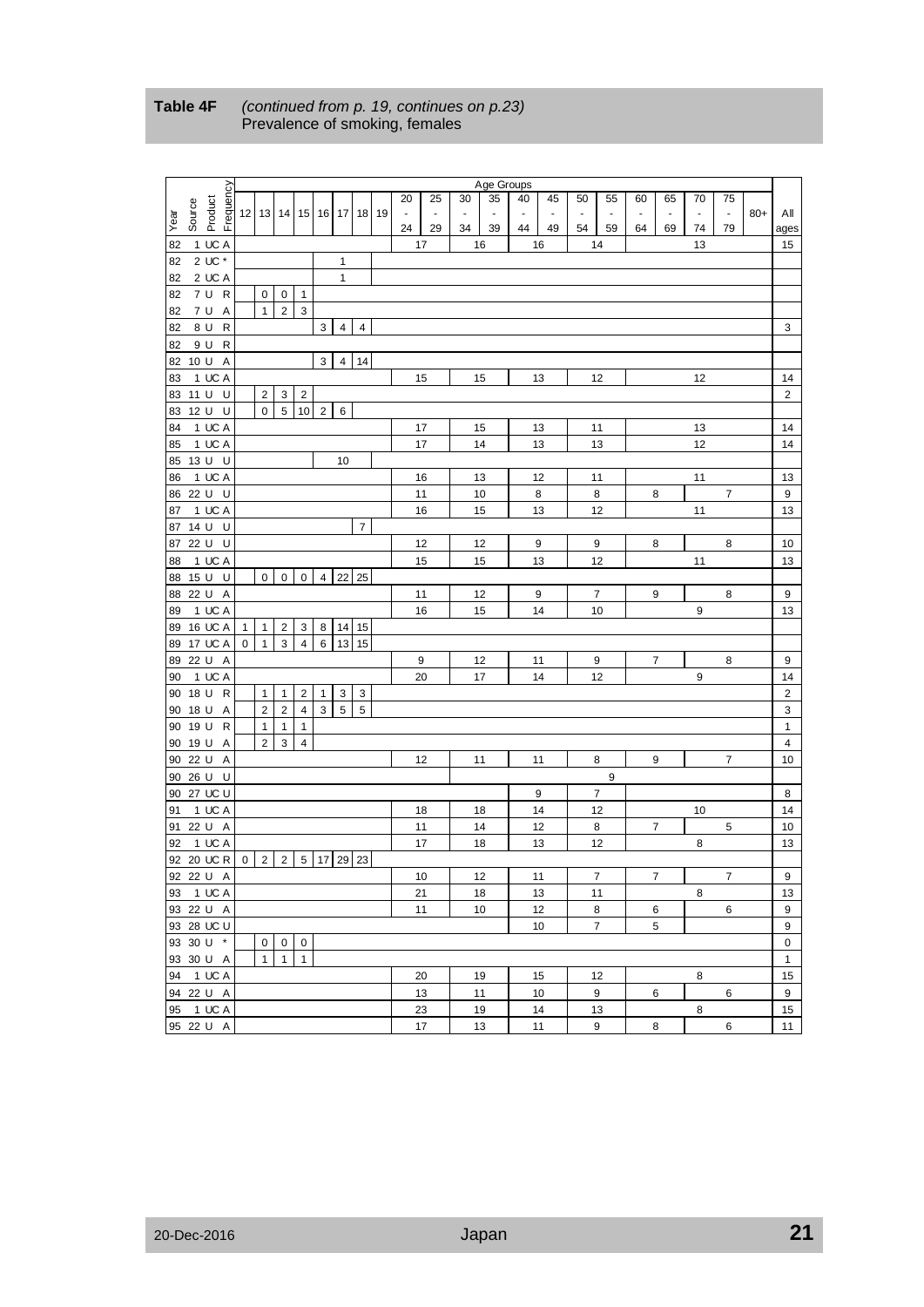|                        |                |              |                |                |                |              |    |         |    |                |          |                | Age Groups     |                |    |    |                |    |                |                |                          |       |          |
|------------------------|----------------|--------------|----------------|----------------|----------------|--------------|----|---------|----|----------------|----------|----------------|----------------|----------------|----|----|----------------|----|----------------|----------------|--------------------------|-------|----------|
|                        |                |              |                |                |                |              |    |         |    | 20             | 25       | 30             | 35             | 40             | 45 | 50 | 55             | 60 | 65             | 70             | 75                       |       |          |
| Source<br>Year         | Product        | Frequency    | 12 13 14       |                |                | 15   16   17 |    | 18   19 |    | $\blacksquare$ |          | $\blacksquare$ | $\blacksquare$ | $\blacksquare$ | ÷, |    | $\blacksquare$ |    | $\blacksquare$ | $\blacksquare$ | $\overline{\phantom{a}}$ | $80+$ | All      |
|                        |                |              |                |                |                |              |    |         |    | 24             | 29       | 34             | 39             | 44             | 49 | 54 | 59             | 64 | 69             | 74             | 79                       |       | ages     |
| 96                     | 1 UC A         |              |                |                |                |              |    |         |    |                | 63       | 63             |                | 62             |    | 55 |                |    |                | 45             |                          |       | 58       |
| 96                     | 21 U           | $\pmb{\ast}$ | 1              | 2              | 5              | 11           | 18 | 25      |    |                |          |                |                |                |    |    |                |    |                |                |                          |       |          |
| 96                     | 21 U           | Α            | 8              | 11             | 14             | 25           | 31 | 37      |    |                |          |                |                |                |    |    |                |    |                |                |                          |       |          |
| 96                     | 22 U           | A            |                |                |                |              |    |         |    |                | 54       |                | 62             | 57             |    |    | 53             |    | 44             |                | 38                       |       | 51       |
| 96                     | 23 U           | U            |                |                |                |              |    |         |    |                | 61       |                | 64             | 63             |    |    | 55             |    |                | 43             |                          |       | 56       |
| 97                     | 1 UC A         |              |                |                |                |              |    |         |    |                | 63       |                | 62             | 61             |    |    | 55             |    |                | 44             |                          |       | 56       |
| 97                     | 22 U<br>1 UC A | Α            |                |                |                |              |    |         |    |                | 63       |                | 62             | 61             |    |    | 57             |    | 42             |                | 35                       |       | 53       |
| 98<br>98               | 22 U           | Α            |                |                |                |              |    |         |    |                | 64<br>60 |                | 61<br>62       | 60<br>61       |    |    | 55<br>53       |    | 42             | 41             | 32                       |       | 55<br>51 |
| 98                     | 24 U           | Α            |                |                |                |              | 19 |         |    |                | 58       |                | 62             | 60             |    |    | 52             |    | 47             |                | 31                       |       | 53       |
| 98                     | 30 U           | Α            | 9              |                | 16 22          |              |    |         |    |                |          |                |                |                |    |    |                |    |                |                |                          |       | 16       |
| 99                     | 1 UC A         |              |                |                |                |              |    |         |    |                | 60       |                | 62             | 63             |    |    | 55             |    |                | 39             |                          |       | 54       |
| 99                     | 22 U           | A            |                |                |                |              |    |         |    |                | 56       |                | 58             | 58             |    |    | 53             |    | 42             |                | 34                       |       | 49       |
| 00                     | 1 UC A         |              |                |                |                |              |    |         |    |                | 61       |                | 63             | 60             |    |    | 54             |    |                | 38             |                          |       | 54       |
| 00                     | 21 U           | $\pmb{\ast}$ | 1              | 2              | 5              | 12           | 18 | 26      |    |                |          |                |                |                |    |    |                |    |                |                |                          |       |          |
| 00                     | 21 U           | R            | 6              | 8              | 14             | 24           | 30 | 37      |    |                |          |                |                |                |    |    |                |    |                |                |                          |       |          |
| 00                     | 22 U           | Α            |                |                |                |              |    |         |    |                | 61       |                | 57             | 55             |    |    | 54             |    | 37             |                | 29                       |       | 47       |
| 00                     | 30 U           | Α            | 9              | 14             | 19             |              |    |         |    |                |          |                |                |                |    |    |                |    |                |                |                          |       | 14       |
| 01                     | 1 UC A         |              |                |                |                |              |    |         |    |                | 57       |                | 62             | 60             |    |    | 54             |    |                | 37             |                          |       | 52       |
| 01                     | 22 U           | Α            |                |                |                |              |    |         |    |                | 59       |                | 58             | 58             |    |    | 50             |    | 36             |                | 29                       |       | 46       |
| 01                     | 25 U           | Α            |                |                |                |              |    |         | 48 |                |          | 61             |                |                | 57 |    |                |    |                |                |                          |       | 57       |
| 01                     | 25 U           | Α            |                |                |                |              |    | 23      |    |                |          |                |                |                |    |    |                |    |                |                |                          |       |          |
| 02                     | 1 UC A         |              |                |                |                |              |    |         |    |                | 55       |                | 60             | 55             |    |    | 53             |    |                | 35             |                          |       | 49       |
| 02                     | 22 U           | Α            |                |                |                |              |    |         |    |                | 53       |                | 57             | 54             |    |    | 48             |    | 35             |                | 28                       |       | 43       |
| 02                     | 30 U           | Α            | 5              | 9              | 13             |              |    |         |    |                |          |                |                |                |    |    |                |    |                |                |                          |       | 9        |
| 03                     | 1 UC A         |              |                |                |                |              |    |         |    |                | 54       |                | 60             | 56             |    |    | 50             |    |                | 33             |                          |       | 48       |
| 03 22 U                |                | $\mathsf{R}$ |                |                |                |              |    |         |    |                | 53       |                | 54             | 54             |    |    | 52             |    | 35             |                | 25                       |       | 45       |
| 03 22 U A              |                |              |                |                |                |              |    |         |    |                | 59       |                | 57             | 56             |    |    | 55             |    | 37             |                | 28                       |       | 48       |
| 04                     | 1 UC A         |              |                |                |                |              |    |         |    |                | 52       |                | 56             | 56             |    |    | 50             |    |                | 33             |                          |       | 47       |
| 04                     | 21 U           | $\pmb{\ast}$ | 0              | $\mathbf{1}$   | $\overline{2}$ | $\sqrt{5}$   | 8  | 13      |    |                |          |                |                |                |    |    |                |    |                |                |                          |       |          |
| 04                     | 21 U           | R            | 3              | 5              | $\overline{7}$ | 11           | 15 | 22      |    |                |          |                |                |                |    |    |                |    |                |                |                          |       |          |
| 04                     | 22 U           | $\mathsf{R}$ |                |                |                |              |    |         |    |                | 50       |                | 56             | 51             |    |    | 48             |    | 32             |                | 24                       |       | 43       |
| 04                     | 22 U           | Α            |                |                |                |              |    |         |    |                | 55       |                | 58             | 53             |    |    | 49             |    | 35             |                | 26                       |       | 45       |
| 04                     | 30 U           | Α            | 4              | 6              | 9              |              |    |         |    |                |          |                |                |                |    |    |                |    |                |                |                          |       | 6        |
| 05                     | 1 UC A         |              |                |                |                |              |    |         |    |                | 52       |                | 55             | 54             |    |    | 49             |    |                | 31             |                          |       | 46       |
| 05                     | 22 U           | $\mathsf{R}$ |                |                |                |              |    |         |    |                | 48       |                | 55             | 43             |    |    | 43             |    | 33             |                | 20                       |       | 39       |
| 05                     | 22 U A         |              |                |                |                |              |    |         |    |                | 53       |                | 57             | 45             |    |    | 45             |    | 36             |                | 22                       |       | 42       |
| 06                     | 1 UC A         |              |                |                |                |              |    |         |    |                | 44       |                | 49             | 48             |    |    | 46             |    |                | 28             |                          |       | 41       |
| 06 22 U R              |                |              |                |                |                |              |    |         |    |                | 42       |                | 52             | 45             |    |    | 46             |    | 34             |                | 19                       |       | 39       |
| 06 22 U A<br>06 30 U A |                |              | 3              | $\overline{4}$ | $\overline{7}$ |              |    |         |    |                | 47       |                | 54             | 48             |    |    | 48             |    | 36             |                | 22                       |       | 41<br>5  |
|                        |                |              |                |                |                |              |    |         |    |                | 43       |                |                |                |    |    |                |    |                |                |                          |       | 40       |
| 07 1 UC A<br>07 22 U R |                |              |                |                |                |              |    |         |    |                | 47       |                | 48<br>54       | 46<br>48       |    |    | 46<br>42       |    | 32             | 28             | 19                       |       | 39       |
| 07 22 U A              |                |              |                |                |                |              |    |         |    |                | 50       |                | 57             | 51             |    |    | 44             |    | 34             |                | 20                       |       | 41       |
| 08 1 UC A              |                |              |                |                |                |              |    |         |    |                | 41       |                | 46             |                | 48 |    | 46             |    |                | 27             |                          |       | 40       |
| 08 21 U *              |                |              |                | $\mathbf{1}$   |                |              | 5  |         |    |                |          |                |                |                |    |    |                |    |                |                |                          |       |          |
| 08 21 U A              |                |              |                | 3              |                |              | 10 |         |    |                |          |                |                |                |    |    |                |    |                |                |                          |       |          |
| 08 22 U R              |                |              |                |                |                |              |    |         |    |                | 38       |                | 44             | 50             |    |    | 39             |    | 31             |                | 17                       |       | 34       |
| 08 22 U A              |                |              |                |                |                |              |    |         |    |                | 41       |                | 49             | 52             |    |    | 41             |    | 33             |                | 19                       |       | 37       |
| 08 30 U A              |                |              | 2 <sup>1</sup> | 4              | 6              |              |    |         |    |                |          |                |                |                |    |    |                |    |                |                |                          |       | 4        |

# <span id="page-21-0"></span>**Table 4M** *(continued from p. [20,](#page-19-0) continues on p[.24\)](#page-23-0)* Prevalence of smoking, males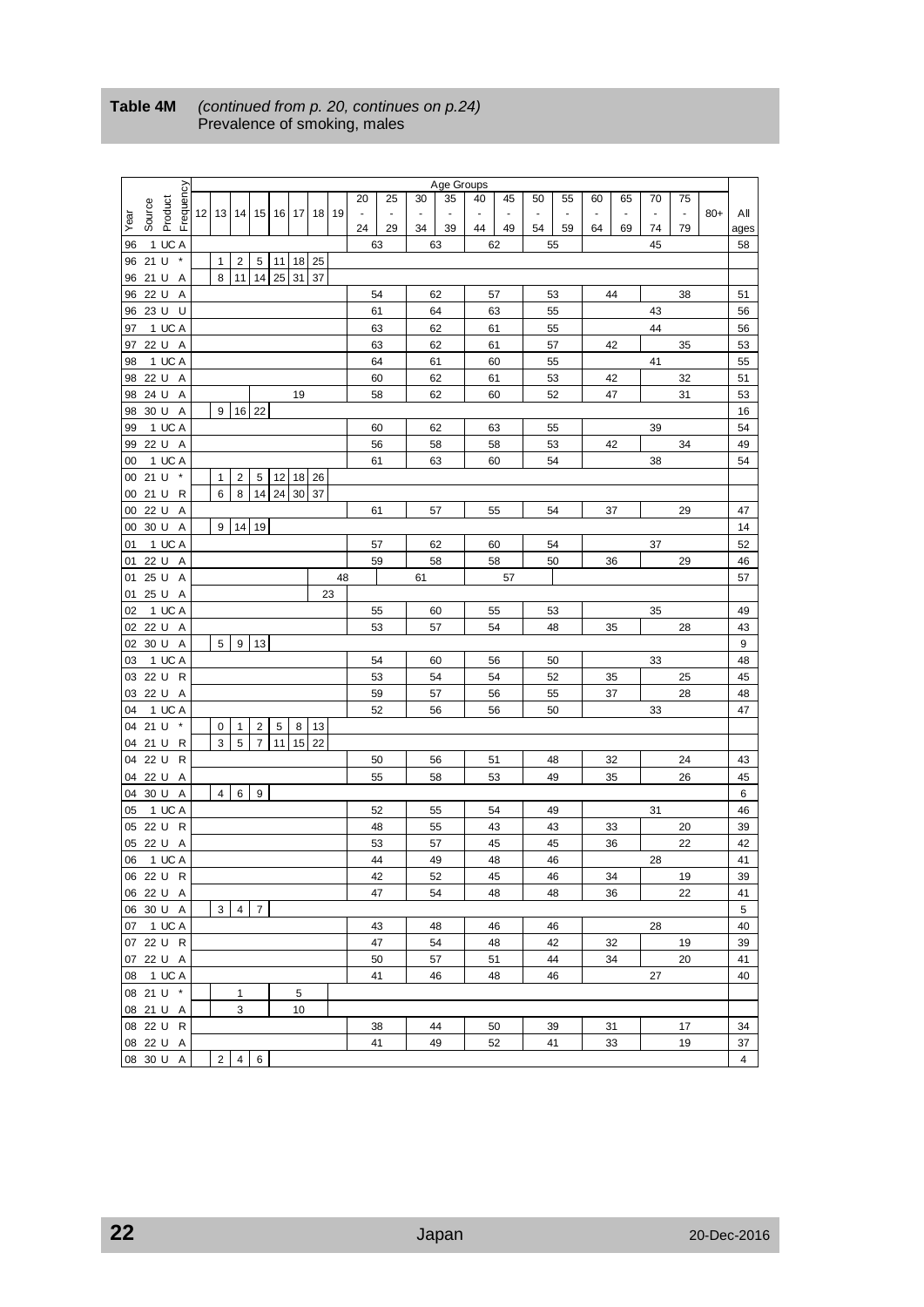|                         |                                       |                |                |                         |                |                |    |    |    |    | Age Groups |                          |    |    |                 |    |                |                |                          |       |                |
|-------------------------|---------------------------------------|----------------|----------------|-------------------------|----------------|----------------|----|----|----|----|------------|--------------------------|----|----|-----------------|----|----------------|----------------|--------------------------|-------|----------------|
| Product<br>Frequency    |                                       |                |                |                         |                |                |    | 20 | 25 | 30 | 35         | 40                       | 45 | 50 | 55              | 60 | 65             | 70             | 75                       |       |                |
| Source<br>Year          | 12   13   14   15   16   17   18   19 |                |                |                         |                |                |    |    |    |    |            | $\overline{\phantom{a}}$ |    |    |                 |    |                | $\blacksquare$ | $\overline{\phantom{a}}$ | $80+$ | All            |
|                         |                                       |                |                |                         |                |                |    | 24 | 29 | 34 | 39         | 44                       | 49 | 54 | 59              | 64 | 69             | 74             | 79                       |       | ages           |
| 1 UC A<br>96            |                                       |                |                |                         |                |                |    |    | 20 | 21 |            |                          | 14 | 11 |                 |    |                | 8              |                          |       | 14             |
| $\pmb{\ast}$<br>96 21 U | 0                                     | 1              | 1              | $\overline{2}$          | 5              | $\overline{7}$ |    |    |    |    |            |                          |    |    |                 |    |                |                |                          |       |                |
| 21 U<br>A<br>96         | $\overline{4}$                        | 5              | 6              | 9                       | 13             | 16             |    |    |    |    |            |                          |    |    |                 |    |                |                |                          |       |                |
| 22 U<br>A<br>96         |                                       |                |                |                         |                |                |    |    | 13 |    | 15         |                          | 10 |    | 9               |    | $\overline{7}$ |                | 6                        |       | 10             |
| 96 23 U<br>U            |                                       |                |                |                         |                |                |    |    | 18 |    | 18         |                          | 16 |    | 12              |    |                | 8              |                          |       | 14             |
| 1 UC A<br>97            |                                       |                |                |                         |                |                |    |    | 22 |    | 18         |                          | 17 |    | 12              |    |                | 8              |                          |       | 15             |
| 97 22 U<br>Α            |                                       |                |                |                         |                |                |    |    | 21 |    | 16         |                          | 14 |    | 10              |    | 6              |                | 6                        |       | 12             |
| 1 UC A<br>98            |                                       |                |                |                         |                |                |    |    | 24 |    | 17         |                          | 13 |    | 12              |    |                | $\overline{7}$ |                          |       | 13             |
| 22 U<br>A<br>98         |                                       |                |                |                         |                |                |    |    | 19 |    | 14         |                          | 13 |    | 10              |    | 8              |                | 5                        |       | 11             |
| 98 24 U<br>A            |                                       |                |                |                         | 4              |                |    |    | 23 |    | 20         |                          | 16 |    | 10              |    | $\overline{7}$ |                | 5                        |       | 13             |
| 30 U<br>98<br>Α         | 5                                     | 8              | 10             |                         |                |                |    |    |    |    |            |                          |    |    |                 |    |                |                |                          |       | $\overline{7}$ |
| 1 UC A<br>99            |                                       |                |                |                         |                |                |    |    | 24 |    | 18         |                          | 17 |    | 13              |    |                | 7              |                          |       | 15             |
| 99 22 U<br>A            |                                       |                |                |                         |                |                |    |    | 16 |    | 15         |                          | 14 |    | 8               |    | 8              |                | 4                        |       | 10             |
| 1 UC A<br>00            |                                       |                |                |                         |                |                |    |    | 22 |    | 18         |                          | 17 |    | 12              |    |                | 7              |                          |       | 14             |
| 00 21 U<br>$\pmb{\ast}$ | 0                                     | 1              | $\overline{2}$ | 3                       | 5              | 8              |    |    |    |    |            |                          |    |    |                 |    |                |                |                          |       |                |
| 00 21 U<br>$\mathsf{R}$ | $\overline{4}$                        | 6              | $\overline{7}$ | 11                      | 13             | 16             |    |    |    |    |            |                          |    |    |                 |    |                |                |                          |       |                |
| 00 22 U A               |                                       |                |                |                         |                |                |    |    | 21 |    | 19         |                          | 14 |    | 10              |    | $\overline{7}$ |                | 4                        |       | 12             |
| 00 30 U<br>A            | $\overline{4}$                        | $\overline{7}$ | 10             |                         |                |                |    |    |    |    |            |                          |    |    |                 |    |                |                |                          |       | $\overline{7}$ |
| 1 UC A<br>01            |                                       |                |                |                         |                |                |    |    | 24 |    | 20         |                          | 19 |    | 13              |    |                | 7              |                          |       | 15             |
| 22 U<br>01<br>A         |                                       |                |                |                         |                |                |    |    | 16 |    | 16         |                          | 12 |    | 10              |    | $\overline{7}$ |                | 3                        |       | 10             |
| 01 25 U A               |                                       |                |                |                         |                |                | 17 |    |    | 19 |            |                          | 14 |    |                 |    |                |                |                          |       | 17             |
| 01 25 U A               |                                       |                |                |                         |                | $\overline{7}$ |    |    |    |    |            |                          |    |    |                 |    |                |                |                          |       |                |
| 1 UC A<br>02            |                                       |                |                |                         |                |                |    |    | 24 |    | 20         |                          | 15 |    | 15              |    |                | 6              |                          |       | 14             |
| 02 22 U A               |                                       |                |                |                         |                |                |    |    | 17 |    | 17         |                          | 14 |    | 9               |    | 8              |                | 3                        |       | 10             |
| 02 30 U<br>Α            | 3                                     | 6              | 8              |                         |                |                |    |    |    |    |            |                          |    |    |                 |    |                |                |                          |       | 6              |
| 1 UC A<br>03            |                                       |                |                |                         |                |                |    |    | 20 | 21 |            |                          | 16 |    | 13              |    |                | 7              |                          |       | 14             |
| 03 22 U<br>$\mathsf{R}$ |                                       |                |                |                         |                |                |    |    | 16 |    | 17         |                          | 14 | 11 |                 |    | 6              |                | 4                        |       | 11             |
| 03 22 U A               |                                       |                |                |                         |                |                |    |    | 21 |    | 19         |                          | 16 |    | 12              |    | $\overline{7}$ |                | 4                        |       | 12             |
| 1 UC A<br>04            |                                       |                |                |                         |                |                |    |    | 20 | 21 |            |                          | 16 |    | 13              |    |                | 6              |                          |       | 13             |
| 04 21 U<br>$\pmb{\ast}$ | 0                                     | 1              | 1              | $\overline{\mathbf{c}}$ | 3              | 4              |    |    |    |    |            |                          |    |    |                 |    |                |                |                          |       |                |
| 04 21 U R               | $\overline{2}$                        | $\overline{4}$ | 5              | $\overline{7}$          | 9              | 10             |    |    |    |    |            |                          |    |    |                 |    |                |                |                          |       |                |
| 04 22 U<br>$\mathsf{R}$ |                                       |                |                |                         |                |                |    |    | 18 |    | 17         |                          | 13 |    | 13              |    | $\overline{7}$ |                | $\mathbf 5$              |       | 12             |
| 04 22 U A               |                                       |                |                |                         |                |                |    |    | 21 |    | 20         |                          | 16 |    | 15              |    | 8              |                | 5                        |       | 13             |
| 30 U<br>Α<br>04         | 3                                     | 5              | $\overline{7}$ |                         |                |                |    |    |    |    |            |                          |    |    |                 |    |                |                |                          |       | 5              |
| 1 UC A<br>05            |                                       |                |                |                         |                |                |    |    | 21 |    | 21         |                          | 18 |    | 14              |    |                | 6              |                          |       | 14             |
| $\mathsf{R}$<br>05 22 U |                                       |                |                |                         |                |                |    |    | 17 |    | 19         |                          | 14 |    | 12              |    | 7              |                | 3                        |       | 11             |
| 05 22 U A               |                                       |                |                |                         |                |                |    |    | 21 | 21 |            |                          | 16 |    | 13              |    | 8              |                | 3                        |       | 13             |
| 1 UC A<br>06            |                                       |                |                |                         |                |                |    |    | 19 |    | 18         |                          | 17 |    | 12              |    |                | 6              |                          |       | 12             |
| 06 22 U R               |                                       |                |                |                         |                |                |    |    | 15 |    | 16         |                          | 14 |    | 9               |    | 6              |                | З                        |       | 9              |
| 06 22 U A               |                                       |                |                |                         |                |                |    |    | 20 |    | 17         |                          | 14 |    | 10              |    | $\overline{7}$ |                | $\mathbf{3}$             |       | 11             |
| 06 30 U A               | $\overline{2}$                        | $\mathbf{3}$   | $\,$ 5 $\,$    |                         |                |                |    |    |    |    |            |                          |    |    |                 |    |                |                |                          |       | 3              |
| 07 1 UC A               |                                       |                |                |                         |                |                |    |    | 18 |    | 19         |                          | 16 |    | 14              |    |                | 6              |                          |       | 13             |
| 07 22 U R               |                                       |                |                |                         |                |                |    |    | 15 |    | 16         |                          | 17 |    | 9               |    | 7              |                | $\mathbf{3}$             |       | 10             |
| 07 22 U A               |                                       |                |                |                         |                |                |    |    | 18 |    | 19         |                          | 18 |    | 10 <sup>°</sup> |    | 8              |                | $\overline{4}$           |       | 12             |
| 08 1 UC A               |                                       |                |                |                         |                |                |    |    | 18 |    | 19         |                          | 18 |    | 13              |    |                | 6              |                          |       | 13             |
| 08 21 U *               |                                       | $\mathbf 0$    |                |                         | $\overline{2}$ |                |    |    |    |    |            |                          |    |    |                 |    |                |                |                          |       |                |
| 08 21 U A               |                                       | $\overline{2}$ |                |                         | 5              |                |    |    |    |    |            |                          |    |    |                 |    |                |                |                          |       |                |
| 08 22 U R               |                                       |                |                |                         |                |                |    |    | 12 |    | 17         |                          | 12 |    | 8               |    | 4              |                | 3                        |       | 8              |
| 08 22 U A               |                                       |                |                |                         |                |                |    |    | 14 |    | 18         |                          | 13 |    | 10              |    | 5              |                | $\mathbf{3}$             |       | 9              |
| 08 30 U A               | $\mathbf{1}$                          | $3 \quad 4$    |                |                         |                |                |    |    |    |    |            |                          |    |    |                 |    |                |                |                          |       | 3              |

# <span id="page-22-0"></span>**Table 4F** *(continued from p. [21,](#page-20-0) continues on p. [25\)](#page-24-0)* Prevalence of smoking, females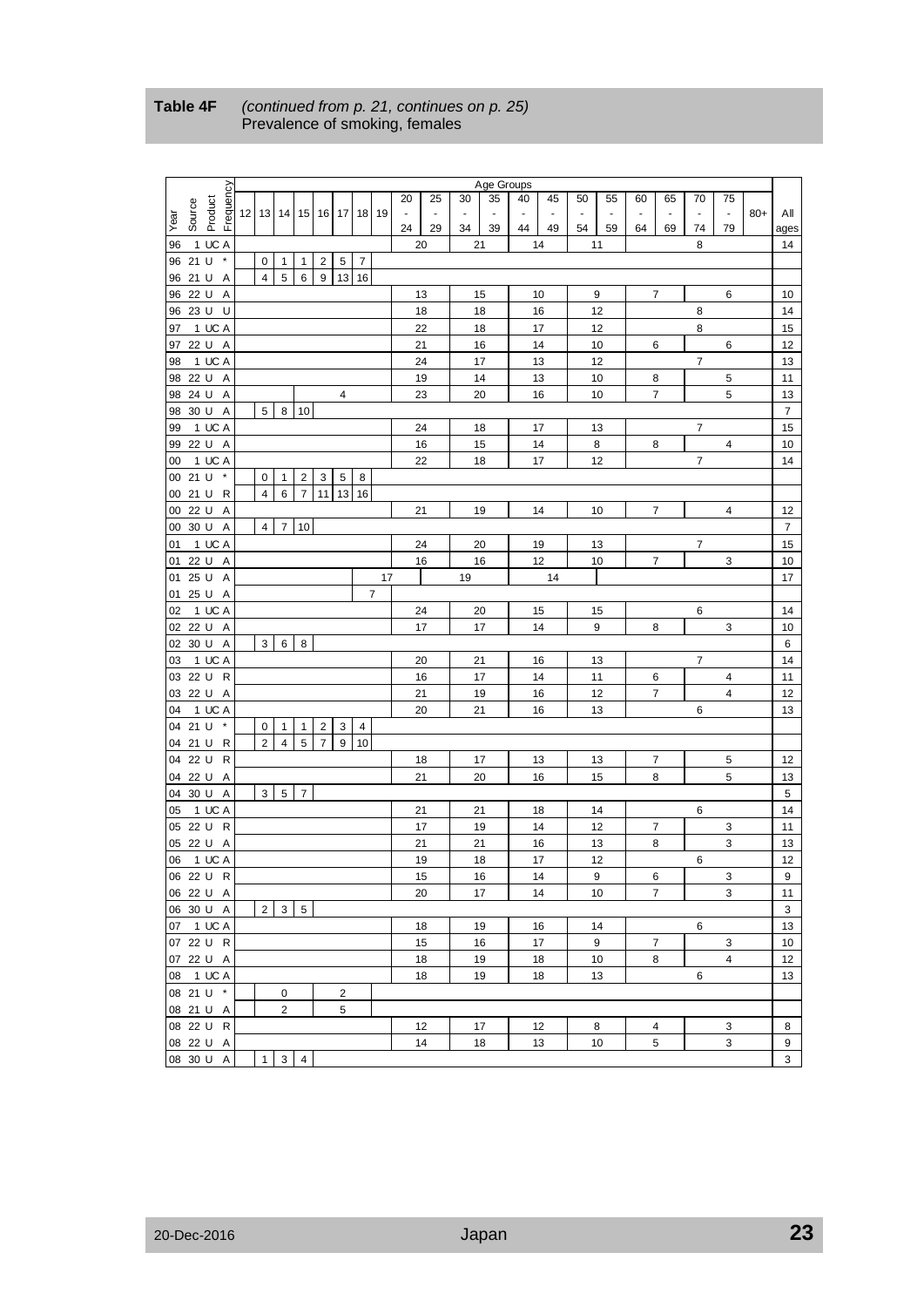|      |            | Product<br>Frequency |              |                                       |                |                |   |  |                |                         |   |                      |                |                |                | Age Groups |                          |                          |    |                |    |                |                |                |       |                |
|------|------------|----------------------|--------------|---------------------------------------|----------------|----------------|---|--|----------------|-------------------------|---|----------------------|----------------|----------------|----------------|------------|--------------------------|--------------------------|----|----------------|----|----------------|----------------|----------------|-------|----------------|
|      |            |                      |              |                                       |                |                |   |  |                |                         |   |                      | 20             | 25             | 30             | 35         | 40                       | 45                       | 50 | 55             | 60 | 65             | 70             | 75             |       |                |
| Vear | Source     |                      |              | 12                                    |                |                |   |  |                |                         |   | 13 14 15 16 17 18 19 | $\blacksquare$ | $\blacksquare$ | $\blacksquare$ |            | $\overline{\phantom{a}}$ | $\overline{\phantom{a}}$ |    | $\blacksquare$ |    | $\blacksquare$ | $\blacksquare$ | $\blacksquare$ | $80+$ | All            |
|      |            |                      |              |                                       |                |                |   |  |                |                         |   |                      | 24             | 29             | 34             | 39         | 44                       | 49                       | 54 | 59             | 64 | 69             | 74             | 79             |       | ages           |
| 09   |            | 1 UC A               |              |                                       |                |                |   |  |                |                         |   |                      |                | 40             |                | 47         |                          | 45                       |    | 45             |    |                | 28             |                |       | 39             |
|      | 09 22 U R  |                      |              |                                       |                |                |   |  |                |                         |   |                      |                | 38             |                | 50         |                          | 47                       |    | 42             |    | 32             |                | 18             |       | 36             |
|      | 09 22 U A  |                      |              |                                       |                |                |   |  |                |                         |   |                      |                | 40             |                | 51         |                          | 49                       |    | 44             |    | 34             |                | 19             |       | 38             |
|      | 09 29 UC A |                      |              |                                       |                |                |   |  | $\overline{4}$ | 5                       | 9 |                      |                |                |                |            |                          |                          |    |                |    |                |                |                |       | 5              |
| 10   |            | 1 UC A               |              |                                       |                |                |   |  |                |                         |   |                      |                | 38             |                | 43         |                          | 43                       |    | 43             |    |                | 26             |                |       | 37             |
|      | 10 21 U    |                      | $\,$ $\,$    |                                       |                | 1              |   |  |                | $\overline{\mathbf{4}}$ |   |                      |                |                |                |            |                          |                          |    |                |    |                |                |                |       |                |
| 10   | 21 U       |                      | A            |                                       |                | 3              |   |  |                | $\overline{7}$          |   |                      |                |                |                |            |                          |                          |    |                |    |                |                |                |       |                |
|      | 10 22 U    |                      | $\mathsf{R}$ |                                       |                |                |   |  |                |                         |   |                      |                | 32             |                | 39         |                          | 41                       |    | 39             |    | 27             |                | 16             |       | 31             |
|      | 10 22 U A  |                      |              |                                       |                |                |   |  |                |                         |   |                      |                | 38             |                | 44         |                          | 44                       |    | 42             |    | 29             |                | 17             |       | 34             |
|      | 10 30 U A  |                      |              |                                       | 2 <sup>1</sup> | 3              | 6 |  |                |                         |   |                      |                |                |                |            |                          |                          |    |                |    |                |                |                |       | $\overline{4}$ |
| 11   |            | 1 UC A               |              |                                       |                |                |   |  |                |                         |   |                      |                | 35             |                | 41         |                          | 39                       |    | 41             |    |                | 24             |                |       | 34             |
|      | 11 22 U R  |                      |              |                                       |                |                |   |  |                |                         |   |                      |                | 36             |                | 42         |                          | 38                       |    | 35             |    | 28             |                | 14             |       | 30             |
|      | 11 22 U A  |                      |              |                                       |                |                |   |  |                |                         |   |                      |                | 39             |                | 44         |                          | 40                       |    | 37             |    | 29             |                | 17             |       | 32             |
|      | 12 1 UC A  |                      |              |                                       |                |                |   |  |                |                         |   |                      |                | 32             |                | 40         |                          | 39                       |    | 39             |    |                | 24             |                |       | 33             |
|      | 12 21 U *  |                      |              |                                       |                | 1              |   |  |                | $\overline{2}$          |   |                      |                |                |                |            |                          |                          |    |                |    |                |                |                |       |                |
|      | 12 21 U A  |                      |              |                                       |                | $\overline{2}$ |   |  |                | 5                       |   |                      |                |                |                |            |                          |                          |    |                |    |                |                |                |       |                |
|      | 12 22 U    |                      | $\mathsf{R}$ |                                       |                |                |   |  |                |                         |   |                      |                | 33             |                | 40         |                          | 41                       |    | 40             |    | 30             |                | 15             |       | 32             |
|      | 12 22 U A  |                      |              |                                       |                |                |   |  |                |                         |   |                      |                | 38             |                | 43         |                          | 43                       |    | 41             |    | 32             |                | 17             |       | 34             |
|      | 12 30 U A  |                      |              |                                       | 1              | 3              | 5 |  |                |                         |   |                      |                |                |                |            |                          |                          |    |                |    |                |                |                |       | 3              |
| 13   |            | 1 UC A               |              |                                       |                |                |   |  |                |                         |   |                      |                | 30             |                | 39         |                          | 41                       |    | 36             |    |                | 24             |                |       | 32             |
|      | 13 22 U R  |                      |              |                                       |                |                |   |  |                |                         |   |                      |                | 33             |                | 42         |                          | 36                       |    | 39             |    | 32             |                | 13             |       | 30             |
|      | 13 22 U A  |                      |              |                                       |                |                |   |  |                |                         |   |                      |                | 36             |                | 44         |                          | 40                       |    | 42             |    | 33             |                | 15             |       | 32             |
| 14   |            | 1 UC A               |              |                                       |                |                |   |  |                |                         |   |                      |                | 29             |                | 37         |                          | 39                       |    | 37             |    |                | 21             |                |       | 30             |
|      | 14 22 U R  |                      |              |                                       |                |                |   |  |                |                         |   |                      |                | 34             |                | 43         |                          | 43                       |    | 35             |    | 30             |                | 14             |       | 31             |
|      | 14 22 U A  |                      |              |                                       |                |                |   |  |                |                         |   |                      |                | 37             |                | 44         |                          | 44                       |    | 36             |    | 33             |                | 15             |       | 32             |
|      | 14 30 U A  |                      |              | $\overline{2}$<br>3<br>$\overline{2}$ |                |                |   |  |                |                         |   |                      |                |                |                |            |                          |                          |    |                |    |                |                |                |       | $\overline{2}$ |
| 15   |            | 1 UC A               |              |                                       |                |                |   |  |                |                         |   |                      |                | 28             |                | 37         |                          | 37                       |    | 39             |    |                | 23             |                |       | 31             |
| 16   |            | 1 UC A               |              |                                       |                |                |   |  |                |                         |   |                      |                | 27             |                | 35         |                          | 38                       |    | 35             |    |                | 22             |                |       | 30             |

# <span id="page-23-0"></span>**Table 4M** *(continued from p. [22\)](#page-21-0)* Prevalence of smoking, males

Source: see *Notes on sources of survey data* p. 47 Frequency: A = all smokers (including occasional) Product: MC = manufactured cigarettes **R** = regular or daily smokers  $TC = total$  cigarettes (including hand-rolled)  $U =$  unspecified UC = cigarettes (type unspecified) \* = refer to *[Notes on sources of survey](#page-46-1) data*, p[. 47](#page-46-0) A = all products All ages: relates to ages reported; as given in original source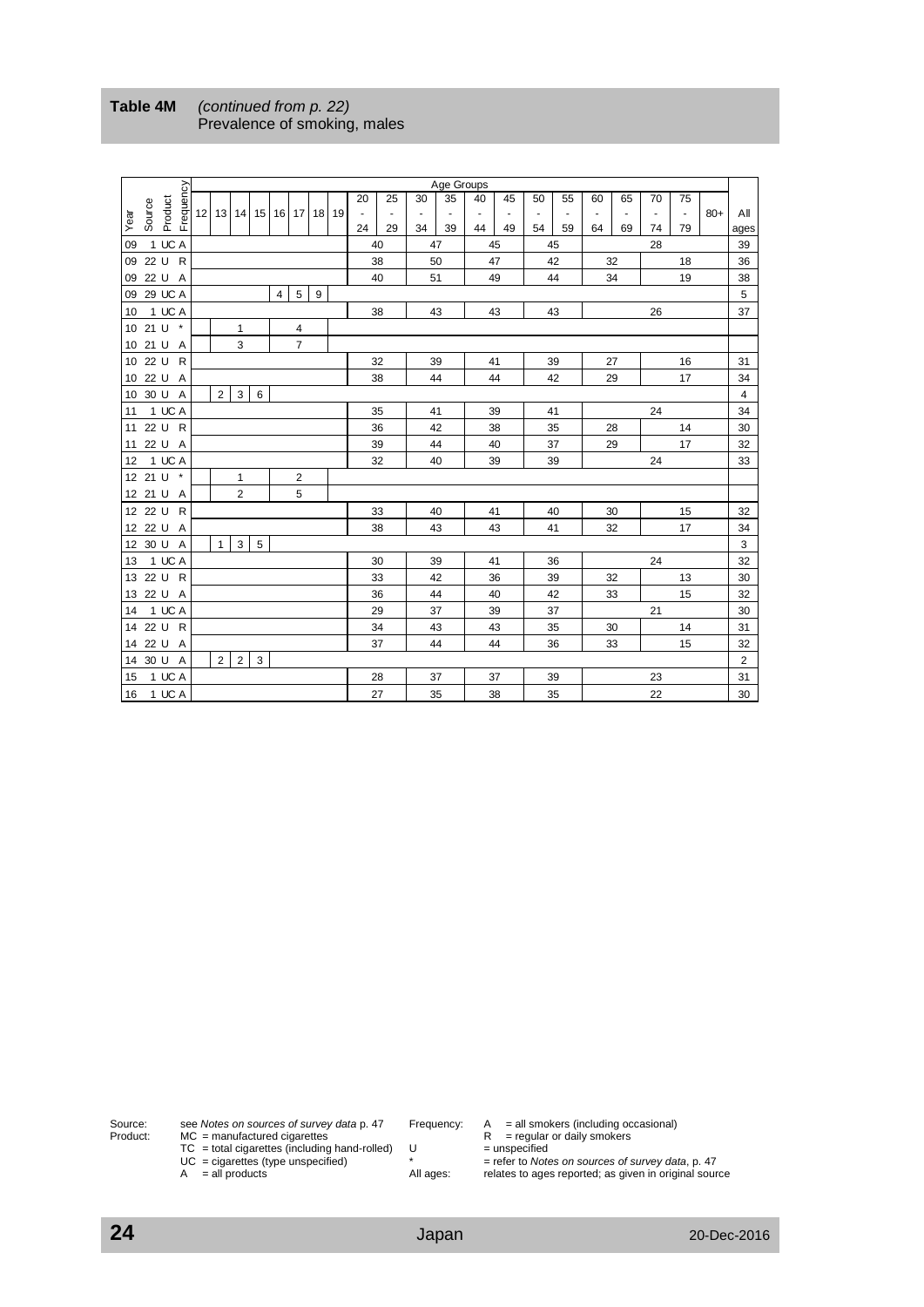|                 |         |                |           |                                     |                |                |                |                |                |                |                                       |                |                  |                | Age Groups |                |                |                |                |                |                |                |                |       |                  |
|-----------------|---------|----------------|-----------|-------------------------------------|----------------|----------------|----------------|----------------|----------------|----------------|---------------------------------------|----------------|------------------|----------------|------------|----------------|----------------|----------------|----------------|----------------|----------------|----------------|----------------|-------|------------------|
|                 |         |                |           |                                     |                |                |                |                |                |                |                                       | 20             | 25               | 30             | 35         | 40             | 45             | 50             | 55             | 60             | 65             | 70             | 75             |       |                  |
| Year            | Source  | Product        | Frequency |                                     |                |                |                |                |                |                | 12   13   14   15   16   17   18   19 | $\blacksquare$ | $\blacksquare$   | $\blacksquare$ | $\omega$   | $\blacksquare$ | $\blacksquare$ | $\blacksquare$ | $\blacksquare$ | $\blacksquare$ | $\blacksquare$ | $\blacksquare$ | $\omega$       | $80+$ | All              |
|                 |         |                |           |                                     |                |                |                |                |                |                |                                       | 24             | 29               | 34             | 39         | 44             | 49             | 54             | 59             | 64             | 69             | 74             | 79             |       | ages             |
| 09              |         | 1 UC A         |           |                                     |                |                |                |                |                |                |                                       |                | 16               |                | 17         |                | 15             |                | 15             |                |                | 6              |                |       | 12               |
| 09              |         | 22 U R         |           |                                     |                |                |                |                |                |                |                                       |                | 13               |                | 16         |                | 14             |                | 10             |                | $\overline{7}$ |                | $\overline{4}$ |       | 10               |
|                 |         | 09 22 U A      |           |                                     |                |                |                |                |                |                |                                       |                | 16               |                | 17         |                | 15             |                | 12             |                | $\overline{7}$ |                | 5              |       | 11               |
|                 |         | 09 29 UC A     |           |                                     |                |                |                | $\overline{2}$ | $\overline{2}$ | $\overline{4}$ |                                       |                |                  |                |            |                |                |                |                |                |                |                |                |       | 3                |
| 10              |         | 1 UC A         |           |                                     |                |                |                |                |                |                |                                       |                | 15               |                | 16         |                | 17             |                | 14             |                |                | $\overline{7}$ |                |       | 12               |
|                 |         | 10 21 U *      |           |                                     |                | 0              |                |                | $\mathbf{1}$   |                |                                       |                |                  |                |            |                |                |                |                |                |                |                |                |       |                  |
| 10              | 21 U    | $\overline{A}$ |           |                                     |                | $\overline{2}$ |                |                | $\overline{4}$ |                |                                       |                |                  |                |            |                |                |                |                |                |                |                |                |       |                  |
|                 | 10 22 U | R              |           |                                     |                |                |                |                |                |                |                                       |                | 13               |                | 13         |                | 13             |                | 11             |                | 5              |                | $\overline{2}$ |       | 8                |
|                 |         | 10 22 U A      |           |                                     |                |                |                |                |                |                |                                       |                | 14               |                | 15         |                | 14             |                | 13             |                | 5              |                | $\overline{2}$ |       | 9                |
|                 |         | 10 30 U A      |           |                                     | $\mathbf{1}$   | $\mathbf{3}$   | $\overline{4}$ |                |                |                |                                       |                |                  |                |            |                |                |                |                |                |                |                |                |       | 3                |
| 11              |         | 1 UC A         |           |                                     |                |                |                |                |                |                |                                       |                | 14               |                | 15         |                | 14             |                | 12             |                |                | 6              |                |       | 11               |
|                 |         | 11 22 U R      |           |                                     |                |                |                |                |                |                |                                       |                | 11               |                | 15         |                | 15             |                | 10             |                | 6              |                | 3              |       | 9                |
|                 |         | 11 22 U A      |           |                                     |                |                |                |                |                |                |                                       |                | 13               |                | 17         |                | 16             |                | 10             |                | 6              |                | 3              |       | 10               |
| 12 <sup>2</sup> |         | 1 UC A         |           |                                     |                |                |                |                |                |                |                                       |                | 11               |                | 15         |                | 16             |                | 12             |                |                | 6              |                |       | 10               |
|                 | 12 21 U | $\;$ $\;$      |           |                                     |                | $\pmb{0}$      |                |                | $\mathbf{1}$   |                |                                       |                |                  |                |            |                |                |                |                |                |                |                |                |       |                  |
|                 | 12 21 U | $\overline{A}$ |           |                                     |                | $\mathbf{1}$   |                |                | $\overline{2}$ |                |                                       |                |                  |                |            |                |                |                |                |                |                |                |                |       |                  |
|                 |         | 12 22 U R      |           |                                     |                |                |                |                |                |                |                                       |                | 10               |                | 11         |                | 12             |                | 11             |                | $\overline{7}$ |                | $\overline{2}$ |       | 8                |
|                 |         | 12 22 U A      |           |                                     |                |                |                |                |                |                |                                       |                | 12               |                | 12         |                | 13             |                | 12             |                | 8              |                | 3              |       | 9                |
|                 |         | 12 30 U A      |           |                                     | 1 <sup>1</sup> | $\overline{1}$ | $\overline{2}$ |                |                |                |                                       |                |                  |                |            |                |                |                |                |                |                |                |                |       | $\overline{2}$   |
| 13              |         | 1 UC A         |           |                                     |                |                |                |                |                |                |                                       |                | 11               |                | 15         |                | 14             |                | 14             |                |                | 6              |                |       | 11               |
|                 |         | 13 22 U R      |           |                                     |                |                |                |                |                |                |                                       |                | 10               |                | 10         |                | 12             |                | 10             |                | 6              |                | $\overline{2}$ |       | $\overline{7}$   |
|                 |         | 13 22 U A      |           |                                     |                |                |                |                |                |                |                                       |                | 13               |                | 12         |                | 12             |                | 12             |                | 6              |                | $\overline{2}$ |       | 8                |
| 14              |         | 1 UC A         |           |                                     |                |                |                |                |                |                |                                       |                | 10               |                | 13         |                | 15             |                | 13             |                |                | 6              |                |       | 10               |
|                 |         | 14 22 U R      |           |                                     |                |                |                |                |                |                |                                       |                | $\boldsymbol{9}$ |                | 13         |                | 12             |                | 11             |                | 6              |                | $\mathbf 2$    |       | 8                |
|                 |         | 14 22 U A      |           |                                     |                |                |                |                |                |                |                                       |                | 12               |                | 14         |                | 13             |                | 12             |                | 6              |                | $\overline{2}$ |       | $\boldsymbol{9}$ |
|                 |         | 14 30 U A      |           | $\overline{1}$<br>$\mathbf{1}$<br>1 |                |                |                |                |                |                |                                       |                |                  |                |            |                |                |                |                |                |                |                |                |       | $\mathbf{1}$     |
| 15              |         | 1 UC A         |           |                                     |                |                |                |                |                |                |                                       |                | 10               |                | 12         |                | 14             |                | 14             |                |                | 6              |                |       | 10               |
| 16              |         | 1 UC A         |           |                                     |                |                |                |                |                |                |                                       |                | 9                |                | 12         |                | 15             |                | 14             |                |                | 6              |                |       | 10               |

<span id="page-24-0"></span>

| <b>Table 4F</b> | (continued from p. 23)         |
|-----------------|--------------------------------|
|                 | Prevalence of smoking, females |

Source: see *Notes on sources of survey data*, p. 47 Frequency: A = all smokers (including occasional)

Product: MC = manufactured cigarettes **R** = regular or daily smokers

 $TC = total$  cigarettes (including hand-rolled)  $U =$  unspecified

UC = cigarettes (type unspecified) \* = refer to *[Notes on sources of survey](#page-46-1) data*, p[. 47](#page-46-0)

A = all products All ages: relates to ages reported; as given in original source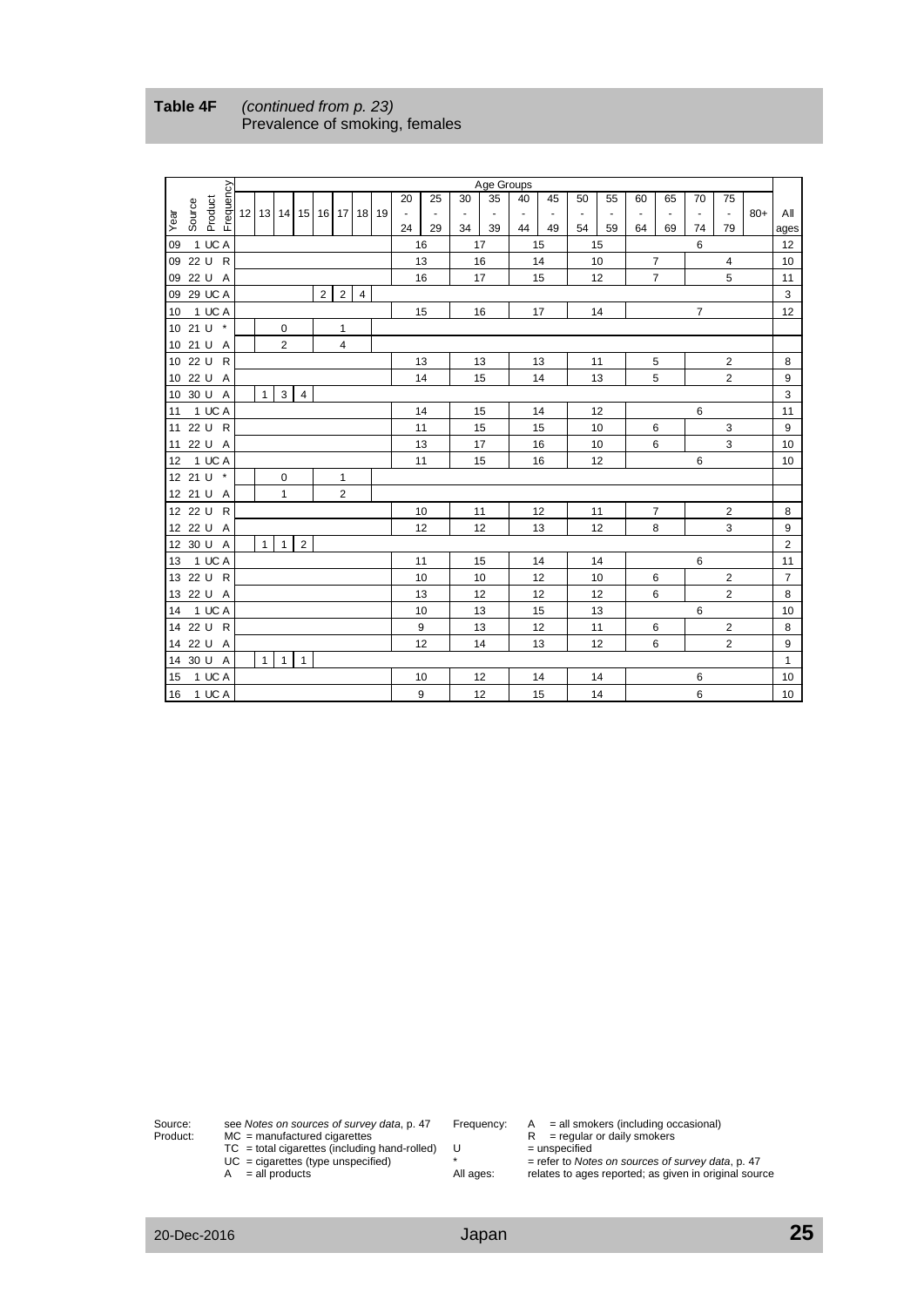# <span id="page-25-0"></span>**Table 5M** Number of cigarettes smoked per smoker per day, males: selected surveys by age *(continues on p. [28\)](#page-27-0)*

|          |         |                                               |                       |         |    |          |    |    |                |                          |                          | Age Groups               |                          |                          |                          |                |                |                          |                |                |       |      |
|----------|---------|-----------------------------------------------|-----------------------|---------|----|----------|----|----|----------------|--------------------------|--------------------------|--------------------------|--------------------------|--------------------------|--------------------------|----------------|----------------|--------------------------|----------------|----------------|-------|------|
|          |         | Estimated                                     |                       |         |    |          |    |    | 20             | 25                       | 30                       | 35                       | 40                       | 45                       | 50                       | 55             | 60             | 65                       | 70             | 75             |       |      |
|          |         |                                               | 12 13 14              |         |    | 15 16 17 | 18 | 19 | $\blacksquare$ | $\overline{\phantom{a}}$ | $\overline{\phantom{a}}$ | $\overline{\phantom{a}}$ | $\overline{\phantom{a}}$ | $\overline{\phantom{a}}$ | $\overline{\phantom{a}}$ | $\blacksquare$ | $\overline{a}$ | $\overline{\phantom{a}}$ | $\blacksquare$ | $\blacksquare$ | $80+$ | All  |
| Year     | Source  | Product                                       |                       |         |    |          |    |    | 24             | 29                       | 34                       | 39                       | 44                       | 49                       | 54                       | 59             | 64             | 69                       | 74             | 79             |       | ages |
| 58       |         | 3 UC E*                                       |                       |         |    |          |    |    |                |                          |                          |                          | 19                       | 21                       | 20                       | 20             |                |                          |                |                |       | 20   |
|          |         | 4 UC $E^*$                                    |                       |         |    |          |    |    |                |                          |                          |                          |                          |                          |                          |                |                |                          |                |                |       |      |
| 60       |         |                                               |                       |         |    |          |    |    |                |                          |                          |                          | 19                       | 19                       | 17                       | 17             |                |                          |                |                |       | 18   |
| 61       |         | 5 UC E                                        |                       |         |    |          |    |    |                |                          |                          |                          |                          |                          |                          |                | 16             |                          |                |                |       |      |
| 64       |         | $1 \text{ UC}$                                |                       |         |    |          |    |    |                |                          |                          |                          |                          |                          | 19                       |                |                |                          |                |                |       |      |
| 66       |         | 1 UC                                          |                       |         |    |          |    |    |                |                          |                          |                          |                          |                          | 19                       |                |                |                          |                |                |       |      |
| 66       |         | 6 UC E                                        |                       |         |    |          |    |    |                |                          |                          |                          |                          |                          | 16                       |                |                |                          |                |                |       |      |
| 67       |         | $1 \text{ UC}$                                |                       |         |    |          |    |    |                |                          |                          |                          |                          |                          | 20                       |                |                |                          |                |                |       |      |
| 68       |         | $1 \text{ UC}$                                |                       |         |    |          |    |    |                |                          |                          |                          |                          |                          | 20                       |                |                |                          |                |                |       |      |
| 69       |         | 1 UC                                          |                       |         |    |          |    |    |                |                          |                          |                          |                          |                          | 21                       |                |                |                          |                |                |       |      |
| 70       |         | 1 UC                                          |                       |         |    |          |    |    |                | 20                       |                          | 22                       |                          | 22                       |                          | 21             |                |                          | 18             |                |       | 21   |
| 71       |         | $1 \text{ UC}$                                |                       |         |    |          |    |    |                | 21                       |                          | 22                       | 22                       |                          |                          | 22             |                |                          | 19             |                |       | 21   |
|          |         |                                               |                       |         |    |          |    |    |                |                          |                          |                          |                          |                          |                          |                |                |                          |                |                |       |      |
| 72       |         | $1 \text{ UC}$                                |                       |         |    |          |    |    |                | 21                       |                          | 23                       | 23                       |                          |                          | 23             |                |                          | 20             |                |       | 22   |
| 73       |         | $1 \text{ UC}$                                |                       |         |    |          |    |    |                | 22                       |                          | 23                       | 23                       |                          |                          | 23             |                |                          | 20             |                |       | 22   |
| 74       |         | $1 \text{ UC}$                                |                       |         |    |          |    |    |                | 22                       |                          | 24                       | 23                       |                          |                          | 23             |                |                          | 20             |                |       | 23   |
| 75       |         | $1 \text{ UC}$                                |                       |         |    |          |    |    |                |                          |                          |                          |                          |                          | 24                       |                |                |                          |                |                |       |      |
| 76       |         | $1 \text{ UC}$                                |                       |         |    |          |    |    |                |                          |                          |                          |                          |                          | 24                       |                |                |                          |                |                |       |      |
| 77       |         | $1 \text{ UC}$                                |                       |         |    |          |    |    |                |                          |                          |                          |                          |                          | 24                       |                |                |                          |                |                |       |      |
| 78       |         | $1$ UC                                        |                       |         |    |          |    |    |                |                          |                          |                          |                          |                          | 24                       |                |                |                          |                |                |       |      |
| 79       |         | $1 \text{ UC}$                                |                       |         |    |          |    |    |                |                          |                          |                          |                          |                          | 24                       |                |                |                          |                |                |       |      |
| 80       |         | $1 \text{ UC}$                                |                       |         |    |          |    |    |                |                          |                          |                          |                          |                          | 25                       |                |                |                          |                |                |       |      |
| 81       |         | $1 \text{ UC}$                                |                       |         |    |          |    |    |                |                          |                          |                          |                          |                          | 25                       |                |                |                          |                |                |       |      |
|          |         |                                               |                       |         |    |          |    |    |                |                          |                          |                          |                          |                          |                          |                |                |                          |                |                |       |      |
| 82       |         | 1 UC                                          |                       |         |    |          |    |    |                |                          |                          |                          |                          |                          | 25                       |                |                |                          |                |                |       |      |
| 82       |         | 2 UC E*                                       |                       |         |    | 7.7      |    |    |                |                          |                          |                          |                          |                          |                          |                |                |                          |                |                |       |      |
| 83       |         | $1 \text{ UC}$                                |                       |         |    |          |    |    |                |                          |                          |                          |                          |                          | 25                       |                |                |                          |                |                |       |      |
| 83       |         | 11 UC E                                       |                       | $14$ 11 | 12 |          |    |    |                |                          |                          |                          |                          |                          |                          |                |                |                          |                |                |       | 12   |
| 84       |         | $1 \text{ UC}$                                |                       |         |    |          |    |    |                | 22                       |                          | 27                       | 27                       |                          | 25                       |                |                |                          | 21             |                |       | 25   |
| 85       |         | $1 \text{ UC}$                                |                       |         |    |          |    |    |                |                          |                          |                          |                          |                          | 25                       |                |                |                          |                |                |       |      |
| 86       |         | $1 \text{ UC}$                                |                       |         |    |          |    |    |                |                          |                          |                          |                          |                          | 25                       |                |                |                          |                |                |       |      |
| 87       |         | $1 \text{ UC}$                                |                       |         |    |          |    |    |                |                          |                          |                          |                          |                          | 25                       |                |                |                          |                |                |       |      |
| 88       |         | $1 \text{ UC}$                                |                       |         |    |          |    |    |                |                          |                          |                          |                          |                          | 25                       |                |                |                          |                |                |       |      |
| 88       |         | 15 UC E                                       |                       |         |    | 9.8      |    |    |                |                          |                          |                          |                          |                          |                          |                |                |                          |                |                |       |      |
| 89       |         | $1 \text{ UC}$                                |                       |         |    |          |    |    |                |                          |                          |                          |                          |                          | 25                       |                |                |                          |                |                |       |      |
|          |         | $1 \text{ UC}$                                |                       |         |    |          |    |    |                |                          |                          |                          |                          |                          | 25                       |                |                |                          |                |                |       |      |
| 90       |         |                                               |                       |         |    |          |    |    |                |                          |                          |                          |                          |                          |                          |                |                |                          |                |                |       |      |
| 90       |         | 18 UC E*                                      | 6.7 6.5 8.6 9.4 10 11 |         |    |          |    |    |                |                          |                          |                          |                          |                          |                          |                |                |                          |                |                |       |      |
| 90       | 27 UC   |                                               |                       |         |    |          |    |    |                |                          |                          |                          | 23                       |                          |                          | 22             |                |                          |                |                |       | 23   |
| 91       |         | $1 \text{ UC}$                                |                       |         |    |          |    |    |                |                          |                          |                          |                          |                          | 25                       |                |                |                          |                |                |       |      |
| 92       |         | $1 \text{ UC}$                                |                       |         |    |          |    |    |                |                          |                          |                          |                          |                          | 24                       |                |                |                          |                |                |       |      |
| 93       |         | $1$ UC                                        |                       |         |    |          |    |    |                |                          |                          |                          |                          |                          | 25                       |                |                |                          |                |                |       |      |
| 93 28 UC |         |                                               |                       |         |    |          |    |    |                |                          |                          |                          |                          | 26                       |                          | 25             |                | 19                       |                |                |       | 25   |
| 94       |         | 1 UC                                          |                       |         |    |          |    |    |                |                          |                          |                          |                          |                          | 25                       |                |                |                          |                |                |       |      |
|          | 95 1 UC |                                               |                       |         |    |          |    |    |                |                          |                          |                          |                          |                          | 25                       |                |                |                          |                |                |       |      |
|          |         | 96 1 UC                                       |                       |         |    |          |    |    |                |                          |                          |                          |                          |                          | 24                       |                |                |                          |                |                |       |      |
|          |         | 96 21 UC E <sup>*</sup> 9.2 8.3 9.4 9.2 10 11 |                       |         |    |          |    |    |                |                          |                          |                          |                          |                          |                          |                |                |                          |                |                |       |      |
| 97       |         | 1 UC                                          |                       |         |    |          |    |    |                |                          |                          |                          |                          |                          | 24                       |                |                |                          |                |                |       |      |
|          |         |                                               |                       |         |    |          |    |    |                |                          |                          |                          |                          |                          |                          |                |                |                          |                |                |       |      |
|          |         | 98 1 UC                                       |                       |         |    |          |    |    |                | 21                       |                          | 24                       |                          | 27                       |                          | 27             |                |                          | 22             |                |       | 24   |
|          |         | 98 24 UC E                                    |                       |         |    | 14       |    |    |                | 18                       |                          | 20                       |                          | 24                       |                          | 25             | 20             |                          |                | 16             |       | 21   |
| 99       |         | 1 UC                                          |                       |         |    |          |    |    |                | 21                       |                          | 24                       |                          | 27                       |                          | 28             |                |                          | 22             |                |       | 24   |
|          |         | 03 1 UC                                       |                       |         |    |          |    |    |                | 19                       |                          | 23                       |                          | 25                       |                          | 27             |                |                          | 21             |                |       |      |
|          |         | 03 22 UC E*                                   |                       |         |    |          |    |    |                | 19                       |                          | 21                       |                          | 25                       |                          | 25             |                | 22                       |                | 17             |       | 22   |
|          |         | 04 22 UC E*                                   |                       |         |    |          |    |    |                | 18                       |                          | 22                       |                          | 23                       |                          | 25             | 21             |                          |                | 17             |       | 22   |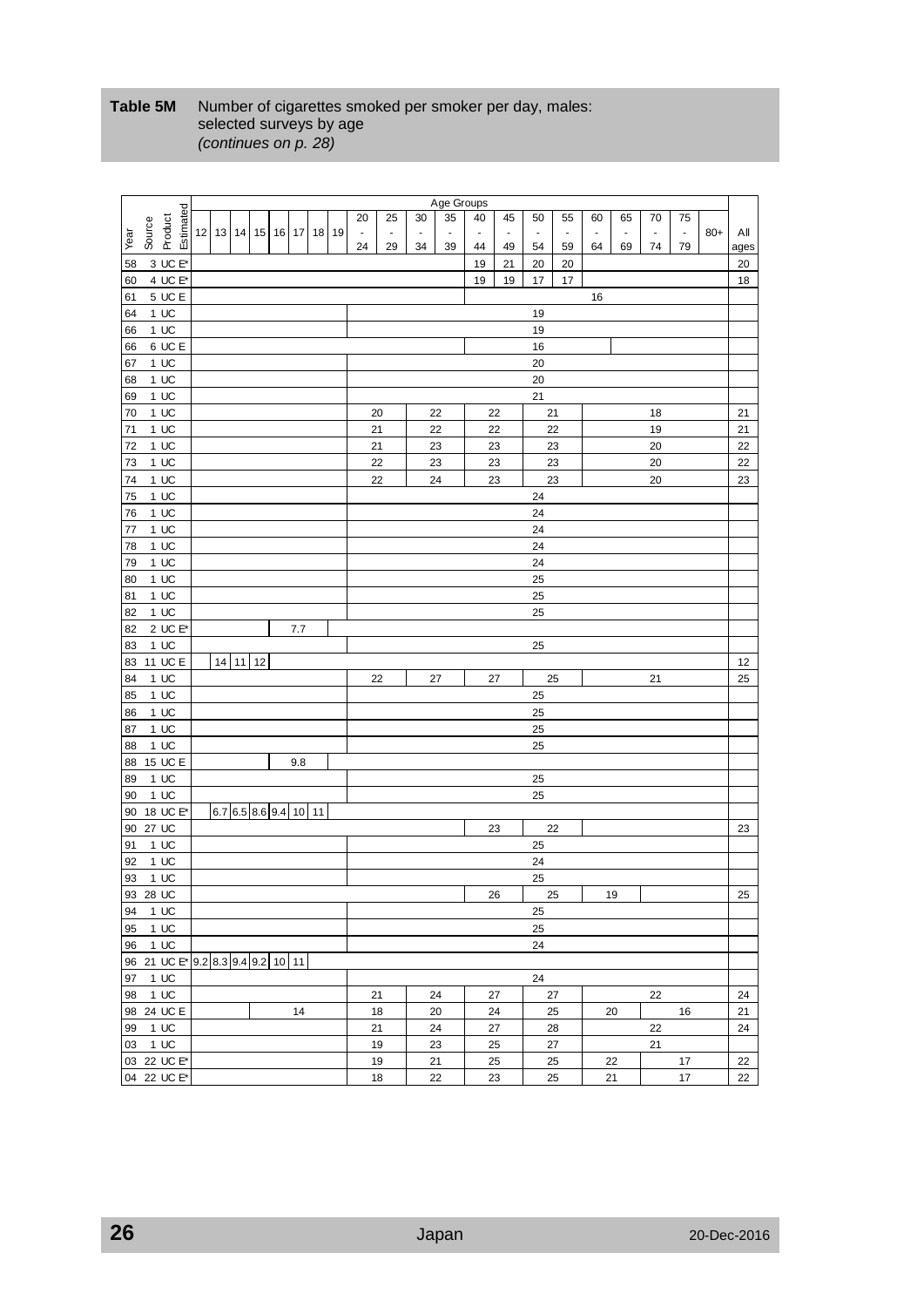# <span id="page-26-0"></span>**Table 5F** Number of cigarettes smoked per smoker per day, females: selected surveys by age *(continues on p. [29\)](#page-28-0)*

|      |          |                      |                                                 |                         |     |        |                |                          | Age Groups     |        |                |                          |                          |                |                |        |                |       |      |
|------|----------|----------------------|-------------------------------------------------|-------------------------|-----|--------|----------------|--------------------------|----------------|--------|----------------|--------------------------|--------------------------|----------------|----------------|--------|----------------|-------|------|
|      |          | Product<br>Estimated |                                                 |                         |     | 20     | 25             | 30                       | 35             | 40     | 45             | 50                       | 55                       | 60             | 65             | 70     | 75             |       |      |
|      | Source   |                      | 12   13   14   15   16   17   18   19           |                         |     | $\Box$ | $\blacksquare$ | $\overline{\phantom{a}}$ | $\blacksquare$ | $\Box$ | $\blacksquare$ | $\overline{\phantom{a}}$ | $\overline{\phantom{a}}$ | $\blacksquare$ | $\blacksquare$ | $\Box$ | $\blacksquare$ | $80+$ | All  |
| Year |          |                      |                                                 |                         |     | 24     | 29             | 34                       | 39             | 44     | 49             | 54                       | 59                       | 64             | 69             | 74     | 79             |       |      |
|      |          |                      |                                                 |                         |     |        |                |                          |                |        |                |                          |                          |                |                |        |                |       | ages |
| 58   |          | $3 \text{ UC} E^*$   |                                                 |                         |     |        |                |                          |                |        |                |                          |                          |                |                |        |                |       |      |
| 60   |          | 4 UC $E^*$           |                                                 |                         |     |        |                |                          |                |        |                |                          |                          |                |                |        |                |       |      |
| 61   |          | 5 UC E*              |                                                 |                         |     |        |                |                          |                |        |                |                          |                          | 9.8            |                |        |                |       |      |
| 64   |          | $1$ UC               |                                                 |                         |     |        |                |                          |                |        |                |                          |                          |                |                |        |                |       |      |
| 66   |          | $1$ UC               |                                                 |                         |     |        |                |                          |                |        |                | 11                       |                          |                |                |        |                |       |      |
| 66   |          | 6 UC E               |                                                 |                         |     |        |                |                          |                |        |                |                          |                          |                |                |        |                |       |      |
| 67   |          | $1 \text{ UC}$       |                                                 |                         |     |        |                |                          |                |        |                | 14                       |                          |                |                |        |                |       |      |
|      |          |                      |                                                 |                         |     |        |                |                          |                |        |                | 14                       |                          |                |                |        |                |       |      |
| 68   |          | $1 \text{ UC}$       |                                                 |                         |     |        |                |                          |                |        |                |                          |                          |                |                |        |                |       |      |
| 69   |          | 1 UC                 |                                                 |                         |     |        |                |                          |                |        |                | 14                       |                          |                |                |        |                |       |      |
| 70   |          | $1 \text{ UC}$       |                                                 |                         |     |        | 14             |                          | 14             |        | 16             |                          | 15                       |                |                | 13     |                |       | 14   |
| 71   |          | 1UC                  |                                                 |                         |     |        | 16             |                          | 15             |        | 15             |                          | 13                       |                |                | 14     |                |       | 15   |
| 72   |          | $1 \text{ UC}$       |                                                 |                         |     |        | 13             |                          | 15             |        | 16             |                          | 14                       |                |                | 13     |                |       | 14   |
| 73   |          | 1UC                  |                                                 |                         |     |        | 13             |                          | 16             |        | 17             |                          | 16                       |                |                | 14     |                |       | 15   |
| 74   |          | 1 UC                 |                                                 |                         |     |        | 14             |                          | 15             |        | 17             |                          | 16                       |                |                | 14     |                |       | 16   |
| 75   |          | $1$ UC               |                                                 |                         |     |        |                |                          |                |        |                | 17                       |                          |                |                |        |                |       |      |
| 76   |          | $1 \text{ UC}$       |                                                 |                         |     |        |                |                          |                |        |                | 16                       |                          |                |                |        |                |       |      |
| 77   |          | $1 \text{ UC}$       |                                                 |                         |     |        |                |                          |                |        |                | 16                       |                          |                |                |        |                |       |      |
| 78   |          | $1 \text{ UC}$       |                                                 |                         |     |        |                |                          |                |        |                | 16                       |                          |                |                |        |                |       |      |
| 79   |          | $1$ UC               |                                                 |                         |     |        |                |                          |                |        |                | 16                       |                          |                |                |        |                |       |      |
|      |          |                      |                                                 |                         |     |        |                |                          |                |        |                |                          |                          |                |                |        |                |       |      |
| 80   |          | $1 \text{ UC}$       |                                                 |                         |     |        |                |                          |                |        |                | 16                       |                          |                |                |        |                |       |      |
| 81   |          | 1 UC                 |                                                 |                         |     |        |                |                          |                |        |                | 16                       |                          |                |                |        |                |       |      |
| 82   |          | $1 \text{ UC}$       |                                                 |                         |     |        |                |                          |                |        |                | 17                       |                          |                |                |        |                |       |      |
| 82   |          | 2 UC $E^*$           |                                                 |                         |     |        |                |                          |                |        |                |                          |                          |                |                |        |                |       |      |
| 83   |          | $1 \text{ UC}$       |                                                 |                         |     |        |                |                          |                |        |                | 16                       |                          |                |                |        |                |       |      |
| 83   |          | 11 UC E              |                                                 | 10 8.6 10               |     |        |                |                          |                |        |                |                          |                          |                |                |        |                |       | 9.4  |
| 84   |          | 1 UC                 |                                                 |                         |     |        | 15             |                          | 17             |        | 20             |                          | 18                       |                |                | 15     |                |       | 17   |
| 85   |          | $1 \text{ UC}$       |                                                 |                         |     |        |                |                          |                |        |                | 17                       |                          |                |                |        |                |       |      |
| 86   |          | 1 UC                 |                                                 |                         |     |        |                |                          |                |        |                | 16                       |                          |                |                |        |                |       |      |
| 87   |          | $1$ UC               |                                                 |                         |     |        |                |                          |                |        |                | 17                       |                          |                |                |        |                |       |      |
| 88   |          | 1 UC                 |                                                 |                         |     |        |                |                          |                |        |                | 16                       |                          |                |                |        |                |       |      |
|      |          | 88 15 UC E           |                                                 |                         | 9.3 |        |                |                          |                |        |                |                          |                          |                |                |        |                |       |      |
|      |          |                      |                                                 |                         |     |        |                |                          |                |        |                |                          |                          |                |                |        |                |       |      |
| 89   |          | $1 \text{ UC}$       |                                                 |                         |     |        |                |                          |                |        |                | 17                       |                          |                |                |        |                |       |      |
| 90   | 1 UC     |                      |                                                 |                         |     |        |                |                          |                |        |                | 18                       |                          |                |                |        |                |       |      |
| 90   |          | 18 UC E*             |                                                 | 6.6 5.4 8.4 7.3 8.4 7.5 |     |        |                |                          |                |        |                |                          |                          |                |                |        |                |       |      |
|      | 90 27 UC |                      |                                                 |                         |     |        |                |                          |                |        | 14             |                          | 15                       |                |                |        |                |       | 14   |
| 91   |          | 1UC                  |                                                 |                         |     |        |                |                          |                |        |                | 18                       |                          |                |                |        |                |       |      |
| 92   |          | $1 \text{ UC}$       |                                                 |                         |     |        |                |                          |                |        |                | 17                       |                          |                |                |        |                |       |      |
| 93   |          | $1 \text{ UC}$       |                                                 |                         |     |        |                |                          |                |        |                | 17                       |                          |                |                |        |                |       |      |
|      | 93 28 UC |                      |                                                 |                         |     |        |                |                          |                |        | 16             |                          | 15                       |                | 13             |        |                |       | 16   |
| 94   |          | 1 UC                 |                                                 |                         |     |        |                |                          |                |        |                | 17                       |                          |                |                |        |                |       |      |
| 95   |          | $1$ UC               |                                                 |                         |     |        |                |                          |                |        |                | 17                       |                          |                |                |        |                |       |      |
| 96   |          | 1 UC                 |                                                 |                         |     |        |                |                          |                |        |                | 17                       |                          |                |                |        |                |       |      |
|      |          |                      | 96 21 UC E <sup>*</sup> 7.5 8.0 8.2 7.9 8.0 8.5 |                         |     |        |                |                          |                |        |                |                          |                          |                |                |        |                |       |      |
|      |          |                      |                                                 |                         |     |        |                |                          |                |        |                |                          |                          |                |                |        |                |       |      |
|      | 97 1 UC  |                      |                                                 |                         |     |        |                |                          |                |        |                | 17                       |                          |                |                |        |                |       |      |
|      | 98 1 UC  |                      |                                                 |                         |     |        | 16             |                          | 15             |        | 18             |                          | 20                       |                |                | 18     |                |       | 16   |
|      |          | 98 24 UC E           |                                                 |                         | 12  |        | 14             |                          | 13             |        | 16             |                          | 15                       |                | 15             |        | 12             |       | 14   |
|      | 99 1 UC  |                      |                                                 |                         |     |        | 15             |                          | 15             |        | 17             |                          | 19                       |                |                | 16     |                |       | 16   |
|      | 03 1 UC  |                      |                                                 |                         |     |        | 16             |                          | 17             |        | 17             |                          | 19                       |                |                | 17     |                |       |      |
|      |          | 03 22 UC E*          |                                                 |                         |     |        | 13             |                          | 15             |        | 16             |                          | 17                       |                | 13             |        | 14             |       | 15   |
|      |          | 04 22 UC E*          |                                                 |                         |     |        | 13             |                          | 15             |        | 15             |                          | 16                       |                | 17             |        | 12             |       | 15   |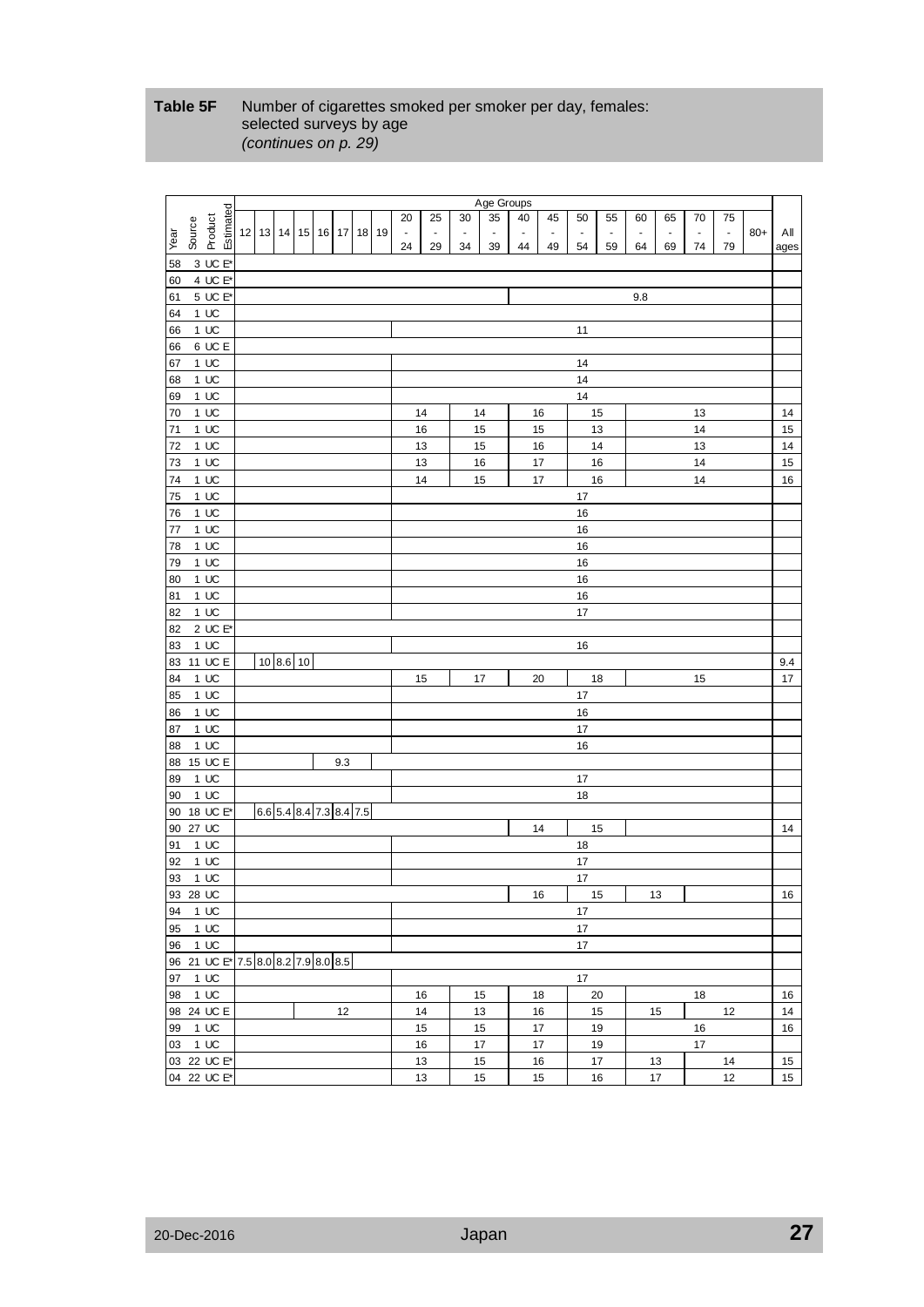## <span id="page-27-0"></span>**Table 5M** *(continued from p. [26\)](#page-25-0)* Number of cigarettes smoked per smoker per day, males: selected surveys by age

|      |             |          |           |    |                 |  |           |                 |                 |                 |    |    |    |    | Age Groups               |    |    |    |    |                       |    |    |                          |       |      |
|------|-------------|----------|-----------|----|-----------------|--|-----------|-----------------|-----------------|-----------------|----|----|----|----|--------------------------|----|----|----|----|-----------------------|----|----|--------------------------|-------|------|
|      |             |          | Estimated |    |                 |  |           |                 |                 |                 |    | 20 | 25 | 30 | 35                       | 40 | 45 | 50 | 55 | 60                    | 65 | 70 | 75                       |       |      |
| Year | Source      | Product  |           | 12 | 13 <sup>1</sup> |  | $14$   15 | 16 <sup>1</sup> | 17 <sup>1</sup> | 18 <sup>1</sup> | 19 |    |    | ۰  | $\overline{\phantom{a}}$ | ۰  | ٠  |    | ۰  | $\tilde{\phantom{a}}$ |    | ٠  | $\overline{\phantom{a}}$ | $80+$ | All  |
|      |             |          |           |    |                 |  |           |                 |                 |                 |    | 24 | 29 | 34 | 39                       | 44 | 49 | 54 | 59 | 64                    | 69 | 74 | 79                       |       | ages |
| 05   |             | 22 UC E* |           |    |                 |  |           |                 |                 |                 |    |    | 17 | 21 |                          |    | 23 |    | 24 |                       | 21 |    | 17                       |       | 21   |
| 06   |             | 22 UC E* |           |    |                 |  |           |                 |                 |                 |    |    | 17 | 21 |                          |    | 23 |    | 24 |                       | 22 |    | 16                       |       | 21   |
|      | 07 22 UC E* |          |           |    |                 |  |           |                 |                 |                 |    |    | 17 | 21 |                          |    | 22 |    | 24 |                       | 22 |    | 17                       |       | 21   |
| 08   |             | 22 UC E* |           |    |                 |  |           |                 |                 |                 |    |    | 16 |    | 19                       |    | 22 |    | 24 |                       | 25 |    | 22                       |       | 22   |
| 09   |             | 22 UC E* |           |    |                 |  |           |                 |                 |                 |    |    | 16 |    | 20                       |    | 20 |    | 22 |                       | 21 |    | 16                       |       | 20   |
| 10   |             | 1UC      |           |    |                 |  |           |                 |                 |                 |    |    |    |    |                          |    |    | 21 |    |                       |    |    |                          |       |      |
| 10   |             | 22 UC E* |           |    |                 |  |           |                 |                 |                 |    |    | 13 |    | 16                       |    | 18 |    | 19 |                       | 18 |    | 15                       |       | 17   |
| 11   |             | 1UC      |           |    |                 |  |           |                 |                 |                 |    |    | 16 |    | 18                       | 21 |    |    | 23 |                       |    | 20 |                          |       | 20   |
| 11   |             | 22 UC    |           |    |                 |  |           |                 |                 |                 |    |    | 15 |    | 18                       |    | 18 |    | 21 |                       | 20 |    | 16                       |       | 18   |
| 12   |             | 1UC      |           |    |                 |  |           |                 |                 |                 |    |    | 16 |    | 18                       |    | 20 |    | 21 |                       |    | 20 |                          |       | 19   |
| 13   |             | 1UC      |           |    |                 |  |           |                 |                 |                 |    |    | 15 |    | 17                       | 21 |    |    | 21 |                       |    | 20 |                          |       | 19   |
| 14   |             | 1UC      |           |    |                 |  |           |                 |                 |                 |    |    | 15 |    | 17                       |    | 19 |    | 21 |                       |    | 21 |                          |       | 19   |
| 14   |             | 22 UC    |           |    |                 |  |           |                 |                 |                 |    |    | 16 |    | 16                       |    | 20 |    | 20 |                       | 19 |    | 15                       |       | 18   |
| 15   |             | 1UC      |           |    |                 |  |           |                 |                 |                 |    |    | 15 |    | 17                       |    | 19 |    | 21 |                       |    | 19 |                          |       | 19   |
| 16   |             | 1UC      |           |    |                 |  |           |                 |                 |                 |    |    | 14 |    | 17                       |    | 19 |    | 21 |                       |    | 19 |                          |       | 19   |

Source: see *Notes on sources of survey data*, p. 47 Estimated: E = mean estimated from percentage distribution see Notes on sources of survey data, p. 47<br>MC = manufactured cigarettes<br>TC = total cigarettes (including hand-rolled)<br>UC = cigarettes (type unspecified)

$$
A = all products
$$

 $U =$  unspecified

Product: MC = manufactured cigarettes (see also *Consumption category estimation*, Methods

UC = cigarettes (type unspecified) \* = refer to *[Notes on sources of survey](#page-46-1) data*, p[. 47](#page-46-0) All ages: relates to ages reported; as given in original source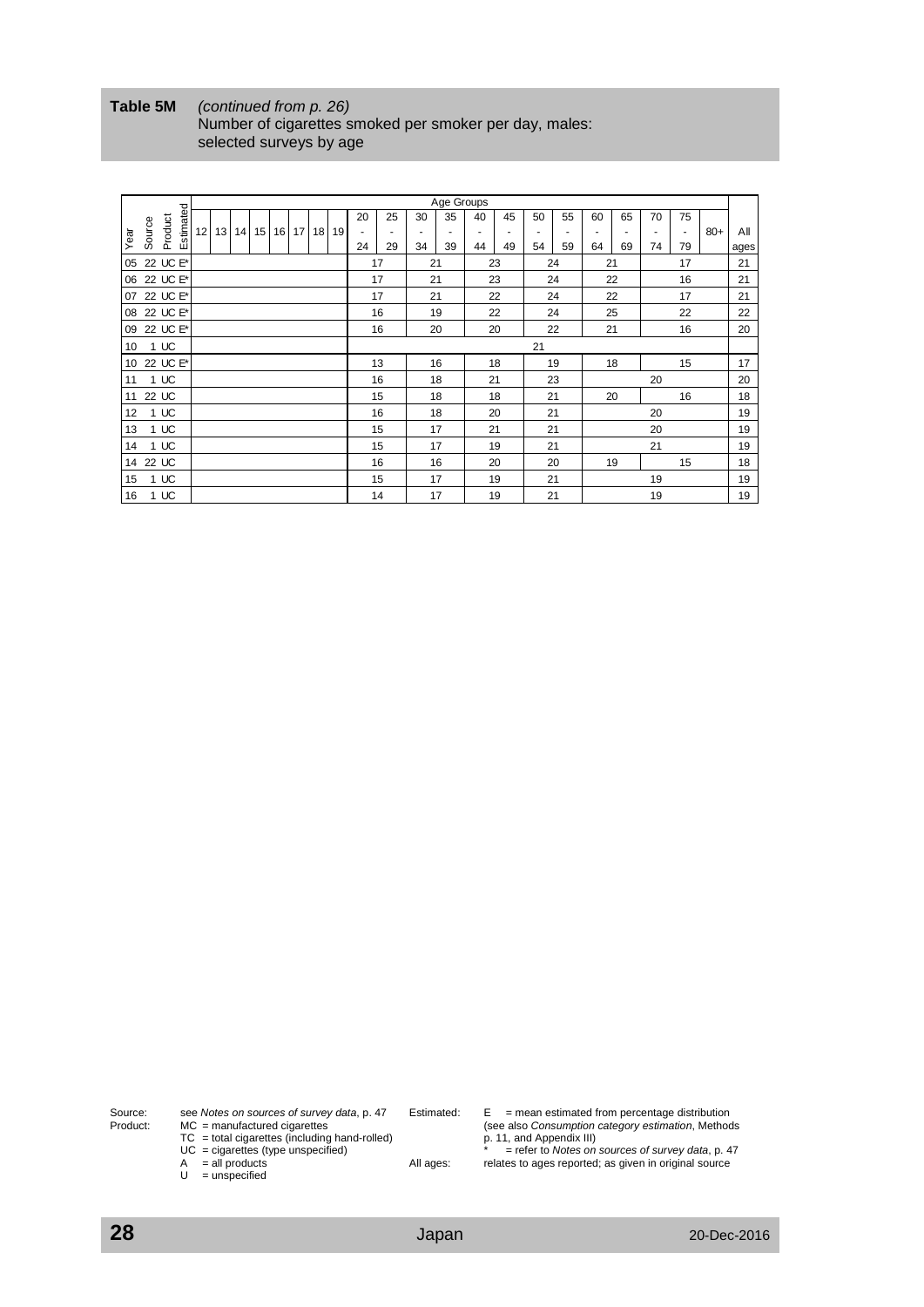# <span id="page-28-0"></span>**Table 5F** *(continued from p. [27\)](#page-26-0)* Number of cigarettes smoked per smoker per day, females: selected surveys by age

|      |          |          |           |                 |    |    |                 |    |    |    |                 |                          |                          |    | Age Groups               |                          |                          |    |    |    |    |                          |                          |       |      |
|------|----------|----------|-----------|-----------------|----|----|-----------------|----|----|----|-----------------|--------------------------|--------------------------|----|--------------------------|--------------------------|--------------------------|----|----|----|----|--------------------------|--------------------------|-------|------|
|      |          |          | Estimated |                 |    |    |                 |    |    |    |                 | 20                       | 25                       | 30 | 35                       | 40                       | 45                       | 50 | 55 | 60 | 65 | 70                       | 75                       |       |      |
| Vear | Source   | Product  |           | 12 <sup>1</sup> | 13 | 14 | 15 <sup>1</sup> | 16 | 17 | 18 | 19 <sup>1</sup> | $\overline{\phantom{a}}$ | $\overline{\phantom{a}}$ | ٠  | $\overline{\phantom{a}}$ | $\overline{\phantom{a}}$ | $\overline{\phantom{a}}$ | ۰  | ٠  | ۰  | ٠  | $\overline{\phantom{a}}$ | $\overline{\phantom{a}}$ | $80+$ | Αll  |
|      |          |          |           |                 |    |    |                 |    |    |    |                 | 24                       | 29                       | 34 | 39                       | 44                       | 49                       | 54 | 59 | 64 | 69 | 74                       | 79                       |       | ages |
| 05   |          | 22 UC E* |           |                 |    |    |                 |    |    |    |                 |                          | 14                       |    | 15                       |                          | 15                       |    | 17 |    | 18 |                          | 14                       |       | 16   |
| 06   |          | 22 UC E* |           |                 |    |    |                 |    |    |    |                 |                          | 13                       |    | 16                       |                          | 16                       |    | 16 |    | 16 |                          | 14                       |       | 15   |
| 07   |          | 22 UC E* |           |                 |    |    |                 |    |    |    |                 |                          | 14                       |    | 15                       |                          | 16                       |    | 15 |    | 18 |                          | 15                       |       | 15   |
| 08   |          | 22 UC E* |           |                 |    |    |                 |    |    |    |                 |                          | 13                       |    | 14                       |                          | 15                       |    | 16 |    | 17 |                          | 13                       |       | 15   |
| 09   |          | 22 UC E* |           |                 |    |    |                 |    |    |    |                 |                          | 11                       |    | 15                       |                          | 16                       |    | 15 |    | 16 |                          | 14                       |       | 15   |
| 10   |          | 1 UC     |           |                 |    |    |                 |    |    |    |                 |                          |                          |    |                          |                          |                          | 16 |    |    |    |                          |                          |       |      |
| 10   |          | 22 UC E* |           |                 |    |    |                 |    |    |    |                 |                          | 12                       |    | 13                       |                          | 13                       |    | 13 |    | 14 |                          | 12                       |       | 13   |
| 11   |          | 1 UC     |           |                 |    |    |                 |    |    |    |                 |                          | 14                       |    | 15                       |                          | 15                       |    | 16 |    |    | 17                       |                          |       | 15   |
| 11   |          | 22 UC    |           |                 |    |    |                 |    |    |    |                 |                          | 12                       |    | 14                       |                          | 14                       |    | 15 |    | 14 |                          | 13                       |       | 14   |
| 12   |          | 1 UC     |           |                 |    |    |                 |    |    |    |                 |                          | 13                       |    | 14                       |                          | 16                       |    | 16 |    |    | 16                       |                          |       | 15   |
| 13   |          | 1 UC     |           |                 |    |    |                 |    |    |    |                 |                          | 13                       |    | 14                       |                          | 15                       |    | 16 |    |    | 16                       |                          |       | 15   |
| 14   |          | 1 UC     |           |                 |    |    |                 |    |    |    |                 |                          | 13                       |    | 13                       |                          | 15                       |    | 17 |    |    | 17                       |                          |       | 15   |
|      | 14 22 UC |          |           |                 |    |    |                 |    |    |    | 12              |                          | 13                       |    | 16                       |                          | 16                       |    | 15 |    | 15 |                          | 15                       |       |      |
| 15   |          | 1 UC     |           |                 |    |    |                 |    |    |    |                 |                          | 12                       |    | 14                       |                          | 16                       |    | 15 |    |    | 15                       |                          |       | 15   |
| 16   |          | 1 UC     |           |                 |    |    |                 |    |    |    |                 |                          | 12                       |    | 14                       |                          | 16                       |    | 15 |    |    | 15                       |                          |       | 15   |

see Notes on sources of survey data, p. 47<br>MC = manufactured cigarettes<br>TC = total cigarettes (including hand-rolled)<br>UC = cigarettes (type unspecified)

Source: see *Notes on sources of survey data*, p. 47 Estimated: E = mean estimated from percentage distribution Product: MC = manufactured cigarettes (see also *Consumption category estimation*, Methods UC extension category estimation, we have used to p. 11, and Appendix III)<br>
\* = refer to *[Notes on sources of survey](#page-46-1) data*, p[. 47](#page-46-0)<br>
All ages: relates to ages reported; as given in original source

relates to ages reported; as given in original source

 $A = all products$ <br>  $U = unspecified$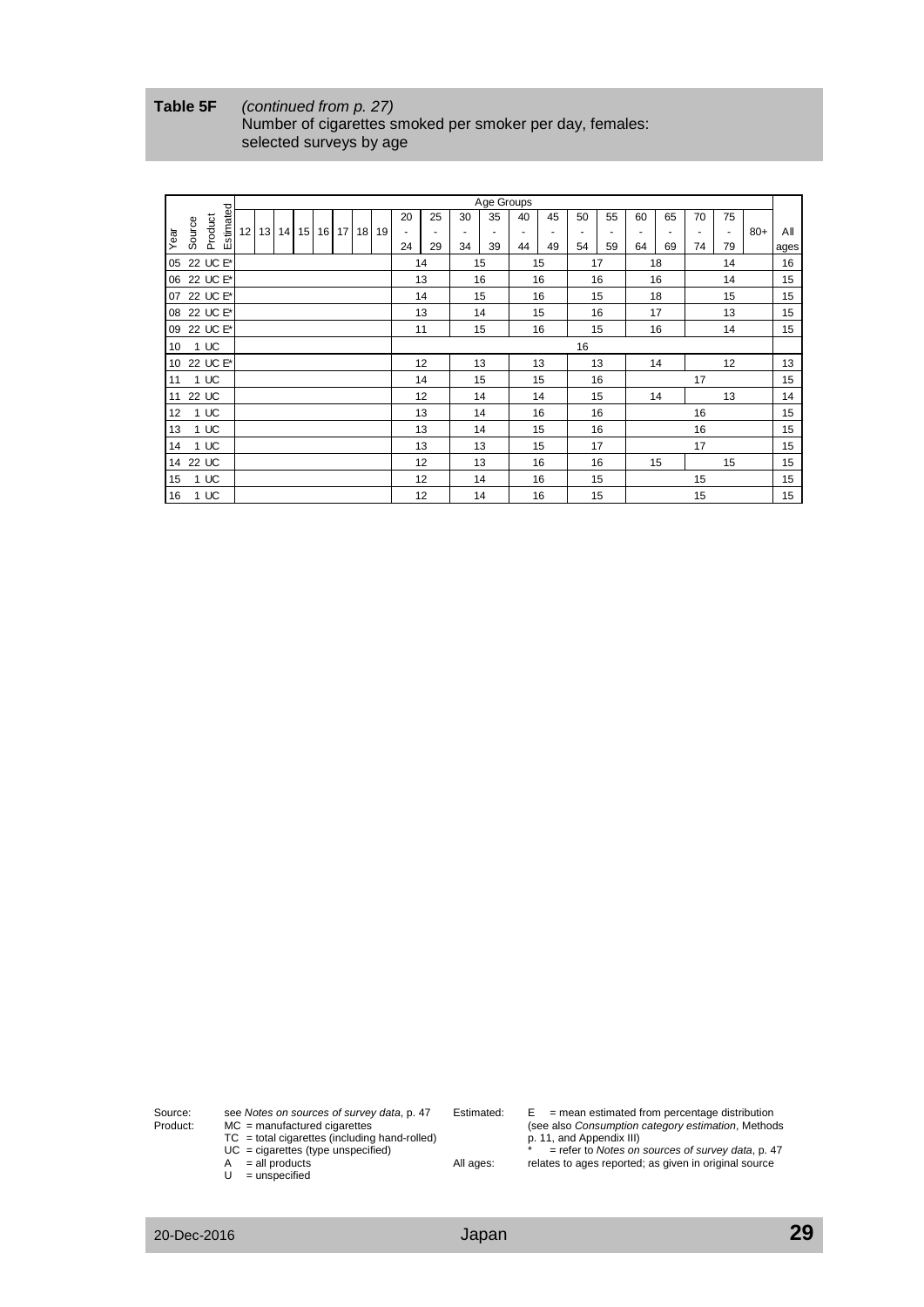#### <span id="page-29-0"></span>**Table 6M** Number of cigarettes smoked per person per day, males: selected surveys by age; with percentage total sales *(continues on p. [32\)](#page-31-0)*

|              |                     |                                   |  |                           |  |                          |                          |    |    | Age Groups |                          |        |    |                          |     |     |                          |       |      |                      |
|--------------|---------------------|-----------------------------------|--|---------------------------|--|--------------------------|--------------------------|----|----|------------|--------------------------|--------|----|--------------------------|-----|-----|--------------------------|-------|------|----------------------|
|              |                     |                                   |  |                           |  | 20                       | 25                       | 30 | 35 | 40         | 45                       | 50     | 55 | 60                       | 65  | 70  | 75                       |       |      | %                    |
| Tear<br>Year | Product<br>Source   | 12 13 14 15 16 17 18 19           |  |                           |  | $\overline{\phantom{a}}$ | $\overline{\phantom{a}}$ |    |    |            | $\overline{\phantom{a}}$ |        |    | $\overline{\phantom{a}}$ |     |     | $\overline{\phantom{a}}$ | $80+$ | Αll  | Total                |
|              |                     |                                   |  |                           |  | 24                       | 29                       | 34 | 39 | 44         | 49                       | 54     | 59 | 64                       | 69  | 74  | 79                       |       | ages | sales                |
| 58           | 3 UC*               |                                   |  |                           |  |                          |                          |    |    | 14         | 15                       | 14     | 13 |                          |     |     |                          |       | 14   | $**$                 |
| 60           | 4 UC*               |                                   |  |                           |  |                          |                          |    |    | 14         | 16                       | 14     | 12 |                          |     |     |                          |       | 14   | $\star\star$         |
| 61           | 5 UC                |                                   |  |                           |  |                          |                          |    |    |            |                          |        |    | 12                       |     |     |                          |       |      | $^{\star\star}$      |
| 64           | 1 UC*               |                                   |  |                           |  |                          |                          |    |    |            |                          | 15     |    |                          |     |     |                          |       |      | $^{\star\star}$      |
| 66           | $1 \text{ UC}^*$    |                                   |  |                           |  |                          |                          |    |    |            |                          | 16     |    |                          |     |     |                          |       |      | 113%M                |
| 66           | 6 UC*               |                                   |  |                           |  |                          |                          |    |    |            |                          | 12     |    |                          |     |     |                          |       |      | $\star\star$         |
| 67           | 1 UC*               |                                   |  |                           |  |                          |                          |    |    |            |                          | 16     |    |                          |     |     |                          |       |      | 116%M                |
| 68           | $1 \text{ UC}$      |                                   |  |                           |  |                          |                          |    |    |            |                          | 15     |    |                          |     |     |                          |       |      | 104%M                |
| 69           | 1 UC                |                                   |  |                           |  |                          |                          |    |    |            |                          | 15     |    |                          |     |     |                          |       |      | 98%M                 |
| 70           | 1 UC                |                                   |  |                           |  |                          |                          |    |    |            |                          | 15     |    |                          |     |     |                          |       |      | 97%M                 |
| 70           | $1 \text{ UC}^*$    |                                   |  |                           |  | 16                       |                          | 17 |    |            | 18                       |        | 17 |                          |     | 12  |                          |       | 16   | 105%M                |
| 71           | 1UC                 |                                   |  |                           |  |                          |                          |    |    |            |                          | 16     |    |                          |     |     |                          |       |      | 94%M                 |
| 71           | 1 UC'               |                                   |  |                           |  | 17                       |                          | 17 |    |            | 17                       |        | 17 |                          |     | 13  |                          |       | 17   | 102%M                |
| 72           | 1UC                 |                                   |  |                           |  |                          |                          |    |    |            |                          | 16     |    |                          |     |     |                          |       |      | 93%M                 |
|              |                     |                                   |  |                           |  |                          |                          |    |    |            |                          |        |    |                          |     |     |                          |       |      |                      |
| 72           | 1 UC*               |                                   |  |                           |  | 17                       |                          | 18 |    |            | 18                       |        | 18 |                          |     | 13  |                          |       | 17   | 100%M                |
| 73           | 1UC                 |                                   |  |                           |  |                          |                          |    |    |            |                          | 17     |    |                          |     |     |                          |       |      | 93%M                 |
| 73           | $1 \text{ UC}^*$    |                                   |  |                           |  | 18                       |                          | 18 |    |            | 19                       |        | 18 |                          |     | 14  |                          |       | 18   | 99%M                 |
| 74           | $1 \text{ UC}$      |                                   |  |                           |  | 18                       |                          | 18 |    |            | 18                       |        | 18 |                          |     | 14  |                          |       | 17   | 91%M                 |
| 75           | 1 UC                |                                   |  |                           |  |                          |                          |    |    |            |                          | 17     |    |                          |     |     |                          |       |      | 92%M                 |
| 76           | 1 UC*               |                                   |  |                           |  |                          |                          |    |    |            |                          | 18     |    |                          |     |     |                          |       |      | 100%M                |
| 77           | 1 UC*               |                                   |  |                           |  |                          |                          |    |    |            |                          | 18     |    |                          |     |     |                          |       |      | 96%M                 |
| 78           | 1 UC*               |                                   |  |                           |  |                          |                          |    |    |            |                          | 18     |    |                          |     |     |                          |       |      | 98%M                 |
| 79           | $1$ UC*             |                                   |  |                           |  |                          |                          |    |    |            |                          | 18     |    |                          |     |     |                          |       |      | 95%M                 |
| 80           | 1 UC*               |                                   |  |                           |  |                          |                          |    |    |            |                          | 17     |    |                          |     |     |                          |       |      | 94%M                 |
| 81           | 1 UC*               |                                   |  |                           |  |                          |                          |    |    |            |                          | 18     |    |                          |     |     |                          |       |      | 96%M                 |
| 82           | 1 UC*               |                                   |  |                           |  |                          |                          |    |    |            |                          | 18     |    |                          |     |     |                          |       |      | 97%M                 |
| 82           | $2$ UC <sup>*</sup> |                                   |  | 0.4                       |  |                          |                          |    |    |            |                          |        |    |                          |     |     |                          |       |      | $\star\star$         |
| 83           | $1$ UC*             |                                   |  |                           |  |                          |                          |    |    |            |                          | 17     |    |                          |     |     |                          |       |      | 92%M                 |
| 83           | 11 UC               | $0.4$ 0.7 1.4                     |  |                           |  |                          |                          |    |    |            |                          |        |    |                          |     |     |                          |       | 0.8  | $\star\star$         |
| 84           | 1 UC*               |                                   |  |                           |  | 16                       |                          | 19 |    |            | 17                       |        | 17 |                          |     | 11  |                          |       | 16   | 92%M                 |
| 85           | $1 \text{ UC}^*$    |                                   |  |                           |  |                          |                          |    |    |            |                          | 16     |    |                          |     |     |                          |       |      | 92%M                 |
| 86           | 1 UC*               |                                   |  |                           |  |                          |                          |    |    |            |                          | 16     |    |                          |     |     |                          |       |      | 90%M                 |
| 87           | $1$ UC*             |                                   |  |                           |  |                          |                          |    |    |            |                          | 15     |    |                          |     |     |                          |       |      | 92%M                 |
| 88           | 1 UC*               |                                   |  |                           |  |                          |                          |    |    |            |                          | 15     |    |                          |     |     |                          |       |      | 91%M                 |
| 89           | 1 UC*               |                                   |  |                           |  |                          |                          |    |    |            |                          | 15     |    |                          |     |     |                          |       |      | 92%M                 |
| 90           | 1 UC*               |                                   |  |                           |  |                          |                          |    |    |            |                          | 15     |    |                          |     |     |                          |       |      | 91%M                 |
| 90           | 18 UC*              |                                   |  | $0.1$ 0.1 0.4 0.8 1.5 2.3 |  |                          |                          |    |    |            |                          |        |    |                          |     |     |                          |       |      | $\star\star$         |
|              | 90 27 UC            |                                   |  |                           |  |                          |                          |    |    |            |                          |        |    |                          |     |     |                          |       | 12   | $^{\star\star}$      |
|              |                     |                                   |  |                           |  |                          |                          |    |    |            | 13                       |        | 11 |                          |     |     |                          |       |      |                      |
| 91           | $1 \text{ UC}^*$    |                                   |  |                           |  |                          |                          |    |    |            |                          | 15     |    |                          |     |     |                          |       |      | 92%M                 |
| 92           | $1 \text{ UC}^*$    |                                   |  |                           |  |                          |                          |    |    |            |                          | 15     |    |                          |     |     |                          |       |      | 88%M                 |
| 93           | 1 UC*               |                                   |  |                           |  |                          |                          |    |    |            |                          | $15\,$ |    |                          |     |     |                          |       |      | 88%M<br>$\star\star$ |
|              | 93 28 UC            |                                   |  |                           |  |                          |                          |    |    |            | 15                       |        | 13 |                          | 8.3 |     |                          |       | 14   |                      |
| 94           | 1 $UC^*$            |                                   |  |                           |  |                          |                          |    |    |            |                          | 15     |    |                          |     |     |                          |       |      | 90%M                 |
| 95           | $1 \text{ UC}^*$    |                                   |  |                           |  |                          |                          |    |    |            |                          | 15     |    |                          |     |     |                          |       |      | 90%M                 |
| 96           | $1 \text{ UC}^*$    |                                   |  |                           |  |                          |                          |    |    |            |                          | 14     |    |                          |     |     |                          |       |      | 84%M                 |
|              |                     | 96 21 UC* 0.0 0.1 0.2 0.4 0.9 1.5 |  |                           |  |                          |                          |    |    |            |                          |        |    |                          |     |     |                          |       |      | $\star\star$         |
| 97           | $1 \text{ UC}^*$    |                                   |  |                           |  |                          |                          |    |    |            |                          | 14     |    |                          |     |     |                          |       |      | 88%M                 |
| 98           | 1 UC*               |                                   |  |                           |  | 13                       |                          | 15 |    |            | 16                       |        | 15 |                          |     | 8.9 |                          |       |      | 84%M                 |
|              | 98 24 UC*           |                                   |  | 2.6                       |  | 11                       |                          | 13 |    |            | 14                       |        | 13 |                          | 9.3 |     | 5.0                      |       | 11   | 70%M                 |
| 99           | 1 UC*               |                                   |  |                           |  | 13                       |                          | 15 |    |            | 17                       |        | 15 |                          |     | 8.5 |                          |       | 13   | 85%M                 |
| 03           | $1 \text{ UC}^*$    |                                   |  |                           |  | 10                       |                          | 14 |    |            | 14                       |        | 13 |                          |     | 6.9 |                          |       |      | 83%M                 |
|              | 03 22 UC*           |                                   |  |                           |  | 10                       |                          | 11 |    |            | 13                       |        | 13 |                          | 7.6 |     | 4.3                      |       | 9.8  | 73%M                 |
|              | 04 22 UC*           |                                   |  |                           |  | 8.8                      |                          | 12 |    |            | 12                       |        | 12 |                          | 6.8 |     | 4.1                      |       | 9.1  | 71%M                 |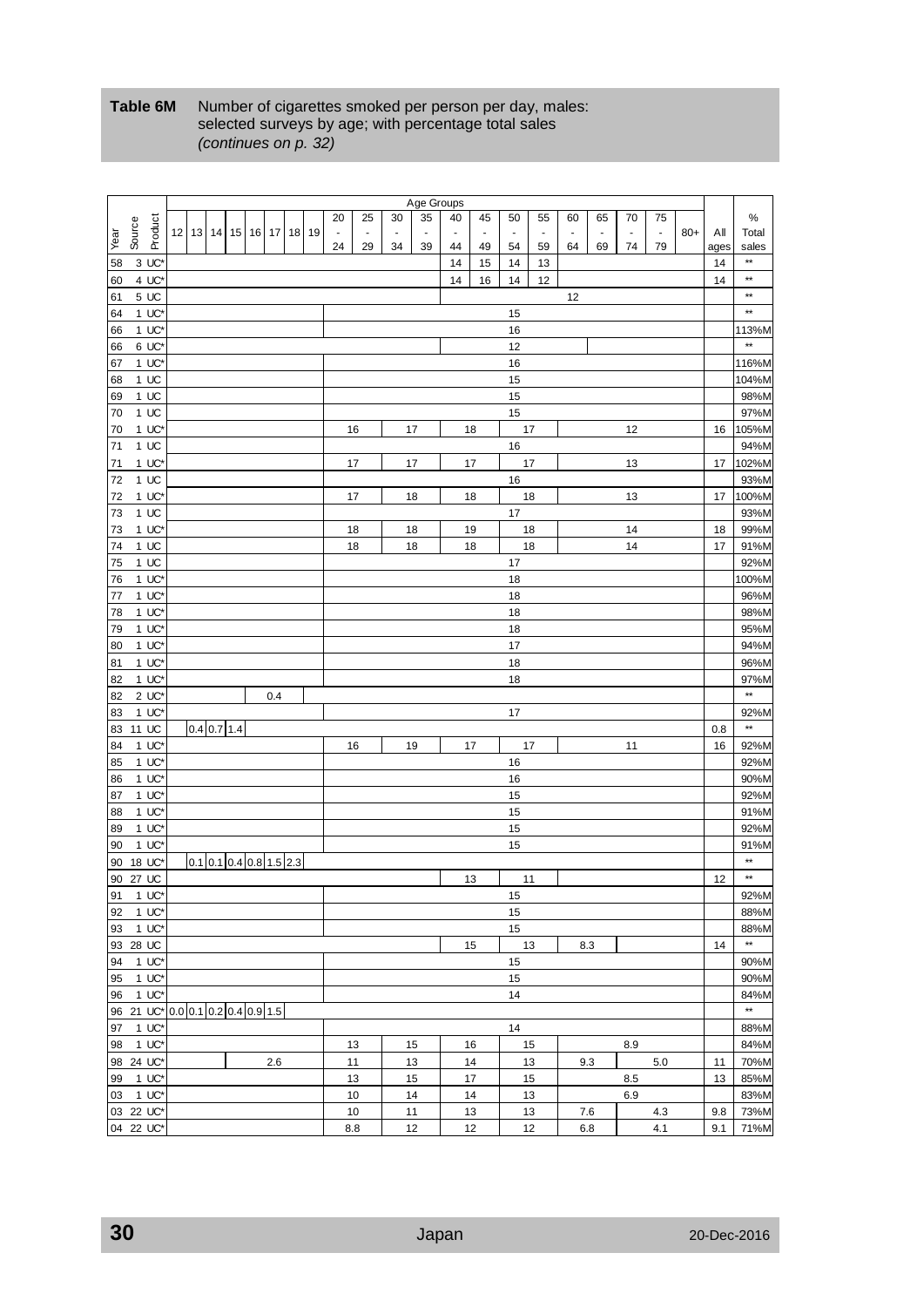# <span id="page-30-0"></span>**Table 6F** Number of cigarettes smoked per person per day, females: selected surveys by age; with percentage total sales *(continues on p. [33\)](#page-32-0)*

|                |                                       |                                   |                           |     |  |                |                |                | Age Groups |                          |        |         |                |                |        |                |        |       |            |                      |
|----------------|---------------------------------------|-----------------------------------|---------------------------|-----|--|----------------|----------------|----------------|------------|--------------------------|--------|---------|----------------|----------------|--------|----------------|--------|-------|------------|----------------------|
|                |                                       |                                   |                           |     |  | 20             | 25             | 30             | 35         | 40                       | 45     | 50      | 55             | 60             | 65     | 70             | 75     |       |            | %                    |
| Source<br>Year | Product                               | 12 13 14 15 16 17 18 19           |                           |     |  | $\blacksquare$ | $\blacksquare$ | $\blacksquare$ |            | $\overline{\phantom{a}}$ | $\sim$ | ÷,      | $\overline{a}$ | $\blacksquare$ | $\sim$ | $\blacksquare$ | $\Box$ | $80+$ | All        | Total                |
|                |                                       |                                   |                           |     |  | 24             | 29             | 34             | 39         | 44                       | 49     | 54      | 59             | 64             | 69     | 74             | 79     |       | ages       | sales                |
| 58             | $3 \text{ UC}^*$                      |                                   |                           |     |  |                |                |                |            |                          |        |         |                |                |        |                |        |       |            | $\star\star$         |
| 60             | 4 UC*                                 |                                   |                           |     |  |                |                |                |            |                          |        |         |                |                |        |                |        |       |            | $\star\star$         |
| 61             | 5 UC*                                 |                                   |                           |     |  |                |                |                |            |                          |        |         |                | 1.6            |        |                |        |       |            | $\star\star$         |
| 64             | 1 UC                                  |                                   |                           |     |  |                |                |                |            |                          |        |         |                |                |        |                |        |       |            | $\star\star$         |
| 66             | $1 \text{ UC}^*$                      |                                   |                           |     |  |                |                |                |            |                          |        | 1.9     |                |                |        |                |        |       |            | 113%M                |
| 66             | 6 UC*                                 |                                   |                           |     |  |                |                |                |            |                          |        |         |                |                |        |                |        |       |            | $^{\star\star}$      |
| 67             | 1 UC*                                 |                                   |                           |     |  |                |                |                |            |                          |        | 2.5     |                |                |        |                |        |       |            | 116%M                |
| 68             | 1 UC                                  |                                   |                           |     |  |                |                |                |            |                          |        | 1.7     |                |                |        |                |        |       |            | 104%M                |
| 69             | $1$ UC                                |                                   |                           |     |  |                |                |                |            |                          |        | 1.6     |                |                |        |                |        |       |            | 98%M                 |
| 70             | $1$ UC                                |                                   |                           |     |  |                |                |                |            |                          |        | 1.7     |                |                |        |                |        |       |            | 97%M                 |
| 70             | $1 \text{ UC}^*$                      |                                   |                           |     |  | 1.4            |                | 1.8            |            | 2.5                      |        |         | 3.4            |                |        | 2.5            |        |       | 2.2        | 105%M                |
| 71             | 1UC                                   |                                   |                           |     |  |                |                |                |            |                          |        | 1.6     |                |                |        |                |        |       |            | 94%M                 |
| 71             | $1$ UC*                               |                                   |                           |     |  | 1.6            |                | 2.0            |            |                          | 2.5    |         | 2.4            |                |        | 2.8            |        |       | 2.2        | 102%M                |
| 72             | $1$ UC                                |                                   |                           |     |  |                |                |                |            |                          |        | 1.6     |                |                |        |                |        |       |            | 93%M                 |
| 72             | $1 \text{ UC}^*$                      |                                   |                           |     |  | 1.7            |                | 1.9            |            |                          | 2.4    |         | 3.0            |                |        | 2.4            |        |       | 2.2        | 100%M                |
| 73             | 1UC                                   |                                   |                           |     |  |                |                |                |            |                          |        | 1.8     |                |                |        |                |        |       |            | 93%M                 |
| 73             | $1$ UC <sup><math>\prime</math></sup> |                                   |                           |     |  | 1.4            |                | 2.0            |            |                          | 2.6    |         | 2.8            |                |        | 3.1            |        |       | 2.3        | 99%M                 |
| 74             | $1 \text{ UC}$                        |                                   |                           |     |  | 1.2            |                | 1.5            |            |                          | 2.4    |         | 2.7            |                |        | 2.5            |        |       | 2.0        | 91%M                 |
| 75             | 1 UC                                  |                                   |                           |     |  |                |                |                |            |                          |        | 2.0     |                |                |        |                |        |       |            | 92%M                 |
| 76             | $1 \text{ UC}^*$                      |                                   |                           |     |  |                |                |                |            |                          |        | 2.5     |                |                |        |                |        |       |            | 100%M                |
| 77             | $1$ UC*                               |                                   |                           |     |  |                |                |                |            |                          |        | 2.4     |                |                |        |                |        |       |            | 96%M                 |
| 78             | $1 \text{ UC}^*$                      |                                   |                           |     |  |                |                |                |            |                          |        | 2.6     |                |                |        |                |        |       |            | 98%M                 |
| 79             | $1 \text{ UC}^*$                      |                                   |                           |     |  |                |                |                |            |                          |        | 2.5     |                |                |        |                |        |       |            | 95%M                 |
| 80             | $1 \text{ UC}^*$                      |                                   |                           |     |  |                |                |                |            |                          |        | 2.3     |                |                |        |                |        |       |            | 94%M                 |
| 81             | $1$ UC*                               |                                   |                           |     |  |                |                |                |            |                          |        | 2.4     |                |                |        |                |        |       |            | 96%M                 |
| 82             | 1 UC*                                 |                                   |                           |     |  |                |                |                |            |                          |        | 2.6     |                |                |        |                |        |       |            | 97%M<br>$\star\star$ |
| 82             | $2$ UC*                               |                                   |                           |     |  |                |                |                |            |                          |        |         |                |                |        |                |        |       |            |                      |
| 83<br>11 UC    | $1 \text{ UC}^*$                      |                                   | $0.2$ 0.3 0.2             |     |  |                |                |                |            |                          |        | 2.2     |                |                |        |                |        |       |            | 92%M<br>$\star\star$ |
| 83<br>84       | $1 \text{ UC}^*$                      |                                   |                           |     |  | 2.5            |                |                |            |                          | 2.6    |         | 2.0            |                |        | 2.0            |        |       | 0.2<br>2.3 | 92%M                 |
| 85             | $1 \text{ UC}^*$                      |                                   |                           |     |  |                |                | 2.6            |            |                          |        | 2.3     |                |                |        |                |        |       |            | 92%M                 |
| 86             | $1 \text{ UC}^*$                      |                                   |                           |     |  |                |                |                |            |                          |        | 2.1     |                |                |        |                |        |       |            | 90%M                 |
| 87             | $1 \text{ UC}^*$                      |                                   |                           |     |  |                |                |                |            |                          |        | 2.3     |                |                |        |                |        |       |            | 92%M                 |
| 88             | $1 \text{ UC}^*$                      |                                   |                           |     |  |                |                |                |            |                          |        | 2.1     |                |                |        |                |        |       |            | 91%M                 |
| 89             | $1 \text{ UC}^*$                      |                                   |                           |     |  |                |                |                |            |                          |        | 2.2     |                |                |        |                |        |       |            | 92%M                 |
| 90             | $1 \text{ UC}^*$                      |                                   |                           |     |  |                |                |                |            |                          |        | 2.6     |                |                |        |                |        |       |            | 91%M                 |
| 90             | 18 UC*                                |                                   | $0.0$ 0.0 0.1 0.1 0.3 0.2 |     |  |                |                |                |            |                          |        |         |                |                |        |                |        |       |            | $\star\star$         |
| 27 UC<br>90    |                                       |                                   |                           |     |  |                |                |                |            |                          | 1.3    |         | 1.0            |                |        |                |        |       | 1.1        | $\star\star$         |
| 91             | 1 UC*                                 |                                   |                           |     |  |                |                |                |            |                          |        | 2.5     |                |                |        |                |        |       |            | 92%M                 |
| 92             | 1 UC*                                 |                                   |                           |     |  |                |                |                |            |                          |        | 2.3     |                |                |        |                |        |       |            | 88%M                 |
| 93             | $1 \text{ UC}^*$                      |                                   |                           |     |  |                |                |                |            |                          |        | 2.3     |                |                |        |                |        |       |            | 88%M                 |
| 93 28 UC       |                                       |                                   |                           |     |  |                |                |                |            |                          | 1.5    |         | 1.1            |                | 0.6    |                |        |       | 1.3        | $\star\star$         |
| 94             | $1 \text{ UC}^*$                      |                                   |                           |     |  |                |                |                |            |                          |        | 2.5     |                |                |        |                |        |       |            | 90%M                 |
| 95             | $1 \text{ UC}^*$                      |                                   |                           |     |  |                |                |                |            |                          |        | 2.6     |                |                |        |                |        |       |            | 90%M                 |
| 96             | $1 \text{ UC}^*$                      |                                   |                           |     |  |                |                |                |            |                          |        | 2.5     |                |                |        |                |        |       |            | 84%M                 |
|                |                                       | 96 21 UC* 0.0 0.0 0.1 0.1 0.3 0.4 |                           |     |  |                |                |                |            |                          |        |         |                |                |        |                |        |       |            | $\star\star$         |
| 97             | $1 \text{ UC}^*$                      |                                   |                           |     |  |                |                |                |            |                          |        | $2.5\,$ |                |                |        |                |        |       |            | 88%M                 |
| 98 1 UC*       |                                       |                                   |                           |     |  | 3.8            |                | 2.6            |            |                          | 2.3    |         | 2.5            |                |        | 1.1            |        |       |            | 84%M                 |
| 98 24 UC*      |                                       |                                   |                           | 0.5 |  | 3.2            |                | 2.6            |            |                          | 2.4    |         | 1.5            |                | 1.1    |                | 0.6    |       | 1.9        | 70%M                 |
| 99 1 UC*       |                                       |                                   |                           |     |  | 3.5            |                | 2.7            |            |                          | 2.9    |         | 2.5            |                |        | 1.1            |        |       | 2.3        | 85%M                 |
| 03 1 UC*       |                                       |                                   |                           |     |  | 3.2            |                | 3.5            |            |                          | 2.7    |         | 2.5            |                |        | 1.2            |        |       |            | 83%M                 |
| 03 22 UC*      |                                       |                                   |                           |     |  | 2.1            |                | 2.5            |            |                          | 2.3    |         | 1.8            |                | 0.8    |                | 0.6    |       | 1.6        | 73%M                 |
| 04 22 UC*      |                                       |                                   |                           |     |  | 2.3            |                | 2.5            |            |                          | 1.9    |         | 2.1            |                | 1.2    |                | 0.5    |       | 1.7        | 71%M                 |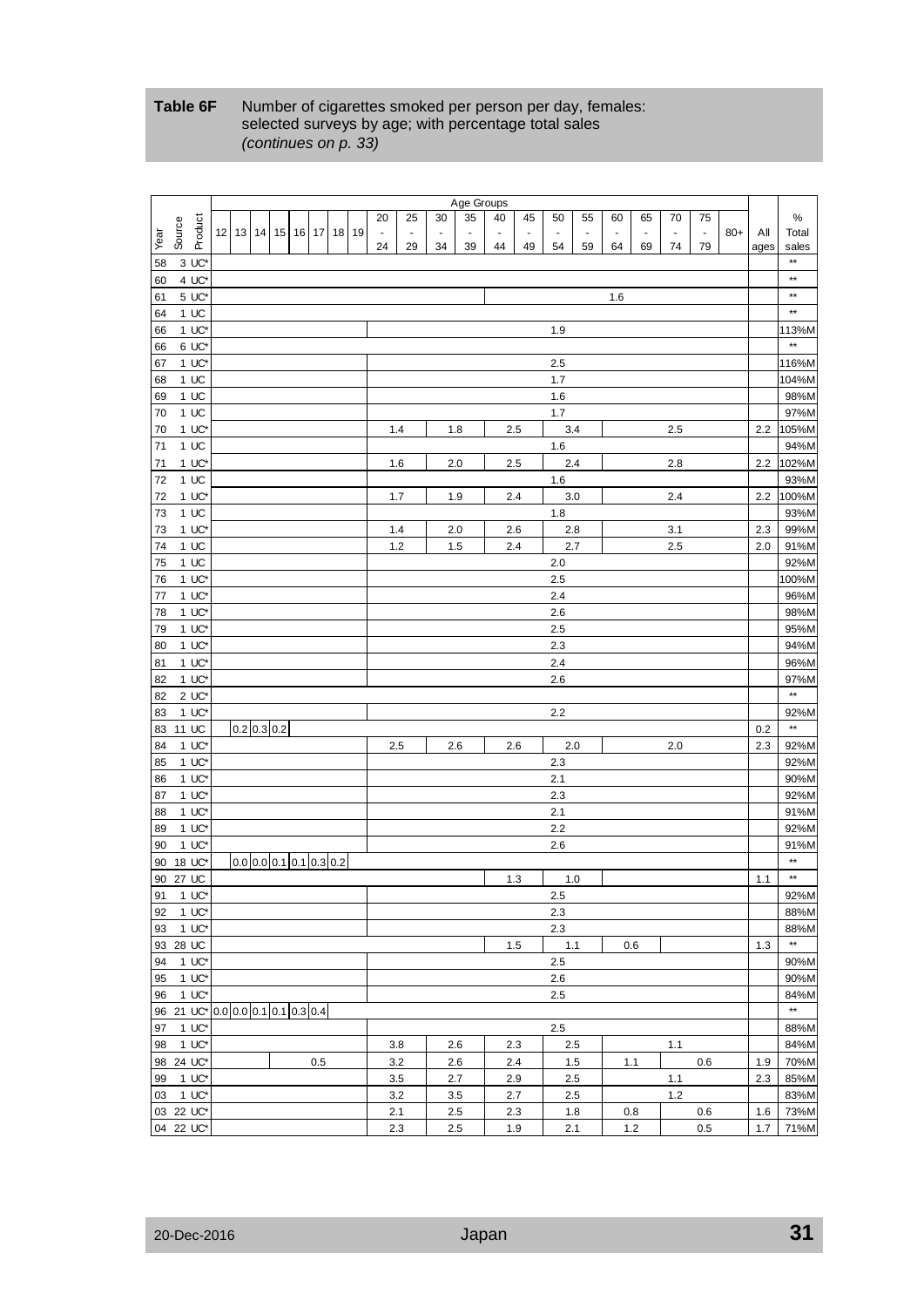| $I$ anic $V$ ivi | <u>IGOININGO IIUII N. JUI</u><br>Number of cigarettes smoked per person per day, males |
|------------------|----------------------------------------------------------------------------------------|
|                  |                                                                                        |

<span id="page-31-0"></span>**Table 6M** *(continued from p. [30\)](#page-29-0)*

|      |           |         |  |  |          |  |                        |  |     |     |                          |     | Age Groups     |     |                          |                          |     |                          |     |     |                |       |      |               |
|------|-----------|---------|--|--|----------|--|------------------------|--|-----|-----|--------------------------|-----|----------------|-----|--------------------------|--------------------------|-----|--------------------------|-----|-----|----------------|-------|------|---------------|
|      |           |         |  |  |          |  |                        |  |     | 20  | 25                       | 30  | 35             | 40  | 45                       | 50                       | 55  | 60                       | 65  | 70  | 75             |       |      | $\frac{0}{0}$ |
| Year | Source    | Product |  |  | 12 13 14 |  | 15   16   17   18   19 |  |     |     | $\overline{\phantom{a}}$ | ٠   | $\overline{a}$ | ٠   | $\overline{\phantom{a}}$ | $\overline{\phantom{a}}$ |     | $\overline{\phantom{a}}$ | ٠   |     | $\blacksquare$ | $80+$ | All  | Total         |
|      |           |         |  |  |          |  |                        |  |     | 24  | 29                       | 34  | 39             | 44  | 49                       | 54                       | 59  | 64                       | 69  | 74  | 79             |       | ages | sales         |
|      | 05 22 UC* |         |  |  |          |  |                        |  |     |     | 8.2                      |     | 12             |     | 9.9                      |                          | 10  |                          | 6.8 |     | 3.3            |       | 8.2  | 68%M          |
|      | 06 22 UC* |         |  |  |          |  |                        |  |     |     | 7.3                      |     | 11             |     | 10                       |                          | 11  |                          | 7.3 |     | 3.0            |       | 8.1  | 68%M          |
|      | 07 22 UC* |         |  |  |          |  |                        |  |     |     | 8.0                      |     | 11             |     | 10                       |                          | 10  |                          | 6.8 |     | 3.2            |       | 8.1  | 72%M          |
|      | 08 22 UC* |         |  |  |          |  |                        |  |     |     | 6.0                      |     | 8.4            | 11  |                          | 9.1                      |     |                          | 7.7 |     | 3.7            |       | 7.6  | 68%M          |
|      | 09 22 UC* |         |  |  |          |  |                        |  |     | 6.1 |                          |     | 10             |     | 9.6                      |                          | 9.5 |                          | 6.6 |     | 2.7            |       | 7.2  | 72%M          |
| 10   |           | $1$ UC* |  |  |          |  |                        |  |     |     |                          |     |                |     | 7.5                      |                          |     |                          |     |     |                |       | 85%M |               |
|      | 10 22 UC* |         |  |  |          |  |                        |  | 4.2 |     | 6.3                      | 7.5 |                |     | 7.5                      |                          | 4.9 |                          | 2.4 |     | 5.3            | 59%M  |      |               |
| 11   |           | $1$ UC* |  |  |          |  |                        |  |     |     | 5.5                      |     | 7.5            | 8.1 |                          |                          | 9.2 |                          |     | 4.9 |                |       | 6.7  | 79%M          |
|      | 11 22 UC  |         |  |  |          |  |                        |  |     |     | 5.4                      |     | 7.4            | 6.7 |                          |                          | 7.5 |                          | 5.5 |     | 2.3            |       | 5.5  | 67%M          |
| 12   |           | $1$ UC* |  |  |          |  |                        |  |     | 4.9 |                          |     | 7.2            | 7.7 |                          |                          | 8.2 |                          |     | 4.7 |                |       | 6.2  | 75%M          |
| 13   |           | $1$ UC* |  |  |          |  |                        |  | 4.4 |     | 6.7                      |     | 8.4            |     | 7.6                      |                          |     | 4.7                      |     |     | 6.2            | 74%M  |      |               |
| 14   |           | $1$ UC* |  |  |          |  |                        |  | 4.3 |     | 6.4                      |     | 7.4            |     | 7.7                      |                          |     | 4.3                      |     |     | 5.8            | 76%M  |      |               |
|      | 14 22 UC  |         |  |  |          |  |                        |  |     |     | 5.6                      |     | 7.0            |     | 8.4                      |                          | 7.0 |                          | 5.7 |     | 2.1            |       | 5.5  | 74%M          |
| 15   |           | $1$ UC* |  |  |          |  | 4.1                    |  |     | 6.2 |                          | 7.3 |                | 8.2 |                          |                          | 4.4 |                          |     | 5.8 | 74%M           |       |      |               |
| 16   |           | $1$ UC* |  |  |          |  |                        |  | 3.9 |     | 5.8                      |     | 7.3            |     | 7.2                      |                          |     | 4.2                      |     |     | 5.5            | 71%M  |      |               |

Source: see *Notes on sources of survey data*, p. 47 \* = refer to *Notes on sources of survey data*, p. 47 Product: MC = manufactured cigarettes All ages: relates to ages reported; as given in original source

TC = total cigarettes (including hand-rolled) % Total sales: estimated % of total sales of M = manufactured or T = total Cigarette consumption implied by survey, sexes combined<br> $\frac{1}{2}$  = cannot be calculated<br> $\frac{1}{2}$  = adjusted by original author A = all products  $\overline{a}$  = cannot be calculated

U = unspecified  $\blacksquare$  = adjusted by original author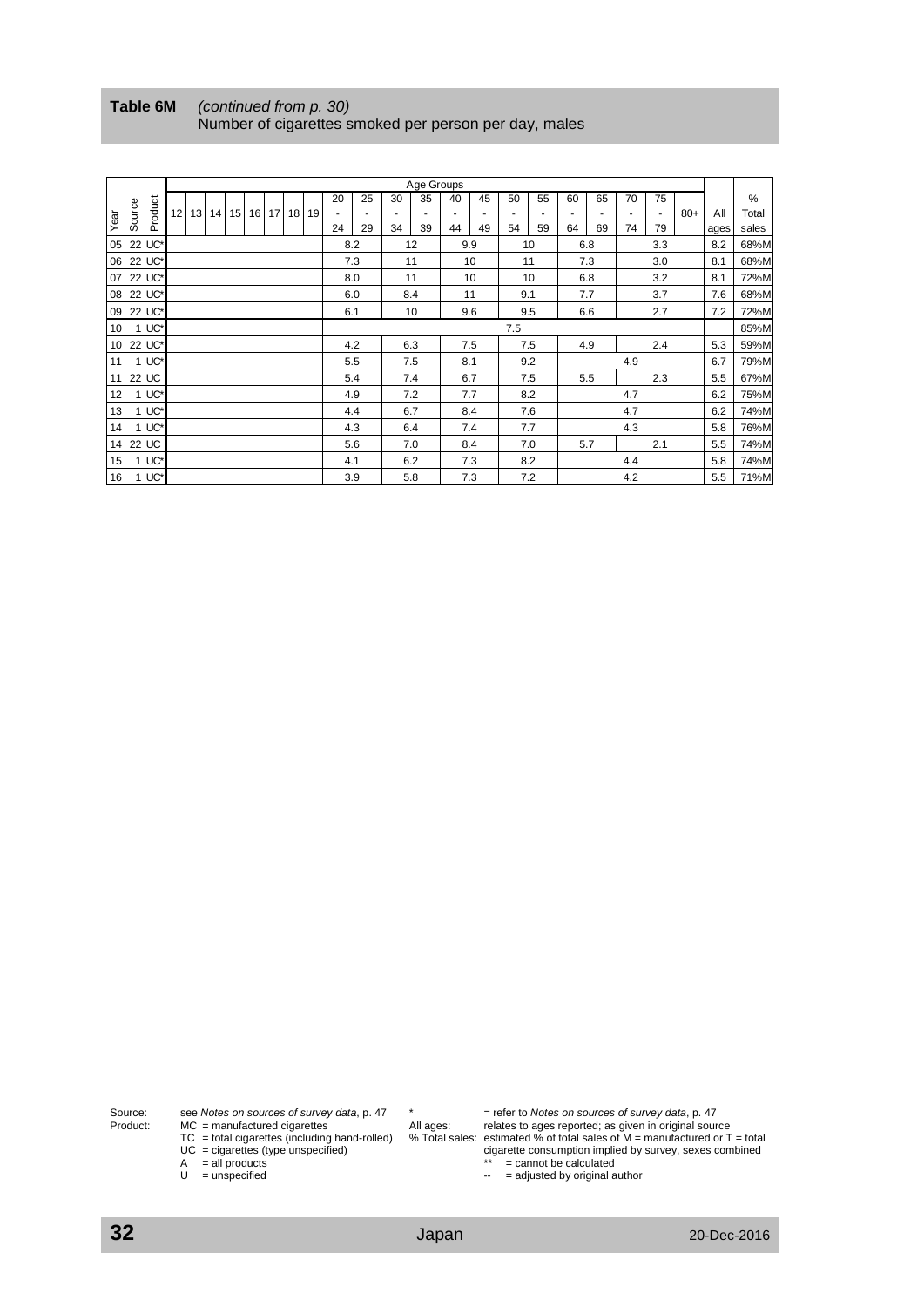<span id="page-32-0"></span>

| Table 6F | (continued from p. 31)                                  |
|----------|---------------------------------------------------------|
|          | Number of cigarettes smoked per person per day, females |

|      |           |         |  |  |          |  |           |                 |  |       |                          |     |     | Age Groups |     |     |     |     |     |     |     |                          |       |      |               |
|------|-----------|---------|--|--|----------|--|-----------|-----------------|--|-------|--------------------------|-----|-----|------------|-----|-----|-----|-----|-----|-----|-----|--------------------------|-------|------|---------------|
|      |           | Product |  |  |          |  |           |                 |  |       | 20                       | 25  | 30  | 35         | 40  | 45  | 50  | 55  | 60  | 65  | 70  | 75                       |       |      | $\frac{0}{0}$ |
| Vear | Source    |         |  |  | 12 13 14 |  | $15$   16 | 17 <sup>1</sup> |  | 18 19 | $\overline{\phantom{a}}$ |     |     |            |     |     |     |     |     |     |     | $\overline{\phantom{a}}$ | $80+$ | All  | Total         |
|      |           |         |  |  |          |  |           |                 |  |       | 24                       | 29  | 34  | 39         | 44  | 49  | 54  | 59  | 64  | 69  | 74  | 79                       |       | ages | sales         |
|      | 05 22 UC* |         |  |  |          |  |           |                 |  |       |                          | 2.4 |     | 2.9        |     | 2.1 |     | 2.1 |     | 1.3 |     | 0.4                      |       | 1.7  | 68%M          |
|      | 06 22 UC* |         |  |  |          |  |           |                 |  |       |                          | 1.9 |     | 2.5        |     | 2.2 |     | 1.4 |     | 0.9 |     | 0.4                      |       | 1.4  | 68%M          |
|      | 07 22 UC* |         |  |  |          |  |           |                 |  |       |                          | 2.2 |     | 2.4        |     | 2.7 |     | 1.4 |     | 1.2 |     | 0.5                      |       | 1.6  | 72%M          |
|      | 08 22 UC* |         |  |  |          |  |           |                 |  |       |                          | 1.6 |     | 2.3        |     | 1.8 |     | 1.3 |     | 0.7 |     | 0.3                      |       | 1.2  | 68%M          |
| 09   |           | 22 UC*  |  |  |          |  |           |                 |  |       | 1.5                      |     | 2.5 |            | 2.2 |     | 1.6 |     | 1.1 |     | 0.6 |                          | 1.5   | 72%M |               |
| 10   |           | $1$ UC* |  |  |          |  |           |                 |  |       |                          |     |     |            | 1.9 |     |     |     |     |     |     |                          | 85%M  |      |               |
| 10   |           | 22 UC*  |  |  |          |  |           |                 |  | 1.5   |                          | 1.6 |     | 1.7        |     | 1.5 |     | 0.6 |     | 0.3 |     | 1.1                      | 59%M  |      |               |
| 11   |           | $1$ UC* |  |  |          |  |           |                 |  |       |                          | 1.9 |     | 2.1        |     | 2.0 |     | 1.8 |     |     | 1.1 |                          |       | 1.6  | 79%M          |
| 11   |           | 22 UC   |  |  |          |  |           |                 |  | 1.3   |                          | 2.1 |     | 2.2        |     | 1.5 |     | 0.9 |     | 0.3 |     | 1.2                      | 67%M  |      |               |
| 12   |           | $1$ UC* |  |  |          |  |           |                 |  | 1.5   |                          | 2.2 |     | 2.5        |     | 1.9 |     |     | 0.9 |     |     | 1.6                      | 75%M  |      |               |
| 13   |           | $1$ UC* |  |  |          |  |           |                 |  | 1.5   |                          | 2.1 |     | 2.1        |     | 2.2 |     |     | 1.0 |     |     | 1.6                      | 74%M  |      |               |
| 14   |           | $1$ UC* |  |  |          |  |           |                 |  | 1.3   |                          | 1.7 |     | 2.3        |     | 2.2 |     |     | 0.9 |     |     | 1.5                      | 76%M  |      |               |
|      | 14 22 UC  |         |  |  |          |  |           |                 |  | 1.1   |                          | 1.7 |     | 1.9        |     | 1.8 |     | 0.9 |     | 0.3 |     | 1.1                      | 74%M  |      |               |
| 15   |           | $1$ UC* |  |  |          |  |           |                 |  | 1.2   |                          | 1.7 |     | 2.1        |     | 2.1 |     |     | 0.9 |     |     | 1.4                      | 74%M  |      |               |
| 16   |           | $1$ UC* |  |  |          |  |           |                 |  |       |                          | 1.1 |     | 1.7        |     | 2.3 |     | 2.1 |     |     | 0.9 |                          |       | 1.4  | 71%M          |

- 
- 
- 
- 

Source: see *Notes on sources of survey data*, p. 47 \* = refer to *Notes on sources of survey data*, p. 47 Product: MC = manufactured cigarettes All ages: relates to ages reported; as given in original source TC = total cigarettes (including hand-rolled) % Total sales: estimated % of total sales of M = manufactured or T = total Commutative of the cigarette consumption implied by survey, sexes combined,<br> $\frac{1}{2}$  = cannot be calculated<br> $\frac{1}{2}$  = adjusted by original author A = all products  $\overline{a}$  = cannot be calculated

U = unspecified  $\qquad \qquad \qquad \qquad \qquad \qquad \qquad \qquad -$  adjusted by original author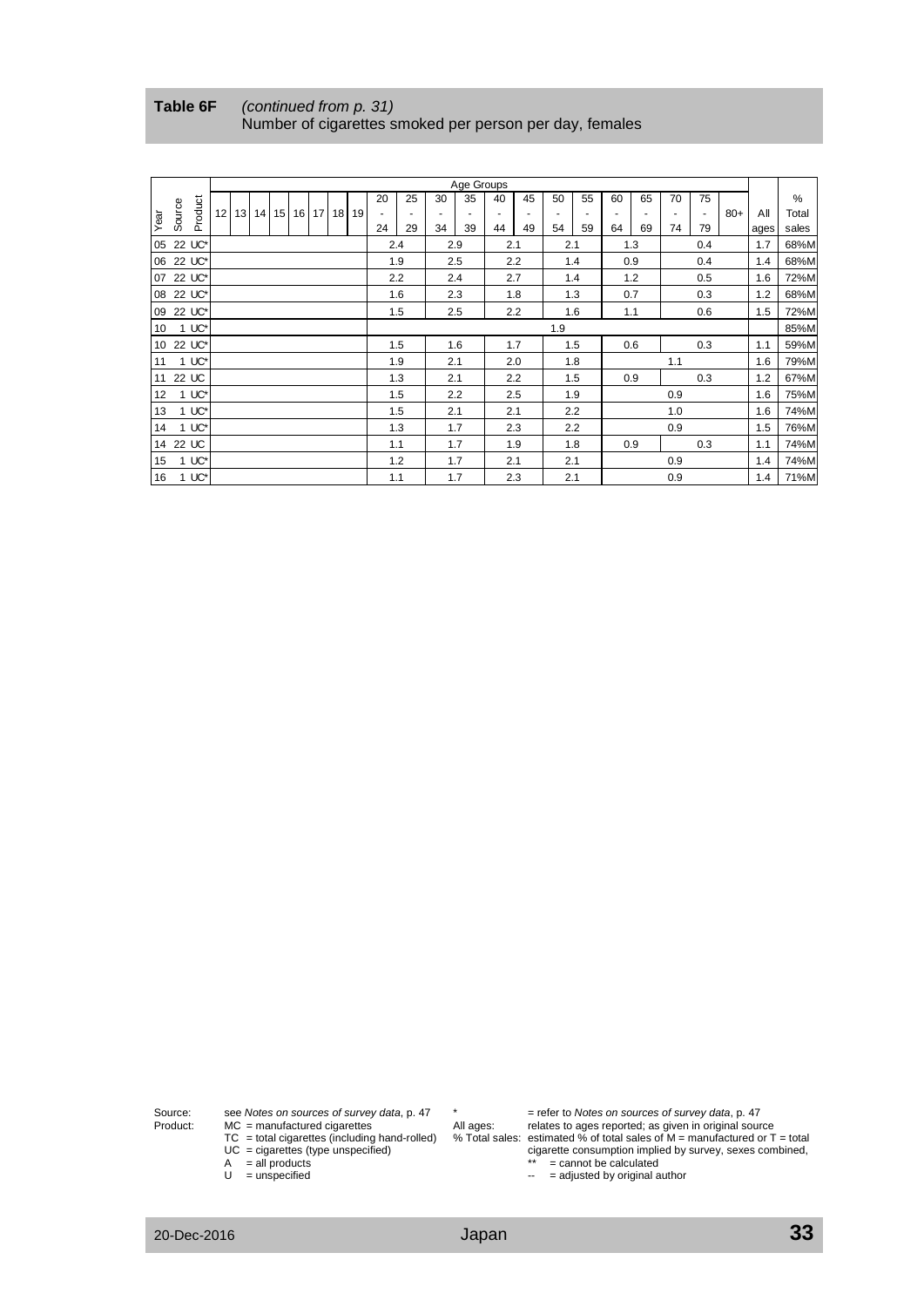#### <span id="page-33-0"></span>**Table 7M** Number of cigarettes smoked per person per day, sales-adjusted, males: selected surveys<sup>1</sup> by age; with percentage total sales *(continues on p. [36\)](#page-35-0)*

|           |        |                                       |  |  |                         |  |                |    |    | Age Groups |    |    |    |    |    |     |     |                |       |      |       |
|-----------|--------|---------------------------------------|--|--|-------------------------|--|----------------|----|----|------------|----|----|----|----|----|-----|-----|----------------|-------|------|-------|
|           |        |                                       |  |  |                         |  | 20             | 25 | 30 | 35         | 40 | 45 | 50 | 55 | 60 | 65  | 70  | 75             |       |      | $\%$  |
| Year      | Source | Product                               |  |  | 12 13 14 15 16 17 18 19 |  | $\blacksquare$ | ä, |    |            | ä, | ä, | ÷. |    | ÷. |     |     | $\blacksquare$ | $80+$ | All  | Total |
|           |        |                                       |  |  |                         |  | 24             | 29 | 34 | 39         | 44 | 49 | 54 | 59 | 64 | 69  | 74  | 79             |       | ages | sales |
| 66        |        | $1$ UC*                               |  |  |                         |  |                |    |    |            |    |    | 14 |    |    |     |     |                |       |      | 113%M |
| 67        |        | $1$ UC <sup><math>\prime</math></sup> |  |  |                         |  |                |    |    |            |    |    | 14 |    |    |     |     |                |       |      | 116%M |
| 68        |        | 1UC                                   |  |  |                         |  |                |    |    |            |    |    | 14 |    |    |     |     |                |       |      | 104%M |
| 69        |        | $1$ UC                                |  |  |                         |  |                |    |    |            |    |    | 15 |    |    |     |     |                |       |      | 98%M  |
| 70        |        | 1UC                                   |  |  |                         |  |                |    |    |            |    |    | 16 |    |    |     |     |                |       |      | 97%M  |
| 70        |        | $1$ UC <sup><math>\prime</math></sup> |  |  |                         |  |                | 15 |    | 16         | 17 |    |    | 16 |    |     | 12  |                |       | 15   | 105%M |
| 71        |        | 1UC                                   |  |  |                         |  |                |    |    |            |    |    | 17 |    |    |     |     |                |       |      | 94%M  |
| 71        |        | $1 \text{ UC}^*$                      |  |  |                         |  |                | 16 |    | 17         |    | 17 |    | 17 |    |     | 13  |                |       | 16   | 102%M |
| 72        |        | 1UC                                   |  |  |                         |  |                |    |    |            |    |    | 17 |    |    |     |     |                |       |      | 93%M  |
| 72        |        | $1$ UC <sup><math>\prime</math></sup> |  |  |                         |  |                | 17 |    | 18         |    | 18 |    | 18 |    |     | 13  |                |       | 17   | 100%M |
| 73        |        | 1UC                                   |  |  |                         |  |                |    |    |            |    |    | 18 |    |    |     |     |                |       |      | 93%M  |
| 73        |        | $1$ UC <sup><math>\prime</math></sup> |  |  |                         |  |                | 18 |    | 18         |    | 19 |    | 18 |    |     | 14  |                |       | 18   | 99%M  |
| 74        |        | 1UC                                   |  |  |                         |  |                | 19 |    | 20         |    | 20 |    | 20 |    |     | 15  |                |       | 19   | 91%M  |
| 75        |        | 1UC                                   |  |  |                         |  |                |    |    |            |    |    | 19 |    |    |     |     |                |       |      | 92%M  |
| 76        |        | 1 UC*                                 |  |  |                         |  |                |    |    |            |    |    | 18 |    |    |     |     |                |       |      | 100%M |
| 77        |        | $1$ UC <sup><math>\prime</math></sup> |  |  |                         |  |                |    |    |            |    |    | 19 |    |    |     |     |                |       |      | 96%M  |
| 78        |        | $1$ UC <sup><math>\prime</math></sup> |  |  |                         |  |                |    |    |            |    |    | 19 |    |    |     |     |                |       |      | 98%M  |
| 79        |        | $1$ UC*                               |  |  |                         |  |                |    |    |            |    |    | 19 |    |    |     |     |                |       |      | 95%M  |
| 80        |        | 1 UC*                                 |  |  |                         |  |                |    |    |            |    |    | 18 |    |    |     |     |                |       |      | 94%M  |
| 81        |        | $1$ UC <sup><math>\prime</math></sup> |  |  |                         |  |                |    |    |            |    |    | 18 |    |    |     |     |                |       |      | 96%M  |
| 82        |        | $1$ UC*                               |  |  |                         |  |                |    |    |            |    |    | 18 |    |    |     |     |                |       |      | 97%M  |
| 83        |        | 1 UC*                                 |  |  |                         |  |                |    |    |            |    |    | 18 |    |    |     |     |                |       |      | 92%M  |
| 84        |        | $1$ UC*                               |  |  |                         |  |                | 17 |    | 21         |    | 19 |    | 18 |    |     | 12  |                |       | 18   | 92%M  |
| 85        |        | $1$ UC <sup><math>\prime</math></sup> |  |  |                         |  |                |    |    |            |    |    |    |    |    |     |     |                |       |      | 92%M  |
| 86        |        |                                       |  |  |                         |  |                |    |    |            |    |    | 17 |    |    |     |     |                |       |      |       |
|           |        | 1 UC*                                 |  |  |                         |  |                |    |    |            |    |    | 17 |    |    |     |     |                |       |      | 90%M  |
| 87        |        | $1$ UC*                               |  |  |                         |  |                |    |    |            |    |    | 17 |    |    |     |     |                |       |      | 92%M  |
| 88        |        | $1$ UC <sup><math>\prime</math></sup> |  |  |                         |  |                |    |    |            |    |    | 17 |    |    |     |     |                |       |      | 91%M  |
| 89        |        | 1 UC*                                 |  |  |                         |  |                |    |    |            |    |    | 17 |    |    |     |     |                |       |      | 92%M  |
| 90        |        | 1 UC*                                 |  |  |                         |  |                |    |    |            |    |    | 17 |    |    |     |     |                |       |      | 91%M  |
| 91        |        | 1 UC*                                 |  |  |                         |  |                |    |    |            |    |    | 17 |    |    |     |     |                |       |      | 92%M  |
| 92        |        | $1$ UC <sup><math>\prime</math></sup> |  |  |                         |  |                |    |    |            |    |    | 17 |    |    |     |     |                |       |      | 88%M  |
| 93        |        | 1 UC*                                 |  |  |                         |  |                |    |    |            |    |    | 17 |    |    |     |     |                |       |      | 88%M  |
| 94        |        | $1$ UC <sup><math>\prime</math></sup> |  |  |                         |  |                |    |    |            |    |    | 16 |    |    |     |     |                |       |      | 90%M  |
| 95        |        | $1$ UC*                               |  |  |                         |  |                |    |    |            |    |    | 16 |    |    |     |     |                |       |      | 90%M  |
| 96        |        | 1 UC*                                 |  |  |                         |  |                |    |    |            |    |    | 17 |    |    |     |     |                |       |      | 84%M  |
| 97        |        | $1$ UC <sup><math>\prime</math></sup> |  |  |                         |  |                |    |    |            |    |    | 16 |    |    |     |     |                |       |      | 88%M  |
| 98        |        | $1$ UC <sup><math>\prime</math></sup> |  |  |                         |  |                | 16 |    | 18         | 20 |    |    | 18 |    |     | 11  |                |       |      | 84%M  |
| 98        |        | 24 UC'                                |  |  | 3.7                     |  |                | 15 |    | 18         |    | 20 |    | 18 |    | 13  |     | 7.2            |       | 16   | 70%M  |
| 99        |        | $1 \text{ UC}^*$                      |  |  |                         |  |                | 15 |    | 17         |    | 20 |    | 18 |    |     | 10  |                |       | 15   | 85%M  |
| 03        |        | 1 UC*                                 |  |  |                         |  |                | 13 |    | 16         | 17 |    |    | 16 |    |     | 8.4 |                |       |      | 83%M  |
| 03        |        | 22 UC*                                |  |  |                         |  |                | 14 |    | 16         |    | 18 |    | 18 |    | 10  |     | 5.9            |       | 14   | 73%M  |
| 04 22 UC* |        |                                       |  |  |                         |  |                | 12 |    | 17         |    | 16 |    | 17 |    | 9.6 |     | 5.8            |       | 13   | 71%M  |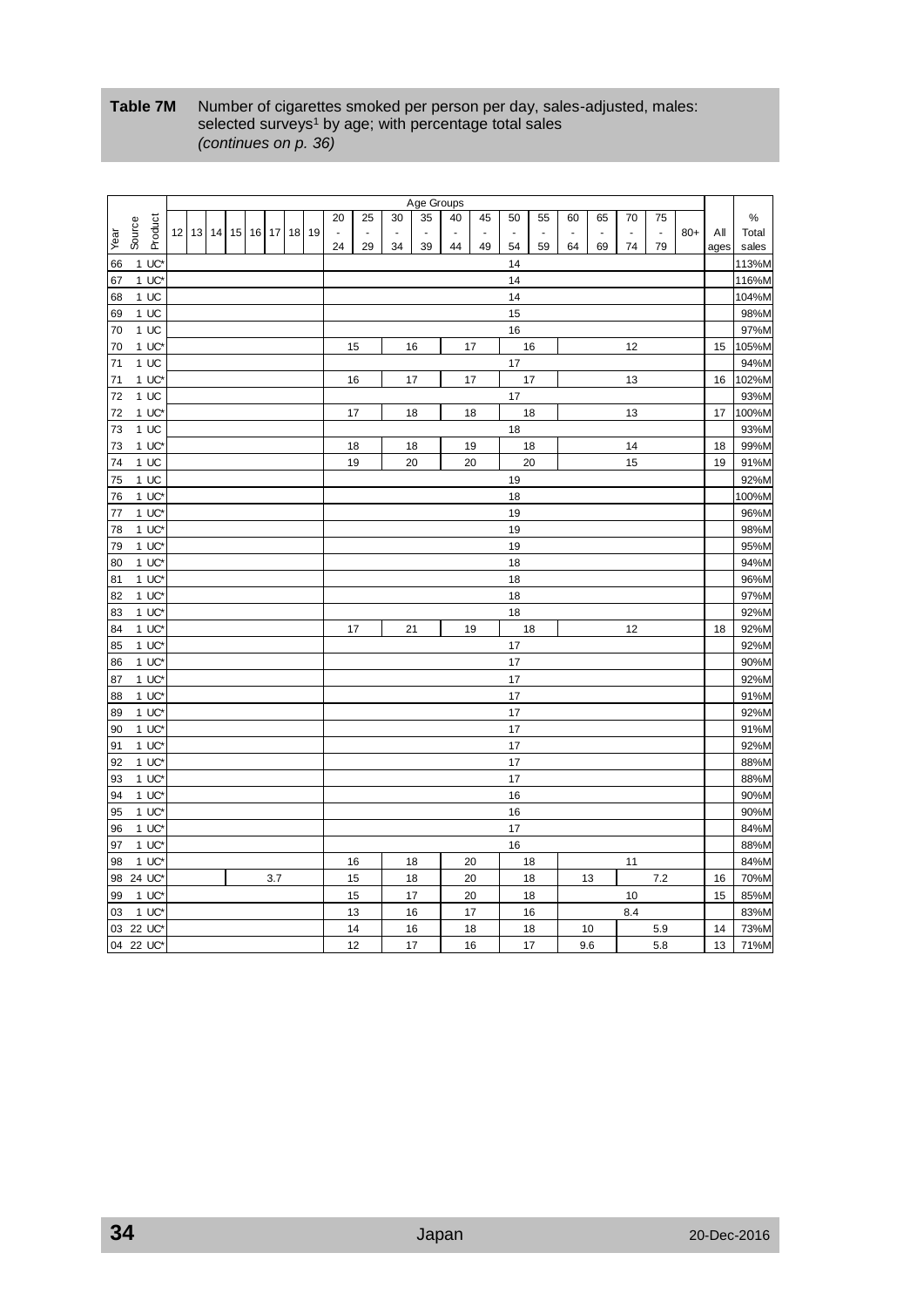# <span id="page-34-0"></span>**Table 7F** Number of cigarettes smoked per person per day, sales-adjusted, females: selected surveys $^1$  by age; with percentage total sales *(continues on p. [37\)](#page-36-0)*

|                |                  |  |                         |  |  |  |  |        |     |     | Age Groups |         |     |                |     |                |     |     |        |       |      |       |
|----------------|------------------|--|-------------------------|--|--|--|--|--------|-----|-----|------------|---------|-----|----------------|-----|----------------|-----|-----|--------|-------|------|-------|
|                |                  |  |                         |  |  |  |  | 20     | 25  | 30  | 35         | 40      | 45  | 50             | 55  | 60             | 65  | 70  | 75     |       |      | $\%$  |
| Source<br>Year | Product          |  | 12 13 14 15 16 17 18 19 |  |  |  |  | $\Box$ |     |     |            | ä,      | ä,  | $\blacksquare$ |     | $\blacksquare$ |     |     | $\Box$ | $80+$ | All  | Total |
|                |                  |  |                         |  |  |  |  | 24     | 29  | 34  | 39         | 44      | 49  | 54             | 59  | 64             | 69  | 74  | 79     |       | ages | sales |
| 66             | $1$ UC*          |  |                         |  |  |  |  |        |     |     |            |         |     | 1.7            |     |                |     |     |        |       |      | 113%M |
| 67             | $1 \text{ UC}^*$ |  |                         |  |  |  |  |        |     |     |            |         |     | 2.2            |     |                |     |     |        |       |      | 116%M |
| 68             | 1UC              |  |                         |  |  |  |  |        |     |     |            |         |     | 1.6            |     |                |     |     |        |       |      | 104%M |
| 69             | 1 UC             |  |                         |  |  |  |  |        |     |     |            |         |     | 1.6            |     |                |     |     |        |       |      | 98%M  |
| 70             | 1 UC             |  |                         |  |  |  |  |        |     |     |            |         |     | 1.8            |     |                |     |     |        |       |      | 97%M  |
| 70             | 1 UC*            |  |                         |  |  |  |  |        | 1.3 |     | 1.7        |         | 2.4 |                | 3.3 |                |     | 2.4 |        |       | 2.1  | 105%M |
| 71             | $1$ UC           |  |                         |  |  |  |  |        |     |     |            |         |     | 1.7            |     |                |     |     |        |       |      | 94%M  |
| 71             | $1 \text{ UC}^*$ |  |                         |  |  |  |  |        | 1.6 |     | 1.9        |         | 2.4 |                | 2.3 |                |     | 2.7 |        |       | 2.1  | 102%M |
| 72             | 1UC              |  |                         |  |  |  |  |        |     |     |            |         |     | 1.7            |     |                |     |     |        |       |      | 93%M  |
| 72             | $1 \text{ UC}^*$ |  |                         |  |  |  |  |        | 1.7 |     | 1.9        |         | 2.4 |                | 3.0 |                |     | 2.4 |        |       | 2.2  | 100%M |
| 73             | 1 UC             |  |                         |  |  |  |  |        |     |     |            |         |     | 1.9            |     |                |     |     |        |       |      | 93%M  |
| 73             | 1 UC*            |  |                         |  |  |  |  |        | 1.4 |     | 2.0        |         | 2.6 |                | 2.9 |                |     | 3.1 |        |       | 2.3  | 99%M  |
| 74             | 1UC              |  |                         |  |  |  |  |        | 1.4 |     | 1.6        |         | 2.6 |                | 3.0 |                |     | 2.8 |        |       | 2.2  | 91%M  |
| 75             | 1 UC             |  |                         |  |  |  |  |        |     |     |            |         |     | 2.2            |     |                |     |     |        |       |      | 92%M  |
| 76             | $1 \text{ UC}^*$ |  |                         |  |  |  |  |        |     |     |            |         |     | 2.5            |     |                |     |     |        |       |      | 100%M |
| 77             | $1$ UC*          |  |                         |  |  |  |  |        |     |     |            |         |     | 2.5            |     |                |     |     |        |       |      | 96%M  |
| 78             | $1 \text{ UC}^*$ |  |                         |  |  |  |  |        |     |     |            |         |     | 2.6            |     |                |     |     |        |       |      | 98%M  |
| 79             | $1 \text{ UC}^*$ |  |                         |  |  |  |  |        |     |     |            |         |     | 2.6            |     |                |     |     |        |       |      | 95%M  |
| 80             | $1 \text{ UC}^*$ |  |                         |  |  |  |  |        |     |     |            |         |     | 2.4            |     |                |     |     |        |       |      | 94%M  |
| 81             | $1$ UC*          |  |                         |  |  |  |  |        |     |     |            |         |     | 2.5            |     |                |     |     |        |       |      | 96%M  |
| 82             | $1 \text{ UC}^*$ |  |                         |  |  |  |  |        |     |     |            |         |     | 2.7            |     |                |     |     |        |       |      | 97%M  |
| 83             | $1 \text{ UC}^*$ |  |                         |  |  |  |  |        |     |     |            |         |     | 2.4            |     |                |     |     |        |       |      | 92%M  |
| 84             | 1 UC*            |  |                         |  |  |  |  |        | 2.7 |     | 2.8        |         | 2.8 |                | 2.2 |                |     | 2.2 |        |       | 2.5  | 92%M  |
| 85             | $1$ UC*          |  |                         |  |  |  |  |        |     |     |            |         |     | 2.5            |     |                |     |     |        |       |      | 92%M  |
| 86             | 1 UC*            |  |                         |  |  |  |  |        |     |     |            |         |     | $2.3\,$        |     |                |     |     |        |       |      | 90%M  |
| 87             | $1$ UC*          |  |                         |  |  |  |  |        |     |     |            |         |     | 2.5            |     |                |     |     |        |       |      | 92%M  |
| 88             | $1 \text{ UC}^*$ |  |                         |  |  |  |  |        |     |     |            |         |     | 2.3            |     |                |     |     |        |       |      | 91%M  |
| 89             | 1 UC*            |  |                         |  |  |  |  |        |     |     |            |         |     | 2.4            |     |                |     |     |        |       |      | 92%M  |
| 90             | 1 UC*            |  |                         |  |  |  |  |        |     |     |            |         |     | 2.9            |     |                |     |     |        |       |      | 91%M  |
| 91             | $1 \text{ UC}^*$ |  |                         |  |  |  |  |        |     |     |            |         |     | 2.7            |     |                |     |     |        |       |      | 92%M  |
| 92             | $1$ UC*          |  |                         |  |  |  |  |        |     |     |            |         |     | 2.6            |     |                |     |     |        |       |      | 88%M  |
| 93             | 1 UC*            |  |                         |  |  |  |  |        |     |     |            |         |     | 2.6            |     |                |     |     |        |       |      | 88%M  |
| 94             | 1 UC*            |  |                         |  |  |  |  |        |     |     |            |         |     | 2.8            |     |                |     |     |        |       |      | 90%M  |
| 95             | $1 \text{ UC}^*$ |  |                         |  |  |  |  |        |     |     | 2.9        |         |     |                |     |                |     |     | 90%M   |       |      |       |
| 96             | $1 \text{ UC}^*$ |  |                         |  |  |  |  |        |     |     |            |         |     | 2.9            |     |                |     |     |        |       |      | 84%M  |
| 97             | $1 \text{ UC}^*$ |  |                         |  |  |  |  |        |     |     |            | $2.8\,$ |     |                |     |                |     |     |        | 88%M  |      |       |
| 98             | $1 \text{ UC}^*$ |  |                         |  |  |  |  | 4.5    | 3.1 |     |            | 2.8     |     | 3.0            |     |                | 1.4 |     |        |       | 84%M |       |
| 98             | 24 UC*           |  | 0.7                     |  |  |  |  | 4.5    |     | 3.7 |            | 3.4     |     | 2.2            |     | 1.5            |     | 0.9 |        | 2.7   | 70%M |       |
| 99             | 1 UC*            |  |                         |  |  |  |  |        | 4.1 | 3.1 |            |         | 3.4 |                | 2.9 |                |     | 1.2 |        |       | 2.8  | 85%M  |
| 03             | $1 \text{ UC}^*$ |  |                         |  |  |  |  |        | 3.8 |     | 4.3        |         | 3.2 |                | 3.0 |                |     | 1.4 |        |       |      | 83%M  |
| 03             | 22 UC*           |  |                         |  |  |  |  |        | 2.9 |     | 3.5        |         | 3.2 |                | 2.4 | 1.1            |     |     | 0.8    |       | 2.2  | 73%M  |
| 04             | 22 UC*           |  |                         |  |  |  |  |        | 3.3 |     | 3.6        |         | 2.7 |                | 2.9 |                | 1.7 |     | 0.8    |       | 2.4  | 71%M  |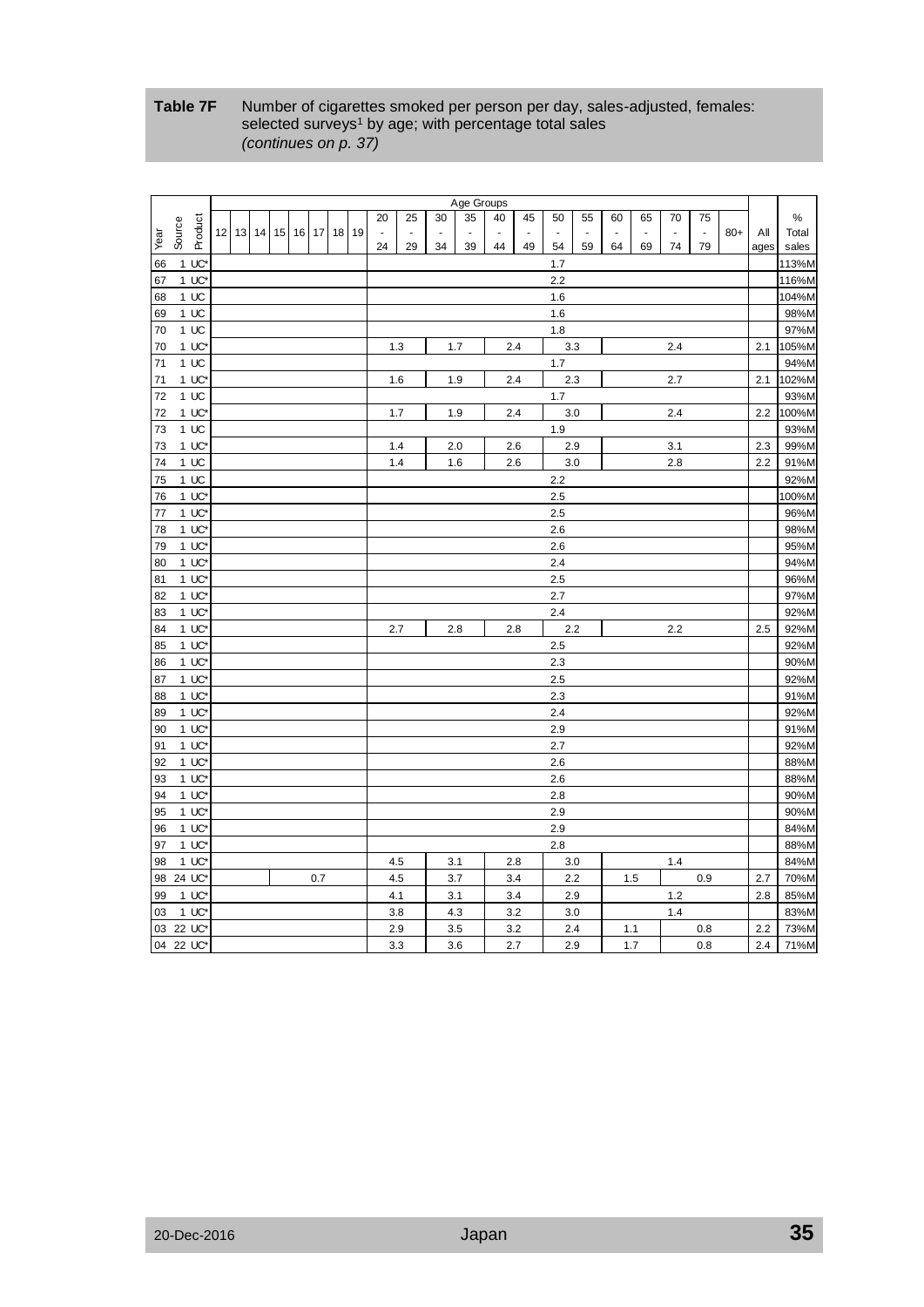<span id="page-35-0"></span>

| Table 7M | (continued from p. 34)                                                |
|----------|-----------------------------------------------------------------------|
|          | Number of cigarettes smoked per person per day, sales-adjusted, males |

|      |           |         |  |  |          |  |  |  |     |                        |     |     |     | Age Groups |     |     |     |     |     |     |     |     |       |      |       |
|------|-----------|---------|--|--|----------|--|--|--|-----|------------------------|-----|-----|-----|------------|-----|-----|-----|-----|-----|-----|-----|-----|-------|------|-------|
|      |           | Product |  |  |          |  |  |  |     |                        | 20  | 25  | 30  | 35         | 40  | 45  | 50  | 55  | 60  | 65  | 70  | 75  |       |      | %     |
| Year | Source    |         |  |  | 12 13 14 |  |  |  |     | 15   16   17   18   19 |     |     | ٠   |            |     |     | ٠   |     |     |     |     | ٠   | $80+$ | All  | Total |
|      |           |         |  |  |          |  |  |  |     |                        | 24  | 29  | 34  | 39         | 44  | 49  | 54  | 59  | 64  | 69  | 74  | 79  |       | ages | sales |
|      | 05 22 UC* |         |  |  |          |  |  |  |     |                        |     | 12  |     | 17         |     | 15  |     | 15  |     | 10  |     | 4.9 |       | 12   | 68%M  |
|      | 06 22 UC* |         |  |  |          |  |  |  |     |                        | 11  |     |     | 16         |     | 15  |     | 16  |     | 11  |     | 4.4 |       | 12   | 68%M  |
|      | 07 22 UC* |         |  |  |          |  |  |  |     |                        | 11  |     |     | 15         |     | 14  |     | 14  |     | 9.4 |     | 4.4 |       | 11   | 72%M  |
|      | 08 22 UC* |         |  |  |          |  |  |  |     |                        | 8.9 |     |     | 12         |     | 16  |     | 13  |     | 11  |     | 5.4 |       | 11   | 68%M  |
|      | 09 22 UC* |         |  |  |          |  |  |  |     |                        | 8.6 |     | 14  |            | 13  |     | 13  |     | 9.2 |     | 3.8 |     | 10    | 72%M |       |
| 10   |           | $1$ UC* |  |  |          |  |  |  |     |                        |     |     |     |            | 8.9 |     |     |     |     |     |     |     | 85%M  |      |       |
|      | 10 22 UC* |         |  |  |          |  |  |  |     | 7.2                    |     | 11  |     | 13         |     | 13  |     | 8.3 |     | 4.0 |     | 9.0 | 59%M  |      |       |
| 11   |           | $1$ UC* |  |  |          |  |  |  |     |                        |     | 7.0 |     | 9.5        |     | 10  |     | 12  |     |     | 6.2 |     |       | 8.5  | 79%M  |
|      | 11 22 UC  |         |  |  |          |  |  |  |     | 8.0                    |     | 11  |     | 10         |     | 11  | 8.1 |     |     | 3.4 |     | 8.2 | 67%M  |      |       |
| 12   |           | $1$ UC* |  |  |          |  |  |  |     |                        | 6.5 |     |     | 9.6        |     | 10  |     | 11  |     |     | 6.3 |     |       | 8.3  | 75%M  |
| 13   |           | $1$ UC* |  |  |          |  |  |  |     | 6.0                    |     | 9.1 |     | 11         |     | 10  |     |     | 6.4 |     |     | 8.3 | 74%M  |      |       |
| 14   |           | $1$ UC* |  |  |          |  |  |  | 5.7 |                        |     | 8.4 | 9.7 |            |     | 10  |     |     | 5.7 |     |     | 7.6 | 76%M  |      |       |
|      | 14 22 UC  |         |  |  |          |  |  |  |     | 7.5                    |     | 9.4 |     | 11         |     | 9.5 |     | 7.7 |     | 2.8 |     | 7.4 | 74%M  |      |       |
| 15   |           | $1$ UC* |  |  |          |  |  |  | 5.6 |                        |     | 8.4 |     | 9.9        |     | 11  |     |     | 5.9 |     |     | 7.8 | 74%M  |      |       |
| 16   |           | $1$ UC* |  |  |          |  |  |  |     |                        |     | 5.5 |     | 8.2        |     | 10  |     | 10  |     |     | 6.0 |     |       | 7.7  | 71%M  |

1 Based on those surveys in Table 6 with data for both sexes and age range at least 21-64 (see *Cigarette consumption per person*, Methods p. 11)

| Source:  |   | see Notes on sources of survey data, p. 47      |           | $=$ refer to Notes on sources of survey data, p. 47               |
|----------|---|-------------------------------------------------|-----------|-------------------------------------------------------------------|
| Product: |   | $MC =$ manufactured cigarettes                  | All ages: | relates to ages reported; as given in original source             |
|          |   | $TC = total$ cigarettes (including hand-rolled) |           | % Total sales: Adjustment factor used, estimated % of total sales |
|          |   | $UC = \text{cigareftes}$ (type unspecified)     |           | of $M =$ manufactured or $T =$ total cigarette consumption        |
|          | A | $=$ all products                                |           | implied by survey, sexes combined                                 |
|          |   | $=$ unspecified                                 |           | $-$ = adjusted by original author                                 |
|          |   |                                                 |           |                                                                   |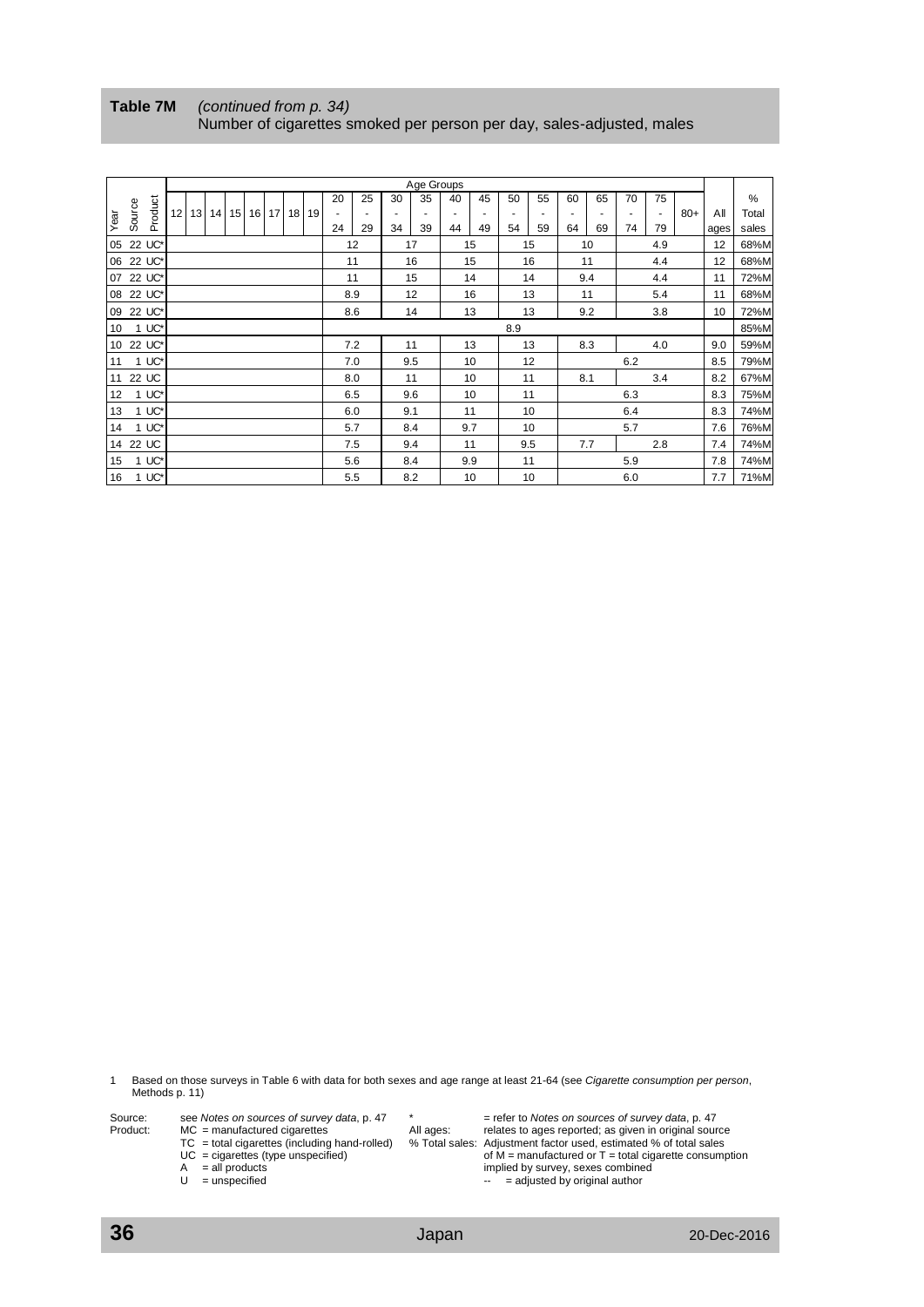<span id="page-36-0"></span>

| Table 7F | (continued from p. 35)                                                  |
|----------|-------------------------------------------------------------------------|
|          | Number of cigarettes smoked per person per day, sales-adjusted, females |

|      |           |                 |  |  |                |  |  |                 |  |         |                          |     |                          | Age Groups |     |                |     |     |     |     |     |                          |       |      |               |
|------|-----------|-----------------|--|--|----------------|--|--|-----------------|--|---------|--------------------------|-----|--------------------------|------------|-----|----------------|-----|-----|-----|-----|-----|--------------------------|-------|------|---------------|
|      |           |                 |  |  |                |  |  |                 |  |         | 20                       | 25  | 30                       | 35         | 40  | 45             | 50  | 55  | 60  | 65  | 70  | 75                       |       |      | $\frac{0}{0}$ |
| Vear | Source    | Product         |  |  | 12 13 14 15 16 |  |  | 17 <sup>1</sup> |  | 18   19 | $\overline{\phantom{a}}$ |     | $\overline{\phantom{a}}$ |            | -   | $\overline{a}$ |     |     |     |     |     | $\overline{\phantom{a}}$ | $80+$ | All  | Total         |
|      |           |                 |  |  |                |  |  |                 |  |         | 24                       | 29  | 34                       | 39         | 44  | 49             | 54  | 59  | 64  | 69  | 74  | 79                       |       | ages | sales         |
|      | 05 22 UC* |                 |  |  |                |  |  |                 |  |         |                          | 3.6 |                          | 4.3        |     | 3.1            |     | 3.0 |     | 1.9 |     | 0.5                      |       | 2.5  | 68%M          |
|      | 06 22 UC* |                 |  |  |                |  |  |                 |  |         |                          | 2.8 |                          | 3.6        |     | 3.2            |     | 2.1 |     | 1.3 |     | 0.6                      |       | 2.1  | 68%M          |
|      | 07 22 UC* |                 |  |  |                |  |  |                 |  |         |                          | 3.0 |                          | 3.4        |     | 3.7            |     | 1.9 |     | 1.7 |     | 0.7                      |       | 2.2  | 72%M          |
|      | 08 22 UC* |                 |  |  |                |  |  |                 |  |         |                          | 2.3 |                          | 3.4        |     | 2.7            |     | 1.9 |     | 1.1 |     | 0.5                      |       | 1.7  | 68%M          |
|      | 09 22 UC* |                 |  |  |                |  |  |                 |  |         |                          | 2.1 |                          | 3.5        |     | 3.1            |     | 2.2 |     | 1.5 |     | 0.9                      |       | 2.0  | 72%M          |
| 10   |           | $1$ UC*         |  |  |                |  |  |                 |  |         |                          |     |                          |            | 2.3 |                |     |     |     |     |     |                          | 85%M  |      |               |
| 10   |           | 22 UC*          |  |  |                |  |  |                 |  | 2.5     |                          | 2.8 |                          | 2.9        |     | 2.5            |     | 1.1 |     | 0.4 |     | 1.8                      | 59%M  |      |               |
| 11   |           | $1$ UC*         |  |  |                |  |  |                 |  |         | 2.4                      |     | 2.7                      |            | 2.6 |                | 2.3 |     |     | 1.4 |     |                          | 2.1   | 79%M |               |
| 11   |           | 22 UC           |  |  |                |  |  |                 |  | 1.9     |                          | 3.2 |                          | 3.3        |     | 2.2            |     | 1.3 |     | 0.5 |     | 1.8                      | 67%M  |      |               |
| 12   |           | $1$ UC*         |  |  |                |  |  |                 |  |         |                          | 2.0 |                          | 2.9        |     | 3.3            |     | 2.5 |     |     | 1.2 |                          |       | 2.1  | 75%M          |
| 13   |           | $1^{\circ}$ UC* |  |  |                |  |  |                 |  | 2.0     |                          | 2.8 |                          | 2.9        |     | 3.0            |     |     | 1.4 |     |     | 2.1                      | 74%M  |      |               |
| 14   |           | $1$ UC*         |  |  |                |  |  |                 |  | 1.7     |                          | 2.2 |                          | 3.0        |     | 2.9            |     |     | 1.2 |     |     | 2.0                      | 76%M  |      |               |
|      | 14 22 UC  |                 |  |  |                |  |  |                 |  | 1.5     |                          | 2.2 |                          | 2.6        |     | 2.4            |     | 1.1 |     | 0.4 |     | 1.5                      | 74%M  |      |               |
| 15   |           | $1$ UC*         |  |  |                |  |  |                 |  |         | 1.6                      |     | 2.4                      |            | 2.9 |                | 2.8 |     |     | 1.2 |     |                          | 1.9   | 74%M |               |
| 16   |           | $1UC^*$         |  |  |                |  |  |                 |  |         |                          | 1.5 |                          | 2.4        |     | 3.2            |     | 2.9 |     |     | 1.2 |                          |       | 2.0  | 71%M          |

1 Based on those surveys in Table 6 with data for both sexes and age range at least 21-64 (see *Cigarette consumption per person*, Methods p. 11)

| see Notes on sources of survey data, p. 47      |           | $=$ refer to Notes on sources of survey data, p. 47               |
|-------------------------------------------------|-----------|-------------------------------------------------------------------|
| $MC$ = manufactured cigarettes                  | All ages: | relates to ages reported; as given in original source             |
| $TC = total$ cigarettes (including hand-rolled) |           | % Total sales: Adjustment factor used, estimated % of total sales |
| $UC =$ cigarettes (type unspecified)            |           | of $M =$ manufactured or $T =$ total cigarette consump            |
|                                                 |           |                                                                   |

- 
- 

TC = total cigarettes (including hand-rolled) % Total sales: Adjustment factor used, estimated % of total sales  $UC =$  cigarettes (type unspecified)  $IO$  of M = manufactured or T = total cigarette consumption A = all products implied by survey, sexes combined U = unspecified -- = adjusted by original author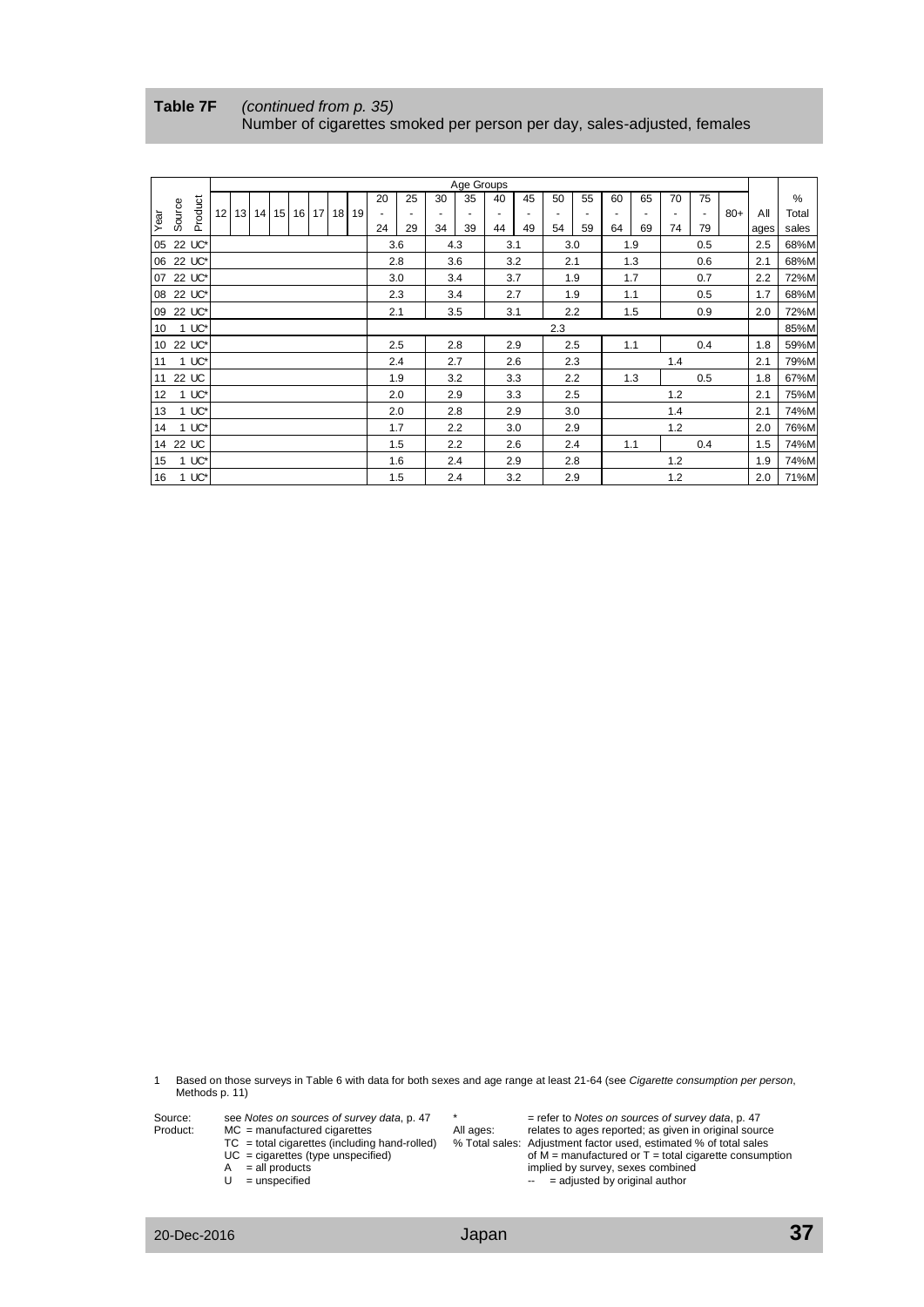<span id="page-37-0"></span>

| Table 8 | Estimated <sup>1</sup> prevalence of smoking and estimated <sup>1</sup> number of cigarettes per person |
|---------|---------------------------------------------------------------------------------------------------------|
|         | per day (unadjusted and sales-adjusted): summary of Tables 4, 6 and 7.                                  |
|         | Males and females aged 15 years and over                                                                |

| Year |              | Source <sup>2</sup> Product <sup>3</sup> | Prevalence <sup>4</sup> |                           |     | Number of cigarettes |                                               |                |              |                             |           |                    |                                                                  |            |                         |                          |
|------|--------------|------------------------------------------|-------------------------|---------------------------|-----|----------------------|-----------------------------------------------|----------------|--------------|-----------------------------|-----------|--------------------|------------------------------------------------------------------|------------|-------------------------|--------------------------|
|      |              |                                          |                         | <b>Manufactured Total</b> | All |                      |                                               | Unadjusted $7$ |              |                             |           | Sales-adjusted $8$ |                                                                  |            |                         |                          |
|      |              |                                          |                         | cigarettes <sup>5</sup>   |     |                      | cigarettes <sup>6</sup> products <sup>6</sup> |                |              | number/<br>person/day sales |           | <b>Total</b>       | Manufactured<br>cigarettes <sup>9</sup><br>number/<br>person/day |            | <b>Total</b><br>number/ | cigarettes<br>person/day |
|      |              |                                          | M                       | F                         | M   | F                    | M                                             | F              | M            | F                           |           |                    | M                                                                | F          | M                       | F                        |
| 1949 | 1            | UC                                       | 77                      | 17                        |     |                      |                                               |                |              |                             |           | $\overline{ }$     | 4.7                                                              | 0.9)       |                         |                          |
| 1950 | 1            | UC                                       | 74                      | 12                        |     |                      |                                               |                |              |                             |           | $\left($           | 6.0                                                              | 0.8)       |                         |                          |
| 1951 | 1            | UC                                       | 74                      | 14                        |     |                      |                                               |                |              |                             |           | (                  | $6.6\,$                                                          | 1.0)       |                         |                          |
| 1952 | 1            | UC                                       | 73                      | 12                        |     |                      |                                               |                |              |                             |           | $\left($           | 7.1                                                              | 0.9)       |                         |                          |
| 1953 | 1            | UC                                       | 75                      | 11                        |     |                      |                                               |                |              |                             |           | $\overline{(\ }$   | 7.9                                                              | 0.9)       |                         |                          |
| 1954 | 1            | UC                                       | 75                      | 12                        |     |                      |                                               |                |              |                             |           |                    | (8.2)                                                            | 1.1)       |                         |                          |
| 1955 | 1            | UC                                       | 76                      | 11                        |     |                      |                                               |                |              |                             |           |                    | (8.3)                                                            | 1.0)       |                         |                          |
| 1956 | 1            | UC                                       | 76                      | 11                        |     |                      |                                               |                |              |                             |           | (                  | 8.1                                                              | 0.9)       |                         |                          |
| 1957 | 1            | UC                                       | 75                      | 13                        |     |                      |                                               |                |              |                             |           | $\left($           | 8.1                                                              | 1.1)       |                         |                          |
| 1958 | 1            | UC                                       | $70\,$                  | 11                        |     |                      |                                               |                |              |                             |           | (                  | 8.4                                                              | 1.1)       |                         |                          |
| 1959 | 1            | UC                                       | 76                      | 13                        |     |                      |                                               |                |              |                             |           | $\left($           | 8.6                                                              | 1.2)       |                         |                          |
| 1960 | 1            | UC                                       | 74                      | 12                        |     |                      |                                               |                |              |                             |           | $\overline{(\ }$   | 9.4                                                              | 1.2)       |                         |                          |
| 1961 | 1            | UC                                       | 76                      | 12                        |     |                      |                                               |                |              |                             |           |                    | (10.1)                                                           | 1.3)       |                         |                          |
| 1962 | 1            | UC                                       | 73                      | 12                        |     |                      |                                               |                |              |                             |           |                    | (10.4)                                                           | 1.3)       |                         |                          |
| 1963 | 1            | UC                                       | $71$                    | 11                        |     |                      |                                               |                |              |                             |           |                    | (10.8)                                                           | 1.4)       |                         |                          |
| 1964 | $\mathbf{1}$ | UC                                       | $71$                    | 10                        |     |                      |                                               |                | 13.1         |                             |           |                    | (11.4)                                                           | 1.3)       |                         |                          |
| 1965 | 1            | UC                                       | 75                      | 14                        |     |                      |                                               |                |              |                             |           |                    | (11.5                                                            | 1.7)       |                         |                          |
| 1966 | 1            | UC                                       | $77 \,$                 | 16                        |     |                      |                                               |                | 13.7         | 1.7                         | 113       |                    | 12.2                                                             | $1.5\,$    |                         |                          |
| 1967 | 1            | UC                                       | 76                      | 16                        |     |                      |                                               |                | 14.5         | 2.2                         | 116       |                    | 12.5                                                             | 1.9        |                         |                          |
| 1968 | 1<br>1       | UC<br>UC                                 | 70<br>73                | 11<br>14                  |     |                      |                                               |                | 13.4         | 1.5                         | 104       |                    | 12.9                                                             | $1.5$      |                         |                          |
| 1969 | $\mathbf{1}$ | UC                                       | 70                      | 11                        |     |                      |                                               |                | 13.6         | 1.5                         | 98        |                    | 13.8                                                             | 1.5        |                         |                          |
|      | 1            | UC                                       | 74                      | 14                        |     |                      |                                               |                |              |                             |           |                    |                                                                  |            |                         |                          |
| 1970 | 1<br>1       | UC<br>UC                                 | 69<br>73                | 11<br>14                  |     |                      |                                               |                | 13.9<br>14.7 | 1.6<br>2.0                  | 97<br>105 |                    | 14.3<br>14.1                                                     | 1.6<br>1.9 |                         |                          |
|      |              |                                          |                         |                           |     |                      |                                               |                |              |                             |           |                    |                                                                  |            |                         |                          |
| 1971 | 1<br>1       | UC<br>UC                                 | 69<br>73                | 10<br>14                  |     |                      |                                               |                | 14.3<br>15.1 | 1.5<br>$2.0\,$              | 94<br>102 |                    | 15.2<br>14.8                                                     | 1.6<br>1.9 |                         |                          |
| 1972 | 1            | UC                                       | 70                      | 10                        |     |                      |                                               |                | 14.9         | $1.5\,$                     | 93        |                    | 16.0                                                             | 1.6        |                         |                          |
|      | $\mathbf{1}$ | UC                                       | 74                      | 14                        |     |                      |                                               |                | 15.6         | $2.0\,$                     | 100       |                    | 15.5                                                             | 2.0        |                         |                          |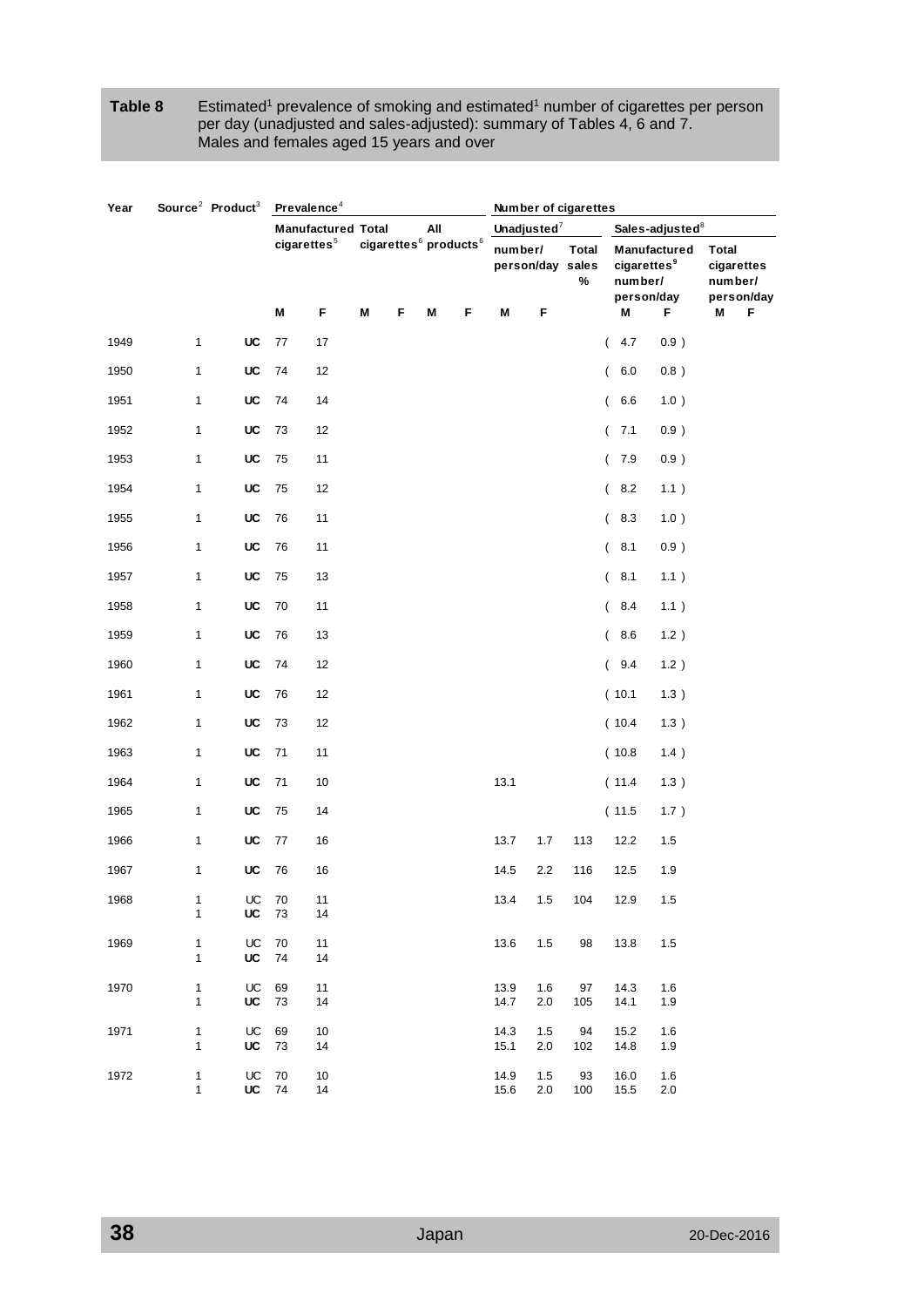# **Table 8** *(continued)*

| Year |                      | Source <sup>2</sup> Product <sup>3</sup> Prevalence <sup>4</sup> |          |                           |   |                                               |     |   |              |                | Number of cigarettes           |                                                  |                             |                                              |
|------|----------------------|------------------------------------------------------------------|----------|---------------------------|---|-----------------------------------------------|-----|---|--------------|----------------|--------------------------------|--------------------------------------------------|-----------------------------|----------------------------------------------|
|      |                      |                                                                  |          | <b>Manufactured Total</b> |   |                                               | All |   |              | Unadjusted $7$ |                                |                                                  | Sales-adjusted <sup>8</sup> |                                              |
|      |                      |                                                                  |          | $cigare$ ttes $5$         |   | cigarettes <sup>6</sup> products <sup>6</sup> |     |   | number/      |                | Total<br>person/day sales<br>% | cigarettes <sup>9</sup><br>number/<br>person/day | Manufactured                | Total<br>cigarettes<br>number/<br>person/day |
|      |                      |                                                                  | M        | F                         | M | F                                             | M   | F | M            | F              |                                | M                                                | F                           | M<br>F                                       |
| 1973 | 1<br>$\mathbf{1}$    | UC<br>UC                                                         | 72<br>74 | 11<br>14                  |   |                                               |     |   | 15.5<br>16.1 | 1.7<br>2.1     | 93<br>99                       | 16.6<br>16.3                                     | 1.8<br>2.1                  |                                              |
| 1974 | 1<br>1               | UC<br>UC                                                         | 72<br>75 | 12<br>16                  |   |                                               |     |   | 15.9         | 1.8            | 91                             | 17.5                                             | 2.0                         |                                              |
| 1975 | $\mathbf{1}$<br>1    | $\sf UC$<br>UC                                                   | 70<br>73 | 12<br>14                  |   |                                               |     |   | 16.1         | 1.9            | 92                             | 17.5                                             | 2.0                         |                                              |
| 1976 | 1                    | UC                                                               | 72       | 15                        |   |                                               |     |   | 16.8         | 2.4            | 100                            | 16.8                                             | 2.4                         |                                              |
| 1977 | $\mathbf{1}$         | UC                                                               | 72       | 14                        |   |                                               |     |   | 16.6         | 2.3            | 96                             | 17.4                                             | 2.4                         |                                              |
| 1978 | 1                    | UC                                                               | 71       | 15                        |   |                                               |     |   | 16.8         | 2.5            | 98                             | 17.1                                             | 2.5                         |                                              |
| 1979 | $\mathbf{1}$         | UC                                                               | 70       | 15                        |   |                                               |     |   | 16.4         | 2.4            | 95                             | 17.2                                             | 2.5                         |                                              |
| 1980 | $\mathbf{1}$         | UC                                                               | 68       | 14                        |   |                                               |     |   | 16.0         | 2.2            | 94                             | 17.0                                             | 2.3                         |                                              |
| 1981 | $\mathbf{1}$         | UC                                                               | 68       | 14                        |   |                                               |     |   | 16.4         | 2.3            | 96                             | 17.0                                             | 2.4                         |                                              |
| 1982 | 1                    | UC                                                               | 67       | 14                        |   |                                               |     |   | 16.3         | 2.5            | 97                             | 16.8                                             | 2.5                         |                                              |
| 1983 | $\mathbf{1}$         | UC                                                               | 64       | 13                        |   |                                               |     |   | 15.3         | 2.1            | 92                             | 16.7                                             | 2.3                         |                                              |
| 1984 | $\mathbf{1}$         | UC                                                               | 63       | 13                        |   |                                               |     |   | 15.1         | 2.2            | 92                             | 16.4                                             | 2.4                         |                                              |
| 1985 | $\mathbf{1}$         | UC                                                               | 63       | 13                        |   |                                               |     |   | 14.7         | 2.2            | 92                             | 16.1                                             | 2.4                         |                                              |
| 1986 | 1<br>22              | UC<br>U                                                          | 61<br>58 | 12<br>8                   |   |                                               |     |   | 14.4         | 2.0            | 90                             | 15.9<br>(16.2)                                   | 2.2<br>1.9)                 |                                              |
| 1987 | $\mathbf{1}$<br>22   | UC<br>U                                                          | 59<br>54 | 13<br>9                   |   |                                               |     |   | 14.2         | 2.2            | 92                             | 15.4<br>(15.6)                                   | 2.4<br>2.2)                 |                                              |
| 1988 | $\mathbf{1}$<br>22   | UC<br>U                                                          | 58<br>54 | 12<br>10                  |   |                                               |     |   | 13.9         | 2.0            | 91                             | 15.3<br>(15.3)                                   | $2.2\,$<br>2.2)             |                                              |
| 1989 | $\mathbf{1}$<br>22   | UC<br>U                                                          | 58<br>54 | 12<br>$\boldsymbol{9}$    |   |                                               |     |   | 14.1         | 2.1            | 92                             | 15.4<br>(15.6)                                   | 2.3<br>2.1)                 |                                              |
| 1990 | $\overline{1}$<br>22 | UC<br>U                                                          | 58<br>51 | 13<br>9                   |   |                                               |     |   | 13.8         | 2.4            | 91                             | 15.2<br>(15.7)                                   | 2.7<br>2.3)                 |                                              |
| 1991 | $\mathbf{1}$<br>22   | UC<br>U                                                          | 59<br>49 | 13<br>9                   |   |                                               |     |   | 14.2         | 2.4            | 92                             | 15.5<br>(15.7)                                   | 2.6<br>2.4)                 |                                              |
| 1992 | $\overline{1}$<br>22 | <b>UC</b><br>U                                                   | 57<br>48 | 12<br>9                   |   |                                               |     |   | 13.7         | 2.2            | 88                             | 15.5<br>(15.7)                                   | 2.5<br>2.3)                 |                                              |
| 1993 | $\mathbf{1}$<br>22   | UC<br>U                                                          | 56<br>44 | 13<br>9                   |   |                                               |     |   | 13.8         | 2.2            | 88                             | 15.6<br>(15.6)                                   | 2.4<br>2.5)                 |                                              |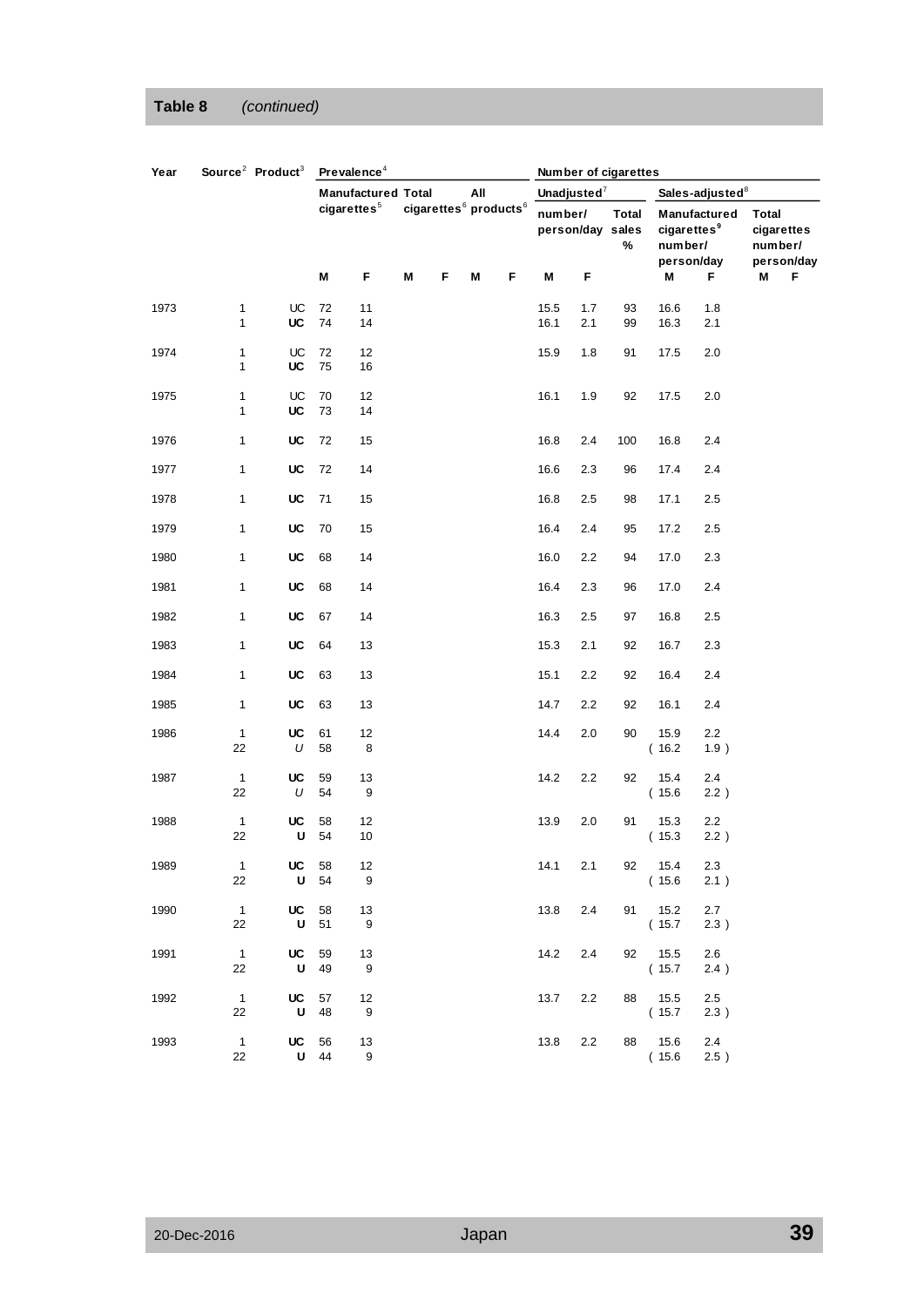# **Table 8** *(continued/2)*

| Year |                            | Source <sup>2</sup> Product <sup>3</sup> Prevalence <sup>4</sup> |                |                           |   |                                               |     |   |             |                  | Number of cigarettes |                                    |                             |                                              |
|------|----------------------------|------------------------------------------------------------------|----------------|---------------------------|---|-----------------------------------------------|-----|---|-------------|------------------|----------------------|------------------------------------|-----------------------------|----------------------------------------------|
|      |                            |                                                                  |                | <b>Manufactured Total</b> |   |                                               | All |   |             | Unadjusted $7$   |                      |                                    | Sales-adjusted <sup>8</sup> |                                              |
|      |                            |                                                                  |                | $cigare$ ttes $5$         |   | cigarettes <sup>6</sup> products <sup>6</sup> |     |   | number/     | person/day sales | Total<br>%           | cigarettes <sup>9</sup><br>number/ | Manufactured<br>person/day  | Total<br>cigarettes<br>number/<br>person/day |
|      |                            |                                                                  | M              | F                         | M | F                                             | M   | F | M           | F                |                      | M                                  | F                           | M<br>F                                       |
| 1994 | $\mathbf{1}$<br>22         | UC<br>U                                                          | 56<br>43       | 14<br>9                   |   |                                               |     |   | 13.7        | 2.4              | 90                   | 15.3<br>(15.4)                     | 2.7<br>2.7)                 |                                              |
| 1995 | $\mathbf{1}$<br>22         | UC<br>U                                                          | 56<br>52       | 14<br>11                  |   |                                               |     |   | 13.7        | 2.5              | 90                   | 15.2<br>(15.4)                     | 2.8<br>2.6)                 |                                              |
| 1996 | $\mathbf{1}$<br>22<br>23   | UC<br>U<br>U                                                     | 55<br>51<br>54 | 14<br>10<br>13            |   |                                               |     |   | 13.2        | 2.4              | 84                   | 15.7<br>(16.0)<br>(15.5)           | 2.8<br>2.5)<br>3.0)         |                                              |
| 1997 | $\mathbf{1}$<br>22         | UC<br>U                                                          | 54<br>53       | 14<br>12                  |   |                                               |     |   | 12.9        | 2.4              | 88                   | 14.6<br>(14.7)                     | 2.7<br>2.7)                 |                                              |
| 1998 | $\mathbf{1}$               | UC                                                               | 53             | 13                        |   |                                               |     |   | 12.6        | 2.2              | 84                   | 15.1                               | 2.6                         |                                              |
|      | 22<br>24                   | U<br>$UC+U$                                                      | 52<br>51       | 11<br>13                  |   |                                               |     |   | 10.6        | 1.8              | 70                   | (15.0)<br>15.1                     | 2.7)<br>2.6                 |                                              |
| 1999 | $\mathbf{1}$<br>22         | UC<br>U                                                          | 53<br>50       | 14<br>11                  |   |                                               |     |   | 12.6        | 2.2              | 85                   | 14.8<br>(14.8)                     | 2.6<br>2.6)                 |                                              |
| 2000 | $\mathbf{1}$<br>22         | UC<br>U                                                          | 52<br>49       | 13<br>12                  |   |                                               |     |   |             |                  |                      | (14.0)<br>(14.1)                   | 2.9)<br>2.8)                |                                              |
| 2001 | $\mathbf{1}$<br>22         | UC<br>U                                                          | 50<br>48       | 15<br>10                  |   |                                               |     |   |             |                  |                      | (13.4)<br>(14.1)                   | 3.1)<br>2.5)                |                                              |
| 2002 | $\mathbf{1}$<br>22         | UC<br>U                                                          | 47<br>45       | 14<br>11                  |   |                                               |     |   |             |                  |                      | (13.1)<br>(13.5)                   | $3.0$ )<br>2.7)             |                                              |
| 2003 | $\mathbf{1}$<br>22<br>22   | UC<br>$UC+U$<br>U                                                | 47<br>45<br>48 | 13<br>11<br>13            |   |                                               |     |   | 10.6<br>9.7 | 2.2<br>1.6       | 83<br>73             | 12.8<br>13.3                       | 2.7<br>2.2                  |                                              |
| 2004 | $\mathbf{1}$<br>22<br>22   | UC<br>UC+U<br>U                                                  | 45<br>43<br>45 | 13<br>12<br>13            |   |                                               |     |   | 9.0         | 1.7              | 71                   | (12.3)<br>12.8                     | 2.8)<br>2.3                 |                                              |
| 2005 | 1<br>22<br>22              | UC<br>UC+U<br>U                                                  | 44<br>40<br>42 | 13<br>11<br>13            |   |                                               |     |   | 8.3         | 1.7              | 68                   | (11.8)<br>12.1                     | 2.8)<br>2.5                 |                                              |
| 2006 | $\overline{1}$<br>22<br>22 | <b>UC</b><br>UC+U<br>$\mathbf{U}$                                | 40<br>39<br>42 | 12<br>10<br>11            |   |                                               |     |   | 8.0         | 1.4              | 68                   | (11.2)<br>11.8                     | 2.7)<br>2.1                 |                                              |
| 2007 | $\overline{1}$<br>22<br>22 | <b>UC</b><br>UC+U<br>U                                           | 39<br>39<br>42 | 12<br>10<br>12            |   |                                               |     |   | 8.0         | 1.6              |                      | (10.6)<br>72 11.1                  | 2.7)<br>$2.2\,$             |                                              |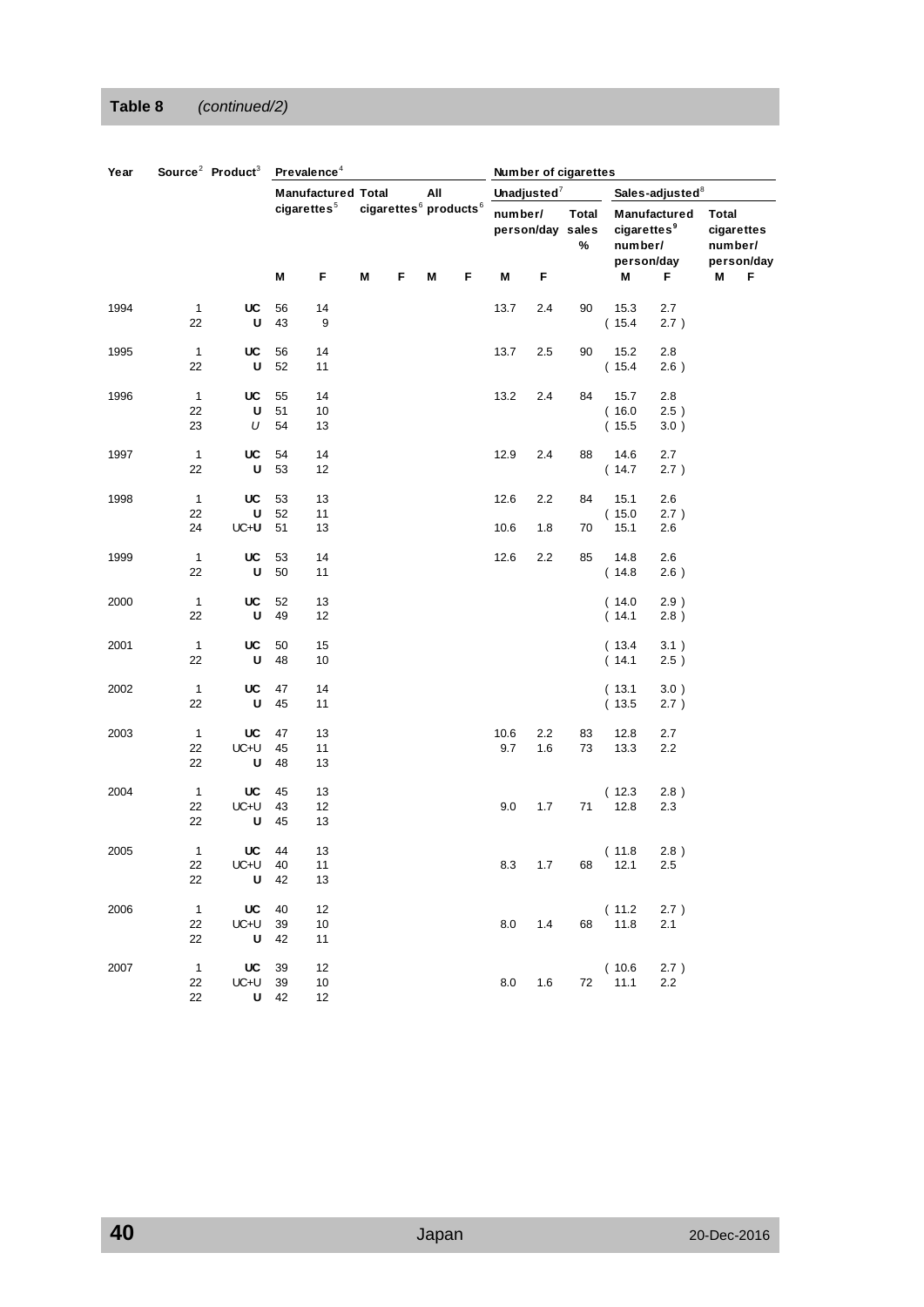#### **Table 8** *(continued/3)*

| Year       |                          | Source <sup>2</sup> Product <sup>3</sup> Prevalence <sup>4</sup> |                |                           |   |                                               |     |   |            |                 | Number of cigarettes                  |                                |                                                                  |                                                     |
|------------|--------------------------|------------------------------------------------------------------|----------------|---------------------------|---|-----------------------------------------------|-----|---|------------|-----------------|---------------------------------------|--------------------------------|------------------------------------------------------------------|-----------------------------------------------------|
|            |                          |                                                                  |                | <b>Manufactured Total</b> |   |                                               | All |   |            | Unadjusted $^7$ |                                       |                                | Sales-adjusted <sup>8</sup>                                      |                                                     |
|            |                          |                                                                  |                | cigarettes <sup>5</sup>   |   | cigarettes <sup>6</sup> products <sup>6</sup> |     |   | number/    |                 | <b>Total</b><br>person/day sales<br>% |                                | Manufactured<br>cigarettes <sup>9</sup><br>number/<br>person/day | <b>Total</b><br>cigarettes<br>number/<br>person/day |
|            |                          |                                                                  | M              | F                         | M | F                                             | M   | F | M          | F               |                                       | M                              | F                                                                | M<br>F                                              |
| 2008       | $\mathbf{1}$<br>22<br>22 | UC<br>UC+U<br>U                                                  | 38<br>36<br>38 | 12<br>9<br>10             |   |                                               |     |   | 7.4        | 1.2             | 68                                    | (10.0)<br>10.8                 | 2.6)<br>1.8                                                      |                                                     |
| 2009       | $\mathbf{1}$<br>22<br>22 | <b>UC</b><br>UC+U<br>U                                           | 37<br>36<br>38 | 11<br>10<br>11            |   |                                               |     |   | 7.1        | 1.5             | 72                                    | 9.6<br>(<br>10.0               | 2.4)<br>2.0                                                      |                                                     |
| 2010       | $\mathbf{1}$<br>22<br>22 | <b>UC</b><br>$UC+U$<br>U                                         | 35<br>31<br>34 | 12<br>8<br>9              |   |                                               |     |   | 7.2<br>5.3 | 1.9<br>1.1      | 85<br>59                              | 8.5<br>8.9                     | 2.2<br>1.8                                                       |                                                     |
| 2011       | $\mathbf{1}$<br>22<br>22 | UC<br>$UC+U$<br>U                                                | 32<br>31<br>33 | 10<br>9<br>10             |   |                                               |     |   | 6.4<br>5.5 | 1.5<br>1.3      | 79<br>67                              | 8.1<br>8.2                     | 2.0<br>1.9                                                       |                                                     |
| 2012       | $\mathbf{1}$<br>22<br>22 | UC<br>U<br>U                                                     | 31<br>31<br>34 | 10<br>8<br>9              |   |                                               |     |   | 6.0        | 1.5             | 75                                    | 7.9<br>8.3<br>$\overline{(\ }$ | 2.0<br>1.6)                                                      |                                                     |
| 2013       | $\mathbf{1}$<br>22<br>22 | <b>UC</b><br>U<br>U                                              | 31<br>31<br>33 | 10<br>$\overline{7}$<br>8 |   |                                               |     |   | 5.9        | 1.5             | 74                                    | 8.0<br>8.5<br>(                | 2.1<br>1.6)                                                      |                                                     |
| 2014/10    | $\mathbf{1}$<br>22<br>22 | <b>UC</b><br>UC+U<br>U                                           | 29<br>31<br>33 | 9<br>8<br>9               |   |                                               |     |   | 5.5<br>5.7 | 1.4<br>1.1      | 76<br>74                              | 7.3<br>7.6                     | 1.9<br>1.5                                                       |                                                     |
| 2015/10    | $\mathbf{1}$             | <b>UC</b>                                                        | 30             | 9                         |   |                                               |     |   | 5.5        | 1.4             | 74                                    | 7.5                            | 1.9                                                              |                                                     |
| 2016/10,11 | 1                        | UC                                                               | 29             | 9                         |   |                                               |     |   | 5.3        | 1.4             | 71                                    | 7.4                            | 1.9                                                              |                                                     |

1 Surveys covering an age range of at least 21-64 are included. Any gaps in the data for ages 15-20 and 65 years and over are filled in by assumed extensions to the age distribution, shown in the extended versions of Tables 4 and 6 in the Excel tables workbook. Method: see *Summary of adult smoking*, Methods p. 13. We have revised the assumed extensions to age distribution for prevalence after 1985, so the estimates shown here are lower than in the equivalent table of earlier editions.

2 See [Notes on sources of survey](#page-46-1) data, p. [47.](#page-46-1)

3 Product: MC = manufactured cigarettes, TC = total cigarettes (including hand-rolled), UC = cigarettes (type unspecified), A = all products, U = unspecified. Frequency of smoking is indicated by: regular or daily smokers in normal type, all smokers (including occasional) in **bold**, unspecified in *italics*.

4 Estimated from data in Table 4 (see also extended version of Table 4 in the Excel tables workbook)<br>5 This column includes prevalence of smoking classified as UC = cigarettes (type unspecified), and p

This column includes prevalence of smoking classified as UC = cigarettes (type unspecified), and prevalence classified as U = unspecified product after 1985.

6 This column is shown as standard for all chapters but is empty because we believe that the prevalence of smoking reported by our sources relates to cigarette smoking (see also footnote 5).

7 Estimated from data in Table 6 (see also extended version of Table 6 in the Excel tables workbook)

8 From Table 7, except data in parentheses, which are derived from the prevalence of smoking from Table 4 as described in *Summary of adult smoking*, Methods p. 13.

9 Number of cigarettes classified as UC = cigarettes (type unspecified) has been adjusted to manufactured cigarette sales and included in this column.

10 Calculations based on 2013 population.<br>11 Calculations based on 2015 sales data

Calculations based on 2015 sales data.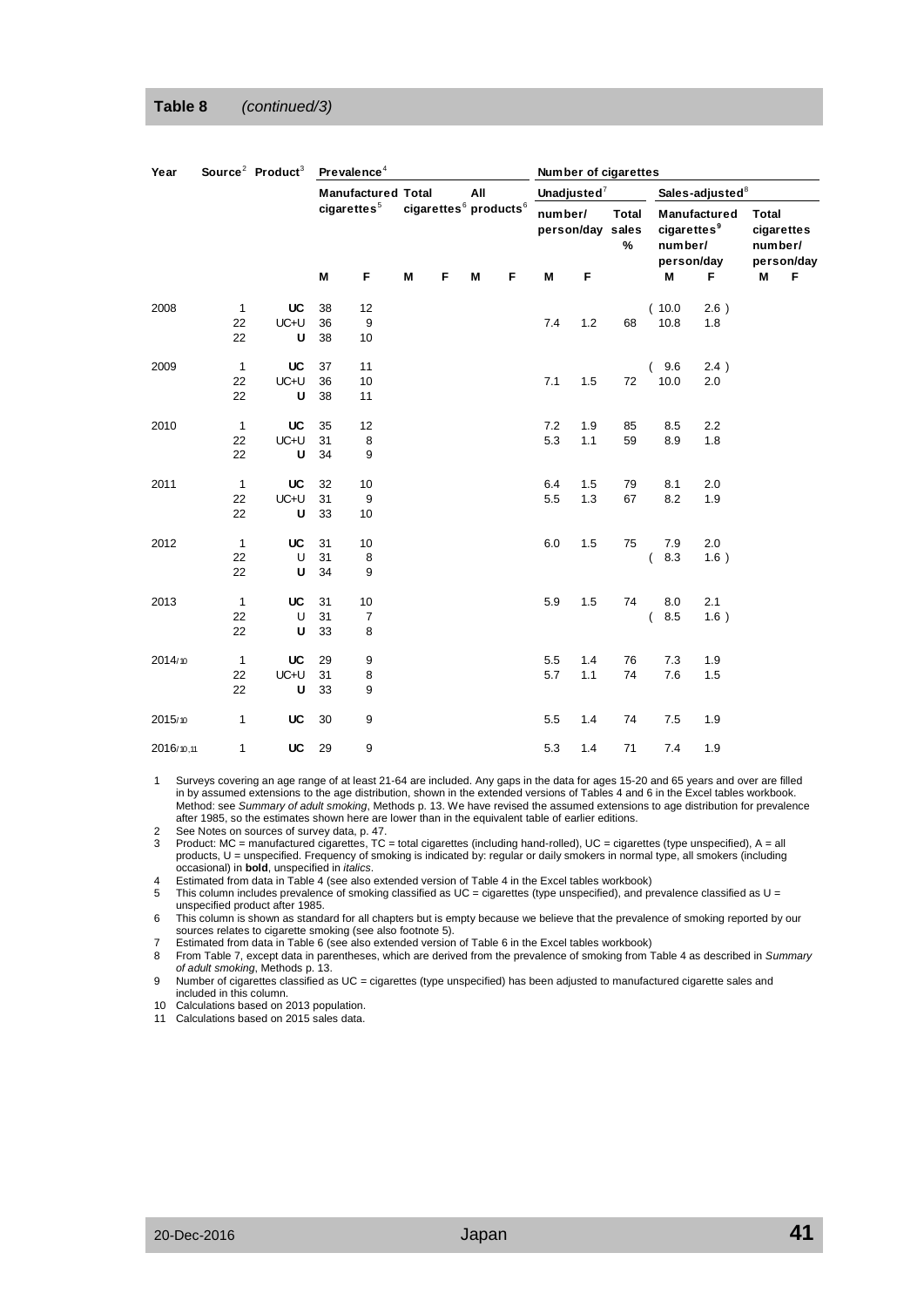<span id="page-41-0"></span>



Source: Table 8

See also customisable version of Figure 3 in the Excel workbook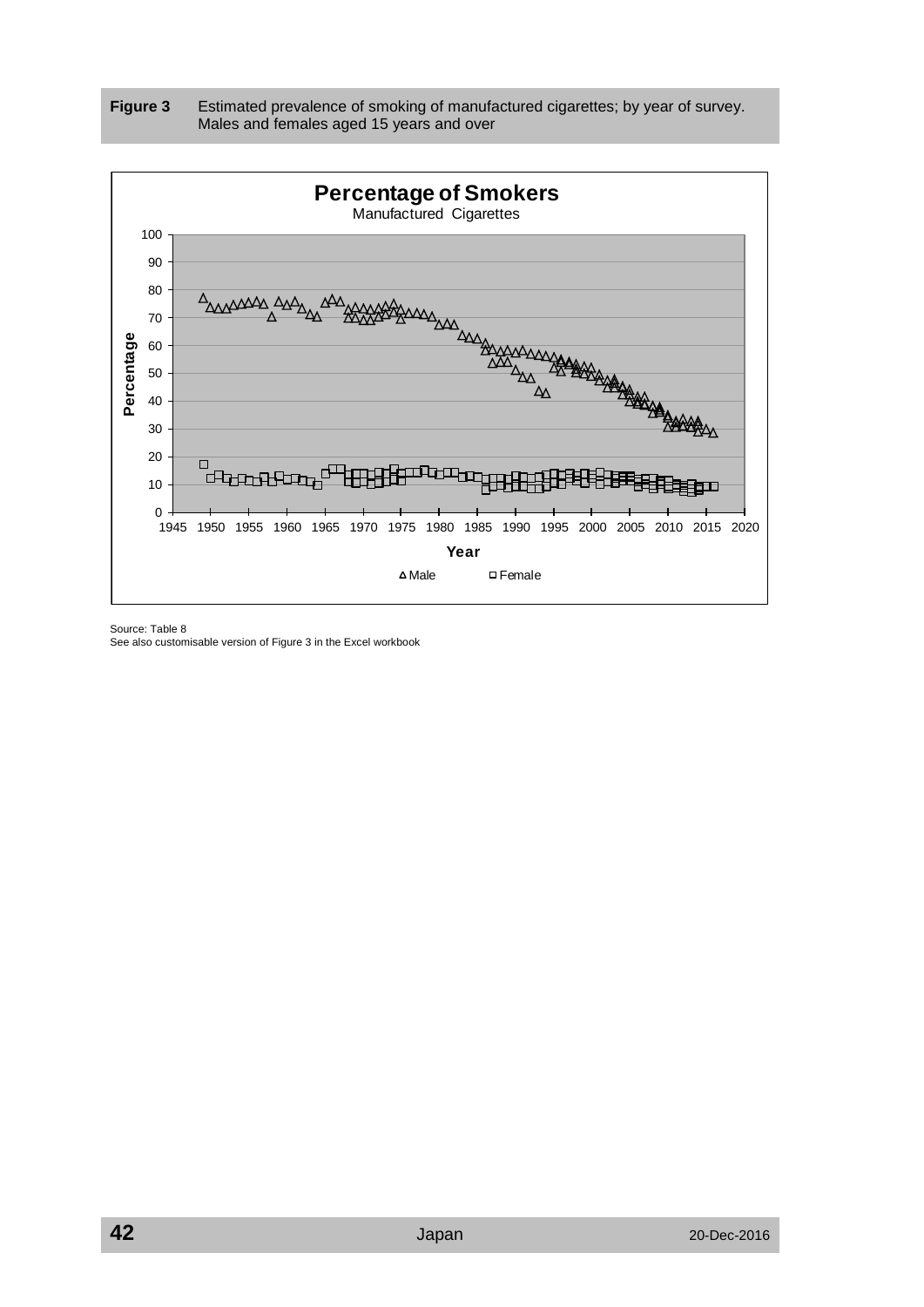<span id="page-42-0"></span>



Source: Table 8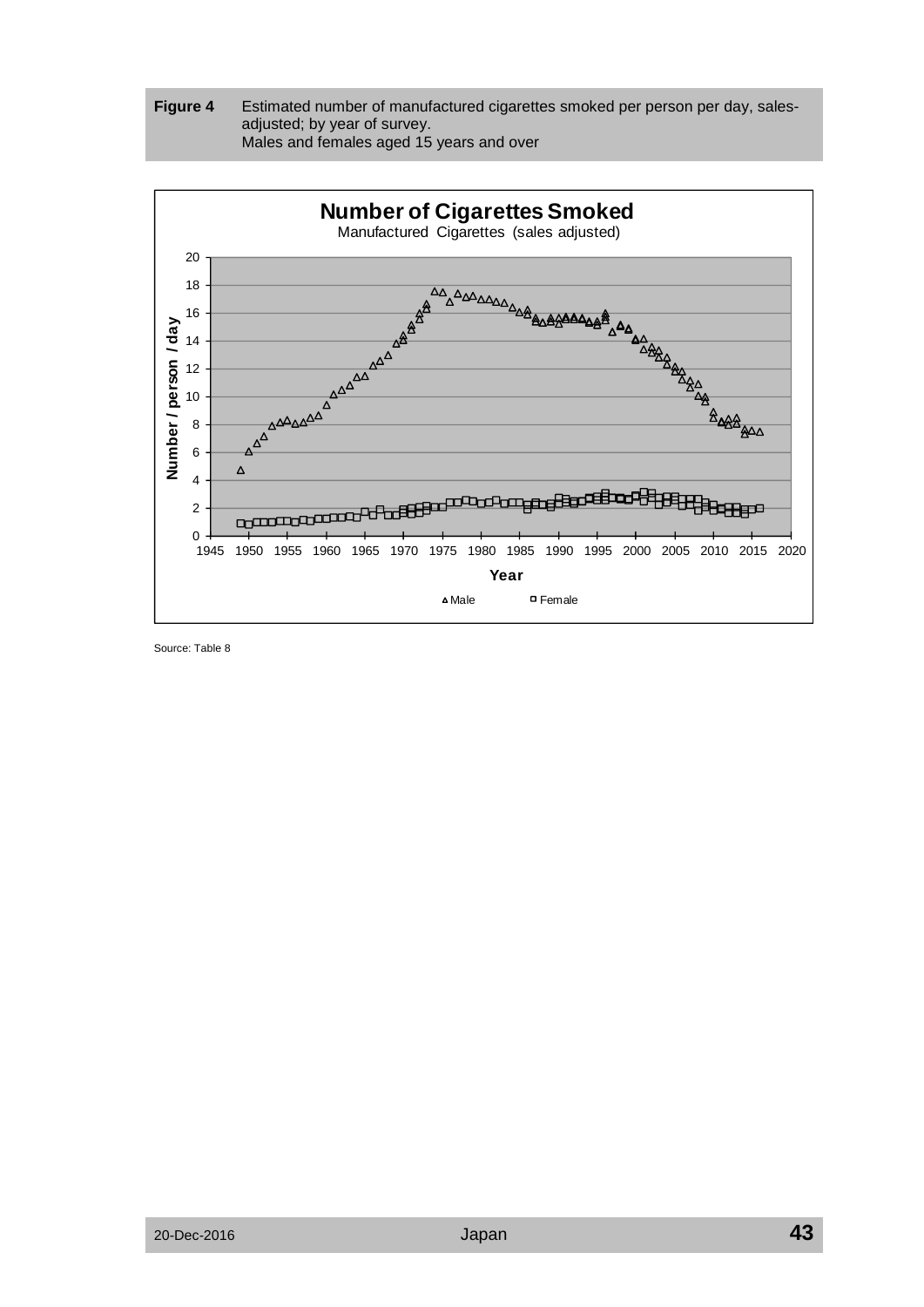# <span id="page-43-0"></span>**Notes**

# <span id="page-43-1"></span>**Notes on sources of sales data**

The data presented in the tables and figures were obtained from several sources, details of which are given below, together with estimations and related assumptions. Full citations of the sources are given on p. [55](#page-54-0) under *[References](#page-54-0)*.

## <span id="page-43-2"></span>*Sales data before 1974*

RP6 (Lee (1975))

See Table 1.1

Data by weight, originally given to nearest 100 000 pounds, have been converted to tonnes and given to the nearest 10 tonnes (100 000 lbs  $=$  45.359 tonnes). Where weight conversion factors have been quoted in RP6, the weights have been re-calculated without rounding and then converted to tonnes.

Notes as given in RP6:

a) Details of the number of cigarettes and cigars, and of the weight of fine-cut and pipe tobacco consumed were obtained from Sales of Manufactured Tobacco Classified by Brands, 1904-1955, published by the Japan Monopoly Corporation. The figures for 1956- 1973 were provided by the Japan Monopoly Corporation.

(b) Cigarettes were converted from number to weight using a factor of 2.205 lbs per 1 000 cigarettes up to 1955. From 1956 onwards details of the number and weight of cigarettes consumed were provided by the Japan Monopoly Corporation. The conversion factor used for cigars was 15 lbs per 1 000 cigars.

Traditional products and their replacement by cigarettes:

Tobacco and Salt Museum (2007), Segi *et al* (1957), Sato (1999), Sato *et al* (2000) The kiseru (煙管 a long-stemmed pipe with a bamboo tube between metal bowl and mouthpiece) was the only traditional method of smoking in Japan, using very finely cut tobacco known as kizami (創作). From the late 19<sup>th</sup> century, cigars and cigarettes were introduced. The government monopolized leaf cultivation in 1898 and tobacco manufacturing in 1905. Early forms of cigarette had paper mouthpieces, and it was not until 1930 that production of these was exceeded by western-style plain cigarettes. European-style pipe tobacco was first produced in Japan around 1930.

<span id="page-43-4"></span>Sobue *et al* (1988) reported that "during World War II, cigarettes were rationed equally to all Japanese, helping to make cigarette smoking generally prevalent."

# <span id="page-43-3"></span>*Sales data for 1974-2015 and additional data for 1970-1973*

Ikeda (1990b), Hamazume (1998), Tobacco Institute of Japan (2016a).

See Table 1.2, and see also Table 1.3 for various categories which were excluded from RP6, but are presented here for completeness. The data for 1970-1988 include imports which were excluded from RP6 (e.g. 0.3% of cigarettes, 49% of pipe tobacco, and 56% of cigars in 1970). Sales to Imperial Household Agency (assumed to be cigarettes) have also been included (available for 1970-1984). Data from RP6 do not include cigarillos; these are included with cigars from 1974- 1988. Data for domestic and imported pipe tobacco are shown combined. Data for fine-cut tobacco are not comparable over time, being variously grouped under domestic cigarettes (1970-1981), imports (1982-1984), and domestic cigars/pipe tobacco/fine-cut tobacco (1985-1988) (not shown).

The tobacco products market opened up to competition in 1985 and data are not available from that year for imports of products other than cigarettes. In 1984 imports accounted for 2% of cigarettes (see also text table later in this section), 70% of pipe tobacco, and 52% of cigars. From 1989 onwards only cigarette data are available.

The custom of giving cigarettes by the Imperial Household was set to end in 2007 (Agence France Presse (2005)).

Data are for fiscal years beginning 1<sup>st</sup> April up to 2014, and 1<sup>st</sup> January for 2015. Cigarette sales for January to March 2015 are assumed to be included in both the 2014 and 2015 figures; an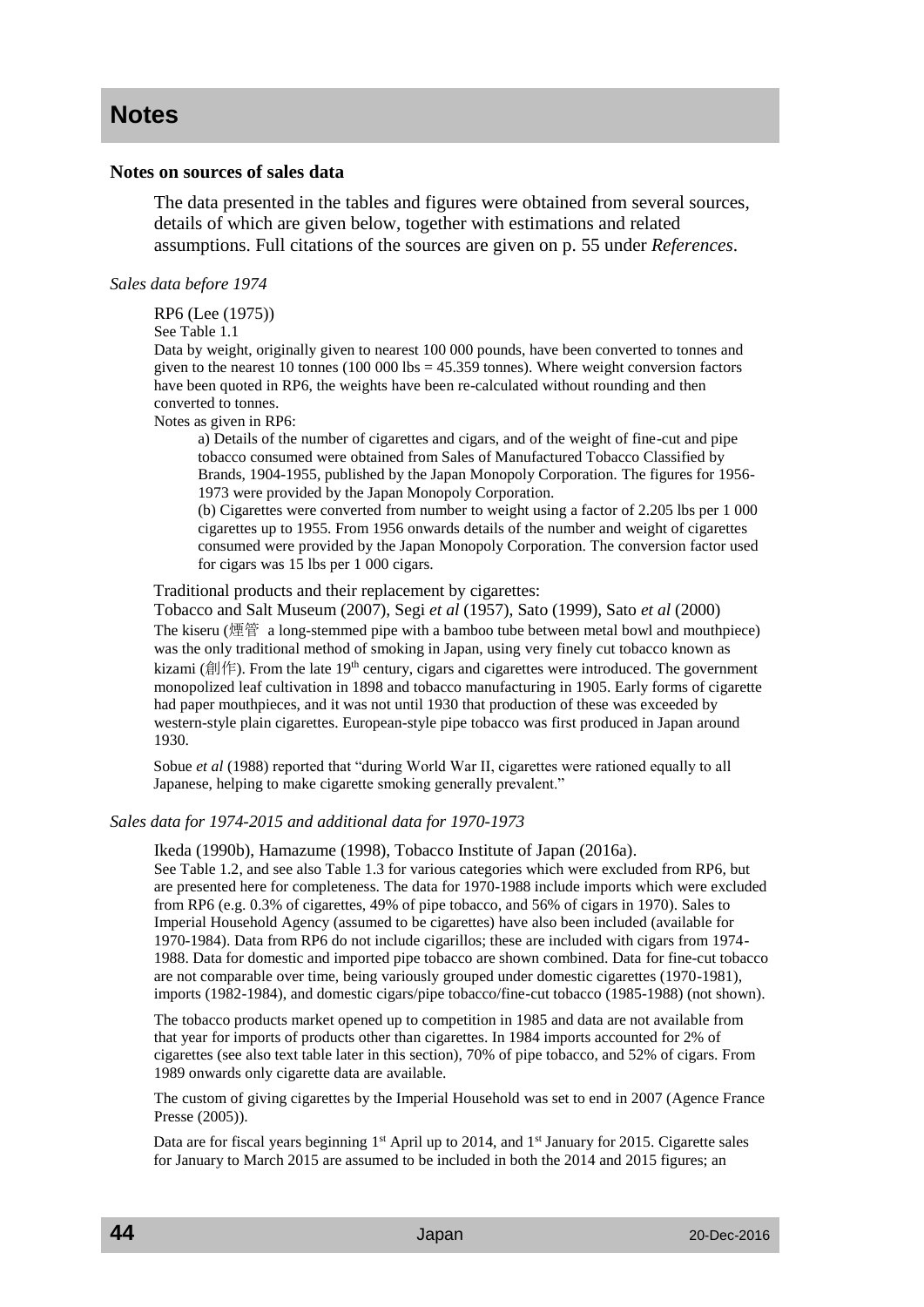alternative figure, referring to calendar year 2014, is 186 200 millions (Japan Tobacco Inc. (2016a)).

Data for cigarettes and cigars were given in numbers and have been converted to weight (to 1988) assuming an average of 1 g per cigarette, 6.8 g per cigar or cigarillo (based on values in RP6). Fukumoto *et al* (1997) tested 33 cigarette brands representing 68% of sales: the weight of tobacco per cigarette was 1.02 g for plain cigarettes (1 brand) and an average of 0.67 g for the 32 filter brands (0.66 g for imported and 0.70 g for domestic brands). Later, Hyodo *et al* (2007)) tested 106 filter brands and reported that the weights ranged from 0.52 to 0.85 g per cigarette. These figures suggest that our estimates of weight may be too high for the later years.

According to Sato (1999), Sato *et al* (2000), the Japan Public Monopoly Corporation (JPMC) was established in 1948 to assume a managerial role in the tobacco business. It controlled Japan's tobacco market, while high tariffs on foreign brands virtually prevented their import for a long time. In 1985, the JPMC was privatized and soon thereafter Japan's tobacco market was liberalised. The tariff on tobacco products was reduced to zero in April 1987.

The following table shows imported cigarettes as a percentage of all cigarettes:

| 1982 | 1.5  |
|------|------|
| 1983 | 1.8  |
| 1984 | 2.1  |
| 1985 | 2.4  |
| 1986 | 3.9  |
| 1987 | 9.8  |
| 1988 | 12.1 |
| 1989 | 14.7 |
| 1990 | 15.9 |
| 1991 | 16.5 |
| 1992 | 17.1 |
| 1993 | 17.9 |
| 1994 | 19.6 |
| 1995 | 21.2 |
| 1996 | 22.3 |
| 1997 | 22.4 |
| 1998 | 23.5 |
| 1999 | 24.7 |
| 2000 | 25.1 |
| 2001 | 25.7 |
| 2002 | 26.7 |
| 2003 | 27.1 |
| 2004 | 27.1 |
| 2005 | 33.6 |
| 2006 | 35.2 |
| 2007 | 35.1 |

#### **Imported cigarettes (%)**

Source: Japan Health Promotion & Fitness Foundation (2011)

According to Euromonitor, in 2015 all cigars and cigarillos were imported; cigarillos accounted for 99% of these sales, with some smokers switching from cigarettes to cigarillos following tax increases in 2010. They also reported that the only smokeless tobacco product on the market was one brand of Swedish-style snus, introduced in 2013, but no data on its sales are available (Euromonitor International (2015a, 2015b)).

#### <span id="page-44-0"></span>*Estimates of smuggling and cross-border sales*

Illicit cigarettes sales were reported to be equivalent to 1.7% of legal sales in 2006 (Joossens *et al* (2009) quoting Euromonitor International (2008)), and as 0.1% of the total cigarette market in 2011 (Eriksen *et al* (2012) quoting Euromonitor International (2011)).

#### <span id="page-44-1"></span>*Consumption of hand-rolled cigarettes*

No estimates of hand-rolled cigarette consumption are available, but it has probably been negligible, except when wartime economies obliged consumers to roll their own cigarettes from rationed allotments of shredded tobacco (Tobacco and Salt Museum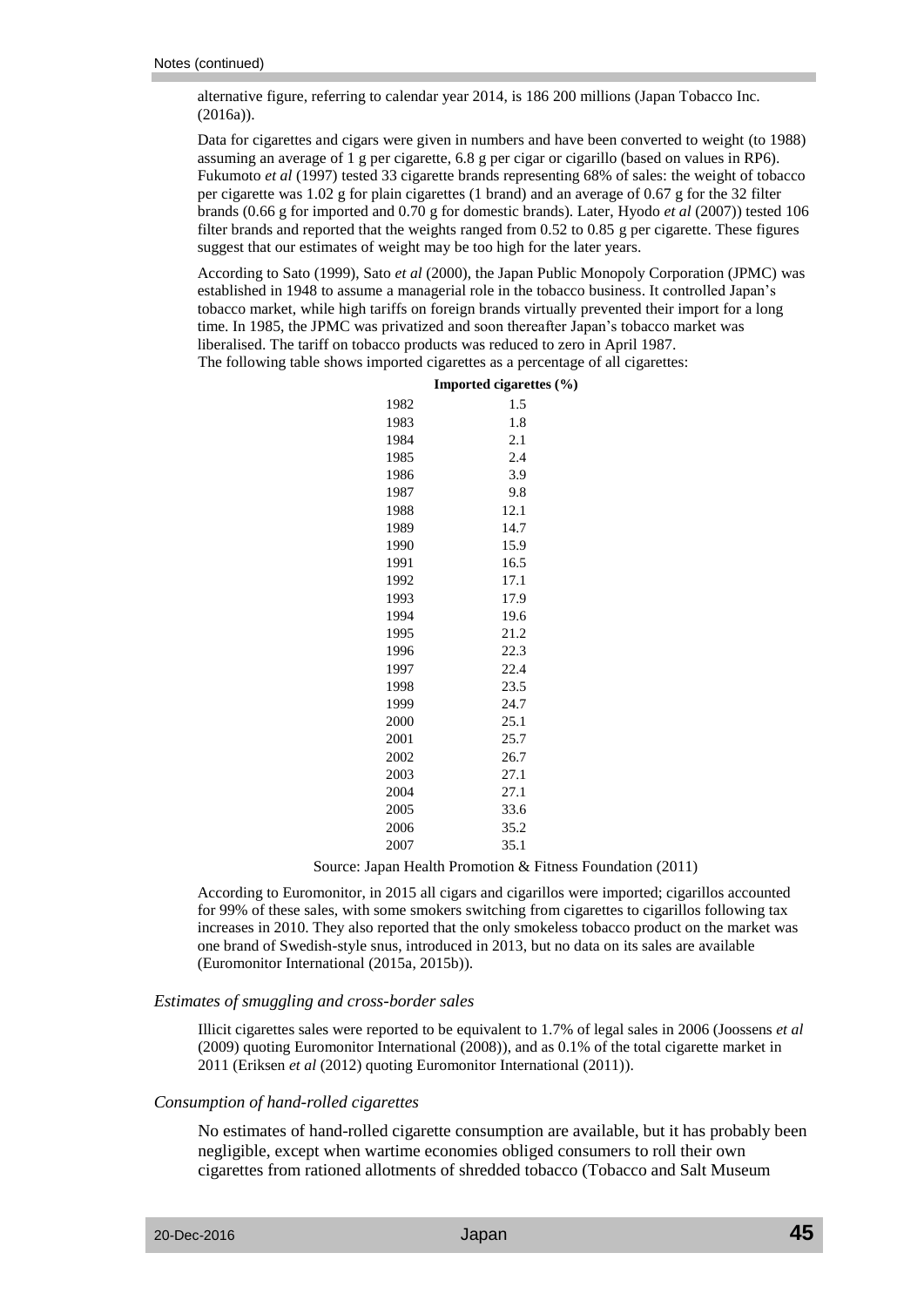(2007)). More recently, it has been reported that some, particularly younger, smokers have started smoking hand-rolled cigarettes to economise. Nevertheless, sales of loose tobacco (for hand-rolled and pipe) were still predicted to remain below 0.1% of all tobacco sales (Euromonitor International (2015c, 2016)). Due to lack of any further information, hand-rolled cigarettes have been assumed negligible, and ignored in all calculations.

*Note: we have withdrawn estimates, included in previous editions of this book, which were based on the assumption that all fine-cut tobacco was used in hand-rolled cigarettes; fine-cut tobacco (kizami) was smoked in traditional pipes (Segi et al (1957)).*

#### <span id="page-45-0"></span>*Plain/Filter cigarette sales*

1960-1981: Maxwell (successive years) 1982-1988: Hiruta (1985) 1989-2004: US Department of Agriculture (2007) See Table 3

For 1982 onwards the data are based on production rather than on sales. Earlier data from Hiruta (1985) are quite similar to those shown in the Table.

Endo *et al* (2009) reported that the first filter brand was introduced in 1957, and that adoption of filter cigarettes was slow, reaching only 3% in 1960, rather lower than the figure reported by Maxwell and shown in Table 3. Charcoal filters are an important feature of the Japanese market. They were first introduced in 1968; by 1991 over 80% of cigarettes had charcoal filters, and by 2004 almost all cigarettes (both domestic and imported) were reported to have charcoal filters (Assunta and Chapman (2008)).

#### <span id="page-45-1"></span>*Menthol cigarette sales*

Matsunaga (2001), Japan Tobacco Inc. (successive years 2006-2015) See Table 3

Data for 1993-2013 refer to year beginning April; data for 2014 to the 9 month period Apr-Dec, and data for 2015 to calendar year. The sources give data for these periods because of the company's transition of accounting period to calendar years.

# <span id="page-45-2"></span>*Tar and Nicotine machine yield of cigarettes*

1967: Hirayama (1987) quoting Y. Shimizu (personal communication) 1969-1993: Sato and Araki (2000) (data read from a figure) 1994-2015: Tobacco Institute of Japan (2007, 2016b) See Table 3

Yields were measured according to the Japanese national standard (one 35 ml puff of 2 seconds duration, taken once per minute, to a butt length of 30mm or tip overwrap + 3mm if greater). A change was expected in 2002 to the ISO standard, which differs mainly in the butt length specified of 23mm, tip overwrap + 3mm, or filter length + 8mm whichever is longer. (Baker (2002))

There is no legislative limit on tar or nicotine levels. Ultra-low tar cigarettes (defined as 1-6 mg) were introduced in 1989 (Assunta and Chapman (2008)). The market share by tar category (based on 100 top-selling brands) is shown below for selected years:

|      | 1 <sub>mg</sub> | $2-3$ mg | $4-6$ mg | $7-13$ mg | $14 \text{ mg} +$ |
|------|-----------------|----------|----------|-----------|-------------------|
| 1996 | 7.7             | 2.2      | 27.7     |           |                   |
| 2000 | 11.7            | 7.9      | 25.9     | 40.8      | 13.7              |
| 2005 | 18.4            | 6.7      | 23.1     | 39.8      | 12.1              |
| 2010 | 24.3            | 8.6      | 21.0     | 33.6      | 12.5              |
| 2015 | 24.5            | 8.8      | 19.8     | 31.8      | 15.3              |

Sources:

1996: Tobacco Institute of Japan (2001),

2000-2010: Japan Tobacco Inc. (successive years 2006-2015)

2015: Tobacco Institute of Japan (2016b))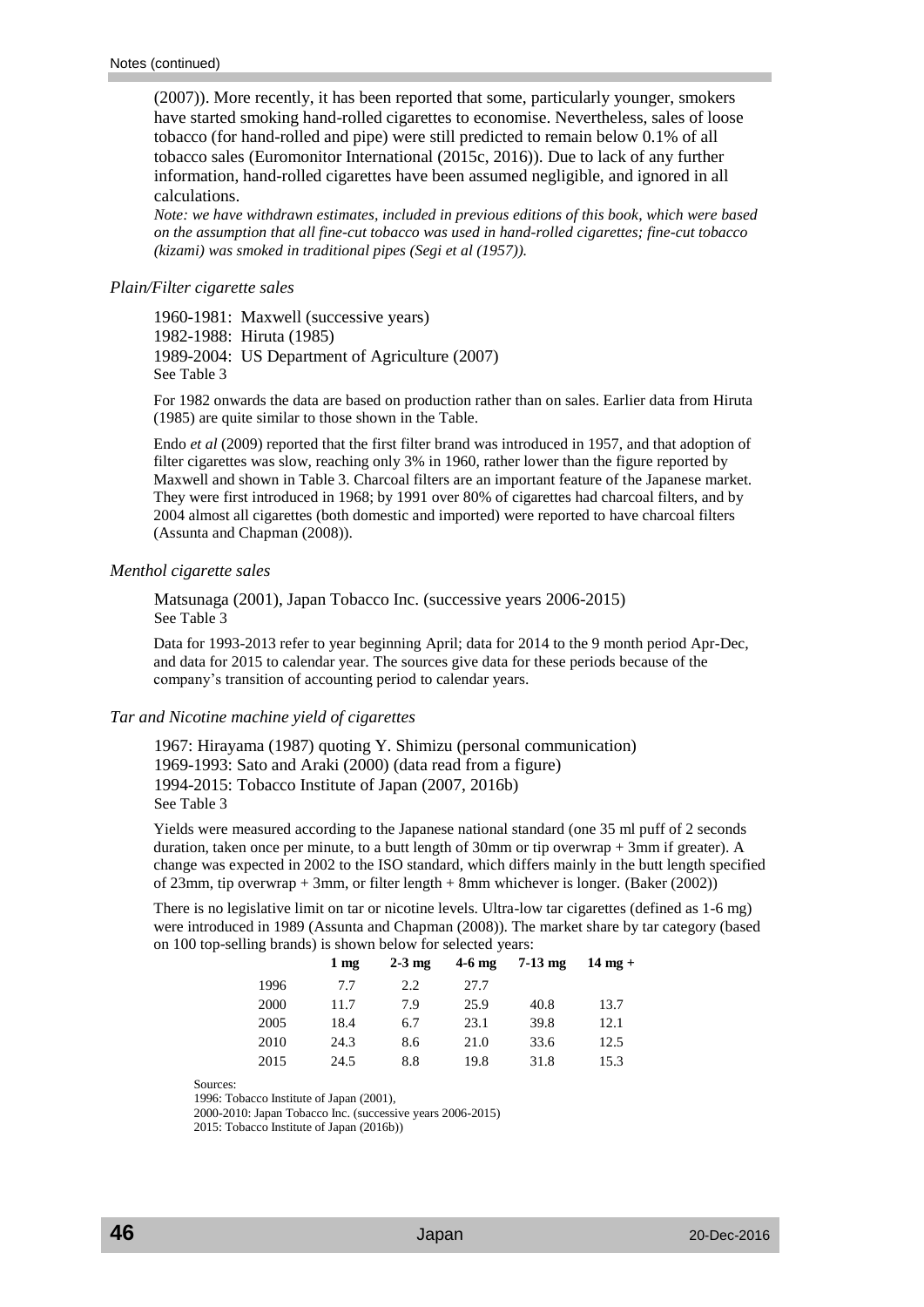## <span id="page-46-0"></span>*Electronic nicotine delivery device sales*

According to The Japan Times (2016), Philip Morris began selling a heat-not-burn device throughout Japan in April 2016, having successfully trialled it in Tokyo; Japan Tobacco began selling a similar device in Fukuoka Prefecture at around the same time. These devices contain tobacco which is heated to release vapour. In Japan electronic cigarette liquid containing nicotine is categorised as a pharmaceutical ingredient and is strictly controlled.

# <span id="page-46-1"></span>**Notes on sources of survey data**

Each source of survey data—either an individual survey or a series of surveys repeated over a number of years—is cited by a source number. This number is shown in the tables and corresponds to the source numbers given below, where details of the source publication and of the survey methodology are given. Full citations of the sources are given on p. [55](#page-54-0) under *[References](#page-54-0)*.

Most of the surveys of young people were carried out in schools and report their results by school grade. We present these results against age groups that correspond approximately to the school grades. For details see "Japanese school system" in *[Additional information \(not presented in](#page-52-0)  [tables\)](#page-52-0)*, p. [53.](#page-52-0)

#### **Source number**

- **1 Japan Tobacco and Salt Public Corporation (1975), Benjamin (1978), Hiruta (1985), Hirayama (1987), Onodera (1988), Ikeda (1990a), Hamazume (1998), US Department of Agriculture (2000, 2004), Funatogawa** *et al* **(2013), Japan Tobacco Inc. (2016b-m), Japan Health Promotion & Fitness Foundation (2016)**
	- a. Annual nationwide market survey by JT (formerly Japan Tobacco and Salt Public Corporation and JPMC) using stratified, two-stage random sampling. Until 2005, 16 000 questionnaires were sent out annually by mail and collected in person, response rate (1999- 2005) 65-70%. From 2006 onwards the target sample size was increased to 32 000, and replies also returned by mail.

| Year |        | Sample size   | <b>Response</b> |
|------|--------|---------------|-----------------|
|      | Male   | <b>Female</b> | rate $(\% )$    |
| 2005 | 5491   | 4 900         | 65              |
| 2006 | 9690   | 8 9 0 5       | 58              |
| 2007 | 9888   | 9 3 1 7       | 60              |
| 2008 | 10 107 | 9893          | 63              |
| 2009 | 10.513 | 10 294        | 65              |
| 2010 | 10 433 | 10 198        | 65              |
| 2011 | 9.503  | 9.561         | 60              |
| 2012 | 10 070 | 9827          | 62              |
| 2013 | 9782   | 9848          | 61              |
| 2014 | 9615   | 9 805         | 61              |
| 2015 | 10 182 | 9 9 3 0       | 63              |
| 2016 | 9806   | 9844          | 61              |

- b. For 1949-1957 the data were taken from a graph.
- c. Consumption per smoker is per regular smoker. For calculation of cigarette consumption per person, percentage regular smokers was used if available; \* indicates that the percentage including occasional smokers was used, and therefore cigarette consumption per person is likely to overestimate. For some years, only the prevalence including occasional smoking is available on an age-specific basis, and results from both methods of calculation are shown in Tables 6-8 and Figure 4, but to avoid duplication, only the results including occasional smoking are included in the Supplement.
- d. In previous editions of this report, we cited prevalence values for 1950 from Sato and Araki (2000) quoting Ministry of Health and Welfare (1993) under a separate source number (source 2), but we now believed them to be from this survey series.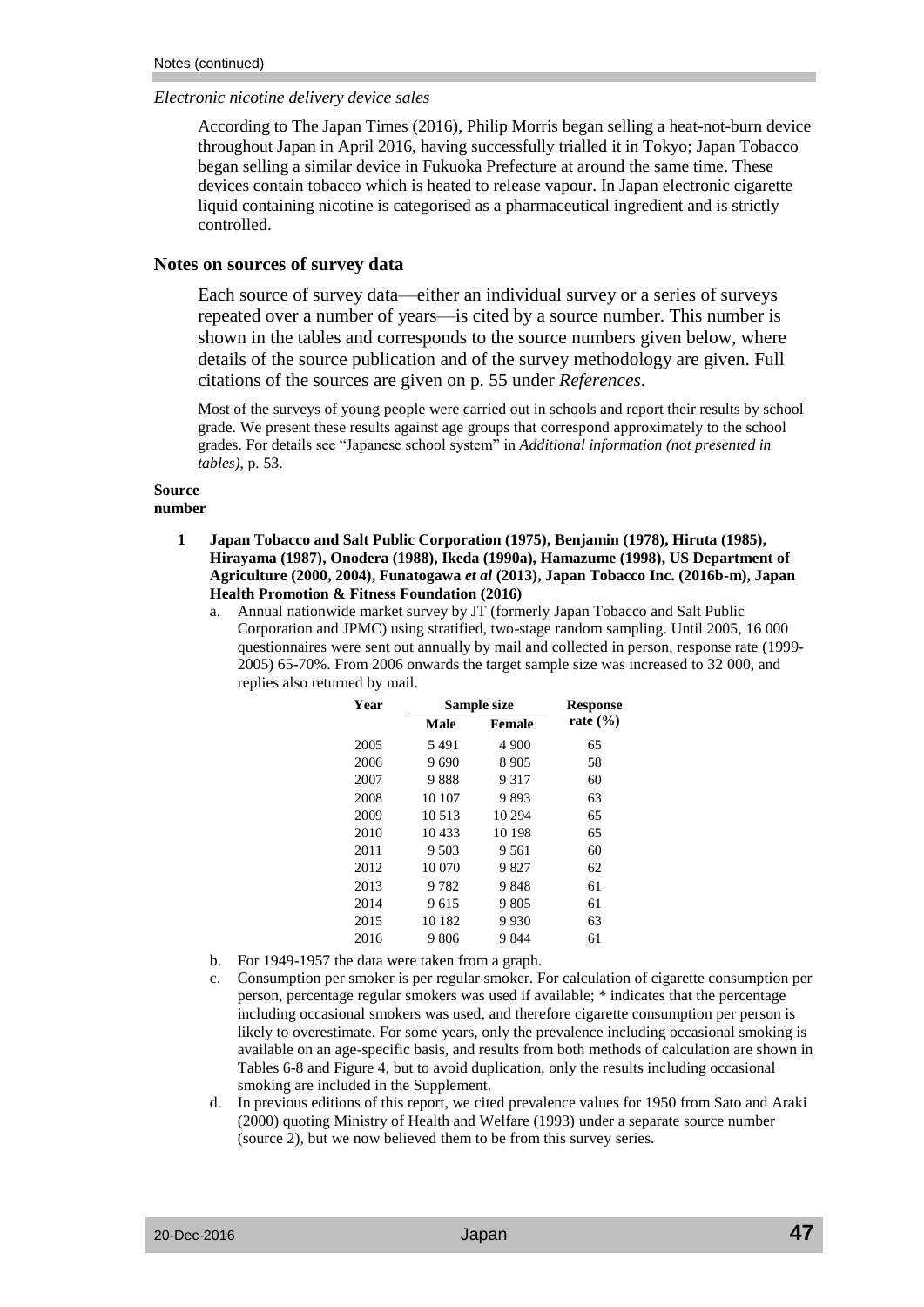- For years with Product marked \* in Tables 6 and 7: calculation of cigarettes per person based on prevalence of smoking (daily and non-daily) and number of cigarettes per daily smoker, so may overestimate.
- f. Assumed extensions to age distribution for percentage smokers and for cigarettes/person/day are shown in the extended versions of Tables 4 and 6 respectively in the Excel tables workbook.

#### **2 Ikegami** *et al* **(1983)**

- a. High school students, year not stated, 1982 assumed. Sample size (males) 256, (females) 194. Approximate ages corresponding to senior high school grades.
- b. Smokers marked frequency \*: smoked 1+ cigarettes/day. All smokers: currently smoked at least occasionally.
- c. Results were also presented for 80 reformatory school youths: 90% smoked daily, and our estimate of cigarettes/smoker/day is 23.
- d. Estimates of prevalence have been adjusted to remove 'unknown' category.
- e. Consumption category estimation based on 1-9, 10-19, 20-29, 30-39 and 40+ cigarettes/smoker/day. Estimates for males based on small numbers of smokers, and should be regarded with caution; estimates for females not presented as there was only one female smoker.

#### **3-4 Keys** *et al* **(1966)**

a. Baseline of Seven Countries Study on cardiovascular disease. Interview including smoking questions before medical examinations.

|   | Location            | <b>Description</b>                 | <b>Sample</b><br>size | <b>Response</b><br>rate $(\% )$ |
|---|---------------------|------------------------------------|-----------------------|---------------------------------|
|   | Tanushimaru, Kyushu | Farming village                    | 509                   | 100                             |
| 4 | Ushibuka, Kyushu    | Fishing village on offshore island | 504                   | 99.6                            |

b. Consumption category estimation for age-specific groups based on two categories, 1-19 and 20+ cigarettes/smoker/day, and resulting figures should be regarded with caution; for all-ages groups, based on three categories 1-9, 10-19 and 20+ cigarettes/smoker/day.

#### **5 Kiyohara** *et al* **(1990)**

- a. Baseline of a prospective study in Hisayama, a rural community near Fukuoka city. Medical examination, with personal interview covering smoking. 90% of the population age 40+ were examined, analysis restricted to those without a history of stroke or infarction. Sample size (males) 699, (females) 904.
- b. Smokers: includes those who gave up in the last year.
- c. Consumption category estimation for males based on 1-9, 10-19, 20+ cigarettes/smoker/day. For females, based on two categories, 1-9 and 10+ cigarettes/smoker/day and resulting figures should be regarded with caution.

#### **6 Hirayama (1967), Mizuno** *et al* **(1989)**

- a. Baseline of prospective study in 29 selected districts in 6 prefectures in 1965-1966. Interviews by public health nurses. Intended to include all adults aged over 40, response rate ranged from 91.3% to 99.8% in the 6 prefectures. Sample size 265 118.
- b. Prevalence results presented (Table 4) have been adjusted to exclude 'unknown' and 'no answer' categories.
- c. Consumption category estimation (men only) based on 1-4, 5-14, 15-24, 25-34 and 35+ cigarettes/smoker/day, using means 3.1, 9.5, 18.4, 28.7, 41.7 respectively as given by Mizuno *et al* (1989). The resulting estimate (15.9) is slightly lower than would have been obtained by our standard method (16.4). Calculation of consumption per person (Table 6) based on prevalence for age 40-69 and cigarettes/smoker for age 40-64, and should be regarded with caution.

#### **7 Ogawa and Tominaga (1985), Ogawa** *et al* **(1988)**

- a. Surveys in Nagoya City, covering the entire student populations of one junior high school in December 1979 and three junior high schools in January 1982. Questionnaire completed anonymously in class. Approximate ages corresponding to school grades 1-3. Sample size (1979) 946, (1982) 3 090.
- b. Smokers marked as frequency \*: smoked daily. Regular smokers: smoked at least one cigarette per week. All smokers: includes smokers of less than one cigarette per week.

#### **8-9 Shibata** *et al* **(1990)**

- a. Survey of 19 senior high schools in Kyushu. Result shown as source **8** were from 15 ordinary co-educational schools, source **9** from 4 male vocational schools. In July 1982 all pupils in selected classes completed an anonymous questionnaire in class with teachers present. Approximate ages corresponding to school grades 1-3. Sample size (males) 3 088, (females) 1 601. Response rate 96% for both sexes.
- b. Regular smoking was undefined (students were classified into 3 categories: never smokers, ex-smokers who had smoked at least one cigarette at some time and had stopped, and current regular smokers).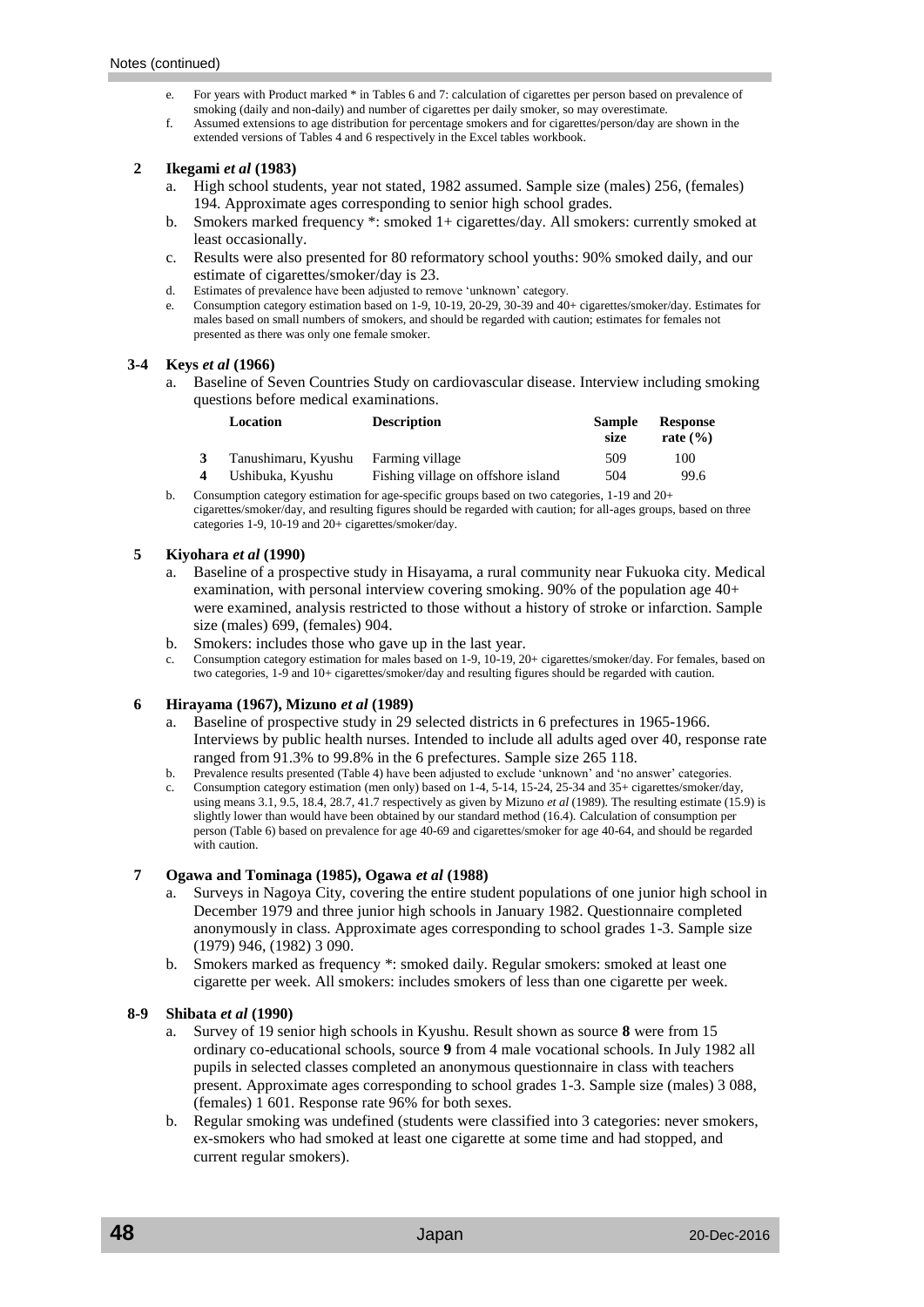#### **10 Kawabata** *et al* **(1991a) quoting Nozu (1984)**

- a. Study during October-November 1982 in Akita prefecture.
- b. Smokers: smoked 'just about every day' or 'once in a while but not every day'.

#### **11 Shiramizu and Shibata (1985)**

- Survey in 1983 of 12 junior high schools in a single city (city name not given). Approximate ages corresponding to school grades 1-3. Sample size (boys) 4 303, (girls) 4 172. Response rate 99%.
- b. Consumption category estimation based on <5, 6-10, and 11+ cigarettes/smoker/day.

#### **12 Kawabata** *et al* **(1991a) quoting Kawabata** *et al* **(no details)**

a. Survey in 1983 of five prefectures.

#### **13 Shimao (1988)**

a. Estimates based on reports by several research workers, which showed marked variation. Age corresponds to senior high school. Year not stated, 1985 assumed.

#### **14 Geizerova** *et al* **(1990)**

a. No original source details given. Schoolchildren in Nagoya City in 1987.

#### **15 Matsuzaki (1990)**

- a. Study at 3 junior high and 5 senior high schools in central Hokkaido, an area with a high adult smoking prevalence. Survey carried out during April-November 1988. Selfadministered questionnaire after anti-smoking lecture. Sample size (males) 870, (females) 762. Response rate 95%.
- b. Consumption category estimation based on 0-5 (assume 1-5), 6-10, 11-20, 21-30, 31+ cigarettes/smoker/day.

#### **16 Kawabata** *et al* **(1991a)**

- a. 'Japan Know Your Body' study, conducted in 9 prefectures. 49 schools participated, including elementary, junior and senior high schools. Survey carried out during June-July 1989. Total sample size 12 892 at ages 6-18. Results reported here are for approximate ages corresponding to elementary grade 6 to senior high grade 3, sample size (males) 3 400, (females) 3 418.
- b. Smokers: smoked in the last month.

#### **17 Kawabata** *et al* **(1991a, 1991b)**

- Japan Adolescent Smoking Survey (JASS) study conducted in June-July 1989 in 9 prefectures. 51 schools participated, including elementary, junior and senior high schools. Total sample size 9 921 at ages 9-18.
- b. Smokers: smoked in the last month.

#### **18 Osaki and Minowa (1993, 1996)**

- a. Nationwide survey on smoking at randomly selected middle and high schools carried out December 1990 to January 1991. Teachers distributed and collected questionnaires but left the classroom while students completed an anonymous questionnaire. Participating schools were 70 middle schools and 33 high schools, response rate 70% and 66% respectively; pupils (males) 29 568 and (females) 27 621, response rate (middle school) 97%, (high school) 91%.
- b. Results in Table 4-6 are for approximate ages corresponding to school grades.
- c. Regular smokers: smoked almost every day (3 or more times each week). All smokers: smoked in last month.
- d. Prevalence estimates calculated excluding *unspecified* from the base. Consumption category estimation based on 1- 4, 5-9, 10-14, 15-19, 20+ cigarettes/smoker/day. This applied to all smokers. 9% were unable to estimate and 12% did not answer, so that the number replying positively was greater than the number smoking regularly. Estimates by Osaki *et al* (1999) on a similar basis and a fitted model were lower.
- e. Calculation of cigarettes per person based on prevalence of regular smoking (including less than daily) and number of cigarettes per daily smoker, so may overestimate.

#### **19 Wada and Fukui (1994)**

a. Survey at 12 junior high schools in Chiba, selected to represent different regional characteristics. All pupils of all classes, or selected classes of all grades participated except one school where only 3rd grade classes participated. Table 4 shows approximate ages corresponding to school grades 1-3. Anonymous questionnaires, sealed in an envelope by the pupil and returned in a sealed collection box. Sample size (males) 2 702, (females) 2 530. Response rate 96% (based on the 8 schools targeting all pupils).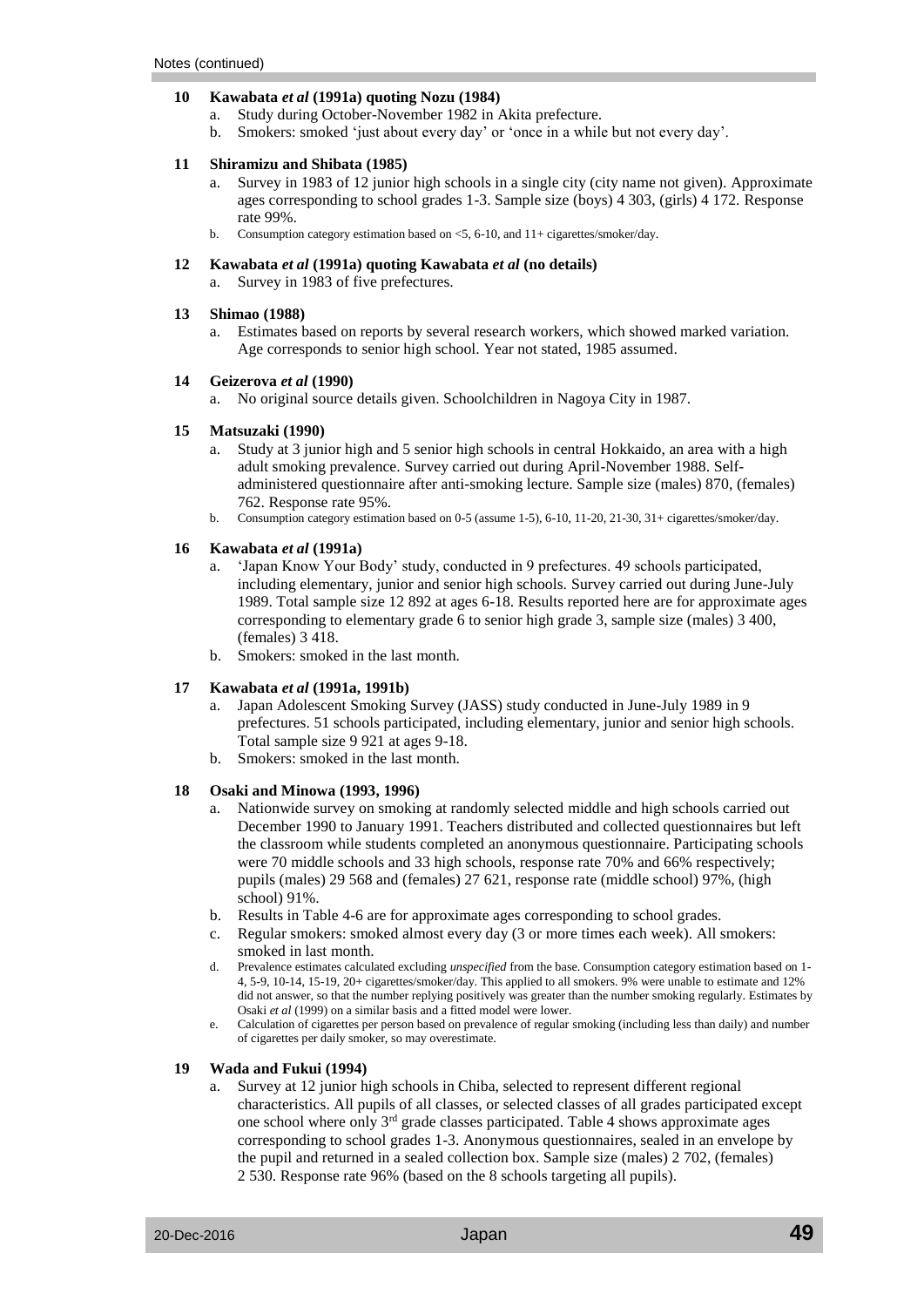- b. Regular smokers: smokes almost every day. All smokers: smoked now and then, or almost every day.
- c. For details of the age groups presented, see "Japanese School System" in *[Additional](#page-52-0)  [information \(not presented in tables\)](#page-52-0)* below.

#### **20 Minagawa (1995)**

- a. Northern Japan. All pupils in the schools participated at the same time, in December 1992. Anonymous questionnaires completed in class and sealed in envelope by pupils, under examination conditions with teachers present. Total sample size at age 9-18, 4 100. Results presented by age rather than school grade.
- b. Regular smokers: smoked 1+ cigarettes per week.
- c. Prevalence of weekly smoking is also available for ages 10 (0% for both sexes) and 11 (boys 1%, girls 0%).

#### **21 Osaki** *et al* **(2003, 2006), Osaki (2005), Ohida** *et al* **(2012), Japan Health Promotion & Fitness Foundation (2016)**

a. National Survey of the Smoking and Drinking Behaviour of Minors by the Ministry of Health, Labour and Welfare. Cluster sampling of middle schools (grades 1-3) and high schools (grades 1-3), each survey taking place from December to the following January. Each student present on the day of the survey completed an anonymous questionnaire in class, and returned it in a sealed envelope to the teacher. Approximate ages corresponding to school grades.

| Year |                |         | Response rate $(\% )$ |         | <b>Number surveyed</b> |                 |  |
|------|----------------|---------|-----------------------|---------|------------------------|-----------------|--|
|      |                | schools | pupils                | overall | <b>Schools</b>         | <b>Students</b> |  |
| 1996 | Middle schools | 66      | 97                    | 64      | 80                     | 42798           |  |
|      | High schools   | 67      | 91                    | 63      | 73                     | 73 016          |  |
| 2000 | Middle schools | 75      | 90                    | 66      | 99                     | 47 246          |  |
|      | High schools   | 76      | 88                    | 59      | 77                     | 59 051          |  |
| 2004 | Middle schools | 70      | 88                    | 61      | 92                     | 39 385          |  |
|      | High schools   | 80      | 86                    | 68      | 87                     | 63066           |  |
| 2008 | Middle schools | 71      |                       |         | 92                     | 40 151          |  |
|      | High schools   | 73      |                       |         | 80                     | 55 5 29         |  |
| 2010 | Middle schools | 68      |                       |         | 89                     | 38 552          |  |
|      | High schools   | 72      |                       |         | 81                     | 60 315          |  |
| 2012 | Middle schools | 67      |                       |         | 94                     | 38 871          |  |
|      | High schools   | 69      |                       |         | 85                     | 62 263          |  |

- b. Smokers marked as frequency \*: smoked every day in past 30 days. Smokers: smoked in the last 30 days.
- c. Average numbers of cigarettes per day for daily smokers (sexes combined) were distributed:

| Year |         |        |       |         | Distribution of daily smokers (%), by cigarettes per day |
|------|---------|--------|-------|---------|----------------------------------------------------------|
|      | $1 - 5$ | $6-10$ | 11-15 | $16-20$ | 21 or more                                               |
| 2008 | 17.1    | 29.0   | 16.9  | 16.2    | 20.5                                                     |
| 2010 | 20.9    | 30.1   | 16.3  | 14.9    | 17.5                                                     |
| 2012 | 25.6    | 31.0   | 13.3  | 13.2    | 16.8                                                     |

d. Consumption category estimation (1996) based on 1-4, 5-9, 10-14, 15-19 and 20+ cigs/monthly smoker/day omitting those shown as smoking <1 cigarette per day, thus referring to daily smokers, and using the standard distribution derived from adult smoking: the resulting figures should be regarded with caution.

#### **22 Katanoda and Matsumura (2002), Ministry of Health and Welfare (1988, 1989, 1990) quoted by Takahashi (2006), Japan Health Promotion & Fitness Foundation (2016), Ministry of Health, Labour and Welfare (2001, 2002, 2003, 2005, 2006, 2007, 2009, 2010a, 2010b, 2011, 2012, 2013, 2014, 2015, 2016b)**

a. National Health and Nutrition Survey (previously National Nutrition Survey) by the Ministry of Health, Labour and Welfare (previously Ministry of Health and Welfare). 2 stage cluster sampling, targeting all persons aged 1 year and over, in 6 000 households nationwide. The number of participants fell from about 20 000 in 1986 to about 12 000 in 2000. For adults, the survey includes physical examination, blood test and, since 1986, a lifestyle interview including smoking questions. Carried out annually in November. Only those aged 20+ were included in the smoking analyses.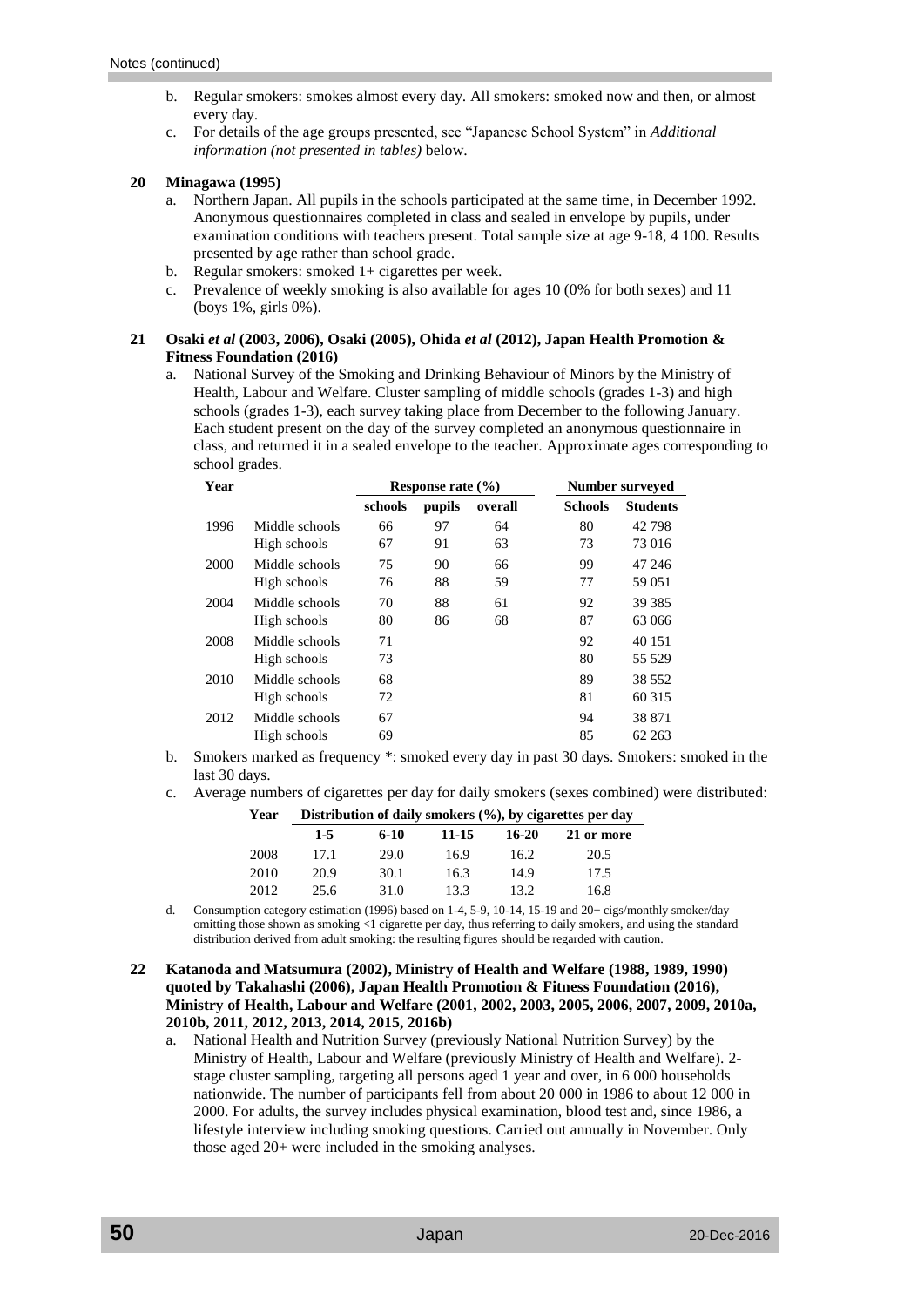| Year | <b>Number of participants</b> |
|------|-------------------------------|
|      | in the smoking analyses       |
| 1986 | 11 442                        |
| 1987 | 10 283                        |
| 1988 | 10 357                        |
| 1989 | 9 0 3 0                       |
| 1990 | 10 202                        |
| 1991 | 10 147                        |
| 1992 | 9604                          |
| 1993 | 9677                          |
| 1994 | 9 3 7 3                       |
| 1995 | 7947                          |
| 1996 | 7617                          |
| 1997 | 7512                          |
| 1998 | 7911                          |
| 1999 | 6639                          |
| 2000 | 6826                          |
| 2001 | 6453                          |
| 2002 | 6 0 21                        |
| 2003 | 9 1 5 8                       |
| 2004 | 7488                          |
| 2005 | 7498                          |
| 2006 | 7743                          |
| 2007 | 7674                          |
| 2008 | 8 1 5 3                       |
| 2009 | 8 0 0 3                       |
| 2010 | 7871                          |
| 2011 | 6997                          |
| 2012 | 30016                         |
| 2013 | 7 1 2 7                       |
| 2014 | 7626                          |

- b. Regular smokers: smoked every day. Smokers: (1986-87) unspecified, (1988-1994) smoked continuously at time of survey, (1995-2002) smoked continuously (daily or occasionally) at time of survey, (2003-2010) smoked daily or occasionally in the last month and had smoked for 6 months and a total of 100 or more cigarettes, (2011-2012) smoked habitually in the last month, either every day or from time to time, (2013-2014) smoked habitually, either every day or from time to time.
- c. Consumption per smoker (2011, 2014) is per daily smoker. Consumption per smoker (2003- 2010) is per habitual smoker (regular and occasional) with occasional smokers asked to give the number smoked on smoking days. For calculation of cigarette consumption per person (Tables 6-7), percentage of daily smokers was used; this was combined with number per daily smoker if available; \* indicates that the number per smoker including occasional smokers was used, and cigarette consumption per person should be regarded with caution.
- d. Consumption category estimation (2010) based on smoking 1-10, 11-20, 21-30, 31-40, 41+ times (cigarettes) /day; for the other years average values were available.
- e. Assumed extensions to age distribution for percentage smokers and for cigarettes/person/day are shown in the extended versions of Tables 4 and 6 respectively in the Excel tables workbook.

#### **23 Ohida** *et al* **(2001)**

- a. Active Survey of Health and Welfare conducted for the Ministry of Health and Welfare by 640 health centres in 300 randomly selected areas. All inhabitants age 15+ in selected areas were included. Questionnaires were delivered to home and collected a few days later. Sample size 34 464, response rate 89%. Analysis based on 30 547 participants age 20+ who completed smoking data.
- b. Assumed extensions to age distribution for percentage smokers are shown in the extended version of Table 4 in the Excel tables workbook.

#### **24 Ministry of Health, Labour and Welfare (2016a)**

- a. Survey on Smoking and Health Problems. Nationwide household survey in 1998 by the Ministry of Health and Welfare of people aged 15 or more. Sample stratified by region. Sample size 12 858.
- b. The *All ages* values relate to adults only, defined as participants aged 20 or more.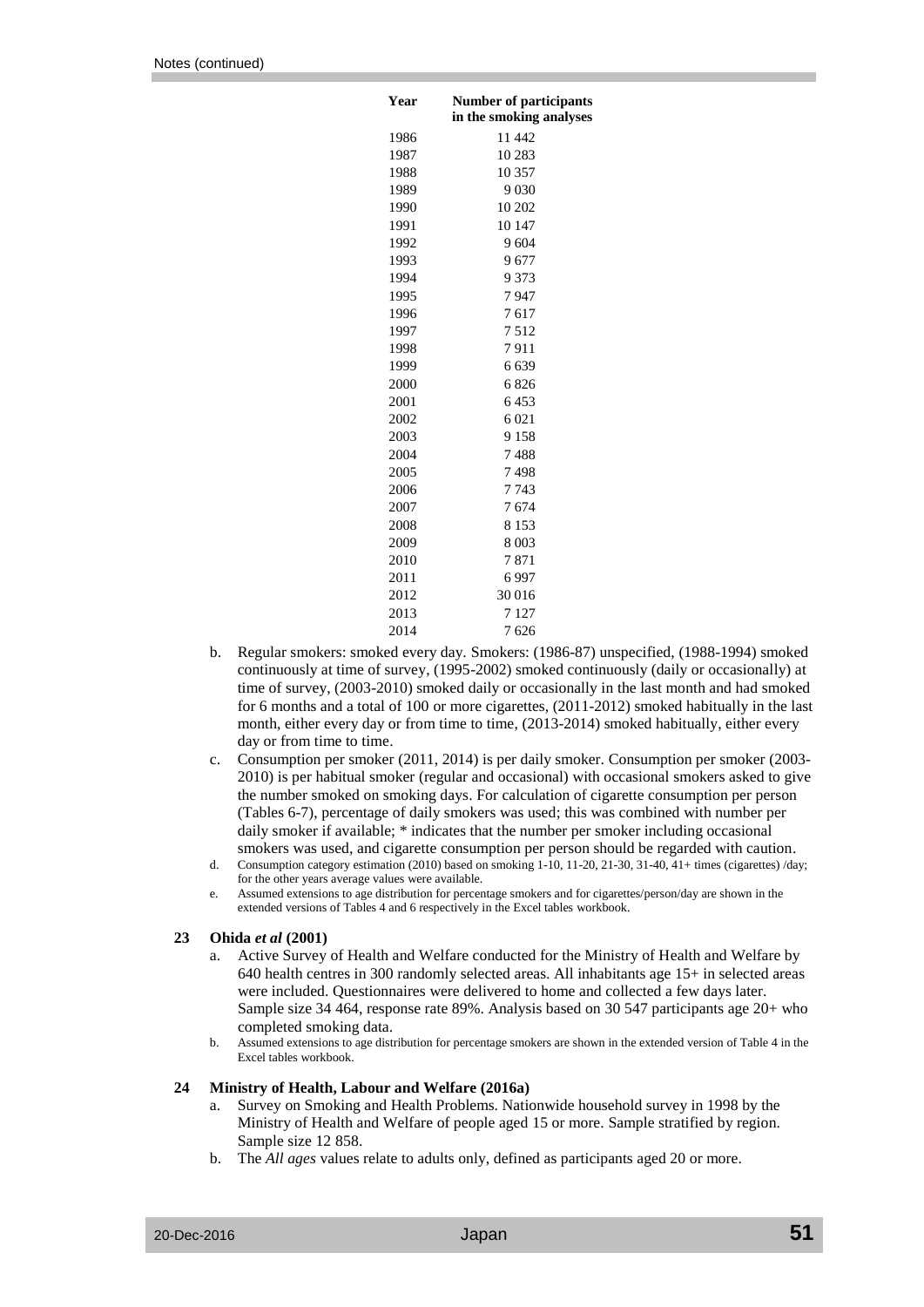- c. Consumption category estimation based on  $1-10$ ,  $11-20$ ,  $21-30$  and  $31+$  cigarettes/smoker/day.<br>d. Calculation of cigarettes per person based on percentage smokers (daily and non-daily) and nu
- d. Calculation of cigarettes per person based on percentage smokers (daily and non-daily) and number of cigarettes per daily smoker, so may overestimate.

#### **25 Fukuda** *et al* **(2005)**

a. Comprehensive Survey of Living Conditions of People on Health and Welfare, conducted by Ministry of Health, Labour and Welfare in 2001. Nationally representative sample, interviews with all household members within 5 240 randomly selected areas. Results available for age 18-54. Sample size (males) 20 206 and (females) 21 093.

# **26 Liu** *et al* **(1999), Nakamura** *et al* **(1996)**

a. National Cardiovascular Surveys. All residents (age 30+) of 300 randomly selected districts were eligible. Self-completion questionnaire distributed ahead of screening survey on physical condition and nutrition. Response rate (1980) 79%, (1990) 81%. Sample size (1980) 10 556 and (1990) 8 385. Results presented for 1980 (Liu *et al* (1999)) are restricted to those who took part in the physical examination and blood test.

#### **27, 28 Sobue** *et al* **(2001)**

a. Two baseline cohorts of the Japan Public Health Centre Prospective Study on Cancer and Cardiovascular diseases (JPHC Study): cohort I (shown as source **27)** in Ninohe Iwate, Yokote Akita, Saku Nagano, Ishikawa Okinawa , Katsushika Tokyo, and cohort II (shown as source **28)** in Kasama Ibaraki , Kashiwazaki Niigata, Tosayamada Kochi, Arikawa Nagasaki, Miyako Okinawa, Suita (l) Osaka and Suita (2) Osaka. Two centres (Katsushika and Suita (l)) consisted of persons aged 40 or 50 exactly who attended health check-up; otherwise the cohorts included all registered non-institutional residents in the selected areas. Self-administered questionnaire, supplemented by telephone or health-check interview at some centres.

|                |         | Sample size                                          | Response rate $(\%)^*$ |
|----------------|---------|------------------------------------------------------|------------------------|
| Cohort I       | Males   | 23 029                                               | T1                     |
| (source 27)    | Females | 25 9 14                                              | 82                     |
| Cohort II      | Males   | 29 29 7                                              | 76                     |
| (source $28$ ) | Females | 32 656                                               | 81                     |
|                |         | * Ouestionnaires analysed (Tsugane and Sobue (2001)) |                        |

b. For both cohorts, the *All ages* results refer to ages 40-59 and are standardized to the 1985 Japanese population (i.e. age 60-69 for cohort II are not included).

# **29 Miyoshi and Katsuno (2012)**

- <span id="page-51-0"></span>a. Japanese School Survey Project on Alcohol and Other Drugs (JSPAD). Nationally representative sample of high school students in 2009. Approximate ages corresponding to school grades. Sample size 25 242.
- b. Smokers: smoked in the previous 30 days.
- c. Data for single grades taken from a graph.

# **30 Wada (1994), Wada** *et al* **(1997, 1999, 2001, 2003, 2005, 2007, 2009, 2011, 2013, 2015)**

a. Nationwide Survey of Junior High School Students' Awareness and Actual Habit of Drinking, Smoking and Drug Abuse. Nationally representative samples of middle school students. The earliest survey (in 1993) surveyed only Kanto region (Tokyo, Tochigi, Gunma, Chiba, Saitama, Yamanashi, Kanagawa), but has been included as the methodology is otherwise similar.

| Year | Response rate $(\% )$ |                 | <b>Number surveyed</b> |                 |
|------|-----------------------|-----------------|------------------------|-----------------|
|      | <b>Schools</b>        | <b>Students</b> | <b>Schools</b>         | <b>Students</b> |
| 1993 |                       |                 | 12                     | 7 1 6 6         |
| 1998 | 71                    | 63              | 148                    | 71 796          |
| 2000 | 74                    | 64              | 140                    | 62 198          |
| 2002 | 71                    | 58              | 149                    | 62 900          |
| 2004 | 69                    | 61              | 147                    | 65 611          |
| 2006 | 66                    | 57              | 138                    | 56 533          |
| 2008 | 63                    | 55              | 133                    | 52.541          |
| 2010 | 63                    | 53              | 121                    | 47 607          |
| 2012 | 53                    | 47              | 124                    | 54 733          |
| 2014 | 54                    | 47              | 129                    | 55986           |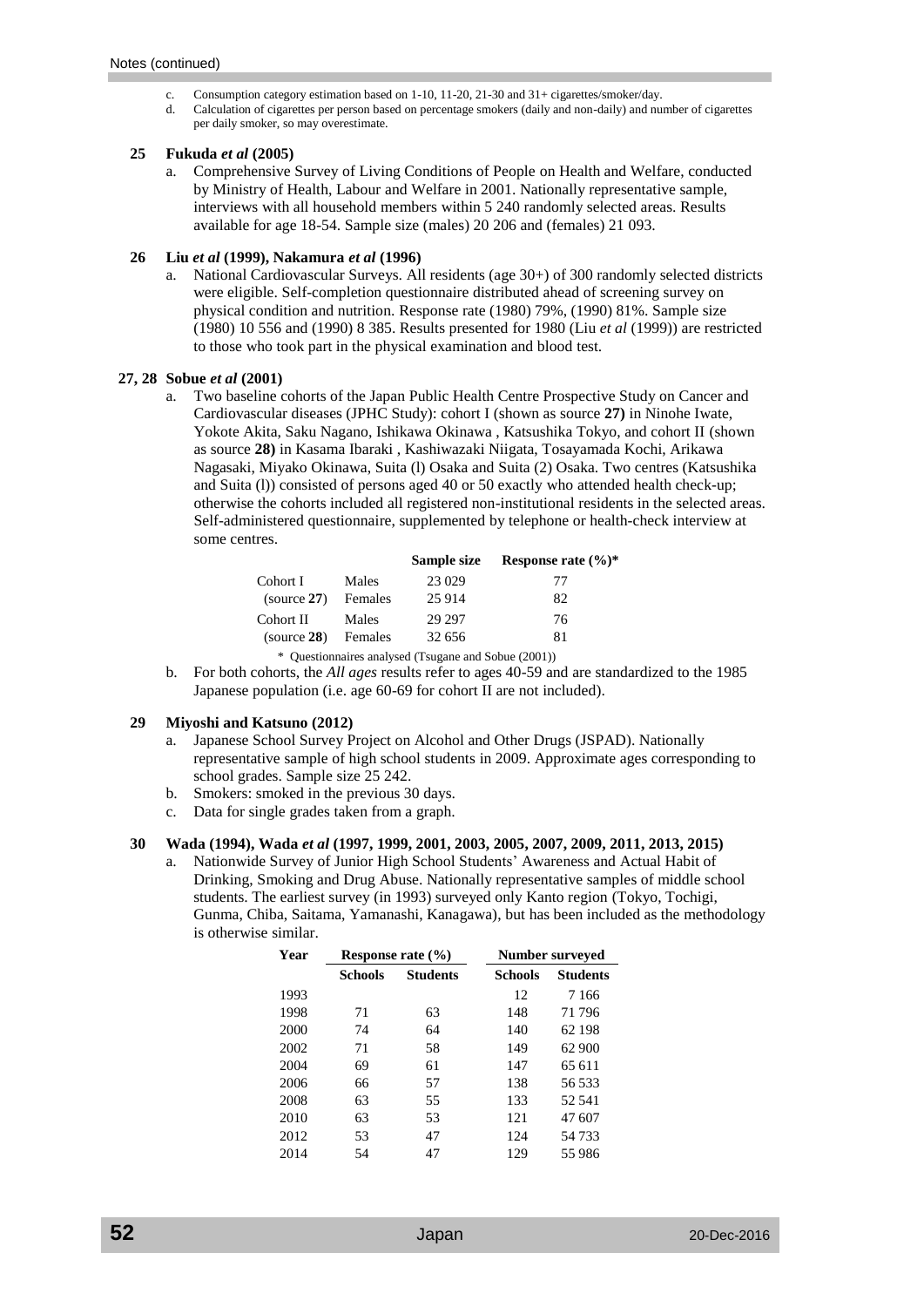- b. Smokers marked as frequency \* (1993 only): smoked daily. Smokers: smoked during the previous year.
- c. Although the survey was also carried out in 1996, only ever-smoking is reported for that year.

#### <span id="page-52-0"></span>*Additional information (not presented in tables)*

#### **Japanese school system**

The mainstream Japanese education system has three school types as follows:

| School type, year | Grade | Age       | Compulsory? |
|-------------------|-------|-----------|-------------|
| Elementary        | 1     | $6 - 7$   | Yes         |
|                   | 2     | $7 - 8$   | Yes         |
|                   | 3     | $8-9$     | Yes         |
|                   | 4     | $9-10$    | Yes         |
|                   | 5     | $10 - 11$ | Yes         |
|                   | 6     | 11-12     | Yes         |
| Middle 1          | 7     | $12 - 13$ | Yes         |
| Middle 2          | 8     | $13 - 14$ | Yes         |
| Middle 3          | 9     | $14 - 15$ | Yes         |
| High 1            | 10    | 15-16     | No          |
| High 2            | 11    | 16-17     | No          |
| High 3            | 12    | $17 - 18$ | No          |
|                   |       |           |             |

Children who have their sixth birthday on or before 1<sup>st</sup> April enter first grade Elementary school that year. There is no system for skipping or repeating grades. Because of this, each school grade has pupils of two ages, for example, Middle school year 1 (grade 7) will include pupils aged 12 and pupils aged 13. In Tables 4-7 results for school children are presented against the higher of these ages. Middle and High school are sometimes translated as Junior High and Senior High school respectively. High school is non-compulsory but in 1998, 96% of middle school students continued to high school (Osaki *et al* (2006)). Sources: Wada and Fukui (1994)

[https://www.tokyo-icc.jp/guide\\_eng/educ/01.html](https://www.tokyo-icc.jp/guide_eng/educ/01.html)

[https://www.city.otaru.lg.jp/sisei\\_tokei/otaru/foreigner/index.data/school\\_education.pdf](https://www.city.otaru.lg.jp/sisei_tokei/otaru/foreigner/index.data/school_education.pdf)

#### **Early data on smoking prevalence**

Segi *et al* (1957) report an epidemiological survey in 1953-1955, with 3 892 male control subjects age 30+ drawn from 420 (out of 758) local health centres. The sample was frequency matched on age to cancer cases (ages 50-69 are particularly heavily represented), but selection of the subjects was otherwise left to the local health centres. The prevalence of ever smoking was 84.5% in urban areas and 80.1% in rural areas. In urban areas, 88% of smokers smoked cigarettes only, 7% kizami only and 6% both or other products; in rural areas the figures were 66%, 22% and 13% respectively. The amount smoked per smoker per day was 13.84 cigarette equivalents in urban areas and 13.17 in rural areas. The authors noted that kizami, the traditional mode of smoking, was becoming obsolete except among the older generations especially in rural areas.

Sobue et al (1988) reported that "during World War II, cigarettes were rationed equally to all Japanese, helping to make cigarette smoking generally prevalent" (this is also mentioned in *[Sales data before 1974](#page-43-2)* above).

#### **Smoking by minors**

According to Shimao (1988), an Act prohibiting minors (age <20) from smoking came into force in 1900, because the Government was worried about the ill-effects of smoking on soldiers. The law was well observed until the 1950s, but smoking in junior and senior high schools had since become a problem. The existence of the Act meant that this was regarded as a problem of juvenile delinquency rather than of health. Ohmi *et al* (2000) reported that arrests in connection with the law reached a peak of 433 in 1967 and declined to 17 in 1990; and that there had been no prosecutions between 1980 and 1990. However this conflicts with Sato (1999) who reported 213 822 arrests for juvenile smoking in 1965 and 340 337 in 1979.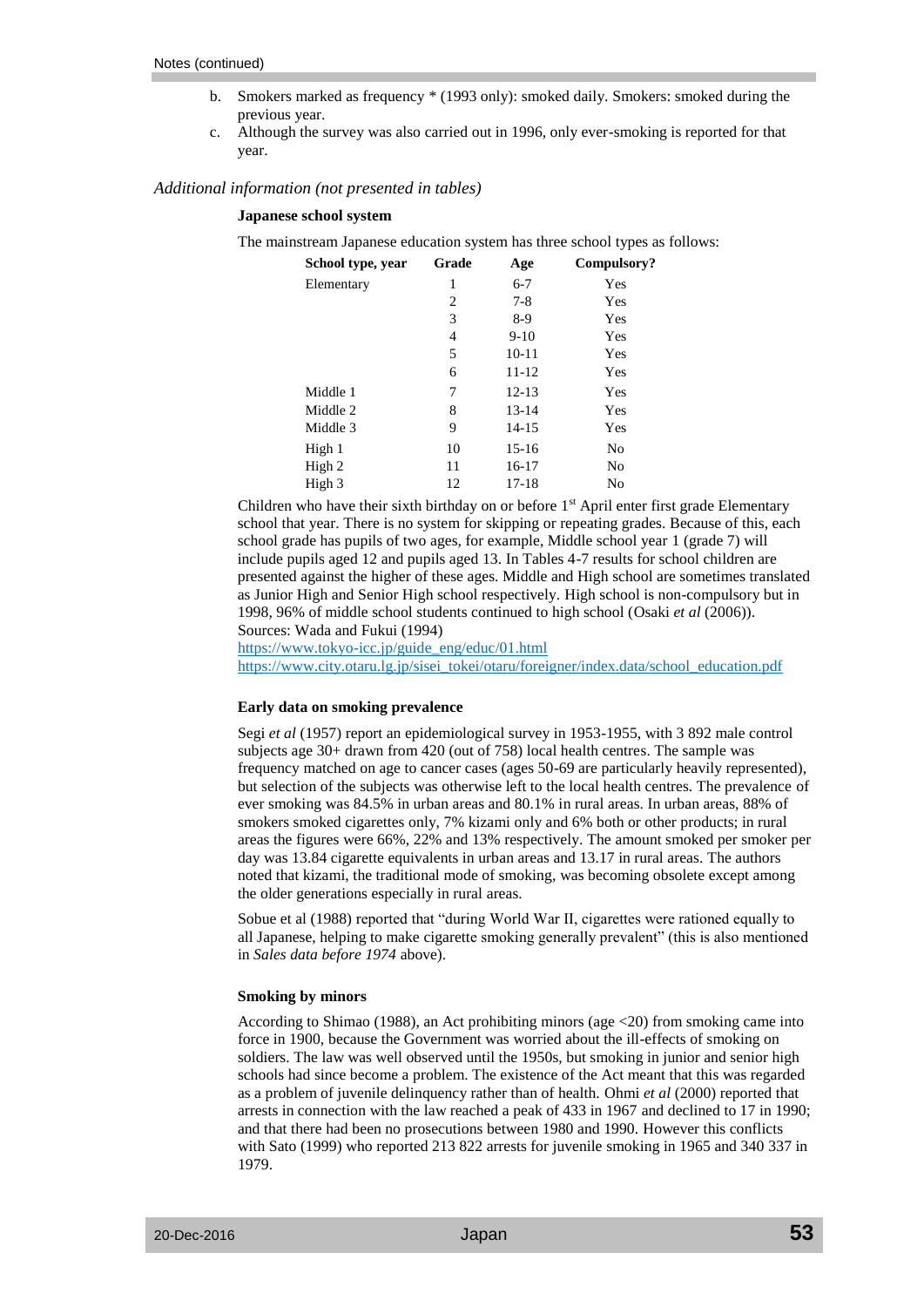Sato (1999) reported that, although there were no official surveys of smoking among minors, in 1950, 28.9% of smokers started to smoke before age 19, and in 1960 25.2% before age 20.

With the exception of source 24 (above, 1998 only) and surveys restricted to those still in school (e.g. sources 21 and 29), there are no sex-specific data for the 15-19 age group. As part of the National Resident Survey on Drug Use, Shimane *et al* (2016) reported the prevalence of smoking among 15-19 year olds (sexes combined) as:

| Year | Smoked in the<br>previous year $(\% )$ |
|------|----------------------------------------|
| 2001 | 22.2                                   |
| 2003 | 15.3                                   |
| 2005 | 9.9                                    |
| 2007 | 8.4                                    |
| 2009 | 7.1                                    |
| 2011 | 6.1                                    |
| 2013 | 2.6                                    |
| 2015 | 4.5                                    |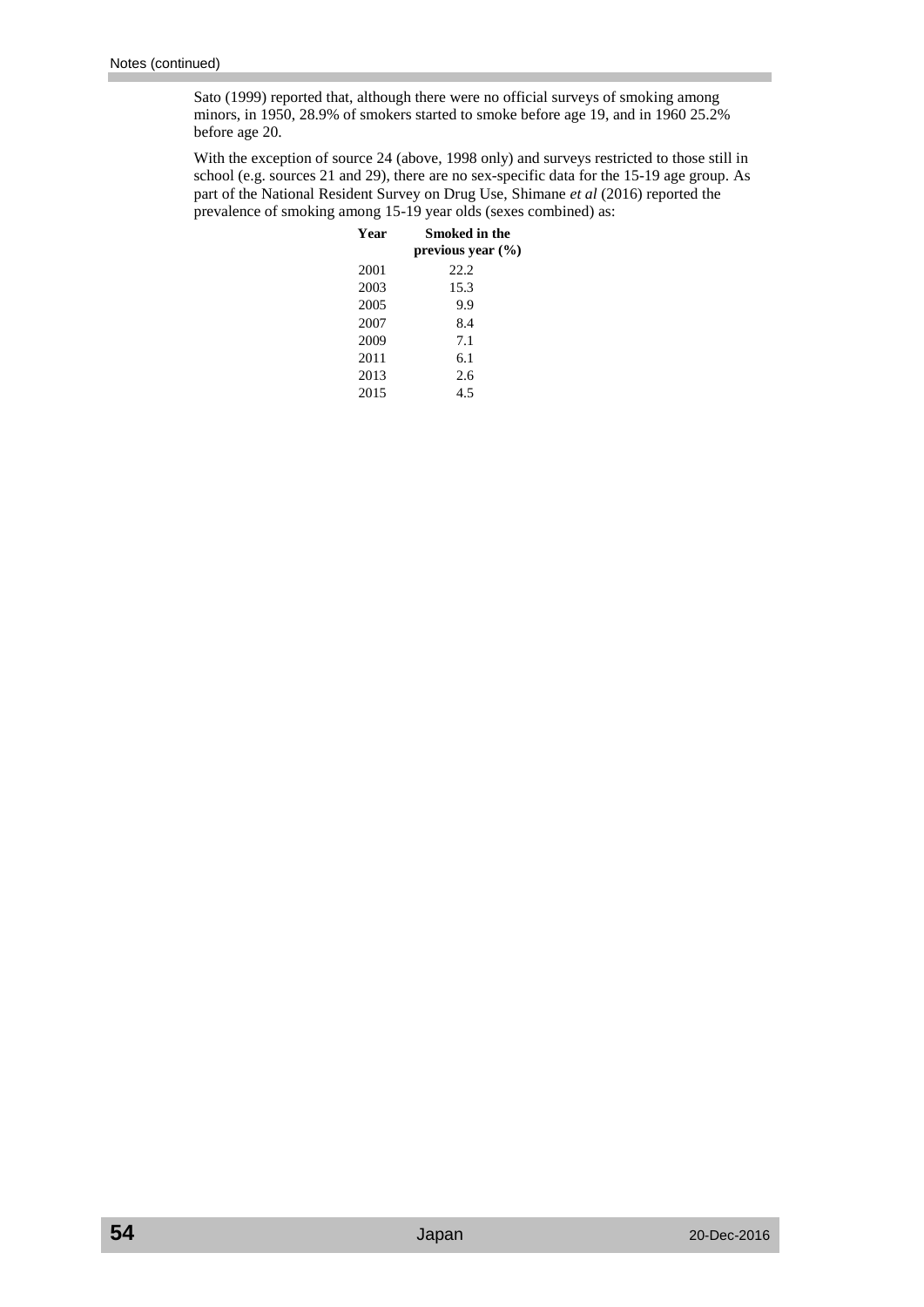# <span id="page-54-0"></span>**References**

Agence France Presse (2005, Jun 8). Japanese royals stub out century-old custom of gift cigarettes.

- Assunta M. and Chapman S. (2008). The lightest market in the world: light and mild cigarettes in Japan. *Nicotine Tob Res*, **10**, 803-810.
- Baker R.R. (2002). The development and significance of standards for smoking-machine methodology. *Beitr Tabakforsch Int*, **20**, 23-41.
- Benjamin B. (1978). *Tobacco smoking in the world. Report of the WHO Expert Committee on Smoking Control, Geneva 23-28 October 1978*. Unpublished.
- Endo O., Matsumoto M., Inaba Y., Sugita K.*, et al.* (2009). Nicotine, tar, and mutagenicity of mainstream smoke generated by machine smoking with International Organization for Standardization and Health Canada intense regimens of major Japanese cigarette brands. *J Health Sci*, **55**, 421-427.
- Eriksen M., Mackay J. and Ross H. (2012). *The tobacco atlas*, 4th edition. American Cancer Society, World Lung Foundation, Atlanta, GA.
- Euromonitor International (2008). Illicit Trade. In: *Global Report: Tobacco-World*. Quoted in Campaign for Tobacco Free Kids, Illicit Tobacco trade, Washington DC, October 2008. §
- Euromonitor International (accessed Oct 2011) *Passport database*. §
- Euromonitor International (2015a, Nov, accessed Apr 2016). *Cigars in Japan [Executive summary]*. Euromonitor International.<http://www.euromonitor.com/cigars-in-japan/report>
- Euromonitor International (2015b, Nov, accessed Apr 2016). *Smokeless tobacco in Japan [Executive summary]*. Euromonitor International. [http://www.euromonitor.com/smokeless-tobacco-in](http://www.euromonitor.com/smokeless-tobacco-in-japan/report)[japan/report](http://www.euromonitor.com/smokeless-tobacco-in-japan/report)
- Euromonitor International (2015c, Nov, accessed Apr 2016). *Smoking tobacco in Japan [Executive summary]*. Euromonitor International. [http://www.euromonitor.com/smoking-tobacco-in](http://www.euromonitor.com/smoking-tobacco-in-japan/report)[japan/report](http://www.euromonitor.com/smoking-tobacco-in-japan/report)
- Euromonitor International (2016, Aug, accessed Aug 2016). *Smoking tobacco in Japan [Executive summary]*. Euromonitor International. [http://www.euromonitor.com/smoking-tobacco-in](http://www.euromonitor.com/smoking-tobacco-in-japan/report)[japan/report](http://www.euromonitor.com/smoking-tobacco-in-japan/report)
- Fukuda Y., Nakamura K. and Takano T. (2005). Socioeconomic pattern of smoking in Japan: income inequality and gender and age differences. *Ann Epidemiol*, **15**, 365-372.
- Fukumoto M., Kubo H. and Ogamo A. (1997). Determination of nicotine content of popular cigarettes. *Vet Hum Toxicol*, **39**, 225-227.
- Funatogawa I., Funatogawa T. and Yano E. (2013). Trends in smoking and lung cancer mortality in Japan, by birth cohort, 1949-2010. *Bull World Health Organ*, **91**, 332-340.
- Geizerova H., Masironi R. and Fergusson J. (1990). Smoking among children and adolescents. In: Durstan B. and Jamrozik K. (eds.) *Tobacco and health 1990. The global war*. Presented at *Seventh World Conference on Tobacco and Health, Perth, Western Australia, 1-5 April 1990*. Organising Committee of the Seventh World Conference on Tobacco and Health, 189 Royal Street, East Perth, Western Australia 6004; 303-305.
- Hamazume A. (Japan Tobacco Inc.) *National consumption of cigarettes (plain/filter) and Survey data on the percentages of smokers in the population* [Personal communication to Hamling J.] Nov 27, 1998.
- Hirayama T. (1967). *Smoking in relation to death rates of 265,118 men and women in Japan*. National Cancer Center Research Institute, Tokyo.
- Hirayama T. (1987). The problem of smoking and lung cancer in Japan with special reference to the rising trend in age-specific mortality rate by number of cigarettes smoked daily. *Jpn J Cancer Res*, **78**, 203-210.
- Hiruta K. (Statistics Bureau Management and Co-ordination Agency) *Re: Collection of tables on tobacco sales and smoking habits* [Personal communication to Todd G.] Dec 18, 1985.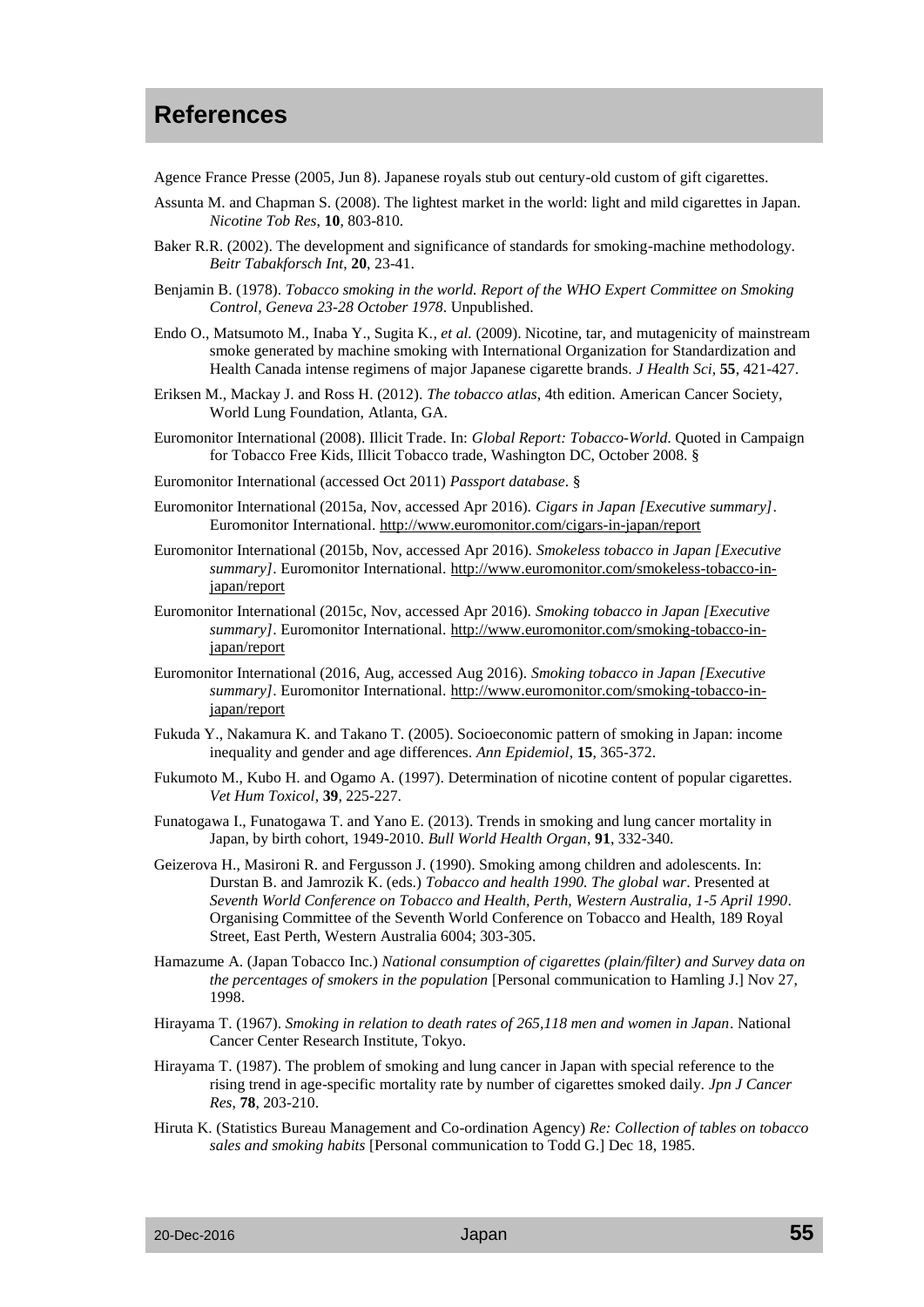- Hyodo T., Maruta Y., Itaya H., Mikita A., Kodera T. and Meger M. (2007). Evaluation of functional relationships for predicting mainstream smoke constituent machine yields for conventional cigarettes from the Japanese market. *Regul Toxicol Pharmacol*, **48**, 194-224.
- Ikeda T. (Japan Tobacco Inc.) *The prevalence of smoking by sex and the average number of cigarettes per smoker who smokes every day by sex* [Personal communication to Forey B.A.] Dec 18, 1990a.
- Ikeda T. (Japan Tobacco Inc.) *Re: Sales of tobacco products (1979-1988)* [Personal communication to Forey B.A.] Jun 18, 1990b.
- Ikegami N., Saito S., Yamada K., Arakubo A. and Kono H. (1983). Adolescent drinking and smoking behaviors with note of their socio-psychological background. *Jpn J Alcohol & Drug Dependence*, **18**, 104-116.
- Japan Health Promotion & Fitness Foundation (accessed Aug 2011) *Health-net: tobacco or health*. <http://www.health-net.or.jp/tobacco/front.html>
- Japan Health Promotion & Fitness Foundation (accessed Nov 2016) *Health-net: tobacco or health*. <http://www.health-net.or.jp/tobacco/menu02.html>
- Japan Tobacco and Salt Public Corporation (1975). *Data concerning smoking in Japan*. Japan Tobacco and Salt Public Corporation, Tokyo.
- Japan Tobacco Inc. (2016a). *Annual report 2015*. [https://www.jt.com/investors/results/annual\\_report/index.html](https://www.jt.com/investors/results/annual_report/index.html)
- Japan Tobacco Inc. (accessed 13 Sep 2016b, last updated 28 Jul 2016) *JT's annual survey finds 19.3% of Japanese adults are smokers*. [https://www.jt.com/media/news/2016/pdf/20160728\\_E02.pdf](https://www.jt.com/media/news/2016/pdf/20160728_E02.pdf)
- Japan Tobacco Inc. (accessed 13 Sep 2016c, last updated 30 Jul 2014) *JT's annual survey finds 19.7% of Japanese adults are smokers*. [https://www.jt.com/media/news/2014/pdf/20140730\\_11.pdf](https://www.jt.com/media/news/2014/pdf/20140730_11.pdf)
- Japan Tobacco Inc. (accessed 13 Sep 2016d, last updated 30 Jul 2015) *JT's annual survey finds 19.9% of Japanese adults are smokers*. [https://www.jt.com/media/news/2015/0730\\_01.html;](https://www.jt.com/media/news/2015/0730_01.html) [https://www.jt.com/media/news/2015/pdf/20150730\\_E01.pdf](https://www.jt.com/media/news/2015/pdf/20150730_E01.pdf)
- Japan Tobacco Inc. (accessed 13 Sep 2016e, last updated 30 Jul 2013) *JT's annual survey finds 20.9% of Japanese adults are smokers*. [https://www.jt.com/media/news/2013/pdf/20130730\\_06.pdf](https://www.jt.com/media/news/2013/pdf/20130730_06.pdf)
- Japan Tobacco Inc. (accessed 13 Sep 2016f, last updated 30 Jul 2012) *JT's annual survey finds 21.2 percent of Japanese adults are smokers*. [https://www.jt.com/investors/media/press\\_releases/2012/0730\\_01.html;](https://www.jt.com/investors/media/press_releases/2012/0730_01.html) [https://www.jt.com/investors/media/press\\_releases/2012/0730\\_01\\_appendix\\_01.html;https://ww](https://www.jt.com/investors/media/press_releases/2012/0730_01_appendix_01.html;https:/www.jt.com/investors/media/press_releases/2012/0730_01_appendix_02.html) [w.jt.com/investors/media/press\\_releases/2012/0730\\_01\\_appendix\\_02.html](https://www.jt.com/investors/media/press_releases/2012/0730_01_appendix_01.html;https:/www.jt.com/investors/media/press_releases/2012/0730_01_appendix_02.html)
- Japan Tobacco Inc. (accessed 13 Sep 2016g, last updated 25 Nov 2011) *JT's annual survey finds 21.7% of Japanese adults are smokers*. [https://www.jt.com/investors/media/press\\_releases/2011/1125\\_01/appendix\\_02/;](https://www.jt.com/investors/media/press_releases/2011/1125_01/appendix_02/)

[https://www.jt.com/investors/media/press\\_releases/2011/1125\\_01/appendix\\_01/index.html](https://www.jt.com/investors/media/press_releases/2011/1125_01/appendix_01/index.html)

- Japan Tobacco Inc. (accessed 13 Sep 2016h, last updated 11 Aug 2010) *JT's annual survey finds 23.9 percent of Japanese adults are smokers*. [https://www.jt.com/investors/media/press\\_releases/2010/0811\\_01/;](https://www.jt.com/investors/media/press_releases/2010/0811_01/) [https://www.jt.com/investors/media/press\\_releases/2010/0811\\_01/index.html;](https://www.jt.com/investors/media/press_releases/2010/0811_01/index.html)
	- [https://www.jt.com/investors/media/press\\_releases/2010/0811\\_01/appendix\\_01/index.html](https://www.jt.com/investors/media/press_releases/2010/0811_01/appendix_01/index.html)
- Japan Tobacco Inc. (accessed 13 Sep 2016i, last updated 14 Aug 2009) *JT's annual survey finds 24.9% of Japanese adults are smokers.* [https://www.jt.com/investors/media/press\\_releases/2009/0814\\_01/](https://www.jt.com/investors/media/press_releases/2009/0814_01/)
- Japan Tobacco Inc. (accessed 13 Sep 2016j, last updated 23 Oct 2008) *JT's annual survey finds 25.7 percent of Japanese adults are smokers*. [https://www.jt.com/investors/media/press\\_releases/2008/10/20081023\\_01.html](https://www.jt.com/investors/media/press_releases/2008/10/20081023_01.html)
- Japan Tobacco Inc. (accessed 13 Sep 2016k, last updated 17 Oct 2007) *JT's annual survey finds 26.0% of Japanese adults are smokers*. [https://www.jt.com/investors/media/press\\_releases/2007/10/20071017\\_01.html](https://www.jt.com/investors/media/press_releases/2007/10/20071017_01.html)

Japan Tobacco Inc. (accessed 13 Sep 2016l, last updated 22 Nov 2006) *JT's annual survey finds 26.3 percent of Japanese adults are smokers*. [https://www.jt.com/investors/media/press\\_releases/2006/11/20061122\\_01.html;](https://www.jt.com/investors/media/press_releases/2006/11/20061122_01.html) [https://www.jt.com/investors/media/press\\_releases/2006/11/appendix20061122\\_01\\_01.html](https://www.jt.com/investors/media/press_releases/2006/11/appendix20061122_01_01.html)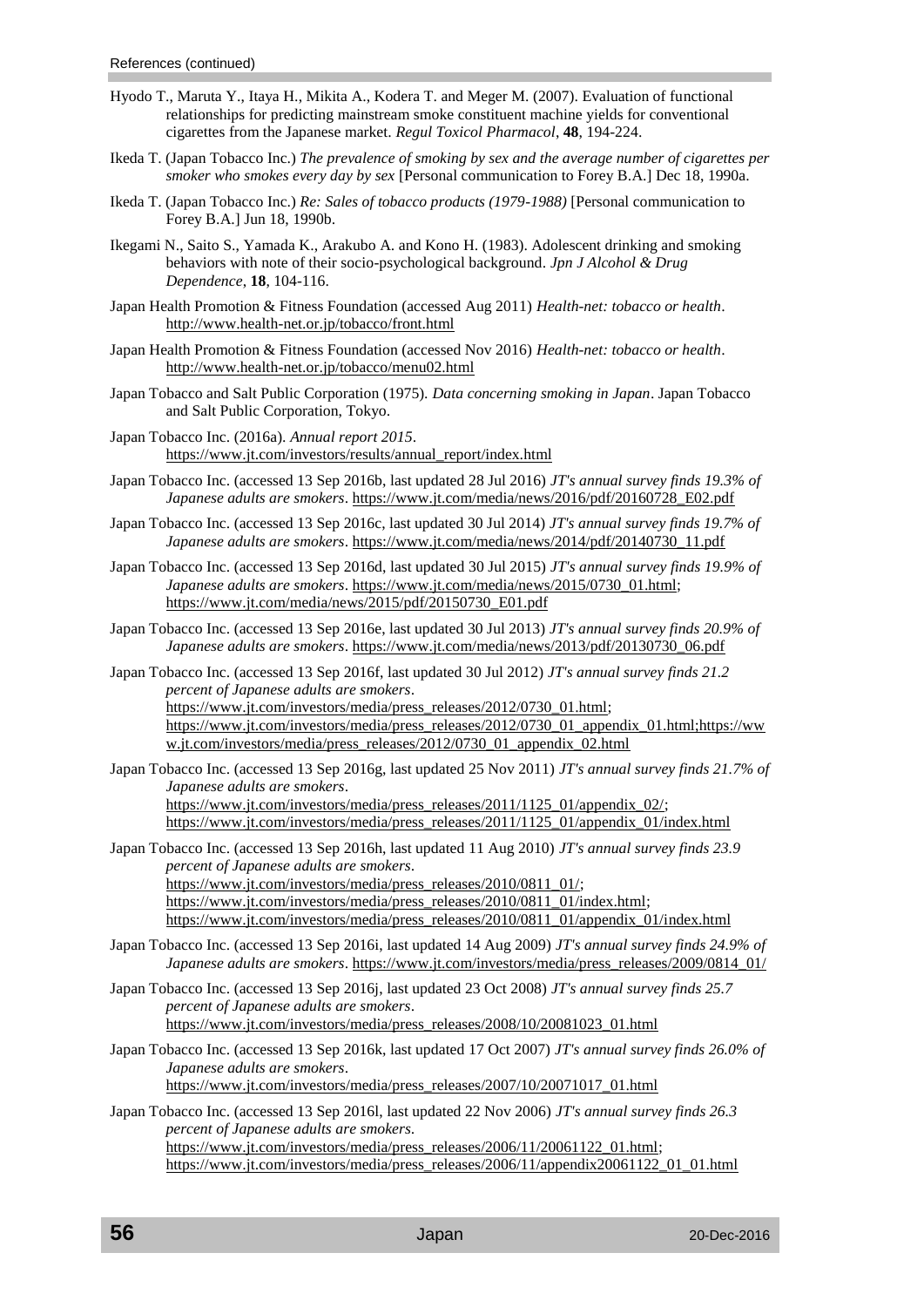- Japan Tobacco Inc. (accessed 13 Sep 2016m, last updated 18 Oct 2005) *JT's annual survey finds 29.2% of Japanese adults are smokers*.
	- [https://www.jt.com/investors/media/press\\_releases/2005/20051018.html](https://www.jt.com/investors/media/press_releases/2005/20051018.html)
- Japan Tobacco Inc. (successive years 2006-2015). *Annual report*. [https://www.jt.com/investors/results/annual\\_report/index.html](https://www.jt.com/investors/results/annual_report/index.html)
- Joossens L., Merriman D., Ross H. and Raw M. (2009). *How eliminating the global illicit cigarette trade would increase tax revenue and save lives*. International Union Against Tuberculosis and Lung Disease, Paris.

[http://www.fctc.org/dmdocuments/INB3\\_report\\_illicit\\_trade\\_save\\_revenue\\_lives.pdf](http://www.fctc.org/dmdocuments/INB3_report_illicit_trade_save_revenue_lives.pdf) 

- Katanoda K. and Matsumura Y. (2002). National nutrition survey in Japan its methodological transition and current findings. *J Nutr Sci Vitaminol*, **48**, 423-432.
- Kawabata T., Maruya N., Nakamura M., Hiyama T.*, et al.* (1991a). 青少年の喫煙・飲酒行動 Japan Know Your Body Study の結果より (Smoking and alcohol drinking behavior among Japanese adolescents - results from "Japan Know Your Body Study"). *Nihon Koshu Eisei Zasshi*, **38**, 885- 899.
- Kawabata T., Minagawa K., Nishioka N., Nakamura M.*, et al.* (1991b). Standardization of definitions concerning smoking behavior among Japanese adolescents - results from the Japan Adolescent Smoking Survey. *Nihon Koshu Eisei Zasshi*, **38**, 859-867.
- Keys A., Aravanis C., Blackburn H.W., van Buchem F.S.P.*, et al.* (1966). Epidemiological studies related to coronary heart disease: characteristics of men aged 40-59 in seven countries. *Acta Med Scand*, **(Suppl 460)**, 8-392.
- Kiyohara Y., Ueda K. and Fujishima M. (1990). Smoking and cardiovascular disease in the general population in Japan. *J Hypertens*, **8(Suppl)**, S9-S15.
- Lee P.N. (ed.) (1975). *Tobacco consumption in various countries*, 4th edition. Tobacco Research Council, London. Research Paper 6.
- Liu L., Choudhury S.R., Okayama A., Hayakawa T., Kita Y. and Ueshima H. (1999). Changes in body mass index and its relationships to other cardiovascular risk factors among Japanese population: results from the 1980 and 1990 national cardiovascular surveys in Japan. *J Epidemiol*, **9**, 163- 174.
- Matsunaga Y. (2001, accessed Mar 2007). *Domestic tobacco business*. Japan Tobacco Inc. [http://www.jti.co.jp/JTI\\_E/IR/Topics/01/0803-Estr.pdf](http://www.jti.co.jp/JTI_E/IR/Topics/01/0803-Estr.pdf)
- Matsuzaki M. (1990). Smoking habits of school children in the northern part of Japan. In: Durston B. and Jamrozik K. (eds.) *Tobacco & health 1990. The global war*. Presented at *Seventh World Conference on Tobacco and Health, Perth, Western Australia, 1st - 5th April 1990*. Organising Committee of the Seventh World Conference on Tobacco and Health, 189 Royal Street, East Perth, Western Australia 6004; 287-289.
- Maxwell J.C., Jr. (successive years). How the brands ranked. Maxwell International Estimates. *World Tob*.
- Minagawa K. (1995). Comparison of smoking prevalence among adolescents between England and Japan, 1992. In: Slama K. (ed.) *Tobacco and Health*. Presented at *Ninth World Conference on Tobacco and Health, Paris, Oct 10-14 1994*. Plenum Press, New York and London; 585-588.
- Ministry of Health and Welfare (1988, Mar). *National Nutrition Survey, 1986*. §
- Ministry of Health and Welfare (1989, Mar). *National Nutrition Survey, 1987*. §
- Ministry of Health and Welfare (1990, Jun). *National Nutrition Survey, 1988*. §
- Ministry of Health and Welfare (1993). *Kitsuen to kenko (Smoking and health)*, 2nd edition. Health Promotion and Fitness Foundation, Tokyo. §
- Ministry of Health, Labour and Welfare (2001, Dec). 平成*12* 年 国民栄養調査結果の概要について *(National Nutrition Survey 2000)*. Ministry of Internal Affairs and Communications Bureau of Statistics. [http://www.mhlw.go.jp/toukei/kouhyo/indexkk\\_14\\_7.html](http://www.mhlw.go.jp/toukei/kouhyo/indexkk_14_7.html)
- Ministry of Health, Labour and Welfare (2002, Dec). 国民栄養調査平成*13*年 *(National Nutrition Survey 2001)*. Ministry of Internal Affairs and Communications Bureau of Statistics. [http://www.mhlw.go.jp/toukei/kouhyo/indexkk\\_14\\_8.html](http://www.mhlw.go.jp/toukei/kouhyo/indexkk_14_8.html)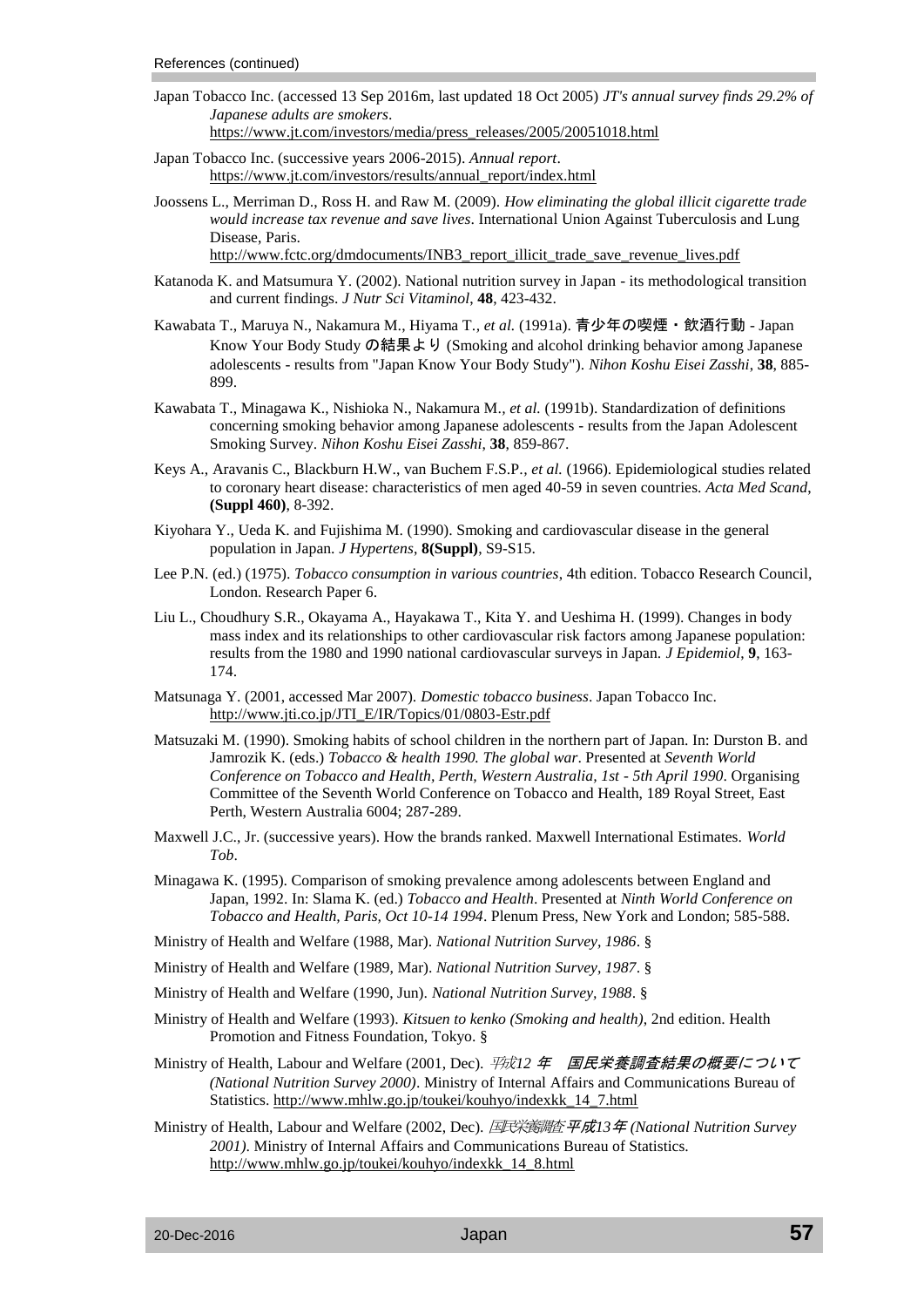- Ministry of Health, Labour and Welfare (2003, Dec). 平成*14*年 国民栄養調査結果の概要について *(Overview of the National Nutrition Survey 2002)*. Ministry of Internal Affairs and Communications Bureau of Statistics.<http://www.mhlw.go.jp/houdou/2003/12/h1224-4.html>
- Ministry of Health, Labour and Welfare (2005, Aug). 平成*15*年国民健康・栄養調査報告 *(National Health and Nutrition Survey in Japan, 2003)*. Ministry of Internal Affairs and Communications Bureau of Statistics.<http://www.mhlw.go.jp/bunya/kenkou/eiyou-chosa2-01/index.html>
- Ministry of Health, Labour and Welfare (2006, Sep). 平成*16*年国民健康・栄養調査報告 *(National Health and Nutrition Survey in Japan, 2004)*. Ministry of Internal Affairs and Communications Bureau of Statistics.<http://www.mhlw.go.jp/bunya/kenkou/eiyou06/01.html>
- Ministry of Health, Labour and Welfare (2007, Dec). 平成*17*年国民健康・栄養調査報告 *(National Health and Nutrition Survey in Japan, 2005)*. Ministry of Internal Affairs and Communications Bureau of Statistics.<http://www.mhlw.go.jp/bunya/kenkou/eiyou07/01.html>
- Ministry of Health, Labour and Welfare (2009, Jan). 平成*18*年国民健康・栄養調査報告 *(National Health and Nutrition Survey in Japan, 2006)*. Ministry of Internal Affairs and Communications Bureau of Statistics.<http://www.mhlw.go.jp/bunya/kenkou/eiyou09/01.html>
- Ministry of Health, Labour and Welfare (2010a, Mar). 平成*19*年国民健康・栄養調査報告 *(National Health and Nutrition Survey in Japan, 2007)*. Ministry of Internal Affairs and Communications Bureau of Statistics.<http://www.mhlw.go.jp/bunya/kenkou/eiyou09/01.html>
- Ministry of Health, Labour and Welfare (2010b, Jan). 平成*20*年国民健康・栄養調査報告 *(National Health and Nutrition Survey in Japan, 2008)*. Ministry of Internal Affairs and Communications Bureau of Statistics.<http://www.mhlw.go.jp/bunya/kenkou/eiyou/h20-houkoku.html>
- Ministry of Health, Labour and Welfare (2011, Oct). 平成*21*年国民健康・栄養調査報告 *(National Health and Nutrition Survey in Japan, 2009)*. Ministry of Internal Affairs and Communications Bureau of Statistics.<http://www.mhlw.go.jp/bunya/kenkou/eiyou/dl/h21-houkoku-01.pdf>
- Ministry of Health, Labour and Welfare (2012, May). 平成*22*年国民健康・栄養調査報告 *(National Health and Nutrition Survey in Japan, 2010)*. Ministry of Internal Affairs and Communications Bureau of Statistics.<http://www.mhlw.go.jp/bunya/kenkou/eiyou/dl/h22-houkoku-01.pdf>
- Ministry of Health, Labour and Welfare (2013, March). 平成*23*年国民健康・栄養調査報告 *(National Health and Nutrition Survey in Japan, 2011)*. Ministry of Internal Affairs and Communications Bureau of Statistics.<http://www.mhlw.go.jp/bunya/kenkou/eiyou/h23-houkoku.html>
- Ministry of Health, Labour and Welfare (2014, Mar). 平成*24*年 国民健康・栄養調査報告 *(National Health and Nutrition Survey in Japan, 2012)*. Ministry of Internal Affairs and Communications Bureau of Statistics.<http://www.mhlw.go.jp/bunya/kenkou/eiyou/dl/h24-houkoku.pdf>
- Ministry of Health, Labour and Welfare (2015, Mar). 平成*25*年 国民健康・栄養調査報告 *(National Health and Nutrition Survey in Japan, 2013)*. Ministry of Internal Affairs and Communications Bureau of Statistics.<http://www.mhlw.go.jp/bunya/kenkou/eiyou/dl/h25-houkoku.pdf>
- Ministry of Health, Labour and Welfare (accessed 30 November 2016a, last updated 11 November 1999) 平成*10*年度 喫煙と健康問題に関する実態調査 結果の概要 *(A survey on smoking and health problems in 1998: summary of results)*. [http://www1.mhlw.go.jp/houdou/1111/h1111-2\\_11.html](http://www1.mhlw.go.jp/houdou/1111/h1111-2_11.html)
- Ministry of Health, Labour and Welfare (2016b, Mar). 平成*26*年国民健康・栄養調査報告 *(National Health and Nutrition Survey in Japan, 2014)*. Ministry of Internal Affairs and Communications Bureau of Statistics.<http://www.mhlw.go.jp/bunya/kenkou/eiyou/dl/h26-houkoku.pdf>
- Miyoshi Y. and Katsuno S. (2012). Gender differences in the association between substance abuse and lifestyles among high school students in Japan: findings from the 2009 Japanese School Survey Project on Alcohol and Other Drugs. *Nihon Arukoru Yakubutsu Igakkai Zasshi*, **47**, 211-233.
- Mizuno S., Akiba S. and Hirayama T. (1989). Lung cancer risk comparison among male smokers between the "Six-prefecture Cohort" in Japan and the British Physicians' cohort. *Jpn J Cancer Res*, **80**, 1165-1170.
- Nakamura Y., Sakata K. and Yanagawa H. (1996). Relationships between smoking habits and other behaviour factors among males: from the results of the 1990 National Cardiovascular Survey in Japan. *J Epidemiol*, **6**, 87-91.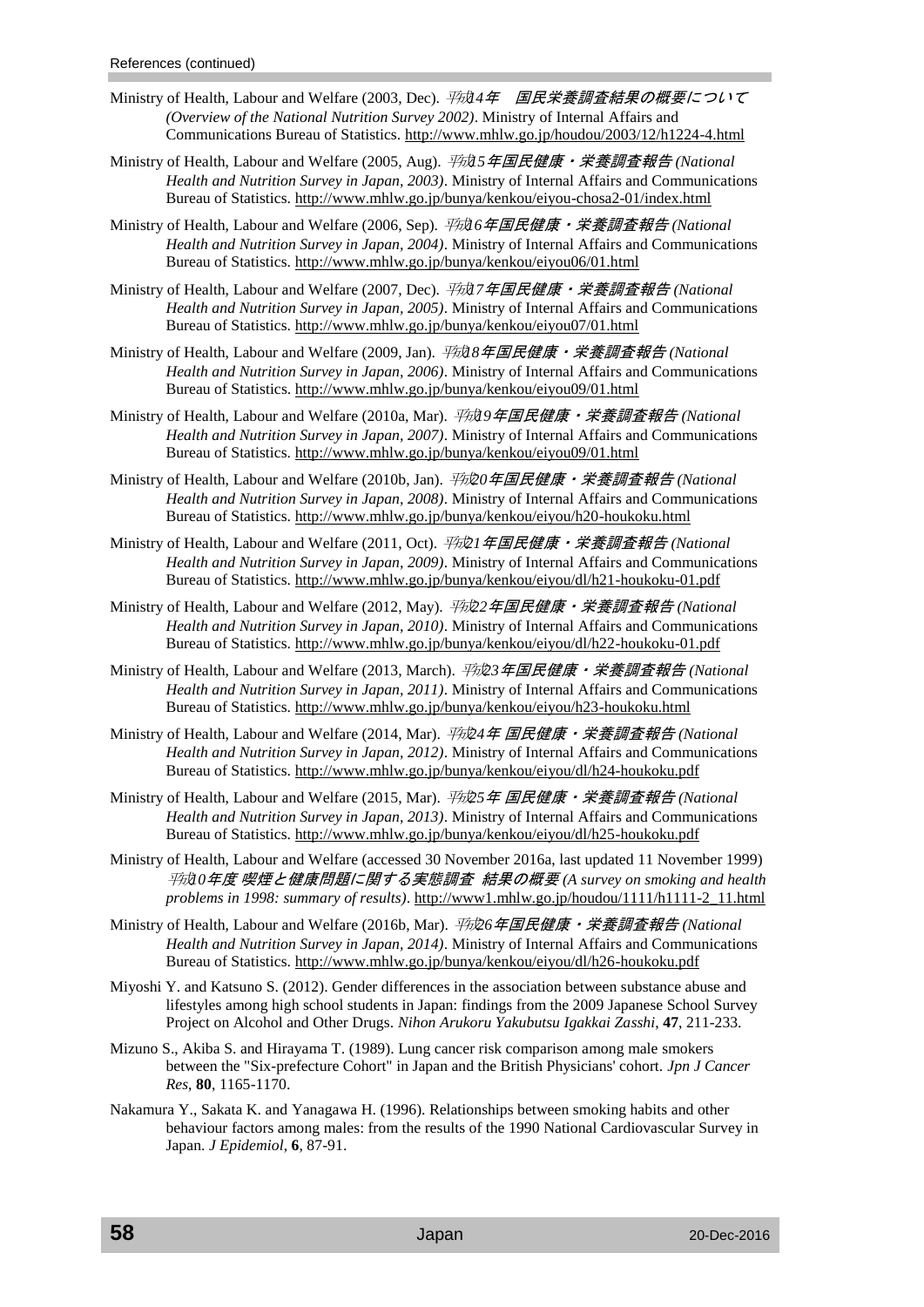- Nozu Y. (1984). 青少年の喫煙に関する調査研究第1 報
	- ー高校生の喫煙率及び喫煙状況について-(A study on actual situation of youth smoking in Japan with reference to smoking rate and smoking status among senior high school students). *Japanese J School Health*, **26**, 571-579. §
- Ogawa H. and Tominaga S. (1985). Smoking among junior highschool students: smoking status and related factors. *Kosei Kagaku Jpn J Public Health*, **32**, 305-314.
- Ogawa H., Tominaga S., Gellert G. and Aoki K. (1988). Smoking among Junior High School students in Nagoya, Japan. *Int J Epidemiol*, **17**, 814-820.
- Ohida T., Kamal A.M.M., Takemura S., Sone T., Mochizuki Y. and Kawaminami K. (2001). Relation between smoking prevalence and various social factors in Japan. *Keio J Med*, **50**, 263-268.
- Ohida T., Suzuki K., Higuchi S., Kaneita Y.*, et al.* (2012). *Survey Research on Underage Smoking and Drinking Situation*. Division of Public Health, Department of Social Medicine, School of Medicine, Nihon University. [http://www.med.nihon](http://www.med.nihon-u.ac.jp/department/public_health/2012_CK_KI2.pdf)[u.ac.jp/department/public\\_health/2012\\_CK\\_KI2.pdf](http://www.med.nihon-u.ac.jp/department/public_health/2012_CK_KI2.pdf)
- Ohmi H., Hirooka K., Hata A. and Mochizuki Y. (2000). The centenary of the enactment of the law for prohibiting minors from smoking in Japan [Letter]. *Tob Control*, **9**, 258.
- Onodera N. (1988). Non-smokers' right and public health. In: Aoki M., Hisamichi S. and Tominaga S. (eds.) *Smoking and health 1987*. Presented at *6th World Conference on Smoking and Health, Tokyo, 9-12 November 1987*. Elsevier Science Publishers B.V. (Biomedical Division), Amsterdam; 307-310. International Congress Series No. 780.
- Osaki Y. (2005, accessed Dec 2006). *Smoking and drinking conduct of junior high and high school students*. Ministry of Health, Labour and Welfare. <http://www.mhlw.go.jp/topics/tobacco/houkoku/051122c.html>
- Osaki Y., Kawaminami K. and Minowa M. (1999). Estimating adolescent cigarette consumption in Japan. *J Epidemiol*, **9**, 56-60.
- Osaki Y. and Minowa M. (1993). わが国の中・高校生の喫煙実態に関する全国調査 (第1 報)中・高校生の喫煙率 (Nationwide survey of smoking prevalence among middle and high school students in Japan. First report). *Nihon Koshu Eisei Zasshi*, **40**, 39-47.
- Osaki Y. and Minowa M. (1996). Cigarette smoking among junior and senior high school students in Japan. *J Adolesc Health*, **18**, 59-65.
- Osaki Y., Minowa M., Suzuki K. and Wada K. (2003). Adolescent smoking behavior in Japan, 1996. *Nihon Arukoru Yakubutsu Igakkai Zasshi*, **38**, 483-491.
- Osaki Y., Tanihata T., Ohida T., Minowa M.*, et al.* (2006). Adolescent smoking behaviour and cigarette brand preference in Japan. *Tob Control*, **15**, 172-180.
- RP6, see Lee (ed.) (1975).
- Sato H. (1999). Policy and politics of smoking control in Japan. *Soc Sci Med*, **49**, 581-600.
- Sato H. and Araki S. (2000). Yields and daily consumption of cigarettes in Japan in 1969-1996. *J Epidemiol*, **10**, 7-15.
- Sato H., Araki S. and Yokoyama K. (2000). Influence of monopoly privatization and market liberalization on smoking prevalence in Japan: trends of smoking prevalence in Japan in 1975-1995. *Addiction*, **95**, 1079-1088.
- Segi M., Fukushima I., Fujisaku S., Kurihara M.*, et al.* (1957). An epidemiological study on cancer in Japan. *Gan*, **48(Suppl)**, 1-63.
- Shibata A., Fukuda K. and Hirohata T. (1990). Smoking habits among senior high school students and related factors. *Kurume Med J*, **37**, 129-140.
- Shimane T., Ohki M. and Wada K. (2016). 薬物使用に関する全国住民調査*(2015* 年*) (National residents survey on drug use (2015))*[. http://www.ncnp.go.jp/nimh/yakubutsu/report/index.html;](http://www.ncnp.go.jp/nimh/yakubutsu/report/index.html) [http://www.ncnp.go.jp/nimh/yakubutsu/report/pdf/J\\_NGPS\\_2015.pdf](http://www.ncnp.go.jp/nimh/yakubutsu/report/pdf/J_NGPS_2015.pdf)
- Shimao T. (1988). Smoking and its control in Japan. In: Aoki M., Hisamichi S. and Tominaga S. (eds.) *Smoking and health 1987*. Presented at *6th World Conference on Smoking and Health, Tokyo, 9- 12 November 1987*. Elsevier Science Publishers B.V. (Biomedical Division), Amsterdam; 53-60. International Congress Series No. 780.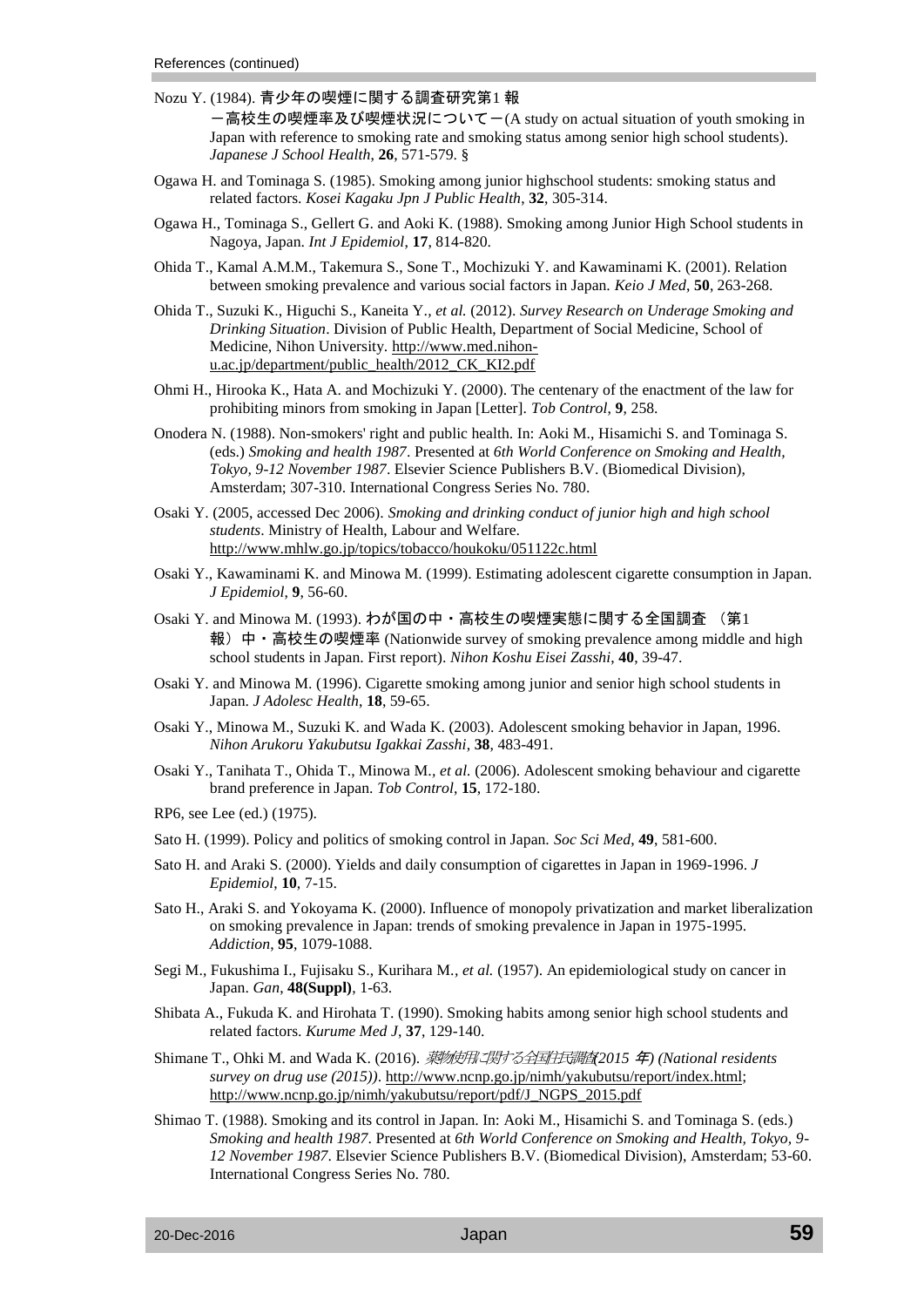Shiramizu M. and Shibata A. (1985). 中学生の喫煙と諸因子との関連 第一報

喫煙を初めて経験した時の諸状況 並びに現在の喫煙習慣 (A study on factors concerned with smoking behaviors among pupils of junior high school. Part 1. Factors related with first cigarette and situation in smoking now). *Nihon Eiseigaku Zasshi*, **40**, 596-604.

- Sobue T., Suzuki T., Horai T., Matsuda M. and Fujimoto I. (1988). Relationship between cigarette smoking and histologic type of lung cancer, with special reference to sex difference. *Jpn J Clin Oncol*, **18**, 3-13.
- Sobue T., Yamamoto S. and Watanabe S. (2001). Smoking and drinking habits among the JPHC study participants at baseline survey. *J Epidemiol*, **11**, S-44-S-56.
- Takahashi H. (Ministry of Health, Labour and Welfare) *Re: National Health and Nutrition Survey* [Personal communication to Forey B.A.] Nov 1, 2006.
- The Japan Times, Yui M. (2016, Aug 31). Japan Tobacco playing catchup as nation takes to vaping in big way. Bloomberg. [http://www.japantimes.co.jp/news/2016/08/31/national/japan-tobacco-playing](http://www.japantimes.co.jp/news/2016/08/31/national/japan-tobacco-playing-catchup-nation-takes-vaping-big-way/#.V8mpPsXNyQ8)[catchup-nation-takes-vaping-big-way/#.V8mpPsXNyQ8](http://www.japantimes.co.jp/news/2016/08/31/national/japan-tobacco-playing-catchup-nation-takes-vaping-big-way/#.V8mpPsXNyQ8)
- Tobacco and Salt Museum (accessed Mar 2007) *Tobacco history and culture*. <www.jti.co.jp/Culture/museum/english/tabacco/index.html>
- Tobacco Institute of Japan (2001, accessed Jul 2002). *Domestic tobacco business data*.<www.jti.co.jp>
- Tobacco Institute of Japan (accessed Mar 2007) *Topics*[. http://www.tioj.or.jp/info/info14.html](http://www.tioj.or.jp/info/info14.html)
- Tobacco Institute of Japan (accessed Sep 2016a) *Annual sales (volume and price) trends list*. [http://www.tioj.or.jp/data/pdf/160422\\_02.pdf](http://www.tioj.or.jp/data/pdf/160422_02.pdf)
- Tobacco Institute of Japan (2016b, Apr, accesssed Oct 2016). *Tar and nicotine content*. [http://www.tioj.or.jp/data/index.html;](http://www.tioj.or.jp/data/index.html) [http://www.tioj.or.jp/data/pdf/160422\\_04.pdf](http://www.tioj.or.jp/data/pdf/160422_04.pdf)
- Tsugane S. and Sobue T. (2001). Baseline survey of JPHC study design and participation rate. *J Epidemiol*, **11(6 Suppl)**, S-24-S-29.
- US Department of Agriculture (2000, 15 May). *Japan, tobacco, annual report (revised), 2000*. USDA, Foreign Agricultural Service, Washington, DC. Foreign Agriculture Service GAIN Report (Global Agriculture Information Network). GAIN Report #JA0058. <www.fas.usda.gov/gainfiles/200005/25677628.pdf>
- US Department of Agriculture (2004, 1 May). *Japan, tobacco and products, annual report, 2004*. USDA, Foreign Agricultural Service, Washington, DC. Foreign Agriculture Service GAIN Report (Global Agriculture Information Network). GAIN Report Number: JA4045. <www.fas.usda.gov/gainfiles/200405/146106397.pdf>
- US Department of Agriculture (accessed May 2007, last updated 2005) *PSD online dataset for Tobacco, Mfg., Cigarettes*.<http://www.fas.usda.gov/psdonline/psdHome.aspx>

Wada K. (1994). 薬物乱用に関する全国中学生意識・実態調査*(Nationwide survey of junior high school students' awareness/actual situation on drug abuse)*. National Institute of Mental Health, NCNP, Department of Drug Dependence Research. <http://www.ncnp.go.jp/nimh/yakubutsu/report/index.html> [http://www.ncnp.go.jp/nimh/yakubutsu/report/pdf/J\\_NJHS\\_1993.pdf](http://www.ncnp.go.jp/nimh/yakubutsu/report/pdf/J_NJHS_1993.pdf) 

Wada K., Deng W.M., Shimane T., Tachi M. and Katsuno S. (2015, Mar). 飲酒・喫煙・薬物乱用についての全国中学生意識・実態調査(*2014*年*) (Nationwide survey of junior high school students' awareness/actual situation on drinking, smoking and drug abuse (2014))*. National Institute of Mental Health, NCNP, Department of Drug Dependence Research. <http://www.ncnp.go.jp/nimh/yakubutsu/report/index.html> [http://www.ncnp.go.jp/nimh/yakubutsu/report/pdf/J\\_NJHS\\_2014.pdf](http://www.ncnp.go.jp/nimh/yakubutsu/report/pdf/J_NJHS_2014.pdf) 

- Wada K. and Fukui S. (1994). Prevalence of tobacco smoking among junior high school students in Japan and background life style of smokers. *Addiction*, **89**, 331-343.
- Wada K., Kikuchi Y., Ozaki Y. and Katsuno S. (2001). *薬物乱用に関する全国中学生意識・実態調査 (2000年) (Nationwide survey of junior high school students' awareness/actual situation on drug abuse (2000))*. National Institute of Mental Health, NCNP, Department of Drug Dependence Research. <http://www.ncnp.go.jp/nimh/yakubutsu/report/index.html> [http://www.ncnp.go.jp/nimh/yakubutsu/report/pdf/J\\_NJHS\\_2000.pdf](http://www.ncnp.go.jp/nimh/yakubutsu/report/pdf/J_NJHS_2000.pdf)